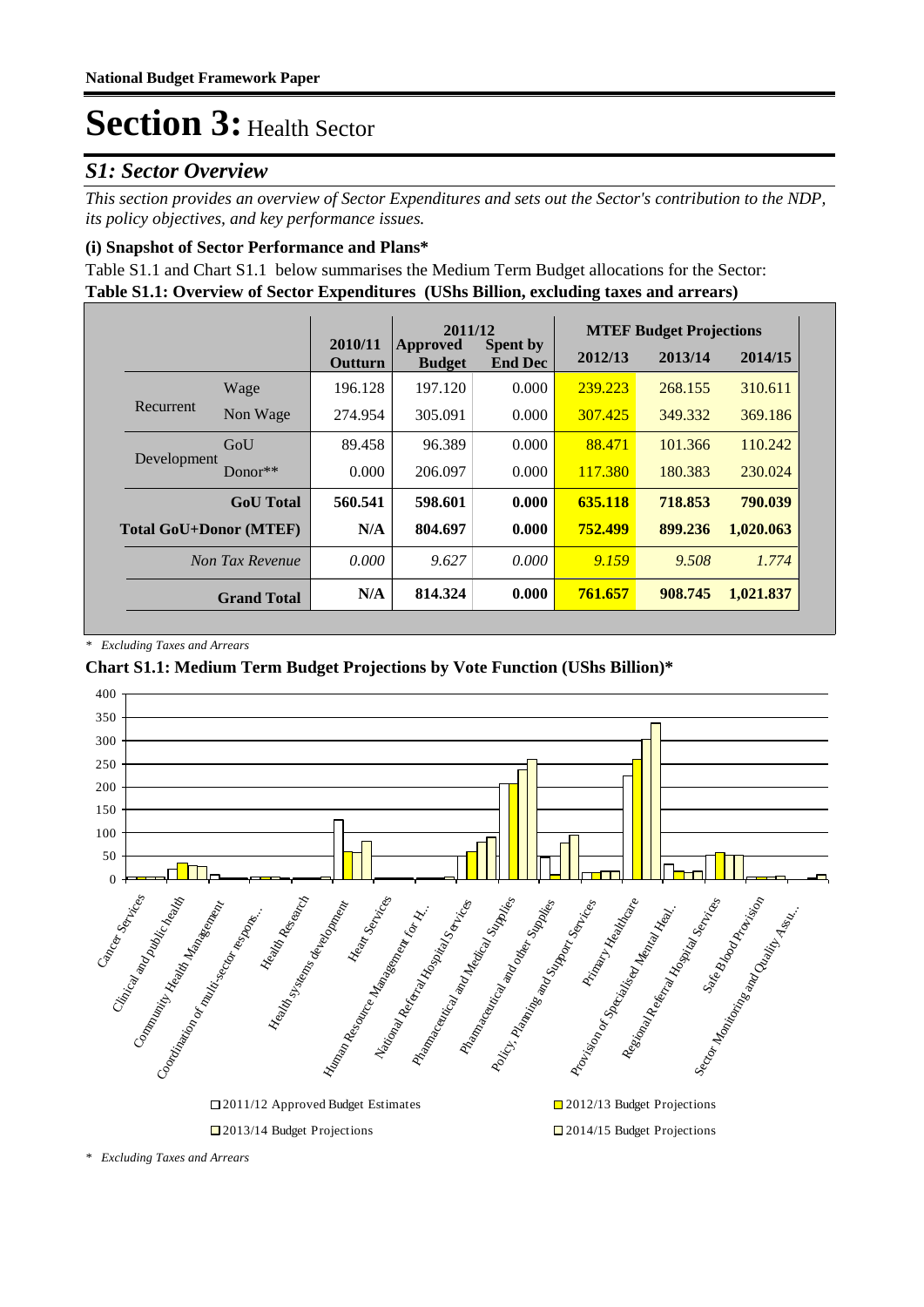### **(ii) Sector Contributions to the National Development Plan**

The Health Sector contributes to all NDP Strategic objectives but is particularly focused on objective 4 ('Increasing access to quality social services"). This is through provision and utilisation of promotive, preventive, curative and rehabilitative services. This involves Strengthening Health Systems and ensuring universal access to the Uganda National Minimum health care package (UNMHCP).

### **(iii) Medium Term Sector Policy Objectives**

The sector objectives which guide medium term outputs and resource allocations are:

*Reduce morbidity and mortality from the major causes of ill health and premature death and reduce disparities therein.*

#### **(iv) Summary of Sector Performance**

The status of the sector in terms of its three priority sector outcomes is set out below:

### Outcome 1: Increased deliveries in health facilities

At National Level, the proportion of deliveries in health facilities are currently at 30%. In comparison to last Financial Year's performance (33%) the decline is caused by the human resource gaps for midwives, doctors and anesthetists within the sector.

### Outcome 2: Children under one year old protected against life threatening diseases

At National level the proportion of children under one year old protected against life threatening diseases is 76%. This performance can be improved if health workers' staffing levels are increased in lower level health facilities.

### Outcome 3: Health facilities receive adequate stocks of essential medicines and health supplies (EMHS)

By end of December,  $2011$ , the proportion of health facilities not reporting stock out of any one of the six tracer medicines is averaged at 90% (excluding ACTs).

### *S2: Sector Performance and Plans to Improve Sector Outcomes*

*This section describes past performance and plans to improve sector outcomes. For each outcome it sets out outcome indicators, key sector outputs and actions to improve sector performance. It then sets out analysis of the efficiency of sector allocations and major capital investments.*

#### **(i) Outcome 1: Increased deliveries in health facilities**

#### *Status of Sector Outcomes*

The table below sets out the status of sector outcomes in terms of key sector outcome indicators.

#### **Table S2.1: Sector Outcome Indicators**

| Outcome 1: Increased deliveries in health facilities                                                                  |                 |                  |                             |  |  |  |
|-----------------------------------------------------------------------------------------------------------------------|-----------------|------------------|-----------------------------|--|--|--|
| <b>Outcome and Outcome Indicator</b>                                                                                  | <b>Baseline</b> | $2012/13$ Target | <b>Medium Term Forecast</b> |  |  |  |
| Proportion of Deliveries in health facilities (Health<br>Centres and Hospitals, Public and Private Not For<br>Profit) | 33% (2009)      | 41               | 75(2013)                    |  |  |  |
| Proportion of approved posts that are filled by<br>trained health workers                                             | 56 (2009)       | 60               | 72.5(2013)                  |  |  |  |

#### *Performance for the first half of the 2011/12 financial year*

Under Sector Monitoring and Quality Assurance, the Ministry of Health disseminated 5000 copies of the Uganda Clinical Guidelines and the monitoring and Evaluation Plan for the Health Sector Strategic and Investment Plan to 112 districts. Two area team visits were also conducted.

Under Clinical and Public Health, village Health teams were established and equipped in 2 Districts. Aspects of the Road map for Reproductive and Maternal Health and the Child Survival Strategy were implemented in 120 Districts. 310 Health workers were trained in various service delivery areas.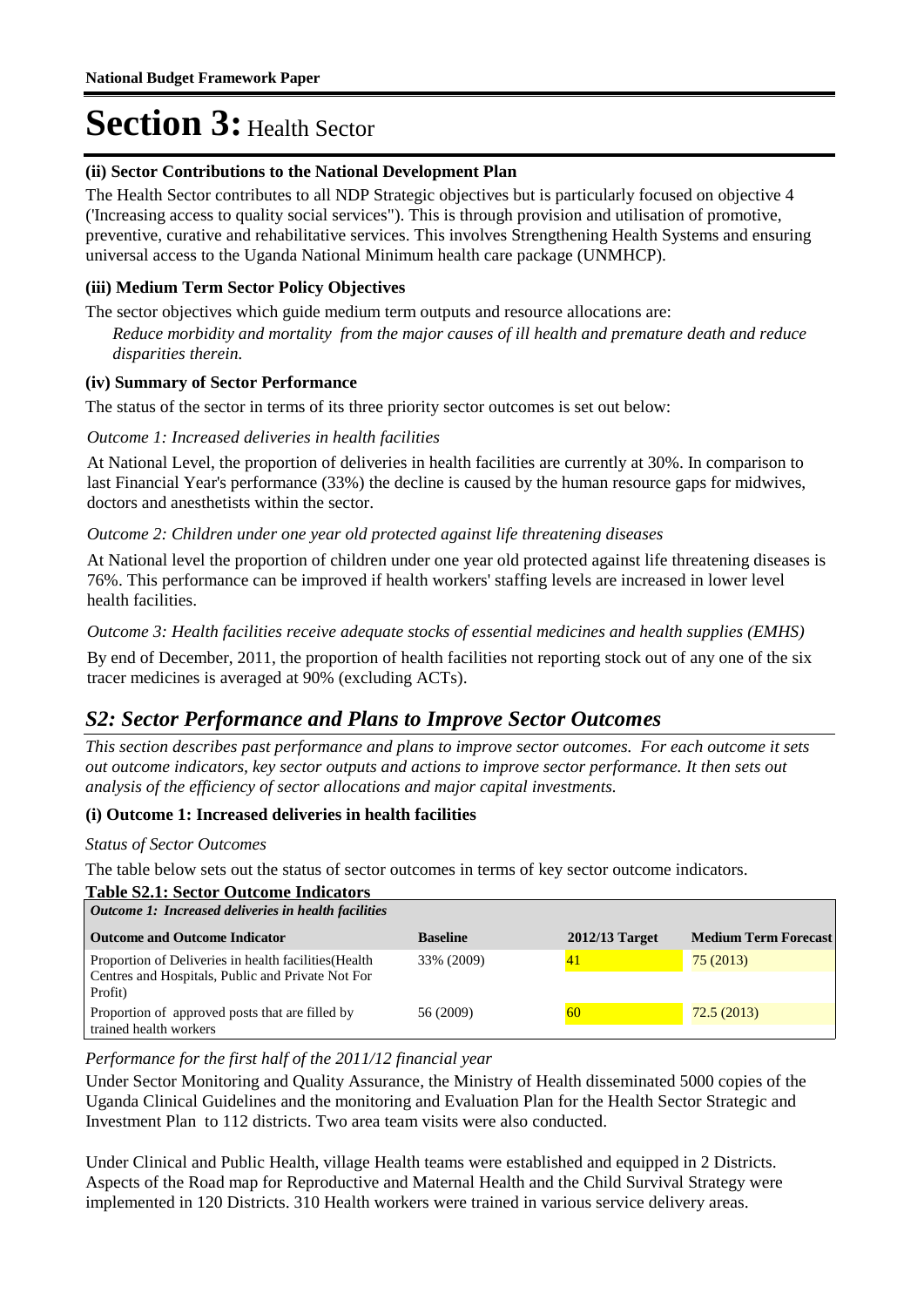During the first half of the FY 2011/12, the Health Service Commission, under the only available Board, interviewed 309 applicants for various vacant posts for Health Workers. An advert for 1,500 vacant posts of all categories of Health Workers was prepared. Technical Support given to 7 District Service Commissions.

Under the National Referral Hospital Services, Mulago hospital attended to 61,723 inpatients, 317,541 outpatients and carried out 765,952 laboratory cases and 39,432 images. Under Butabika National Referral hospital -128 Clinic days were registered and a total of 14,898 mental patients were treated in the specialized mental health clinics: 12,469 in the mental health clinic, 1,716 in the Child mental health clinic, 418 in the Alcohol and drug unit, and 295 in the Psycho- Trauma unit. 11,293 investigations were conducted in the Laboratory, 680 in X-ray, and 701 in Ultrasound

28,037patients with general ailments were handled in line with the Primary Health Care (PHC) requirements.28 Outreach clinics conducted in the 5 centres of Nkokonjeru, Kitetikka Nansana , Kawempe and katalemwa in which 1,476 patients were seen.

The Regional Referral Hospitals continued to offer inpatient, outpatient and other specialized services. Infrastructure in form of staff houses, private wings, theatres and other medical buildings were constructed in the different hospitals. The hospitals also acquired assorted medical equipment to facilitate service delivery

| Outcome 1: Increased deliveries in health facilities                 |                                                                                                                                                                                                                                 |                                                                                                                                                                                                                                        |                                                                                                                                      |  |  |
|----------------------------------------------------------------------|---------------------------------------------------------------------------------------------------------------------------------------------------------------------------------------------------------------------------------|----------------------------------------------------------------------------------------------------------------------------------------------------------------------------------------------------------------------------------------|--------------------------------------------------------------------------------------------------------------------------------------|--|--|
| Vote, Vote Function<br><b>Key Output</b>                             | <b>Approved Budget and</b><br><b>Planned outputs</b>                                                                                                                                                                            | 2011/12<br><b>Spending and Outputs</b><br><b>Achieved by End Dec</b>                                                                                                                                                                   | 2012/13<br><b>Proposed Budget and</b><br><b>Planned Outputs</b>                                                                      |  |  |
| <b>Vote: 014 Ministry of Health</b>                                  |                                                                                                                                                                                                                                 |                                                                                                                                                                                                                                        |                                                                                                                                      |  |  |
|                                                                      | Vote Function:0801 Sector Monitoring and Quality Assurance                                                                                                                                                                      |                                                                                                                                                                                                                                        |                                                                                                                                      |  |  |
| <b>Output: 080104</b>                                                | <b>Standards and guidelines developed</b>                                                                                                                                                                                       |                                                                                                                                                                                                                                        |                                                                                                                                      |  |  |
| <b>Description of Outputs:</b>                                       | Review and print the Quality<br><b>Assurance Manual</b><br>Review and print Support<br>supervision guidelines<br>Finalise and print the<br>harmonised infection control<br>guidelines<br>Infection conrol guidelines<br>printed | Procurement of the consultant<br>to spearhead the review of the<br>support supervision guidelines<br>and the Quality Assurance<br>manual has been initiated. Work<br>on reviewing the Quality<br>Assurance Manual has also<br>started. | <b>Infection Control, support</b><br>supervision Guidelines and<br><b>Quality Assurance Manual</b><br>disseminated to 120 districts, |  |  |
| Performance Indicators:                                              |                                                                                                                                                                                                                                 |                                                                                                                                                                                                                                        |                                                                                                                                      |  |  |
| No. of monitoring and<br>quality assurance guidelines<br>developed** | 3                                                                                                                                                                                                                               | $\Omega$                                                                                                                                                                                                                               | $\overline{4}$                                                                                                                       |  |  |
| Output Cost (UShs bn):                                               | 0.143                                                                                                                                                                                                                           | 0.000                                                                                                                                                                                                                                  | 0.070                                                                                                                                |  |  |
| Vote Function:0804 Clinical and public health                        |                                                                                                                                                                                                                                 |                                                                                                                                                                                                                                        |                                                                                                                                      |  |  |
| <b>Output: 080401</b>                                                |                                                                                                                                                                                                                                 | Community health services provided (control of communicable and non communicable diseases)                                                                                                                                             |                                                                                                                                      |  |  |

### **Table S2.2: Key 2012/13 Outputs Contributing to the Sector Outcome\***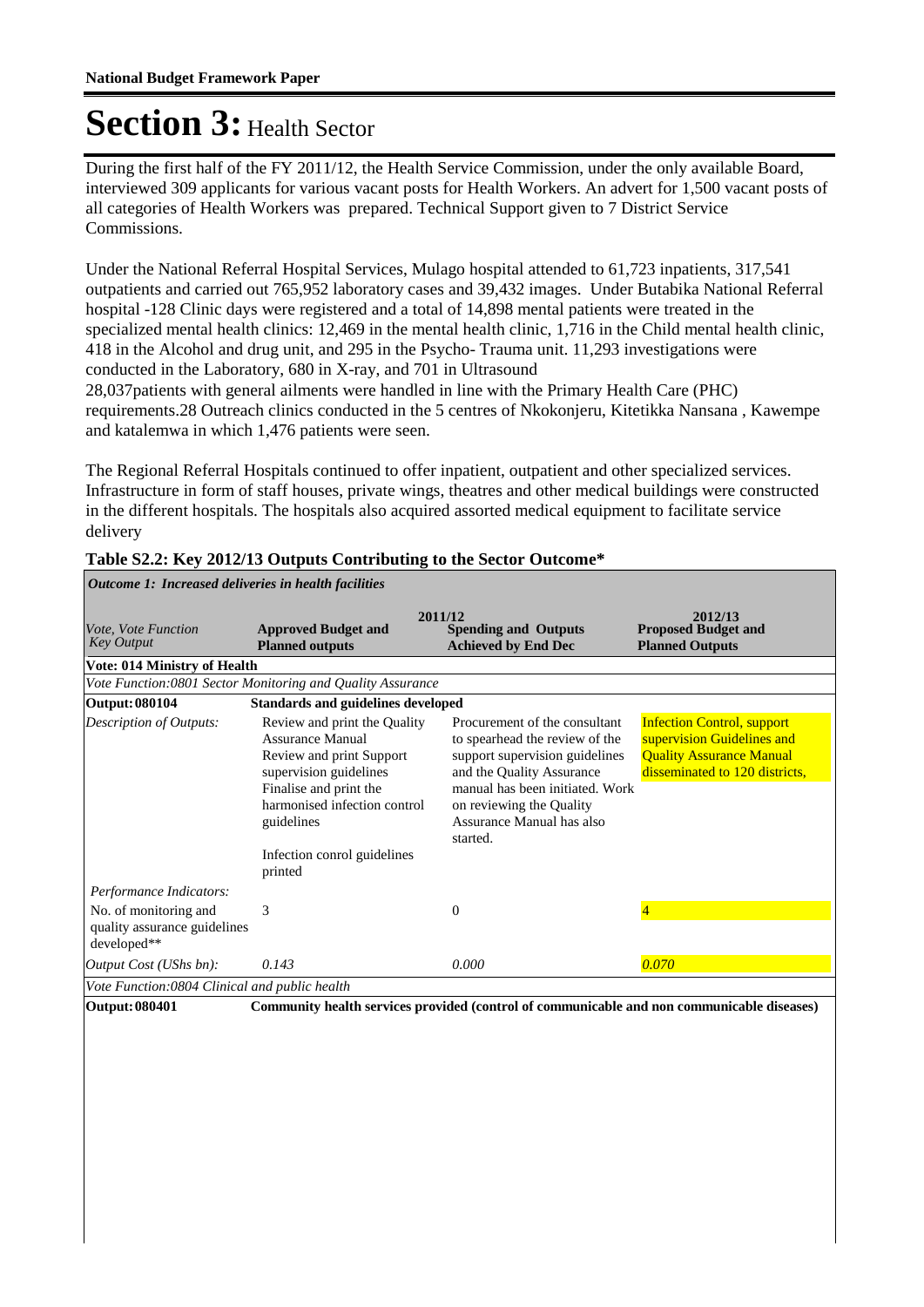**Spending and Outputs Achieved by End Dec Approved Budget and Planned outputs Proposed Budget and Planned Outputs 2011/12** *Vote, Vote Function Key Output* **2012/13** *Outcome 1: Increased deliveries in health facilities* VHTs will be established in another 25 districts. The Road map for reproductive and maternal health scaled up in 40 districts. VHTs established in two districts VHTs will be established in another 10 districts. Aspects of the Road map for reproductive and maternal health implemented in all districts. *Output Cost (UShs bn): 2.718 0.000 3.418 Description of Outputs: Performance Indicators:* Number of awareness campaigns on cancer and NCD conducted 1 0 2 Community awareness campaigns on disease prevention and health promotion carried out 4 2 2 35 **Output: 080402 Clinical health services provided (infrastructure, pharmaceutical, integrated curative)** Mentorship training ofprofessionals from National referral hospitals to Regional Referral Hospitals and RRH hospitals to General hospitals and GHs to HCIVs conducted, Mental Health Training of Trainer conducted in four regions. Mentorship training undertaken in all districts Mentorship training of professionals from National referral hospitals to Regional Referral Hospitals and RRH hospitals to General hospitals and GHs to HCIVs conducted *Output Cost (UShs bn): 1.522 0.000 1.663 Description of Outputs: Performance Indicators:* No. of health workers trained\*\* 4000 2143 2143 2000 No. of Districts with established and operational Village health teams\* 60 62 72 No. of districts implementing the Road Map to Maternal Health\*\* 112 112 112 No of districts where quarterly area team supervision has been conducted to intensify medicines inspection\* 112 112 112 % of districts supervised and mentored for improvement of quality of care in Reproductive Health services\*\* 50 24 100 **Output: 080403 National endemic and epidemic disease control services provided**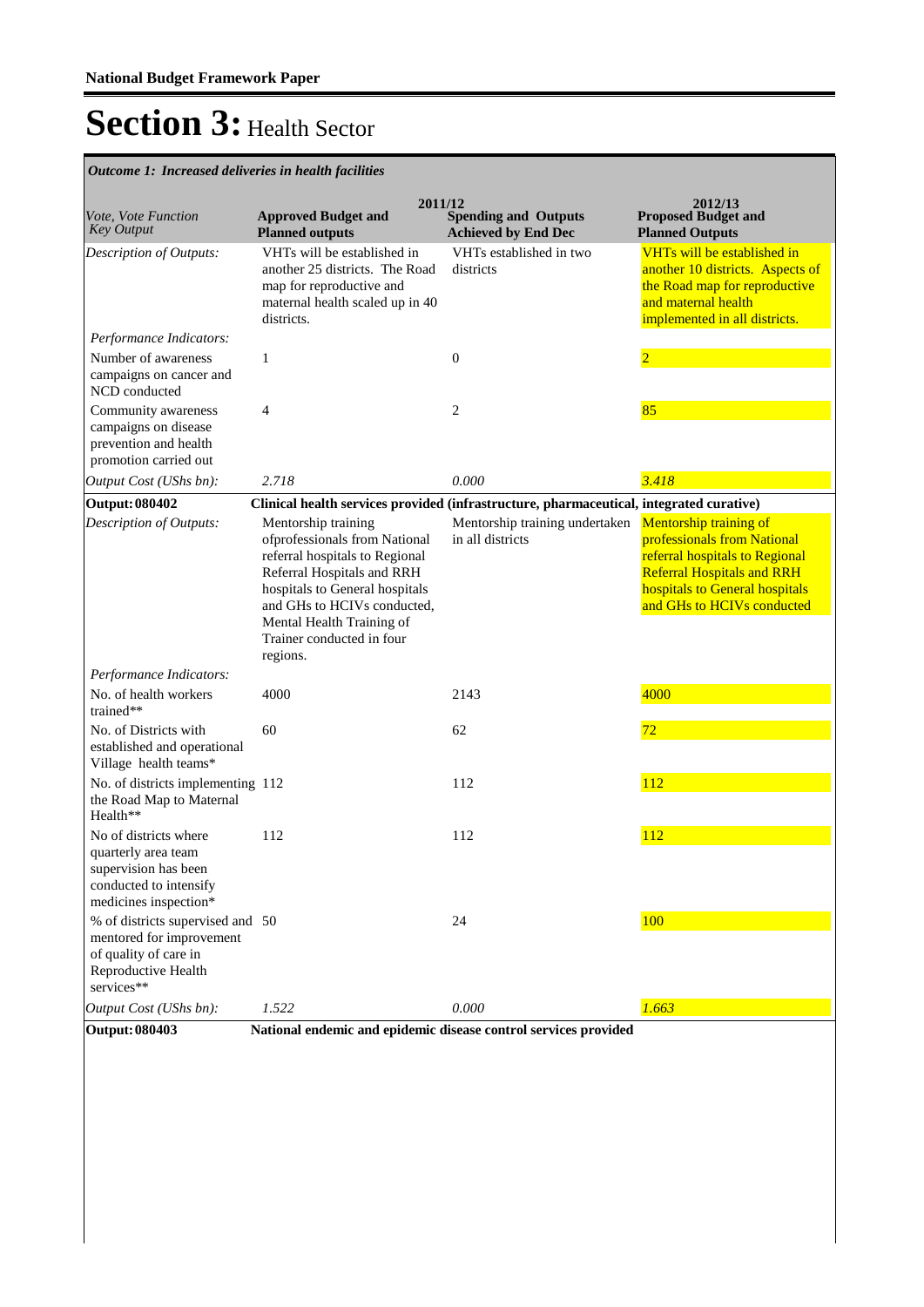*Outcome 1: Increased deliveries in health facilities*

|                                                                                                                      | 2011/12                                                                                                                                                                                                                  |                                                                                                                                                                                                                      | 2012/13                                                                                                                                              |
|----------------------------------------------------------------------------------------------------------------------|--------------------------------------------------------------------------------------------------------------------------------------------------------------------------------------------------------------------------|----------------------------------------------------------------------------------------------------------------------------------------------------------------------------------------------------------------------|------------------------------------------------------------------------------------------------------------------------------------------------------|
| Vote, Vote Function<br><b>Key Output</b>                                                                             | <b>Approved Budget and</b><br><b>Planned outputs</b>                                                                                                                                                                     | <b>Spending and Outputs</b><br><b>Achieved by End Dec</b>                                                                                                                                                            | <b>Proposed Budget and</b><br><b>Planned Outputs</b>                                                                                                 |
| Description of Outputs:                                                                                              | Guidelines will be developed in<br>the following areas; child<br>health, diarrhoeal disease<br>prevention, death audit and oral<br>health. The Public Health Act<br>and its subsidiary legislations<br>will be reviewed. | The following drafts are in<br>place; New Malaria Control<br>Policy, National Laboratory<br>Physical Infrastructure,<br>Epidemics case definition and<br>epidemic threshold                                          | Guidelines on health thematic<br>areas developed                                                                                                     |
|                                                                                                                      |                                                                                                                                                                                                                          | The New Malaria Control<br>Strategic Plan and M&E plan<br>were completed                                                                                                                                             |                                                                                                                                                      |
| Performance Indicators:<br>Number of guidelines,<br>policies, stategies and                                          | 8                                                                                                                                                                                                                        | 4                                                                                                                                                                                                                    | 10                                                                                                                                                   |
| training materials produced                                                                                          | 5.830                                                                                                                                                                                                                    | 0.000                                                                                                                                                                                                                | 4.500                                                                                                                                                |
| Output Cost (UShs bn):                                                                                               |                                                                                                                                                                                                                          |                                                                                                                                                                                                                      |                                                                                                                                                      |
| Vote: 107 Uganda AIDS Commission                                                                                     | Vote Function:0851 Coordination of multi-sector response to HIV/AIDS                                                                                                                                                     |                                                                                                                                                                                                                      |                                                                                                                                                      |
| <b>Output: 085102</b>                                                                                                | Advocacy, Strategic Information and Knowlegde management                                                                                                                                                                 |                                                                                                                                                                                                                      |                                                                                                                                                      |
| Description of Outputs:                                                                                              | Prevention strategy and action                                                                                                                                                                                           | HIV and AIDS messages                                                                                                                                                                                                | <b>Advocacy events</b>                                                                                                                               |
|                                                                                                                      | plan finalised, printed and<br>disseminated, messages aired in<br>media, cultural and religious<br>institutins engaged, staff trained<br>Quarterly meetings held to<br>discuss key issues                                | developed for dissemination.<br>Newspaper supplements placed<br>in two major papers monthly,<br>messages aired on TV and radio<br>stations. World AIDS campaign<br>activities coordinated.Quarterly<br>meetings held | commemorated, HIV & AIDS<br>prevention media campaign<br>renergised, policies, plans and<br>guidelines developed and<br>disseminated. M&E conducted. |
| Performance Indicators:                                                                                              |                                                                                                                                                                                                                          |                                                                                                                                                                                                                      |                                                                                                                                                      |
| No. of Districts supported to 32<br>develop HIV/AIDS strategic<br>plans                                              |                                                                                                                                                                                                                          | $\boldsymbol{0}$                                                                                                                                                                                                     | 20                                                                                                                                                   |
| No. of advocacy events<br>undertaken to promote<br>HIV/AIDS awarness                                                 | 10                                                                                                                                                                                                                       | 4                                                                                                                                                                                                                    | 10                                                                                                                                                   |
| Output Cost (UShs bn):                                                                                               | 1.029                                                                                                                                                                                                                    | 0.000                                                                                                                                                                                                                | 0.660                                                                                                                                                |
| <b>Vote: 134 Health Service Commission</b>                                                                           | Vote Function:0852 Human Resource Management for Health                                                                                                                                                                  |                                                                                                                                                                                                                      |                                                                                                                                                      |
| <b>Output: 085201</b>                                                                                                | <b>Health Workers Recruitment services</b>                                                                                                                                                                               |                                                                                                                                                                                                                      |                                                                                                                                                      |
| Description of Outputs:                                                                                              | 1,000 Health Workers recruited. 309 Health Workers of various                                                                                                                                                            | categories interviewed and<br>appointment awaits<br>Commission approval. Draft<br>advert for 1,500 Health Workers<br>prepared.                                                                                       | 1020 Health Workers recruited.                                                                                                                       |
| Performance Indicators:                                                                                              |                                                                                                                                                                                                                          |                                                                                                                                                                                                                      |                                                                                                                                                      |
| No. of appointments made                                                                                             | 1000                                                                                                                                                                                                                     | 0                                                                                                                                                                                                                    | 1020                                                                                                                                                 |
| Output Cost (UShs bn):                                                                                               | 0.610                                                                                                                                                                                                                    | 0.000                                                                                                                                                                                                                | 0.521                                                                                                                                                |
|                                                                                                                      |                                                                                                                                                                                                                          |                                                                                                                                                                                                                      |                                                                                                                                                      |
|                                                                                                                      |                                                                                                                                                                                                                          |                                                                                                                                                                                                                      |                                                                                                                                                      |
| Vote: 161 Mulago Hospital Complex<br>Vote Function:0854 National Referral Hospital Services<br><b>Output: 085401</b> | <b>Inpatient Services - National Referral Hospital</b>                                                                                                                                                                   |                                                                                                                                                                                                                      |                                                                                                                                                      |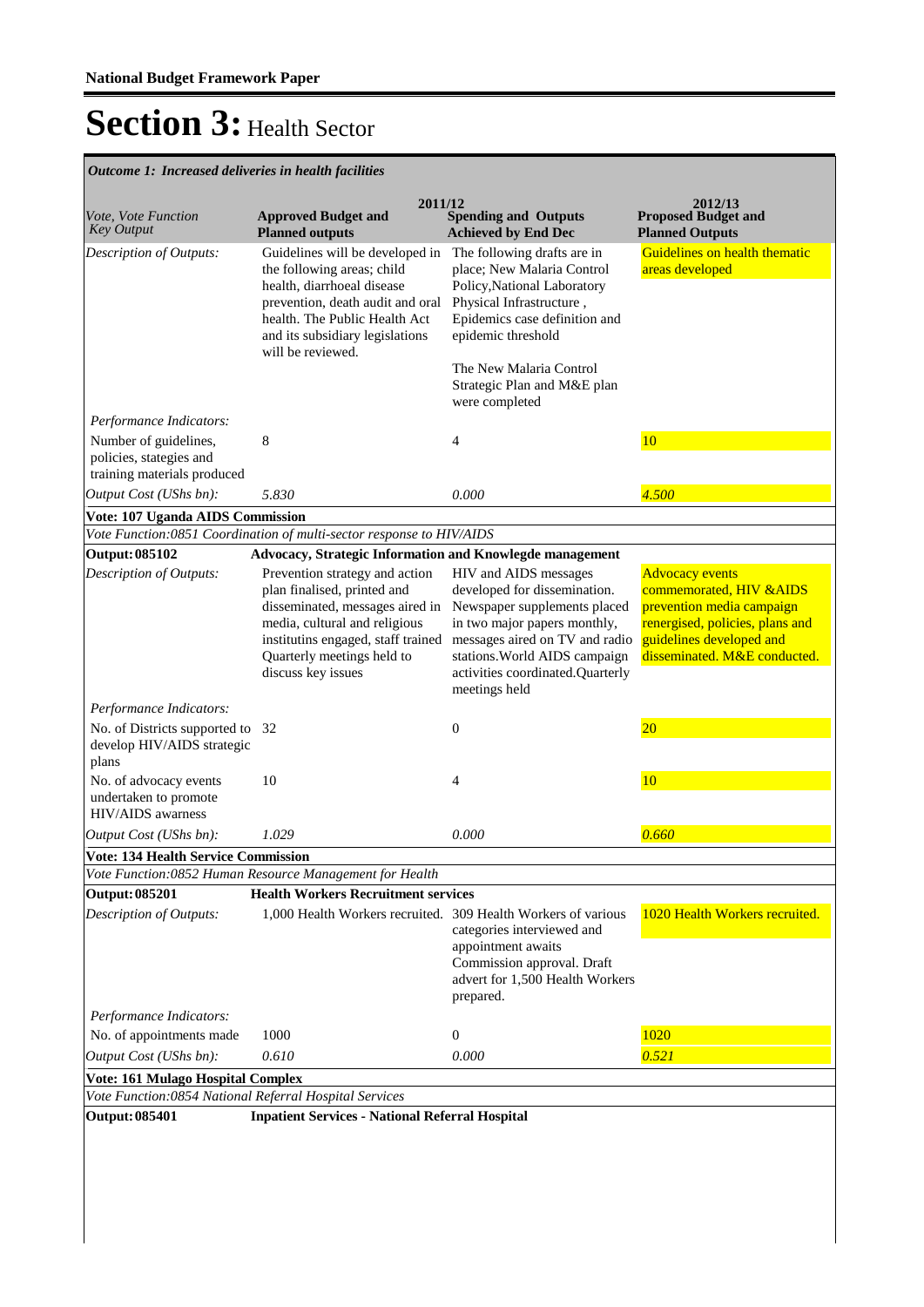| Outcome 1: Increased deliveries in health facilities          |                                                                                        |                                                                                                                                                 |                                                                                                   |
|---------------------------------------------------------------|----------------------------------------------------------------------------------------|-------------------------------------------------------------------------------------------------------------------------------------------------|---------------------------------------------------------------------------------------------------|
| Vote, Vote Function<br><b>Key Output</b>                      | 2011/12<br><b>Approved Budget and</b><br><b>Planned outputs</b>                        | <b>Spending and Outputs</b><br><b>Achieved by End Dec</b>                                                                                       | 2012/13<br><b>Proposed Budget and</b><br><b>Planned Outputs</b>                                   |
| Description of Outputs:                                       | 140,000 inpatients attended to                                                         | 31,023 inpatients                                                                                                                               | 526,936 inpatients attended to                                                                    |
| Performance Indicators:<br>Number of major operations<br>done | 20                                                                                     | 650                                                                                                                                             | 2000                                                                                              |
| Number of lab procedures<br>carried out                       | 1.8 <sub>m</sub>                                                                       | 263726                                                                                                                                          | 2073120                                                                                           |
| No of inpatients attended to                                  | 140000                                                                                 | 31023                                                                                                                                           | 526936                                                                                            |
| Output Cost (UShs bn):                                        | 22.580                                                                                 | 0.000                                                                                                                                           | 25.399                                                                                            |
| <b>Output: 085402</b>                                         | <b>Outpatient Services - National Referral Hospital</b>                                |                                                                                                                                                 |                                                                                                   |
| Description of Outputs:                                       | 800,000 outpatients attended<br>to,60000<br>emergencies, 200, 000 specialised<br>cases | 144,667 outpatients attended<br>to,14,000emergencies,32,000spe<br>cialised cases                                                                | 870,230 outpatients attended to,<br>60,791 emergencies, 245,000<br>specialised cases              |
| Performance Indicators:                                       |                                                                                        |                                                                                                                                                 |                                                                                                   |
| No of specialised outpatient<br>cases attended to.            | 200000                                                                                 | 32000                                                                                                                                           | 245000                                                                                            |
| No of general outpatients<br>attanded to.                     | 800000                                                                                 | 144667                                                                                                                                          | 870230                                                                                            |
| No of emergencies attended<br>to.                             | 60000                                                                                  | 14000                                                                                                                                           | 60791                                                                                             |
| Output Cost (UShs bn):                                        | 0.507                                                                                  | 0.000                                                                                                                                           | 0.304                                                                                             |
| Vote: 162 Butabika Hospital                                   |                                                                                        |                                                                                                                                                 |                                                                                                   |
|                                                               | Vote Function: 0855 Provision of Specialised Mental Health Services                    |                                                                                                                                                 |                                                                                                   |
| <b>Output: 085504</b>                                         | <b>Specialised Outpatient and PHC Services Provided</b>                                |                                                                                                                                                 |                                                                                                   |
| Description of Outputs:                                       | 28,000 mental patients<br>and 50,000 Medical outpatients<br>to be attended to.         | A total of 14,898 patients have<br>been treated in the specialized<br>mental health clinics, and<br>28,037 medical out patients<br>attended to. | 28,500 mental patients<br>and 52,000 Medical outpatients<br>to be attended to.                    |
| Performance Indicators:                                       |                                                                                        |                                                                                                                                                 |                                                                                                   |
| No. of Outpatient clinics<br>operational                      | 40                                                                                     | 20                                                                                                                                              | 10                                                                                                |
| Output Cost (UShs bn):                                        | $0.686\,$                                                                              | $0.000\,$                                                                                                                                       | 0.686                                                                                             |
| Vote: 163 Arua Referral Hospital                              |                                                                                        |                                                                                                                                                 |                                                                                                   |
| Vote Function:0856 Regional Referral Hospital Services        |                                                                                        |                                                                                                                                                 |                                                                                                   |
| <b>Output: 085601</b>                                         | <b>Inpatient services</b>                                                              |                                                                                                                                                 |                                                                                                   |
| Description of Outputs:                                       | Inpatients admissions; bed<br>occupancy rate and average<br>stay for inpatients.       | 10,346 admissions, 71 bed<br>occupancy rate, five days<br>average stay                                                                          | 20,700 inpatients admissions;<br>85% bed occupancy rate and 5<br>day average stay for inpatients. |
| Performance Indicators:                                       |                                                                                        |                                                                                                                                                 |                                                                                                   |
| No. of in patients admitted                                   | 21,000                                                                                 | 10346                                                                                                                                           | 23,000                                                                                            |
| Bed occupancy rate<br>(inpatients)                            | 85%                                                                                    | 71                                                                                                                                              | 85%                                                                                               |
| Average rate of stay for<br>inpatients (no. days)             | 5                                                                                      | 5                                                                                                                                               | 5                                                                                                 |
| Output Cost (UShs bn):                                        | 1.110                                                                                  | 0.000                                                                                                                                           | 1.245                                                                                             |
| <b>Output: 085602</b>                                         | <b>Outpatient services</b>                                                             |                                                                                                                                                 |                                                                                                   |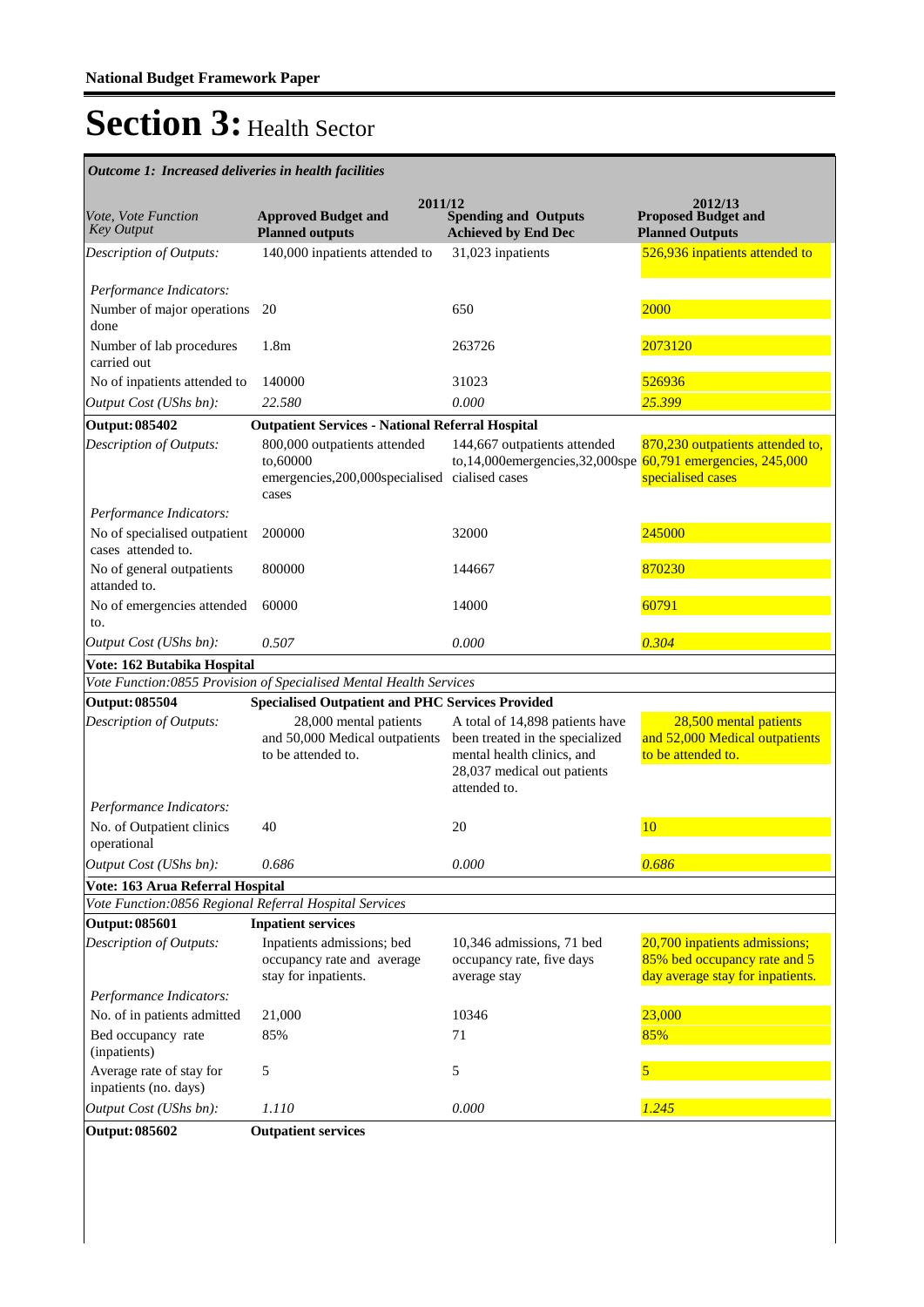**Spending and Outputs Achieved by End Dec Approved Budget and Planned outputs Proposed Budget and Planned Outputs 2011/12** *Vote, Vote Function Key Output* **2012/13** *Outcome 1: Increased deliveries in health facilities* Outpatient and specialized clinic attendance 45089 general outpateint attendance. 41,500 specialised clinic attandance. 90,000 outpatient's attendance,80,000 specialized clinic attendance, *Output Cost (UShs bn): 0.319 0.000 0.762 Description of Outputs: Performance Indicators:* No. of specialised outpatients attended to 41500 80000 No. of general outpatients attended to 45089 90000 **Output: 085606 Prevention and rehabilitation services** Antenatal cases, people immunised and people receiving family planning services 20245 children immunised • 2245 women immunised • 9813 mothers for ANC • 2749 FP acceptors 19,500 antenatal cases, 4,500 women immunised 40,000 children immunised, 5,500 people receiving family planning services *Output Cost (UShs bn): 0.439 0.000 0.469 Description of Outputs: Performance Indicators:* No. of people receiving family planning services 9813 5500 No. of people immunised 2245 2245 44500 No. of antenatal cases 20245 20245 19500 **Output: 085680 Hospital Construction/rehabilitation**  Construction of lagoon. **Fencing of the Hospital** Rehabilitation of sewer line *Output Cost (UShs bn): 0.000 0.000 0.680 Description of Outputs: Performance Indicators:* No. reconstructed/rehabilitated general wards No. of hospitals benefiting from the rennovation of existing facilities. 1 **Output: 085681 Staff houses construction and rehabilitation** Staff houses constructed *Output Cost (UShs bn): 0.000 0.000 0.760 Description of Outputs: Performance Indicators:* No. of staff houses constructed/rehabilitated 6 **Vote: 164 Fort Portal Referral Hospital** *Vote Function:0856 Regional Referral Hospital Services* **Output: 085601 Inpatient services**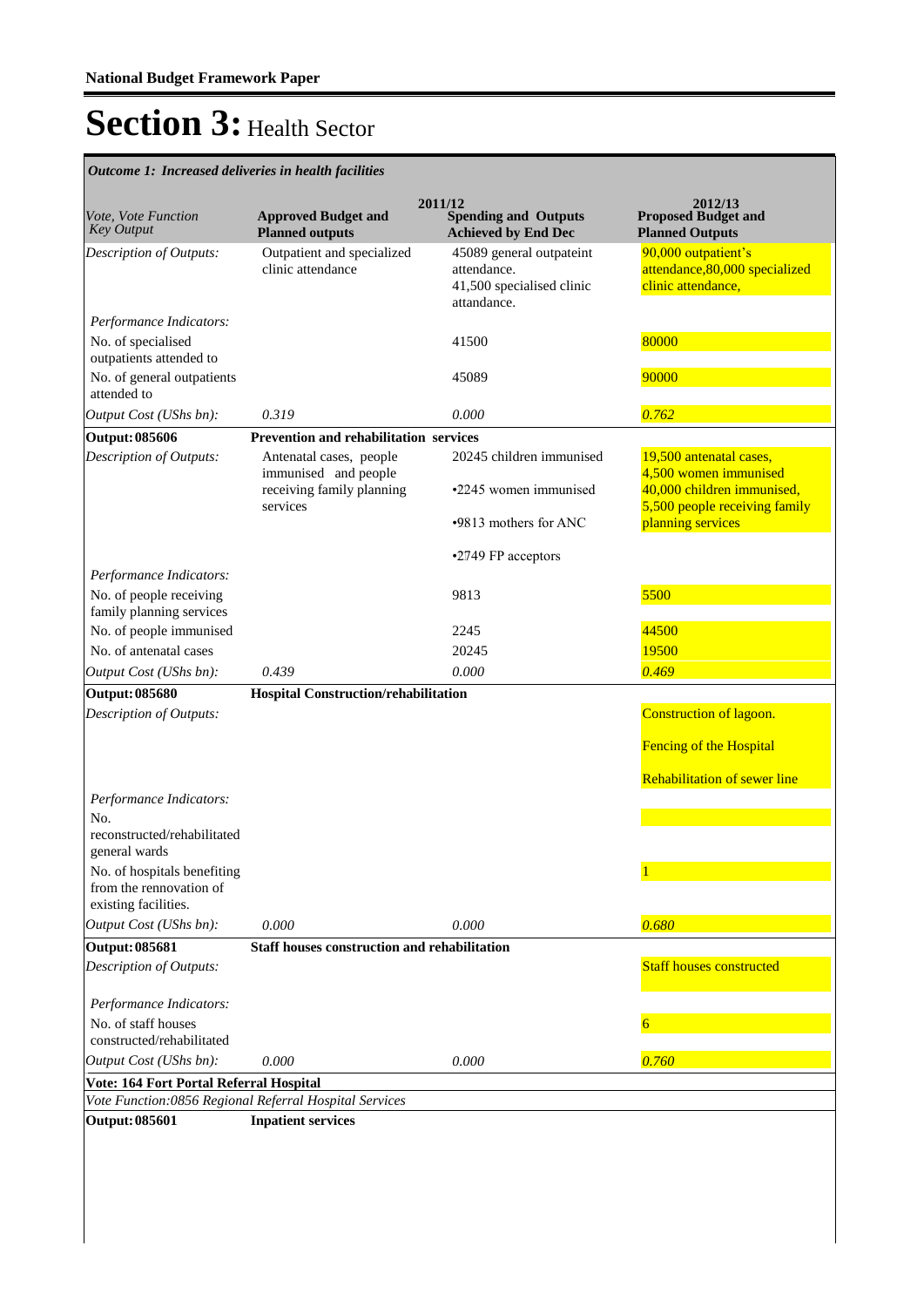| Vote, Vote Function<br><b>Key Output</b>            | <b>Approved Budget and</b><br><b>Planned outputs</b>                                     | 2011/12<br><b>Spending and Outputs</b><br><b>Achieved by End Dec</b>                                                            | 2012/13<br><b>Proposed Budget and</b><br><b>Planned Outputs</b>                                                                     |
|-----------------------------------------------------|------------------------------------------------------------------------------------------|---------------------------------------------------------------------------------------------------------------------------------|-------------------------------------------------------------------------------------------------------------------------------------|
| Description of Outputs:                             | Inpatients admissions; bed<br>occupancy rate and average<br>stay for inpatients.         | Total No. of Patients admitted:<br>11,217<br>Major surgeries 1,373<br>Blood transfusions 1,761<br>BOR 95%,<br>ALOS <sub>6</sub> | 25,000 inpatients admissions;<br>95% bed occupancy rate and 6<br>Total maternal deliveries - 2,940 day average stay for inpatients. |
| Performance Indicators:                             |                                                                                          |                                                                                                                                 |                                                                                                                                     |
| No. of in patients admitted                         | 25000                                                                                    | 11217                                                                                                                           | 25000                                                                                                                               |
| Bed occupancy rate<br>(inpatients)                  | 85%                                                                                      | 95                                                                                                                              | 95                                                                                                                                  |
| Average rate of stay for<br>inpatients (no. days)   | 6                                                                                        | 6                                                                                                                               | 6                                                                                                                                   |
| Output Cost (UShs bn):                              | 0.998                                                                                    | 0.000                                                                                                                           | 1.356                                                                                                                               |
| <b>Output: 085602</b>                               | <b>Outpatient services</b>                                                               |                                                                                                                                 |                                                                                                                                     |
| Description of Outputs:                             | Outpatient and specialized<br>clinic attendance                                          | No. of General outpatients<br>67.785<br>No. of Specialized 25,802                                                               | 170,000 outpatient's<br>attendance, 50,000 specialized<br>clinic attendance,                                                        |
| Performance Indicators:                             |                                                                                          |                                                                                                                                 |                                                                                                                                     |
| No. of specialised<br>outpatients attended to       | 50000                                                                                    | 25802                                                                                                                           | 50000                                                                                                                               |
| No. of general outpatients<br>attended to           | 170000                                                                                   | 67785                                                                                                                           | 170000                                                                                                                              |
| Output Cost (UShs bn):                              | 0.541                                                                                    | 0.000                                                                                                                           | 0.587                                                                                                                               |
| <b>Output: 085606</b>                               | Prevention and rehabilitation services                                                   |                                                                                                                                 |                                                                                                                                     |
| Description of Outputs:                             | Antenatal cases, people<br>immunised and people<br>receiving family planning<br>services | No. of immunized - 7,697<br>Ante-Natal cases - 5,937<br>Family planning contacts-<br>PMTCT cases - 1091<br>VCT/RCT 3,651        | 3,000 family planning contacts,<br>30,000 immunisations, 12,500<br><b>ANC</b> visits,                                               |
| Performance Indicators:                             |                                                                                          |                                                                                                                                 |                                                                                                                                     |
| No. of people receiving<br>family planning services | 3000                                                                                     | 1256                                                                                                                            | 3000                                                                                                                                |
| No. of people immunised                             | 30000                                                                                    | 7697                                                                                                                            | 30000                                                                                                                               |
| No. of antenatal cases                              | 12500                                                                                    | 5937                                                                                                                            | 12500                                                                                                                               |
| Output Cost (UShs bn):                              | 0.203                                                                                    | 0.000                                                                                                                           | 0.210                                                                                                                               |
| <b>Output: 085681</b>                               | <b>Staff houses construction and rehabilitation</b>                                      |                                                                                                                                 |                                                                                                                                     |
| Description of Outputs:                             |                                                                                          | Completion of an intern's hostel The actual progress of the work<br>was 93% and the                                             | Payment of retention after<br>defect liability period,<br>fencing, fittings and furniture                                           |
| Performance Indicators:                             |                                                                                          |                                                                                                                                 |                                                                                                                                     |
| No. of staff houses                                 | 19                                                                                       | $\boldsymbol{0}$                                                                                                                | $\overline{20}$                                                                                                                     |
| constructed/rehabilitated                           |                                                                                          |                                                                                                                                 |                                                                                                                                     |
| Output Cost (UShs bn):                              | 0.500                                                                                    | 0.000                                                                                                                           | 0.205                                                                                                                               |
| Vote: 165 Gulu Referral Hospital                    | Vote Function:0856 Regional Referral Hospital Services                                   |                                                                                                                                 |                                                                                                                                     |
| <b>Output: 085601</b>                               | <b>Inpatient services</b>                                                                |                                                                                                                                 |                                                                                                                                     |
|                                                     |                                                                                          |                                                                                                                                 |                                                                                                                                     |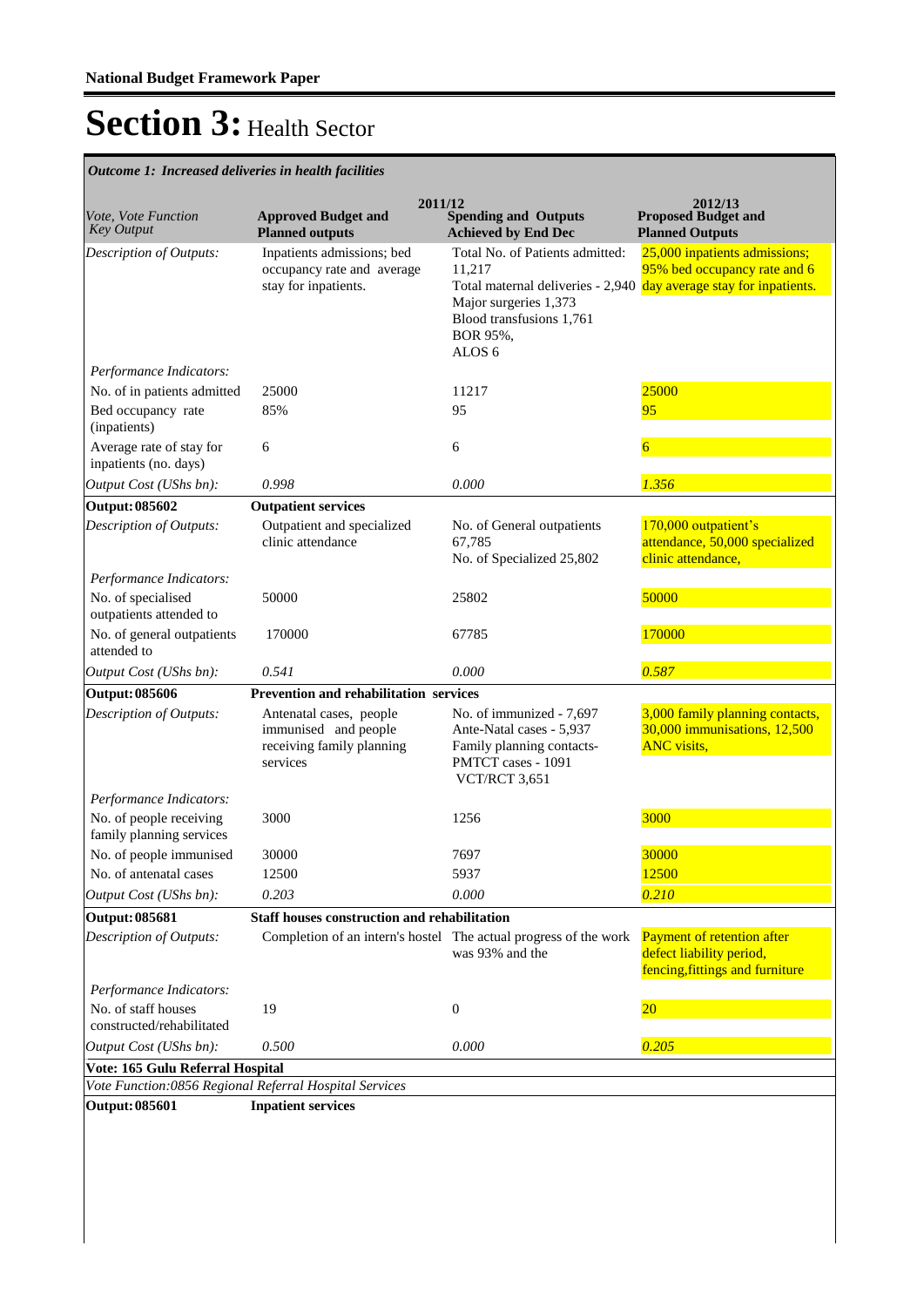*Outcome 1: Increased deliveries in health facilities*

|                                                     |                                                      | 2011/12                                                     | 2012/13                                                         |
|-----------------------------------------------------|------------------------------------------------------|-------------------------------------------------------------|-----------------------------------------------------------------|
| <i>Vote, Vote Function</i><br><b>Key Output</b>     | <b>Approved Budget and</b><br><b>Planned outputs</b> | <b>Spending and Outputs</b><br><b>Achieved by End Dec</b>   | <b>Proposed Budget and</b><br><b>Planned Outputs</b>            |
| Description of Outputs:                             | Inpatients admissions; bed                           | 8585 Number of admissions                                   | 18,000 inpatients                                               |
|                                                     | occupancy rate and average<br>stay for inpatients.   | major operations 544<br>ALOS 5 days.                        | admissions;75% bed occupancy<br>rate and 4 day average stay for |
|                                                     |                                                      | <b>BOR 72%</b>                                              | inpatients.                                                     |
|                                                     |                                                      | Minor operation 5800                                        |                                                                 |
| Performance Indicators:                             |                                                      |                                                             |                                                                 |
| No. of in patients admitted                         | 16000                                                | 8585                                                        | 18000                                                           |
| Bed occupancy rate<br>(inpatients)                  | 85%                                                  | 72                                                          | 85%                                                             |
| Average rate of stay for<br>inpatients (no. days)   | 5                                                    | 5                                                           | $\overline{4}$                                                  |
| Output Cost (UShs bn):                              | 1.241                                                | 0.000                                                       | 1.591                                                           |
| <b>Output: 085602</b>                               | <b>Outpatient services</b>                           |                                                             |                                                                 |
| Description of Outputs:                             | Outpatient and specialized<br>clinic attendance      | 40165 outpatient's attendance,<br>14,810 specialized clinic | 60,000 outpatient's attendance,<br>5,000 specialized clinic     |
|                                                     |                                                      | attendance,                                                 | attendance,                                                     |
| Performance Indicators:                             |                                                      |                                                             |                                                                 |
| No. of specialised<br>outpatients attended to       | 5848                                                 | 16460                                                       | 5000                                                            |
| No. of general outpatients                          | 18333                                                | 40165                                                       | 60000                                                           |
| attended to                                         |                                                      |                                                             |                                                                 |
| Output Cost (UShs bn):                              | 0.543                                                | 0.000                                                       | 0.620                                                           |
| Output: 085606                                      | <b>Prevention and rehabilitation services</b>        |                                                             |                                                                 |
| Description of Outputs:                             | Antenatal cases, people<br>immunised and people      | 3284 antenatal cases, 17824<br>people immunised, 667 people | 6000 antenatal cases,<br>23,484 people immunised, 1800          |
|                                                     | receiving family planning                            | receiving family planning                                   | people receiving family                                         |
|                                                     | services                                             | services                                                    | planning services                                               |
| Performance Indicators:                             |                                                      |                                                             |                                                                 |
| No. of people receiving<br>family planning services | 3000                                                 | 667                                                         | 3000                                                            |
| No. of people immunised                             | 23484                                                | 17824                                                       | 23484                                                           |
| No. of antenatal cases                              | 6562                                                 | 3284                                                        | 6000                                                            |
| Output Cost (UShs bn):                              | 0.161                                                | 0.000                                                       | 0.168                                                           |
| <b>Output: 085680</b>                               | Hospital Construction/rehabilitation                 |                                                             |                                                                 |
| Description of Outputs:                             |                                                      | contraction to start in feb 2012                            |                                                                 |
| Performance Indicators:                             |                                                      |                                                             |                                                                 |
| No.<br>reconstructed/rehabilitated<br>general wards |                                                      | $\boldsymbol{0}$                                            |                                                                 |
| No. of hospitals benefiting                         |                                                      | 1                                                           |                                                                 |
| from the rennovation of<br>existing facilities.     |                                                      |                                                             |                                                                 |
| Output Cost (UShs bn):                              | 0.000                                                | 0.000                                                       | 0.629                                                           |
| <b>Output: 085681</b>                               | Staff houses construction and rehabilitation         |                                                             |                                                                 |
| Description of Outputs:                             |                                                      | n/a                                                         | construction of staff house to<br>accommodate 60 staff          |
| Performance Indicators:                             |                                                      |                                                             |                                                                 |
| No. of staff houses                                 | 3                                                    | $\boldsymbol{0}$                                            |                                                                 |
| constructed/rehabilitated                           |                                                      |                                                             |                                                                 |
| Output Cost (UShs bn):                              | 0.000                                                | 0.000                                                       | 1.030                                                           |
| Vote: 166 Hoima Referral Hospital                   |                                                      |                                                             |                                                                 |

*Vote Function:0856 Regional Referral Hospital Services*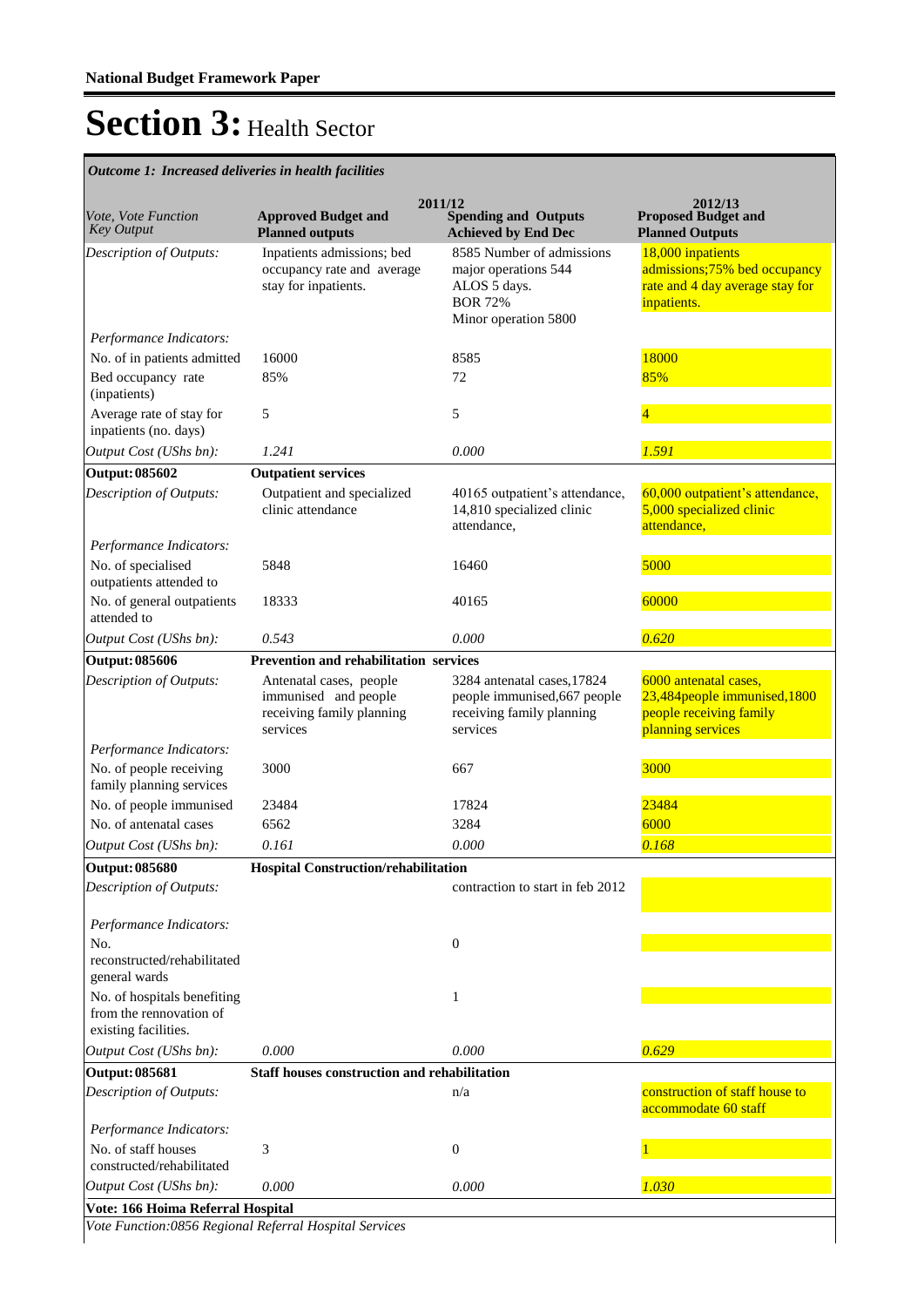| <i>Vote, Vote Function</i><br><b>Key Output</b>                                | <b>Approved Budget and</b><br><b>Planned outputs</b>                                     | 2011/12<br><b>Spending and Outputs</b><br><b>Achieved by End Dec</b> | 2012/13<br><b>Proposed Budget and</b><br><b>Planned Outputs</b>                                              |
|--------------------------------------------------------------------------------|------------------------------------------------------------------------------------------|----------------------------------------------------------------------|--------------------------------------------------------------------------------------------------------------|
| <b>Output: 085601</b>                                                          | <b>Inpatient services</b>                                                                |                                                                      |                                                                                                              |
| Description of Outputs:                                                        | Inpatients admissions; bed<br>occupancy rate and average<br>stay for inpatients.         | 6885 inpatients                                                      | 13770 inpatients 85% bed<br>occupancy rate and 5 day<br>average stay for inpatients.                         |
| Performance Indicators:<br>No. of in patients admitted                         | 13770                                                                                    | 6885                                                                 | 13770                                                                                                        |
| Bed occupancy rate<br>(inpatients)                                             | 85%                                                                                      | 100                                                                  | 100                                                                                                          |
| Average rate of stay for<br>inpatients (no. days)                              | 5                                                                                        | no information                                                       | 5                                                                                                            |
| Output Cost (UShs bn):                                                         | 0.394                                                                                    | 0.000                                                                | 0.715                                                                                                        |
| <b>Output: 085602</b>                                                          | <b>Outpatient services</b>                                                               |                                                                      |                                                                                                              |
| Description of Outputs:                                                        | Outpatient and specialized<br>clinic attendance                                          | 68,883 outpatient's attendance,                                      | 140,000 outpatients attended to.                                                                             |
| Performance Indicators:                                                        |                                                                                          |                                                                      |                                                                                                              |
| No. of specialised<br>outpatients attended to                                  | 3000                                                                                     |                                                                      | 4000                                                                                                         |
| No. of general outpatients<br>attended to                                      | 137766                                                                                   | 68883                                                                | 140000                                                                                                       |
| Output Cost (UShs bn):                                                         | 0.231                                                                                    | 0.000                                                                | 0.289                                                                                                        |
| <b>Output: 085606</b>                                                          | Prevention and rehabilitation services                                                   |                                                                      |                                                                                                              |
| Description of Outputs:<br>Performance Indicators:                             | Antenatal cases, people<br>immunised and people<br>receiving family planning<br>services | No information yet                                                   | 150,000 antenatal cases,<br>200,000 people immunised,<br>25,000 people receiving family<br>planning services |
| No. of people receiving<br>family planning services                            | 25,000                                                                                   |                                                                      | 25,000                                                                                                       |
| No. of people immunised                                                        | 200,000                                                                                  |                                                                      | 250,000                                                                                                      |
| No. of antenatal cases                                                         | 150,000                                                                                  |                                                                      | 200,000                                                                                                      |
| Output Cost (UShs bn):                                                         | 0.461                                                                                    | 0.000                                                                | 0.459                                                                                                        |
| <b>Output: 085680</b>                                                          | <b>Hospital Construction/rehabilitation</b>                                              |                                                                      |                                                                                                              |
| <b>Description of Outputs:</b>                                                 |                                                                                          |                                                                      |                                                                                                              |
| Performance Indicators:<br>No.                                                 |                                                                                          |                                                                      |                                                                                                              |
| reconstructed/rehabilitated<br>general wards                                   |                                                                                          |                                                                      |                                                                                                              |
| No. of hospitals benefiting<br>from the rennovation of<br>existing facilities. |                                                                                          |                                                                      |                                                                                                              |
| Output Cost (UShs bn):                                                         | 0.110                                                                                    | 0.000                                                                | 0.280                                                                                                        |
| <b>Output: 085681</b>                                                          | <b>Staff houses construction and rehabilitation</b>                                      |                                                                      |                                                                                                              |
| Description of Outputs:                                                        | Construction of staff houses (30<br>units)                                               |                                                                      | <b>Construction of staff houses (30</b><br>units) completed                                                  |
| Performance Indicators:<br>No. of staff houses<br>constructed/rehabilitated    |                                                                                          |                                                                      | 30                                                                                                           |
| Output Cost (UShs bn):                                                         | 0.000                                                                                    | 0.000                                                                | 0.300                                                                                                        |
| Vote: 167 Jinja Referral Hospital                                              |                                                                                          |                                                                      |                                                                                                              |
|                                                                                | Vote Function:0856 Regional Referral Hospital Services                                   |                                                                      |                                                                                                              |
| <b>Output: 085601</b>                                                          | <b>Inpatient services</b>                                                                |                                                                      |                                                                                                              |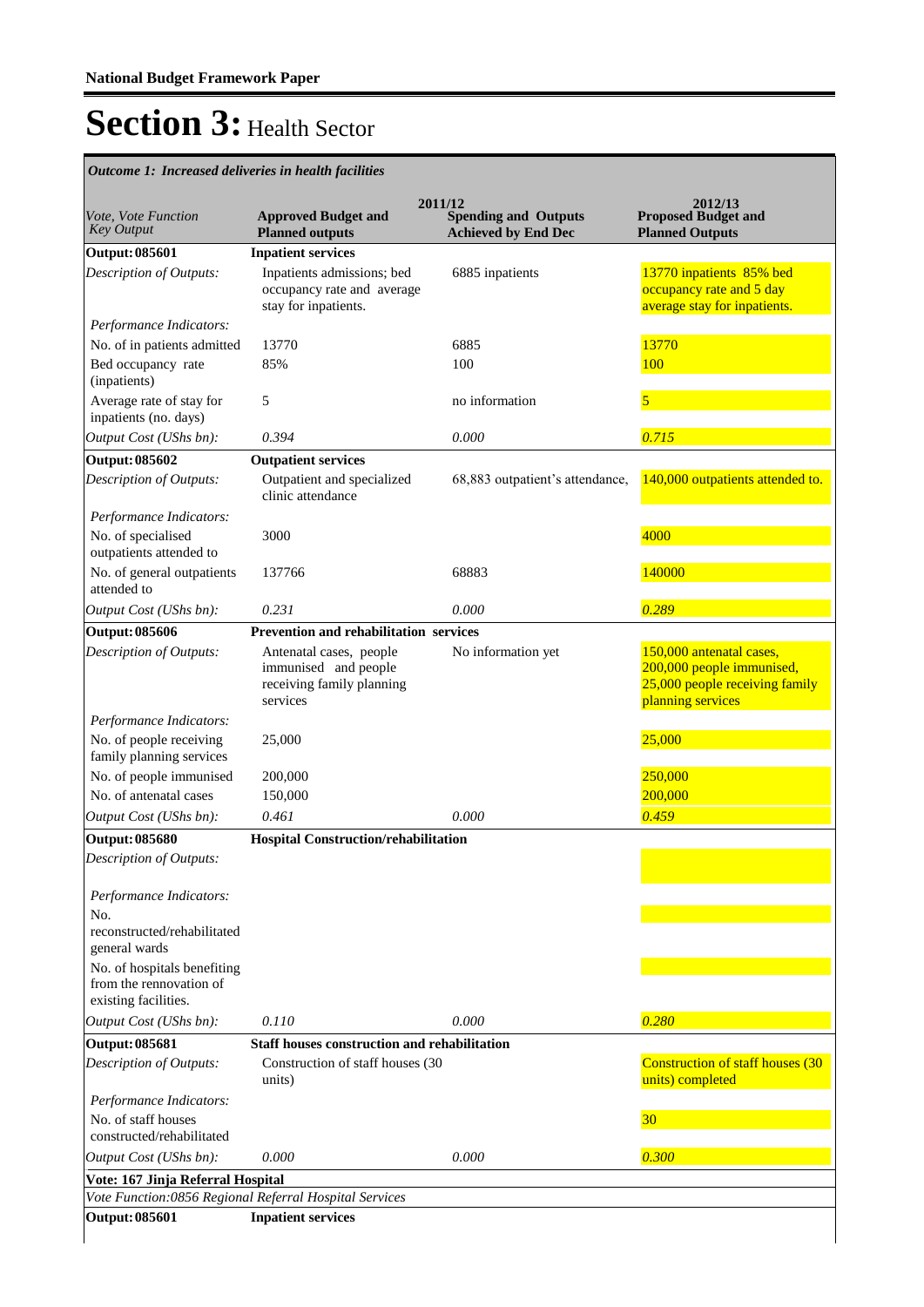| <i>Vote, Vote Function</i><br><b>Key Output</b>                                | 2011/12<br><b>Approved Budget and</b><br><b>Planned outputs</b>                          | <b>Spending and Outputs</b><br><b>Achieved by End Dec</b>                                                                                                                                                                   | 2012/13<br><b>Proposed Budget and</b><br><b>Planned Outputs</b>                                          |
|--------------------------------------------------------------------------------|------------------------------------------------------------------------------------------|-----------------------------------------------------------------------------------------------------------------------------------------------------------------------------------------------------------------------------|----------------------------------------------------------------------------------------------------------|
| Description of Outputs:                                                        | Inpatients admissions; bed<br>occupancy rate and average<br>stay for inpatients.         | 1.12,850 admissions<br>2.86 bed occupancy rate<br>3.5.3 days average length of<br>stay                                                                                                                                      | 30,000 inpatients, 90% bed<br>occupancy & 5 days average<br>length of stay                               |
| Performance Indicators:                                                        |                                                                                          |                                                                                                                                                                                                                             |                                                                                                          |
| No. of in patients admitted                                                    | 30000                                                                                    | 12850                                                                                                                                                                                                                       | 30000                                                                                                    |
| Bed occupancy rate<br>(inpatients)                                             | 85%                                                                                      | 86                                                                                                                                                                                                                          | 90                                                                                                       |
| Average rate of stay for<br>inpatients (no. days)                              | 5                                                                                        | 5.3                                                                                                                                                                                                                         | $\overline{5}$                                                                                           |
| Output Cost (UShs bn):                                                         | 1.912                                                                                    | 0.000                                                                                                                                                                                                                       | 2.394                                                                                                    |
| Output: 085602                                                                 | <b>Outpatient services</b>                                                               |                                                                                                                                                                                                                             |                                                                                                          |
| Description of Outputs:                                                        | Outpatient and specialized<br>clinic attendance                                          | 1. 29,524 general out patients<br>2. 1,701 casualty cases<br>3.54,211 special clinics<br>outpatients                                                                                                                        | 60,000 outpatients, 110,000<br>special clinics outpatients                                               |
| Performance Indicators:                                                        |                                                                                          |                                                                                                                                                                                                                             |                                                                                                          |
| No. of specialised<br>outpatients attended to                                  | 110000                                                                                   | 54211                                                                                                                                                                                                                       | 110000                                                                                                   |
| No. of general outpatients<br>attended to                                      | 60000                                                                                    | 29524                                                                                                                                                                                                                       | 60000                                                                                                    |
| Output Cost (UShs bn):                                                         | 0.884                                                                                    | 0.000                                                                                                                                                                                                                       | 0.894                                                                                                    |
| <b>Output: 085606</b>                                                          | Prevention and rehabilitation services                                                   |                                                                                                                                                                                                                             |                                                                                                          |
| <b>Description of Outputs:</b>                                                 | Antenatal cases, people<br>immunised and people<br>receiving family planning<br>services | 1.5,953 immunizations<br>2. 1,292 family planning<br>contacts<br>3. 6,374 antenatal attendances<br>4. 2,700 contacts of prevention<br>of mother to child transmission<br>of HIV.<br>5. 1,458 physiotherapy cases<br>handled | 13,000 antenatal cases, 10000<br>people immunised, 3,500<br>people receiving family<br>planning services |
| Performance Indicators:                                                        |                                                                                          |                                                                                                                                                                                                                             |                                                                                                          |
| No. of people receiving<br>family planning services                            | 2584                                                                                     | 1292                                                                                                                                                                                                                        | 3500                                                                                                     |
| No. of people immunised                                                        | 9000                                                                                     | 5953                                                                                                                                                                                                                        | 10000                                                                                                    |
| No. of antenatal cases                                                         | 12748                                                                                    | 6374                                                                                                                                                                                                                        | 13000                                                                                                    |
| Output Cost (UShs bn):                                                         | 0.264                                                                                    | 0.000                                                                                                                                                                                                                       | 0.268                                                                                                    |
| Output: 085680                                                                 | <b>Hospital Construction/rehabilitation</b>                                              |                                                                                                                                                                                                                             |                                                                                                          |
| Description of Outputs:                                                        | Jinja RRH                                                                                | Completion of a private wing in Super structure at roofing level                                                                                                                                                            |                                                                                                          |
| Performance Indicators:                                                        |                                                                                          |                                                                                                                                                                                                                             |                                                                                                          |
| No.<br>reconstructed/rehabilitated<br>general wards                            |                                                                                          | 60                                                                                                                                                                                                                          |                                                                                                          |
| No. of hospitals benefiting<br>from the rennovation of<br>existing facilities. |                                                                                          | 1                                                                                                                                                                                                                           |                                                                                                          |
| Output Cost (UShs bn):                                                         | 0.210                                                                                    | 0.000                                                                                                                                                                                                                       | 0.000                                                                                                    |
| Vote: 168 Kabale Referral Hospital                                             |                                                                                          |                                                                                                                                                                                                                             |                                                                                                          |
|                                                                                | Vote Function:0856 Regional Referral Hospital Services                                   |                                                                                                                                                                                                                             |                                                                                                          |
| <b>Output: 085601</b>                                                          | <b>Inpatient services</b>                                                                |                                                                                                                                                                                                                             |                                                                                                          |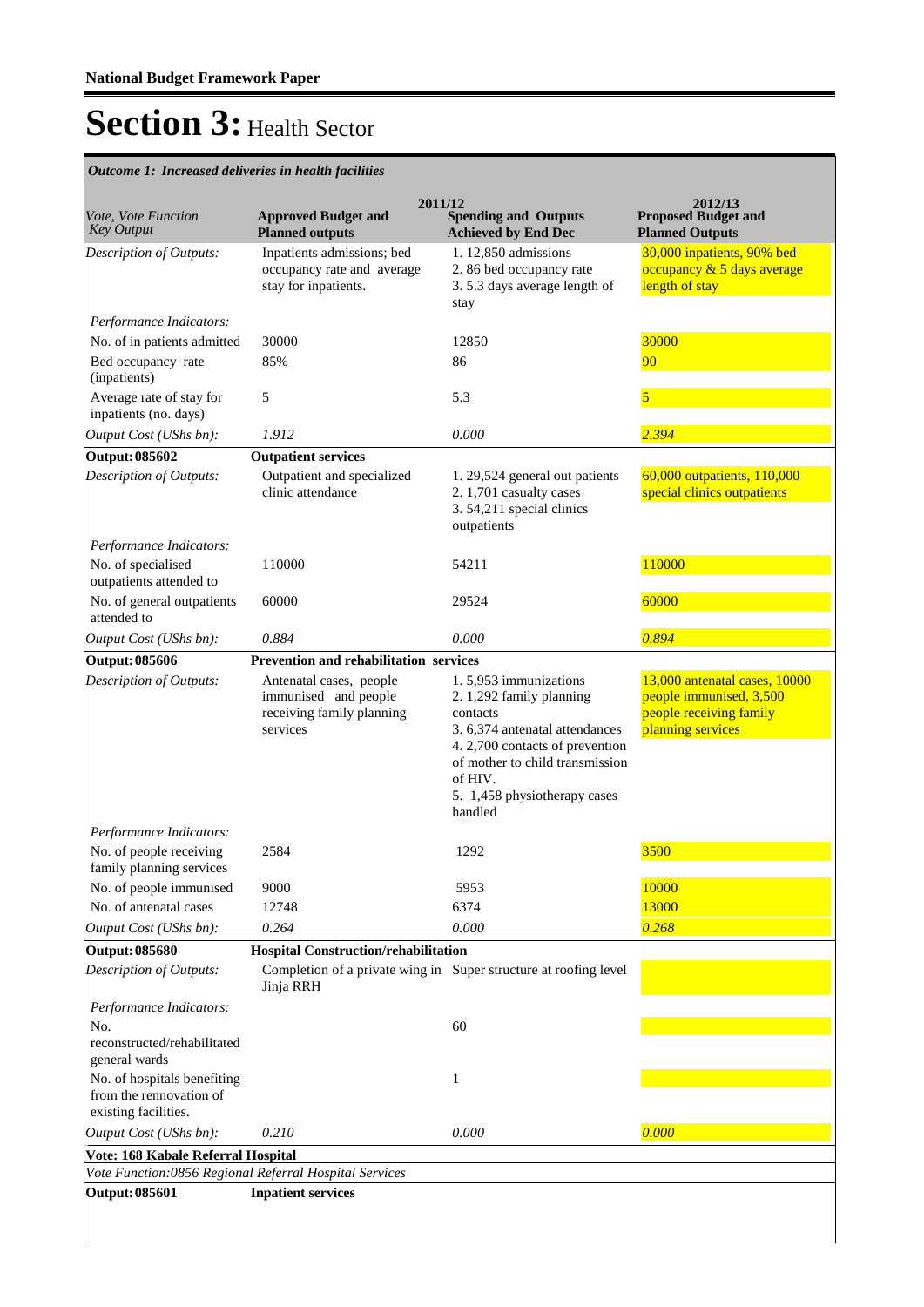|                                                                                |                                                                                          | 2011/12                                                                           | 2012/13                                                                            |
|--------------------------------------------------------------------------------|------------------------------------------------------------------------------------------|-----------------------------------------------------------------------------------|------------------------------------------------------------------------------------|
| Vote, Vote Function<br><b>Key Output</b>                                       | <b>Approved Budget and</b><br><b>Planned outputs</b>                                     | <b>Spending and Outputs</b><br><b>Achieved by End Dec</b>                         | <b>Proposed Budget and</b><br><b>Planned Outputs</b>                               |
| Description of Outputs:                                                        | Inpatients admissions; bed<br>occupancy rate and average<br>stay for inpatients.         | 6,255 In-patient admissions,<br>86% BOR, 7days ALOS                               | 25000 In-patients admissions,<br>85% bed occupancy rate and 5<br>days average stay |
| Performance Indicators:                                                        |                                                                                          |                                                                                   |                                                                                    |
| No. of in patients admitted                                                    | 21000                                                                                    | 6255                                                                              | 25000                                                                              |
| Bed occupancy rate<br>(inpatients)                                             | 85%                                                                                      | 86                                                                                | 85%                                                                                |
| Average rate of stay for<br>inpatients (no. days)                              | 5                                                                                        | 7                                                                                 | 5                                                                                  |
| Output Cost (UShs bn):                                                         | 0.644                                                                                    | 0.000                                                                             | 0.920                                                                              |
| <b>Output: 085602</b>                                                          | <b>Outpatient services</b>                                                               |                                                                                   |                                                                                    |
| Description of Outputs:                                                        | Outpatient and specialized<br>clinic attendance                                          | 20,560 Out-Patient attendance,<br>17,001 Specialised clinic<br>attendace          | 90,000 Out-patients attendance,<br>60,000 Specialised clinic<br>attendance         |
| Performance Indicators:                                                        |                                                                                          |                                                                                   |                                                                                    |
| No. of specialised<br>outpatients attended to                                  | 60000                                                                                    | 17001                                                                             | 60000                                                                              |
| No. of general outpatients<br>attended to                                      | 90000                                                                                    | 20560                                                                             | 90000                                                                              |
| Output Cost (UShs bn):                                                         | 0.384                                                                                    | 0.000                                                                             | 0.404                                                                              |
| <b>Output: 085606</b>                                                          | <b>Prevention and rehabilitation services</b>                                            |                                                                                   |                                                                                    |
| Description of Outputs:                                                        | Antenatal cases, people<br>immunised and people<br>receiving family planning<br>services | 41,129 Antenatal cases, 47,131<br>Immunisations, 79,625 Family<br>planning visits | 30,000 antenatal cases, 50,000<br>immunisations and 40,000<br>family planning      |
| Performance Indicators:<br>No. of people receiving                             | 40000                                                                                    | 79625                                                                             | 40000                                                                              |
| family planning services                                                       |                                                                                          |                                                                                   |                                                                                    |
| No. of people immunised                                                        | 50000                                                                                    | 47131                                                                             | 50000                                                                              |
| No. of antenatal cases                                                         | 30000                                                                                    | 41129                                                                             | 30000                                                                              |
| Output Cost (UShs bn):                                                         | 0.442                                                                                    | 0.000                                                                             | 0.399                                                                              |
| <b>Output: 085680</b>                                                          | <b>Hospital Construction/rehabilitation</b>                                              |                                                                                   |                                                                                    |
| Description of Outputs:                                                        |                                                                                          | Completed 94% of construction<br>of the private wing                              | 280,000,000 for roads and<br>walkways, 455,000,000<br>hopspital rehabilitation     |
| Performance Indicators:                                                        |                                                                                          |                                                                                   |                                                                                    |
| No.<br>reconstructed/rehabilitated<br>general wards                            |                                                                                          | 1                                                                                 |                                                                                    |
| No. of hospitals benefiting<br>from the rennovation of<br>existing facilities. |                                                                                          | 1                                                                                 |                                                                                    |
| Output Cost (UShs bn):                                                         | 0.000                                                                                    | 0.000                                                                             | 0.455                                                                              |
| <b>Output: 085681</b>                                                          | <b>Staff houses construction and rehabilitation</b>                                      |                                                                                   |                                                                                    |
| Description of Outputs:                                                        | Completion of intern hostel                                                              | Completed nurses hostel (flat of 132,000,000 for Interns hostel<br>30 apartments) |                                                                                    |
| Performance Indicators:                                                        |                                                                                          |                                                                                   |                                                                                    |
| No. of staff houses<br>constructed/rehabilitated                               |                                                                                          | 1                                                                                 |                                                                                    |
| Output Cost (UShs bn):                                                         | 0.300                                                                                    | 0.000                                                                             | 0.132                                                                              |
| Vote: 169 Masaka Referral Hospital                                             |                                                                                          |                                                                                   |                                                                                    |
|                                                                                | Vote Function:0856 Regional Referral Hospital Services                                   |                                                                                   |                                                                                    |
| <b>Output: 085601</b>                                                          | <b>Inpatient services</b>                                                                |                                                                                   |                                                                                    |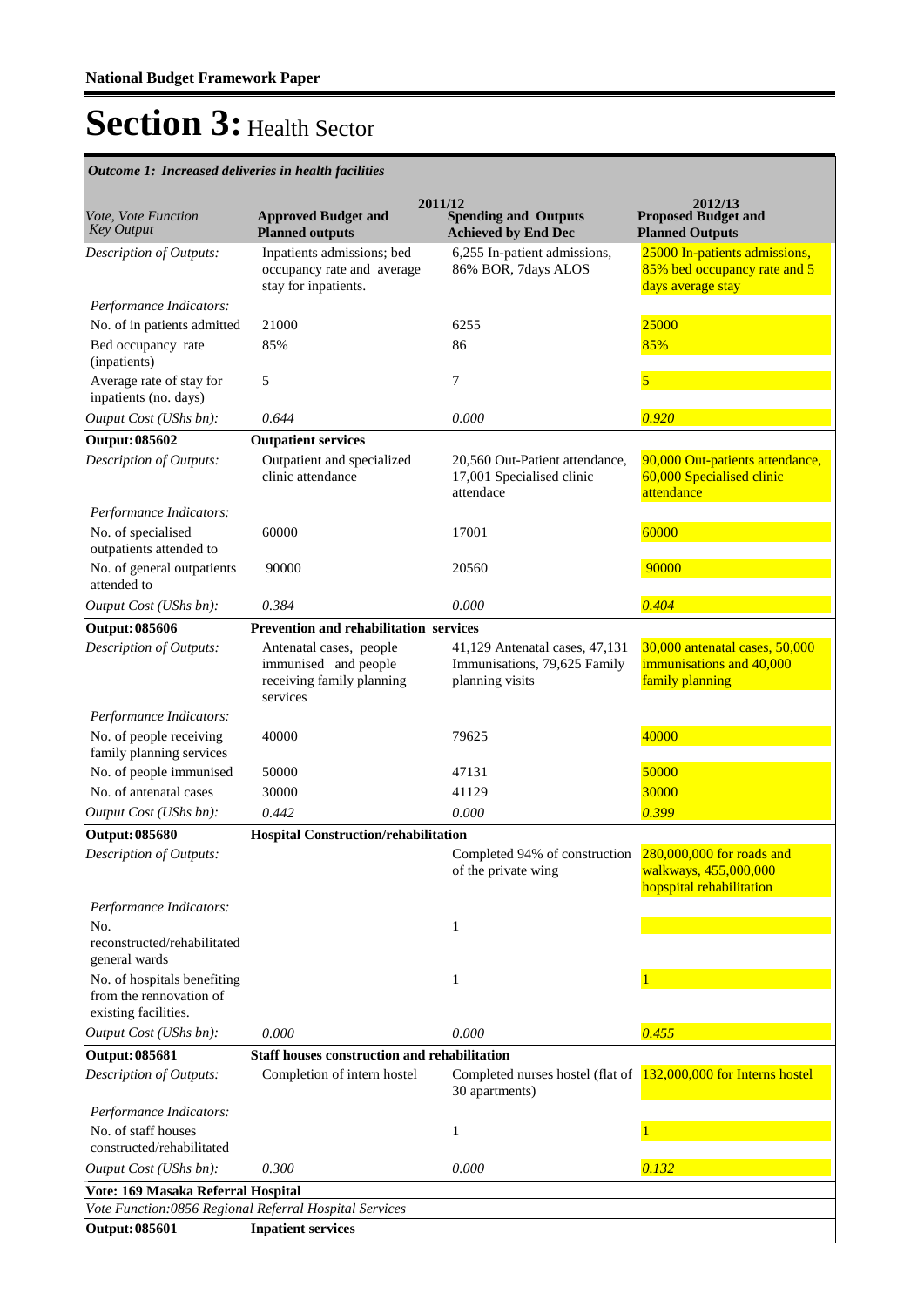| Vote, Vote Function<br><b>Key Output</b>            | <b>Approved Budget and</b><br><b>Planned outputs</b>                             | 2011/12<br><b>Spending and Outputs</b><br><b>Achieved by End Dec</b>                                                      | 2012/13<br><b>Proposed Budget and</b><br><b>Planned Outputs</b>                    |
|-----------------------------------------------------|----------------------------------------------------------------------------------|---------------------------------------------------------------------------------------------------------------------------|------------------------------------------------------------------------------------|
| Description of Outputs:                             | Inpatients admissions; bed<br>occupancy rate and average<br>stay for inpatients. | 26869 inpatient days<br>3397 deliveries<br>3944 surgical operations<br>91 % Bed occupancy rate<br>5 days ALOS             | 85% bed occupancy rate, ALOS<br>5days, 21,000 admissions,<br>118,000inpatient days |
| Performance Indicators:                             |                                                                                  |                                                                                                                           |                                                                                    |
| No. of in patients admitted                         | 11800                                                                            | 11411                                                                                                                     | 21000                                                                              |
| Bed occupancy rate<br>(inpatients)                  | 85%                                                                              | 91                                                                                                                        | 85%                                                                                |
| Average rate of stay for<br>inpatients (no. days)   | 5                                                                                | 5                                                                                                                         | 5                                                                                  |
| Output Cost (UShs bn):                              | 1.187                                                                            | 0.000                                                                                                                     | 1.687                                                                              |
| <b>Output: 085602</b>                               | <b>Outpatient services</b>                                                       |                                                                                                                           |                                                                                    |
| Description of Outputs:                             | Outpatient and specialized<br>clinic attendance                                  | 42497 general OPD contacts<br>4111 surgical OPD contacts<br>2080 peaditric patient contacts<br>42615 Medical OPD contacts | 150,000General OPD, 14000<br>specialised OPD                                       |
| Performance Indicators:                             |                                                                                  |                                                                                                                           |                                                                                    |
| No. of specialised<br>outpatients attended to       | 7900                                                                             | 48806                                                                                                                     | 14000                                                                              |
| No. of general outpatients<br>attended to           | 150000                                                                           | 91977                                                                                                                     | 150000                                                                             |
| Output Cost (UShs bn):                              | 0.587                                                                            | 0.000                                                                                                                     | 0.587                                                                              |
| <b>Output: 085606</b>                               | Prevention and rehabilitation services                                           |                                                                                                                           |                                                                                    |
| Description of Outputs:                             | Antenatal cases, people<br>immunised and people<br>receiving family planning     | 973 Physiotherapy client<br>sessions                                                                                      | 10,000ANC, 33,000<br>immunisations and 2750 Family<br>planning contacts            |
|                                                     | services                                                                         | 40 Occupational therapy sessions                                                                                          |                                                                                    |
|                                                     |                                                                                  | 1479 Orthopeadic appliances<br>formulated                                                                                 |                                                                                    |
|                                                     |                                                                                  | 9631 Immunisations<br>given                                                                                               |                                                                                    |
|                                                     |                                                                                  | 731 family planning contacts                                                                                              |                                                                                    |
|                                                     |                                                                                  | 2878 PMTCT contacts                                                                                                       |                                                                                    |
|                                                     |                                                                                  | 6572 ANC contacts                                                                                                         |                                                                                    |
| Performance Indicators:                             |                                                                                  |                                                                                                                           |                                                                                    |
| No. of people receiving<br>family planning services | 2750                                                                             | 731                                                                                                                       | 2750                                                                               |
| No. of people immunised                             | 35000                                                                            | 9631                                                                                                                      | 33000                                                                              |
| No. of antenatal cases                              | 10000                                                                            | 6572                                                                                                                      | 10000                                                                              |
| Output Cost (UShs bn):                              | 0.074                                                                            | 0.000                                                                                                                     | 0.074                                                                              |
| <b>Output: 085680</b>                               | Hospital Construction/rehabilitation                                             |                                                                                                                           |                                                                                    |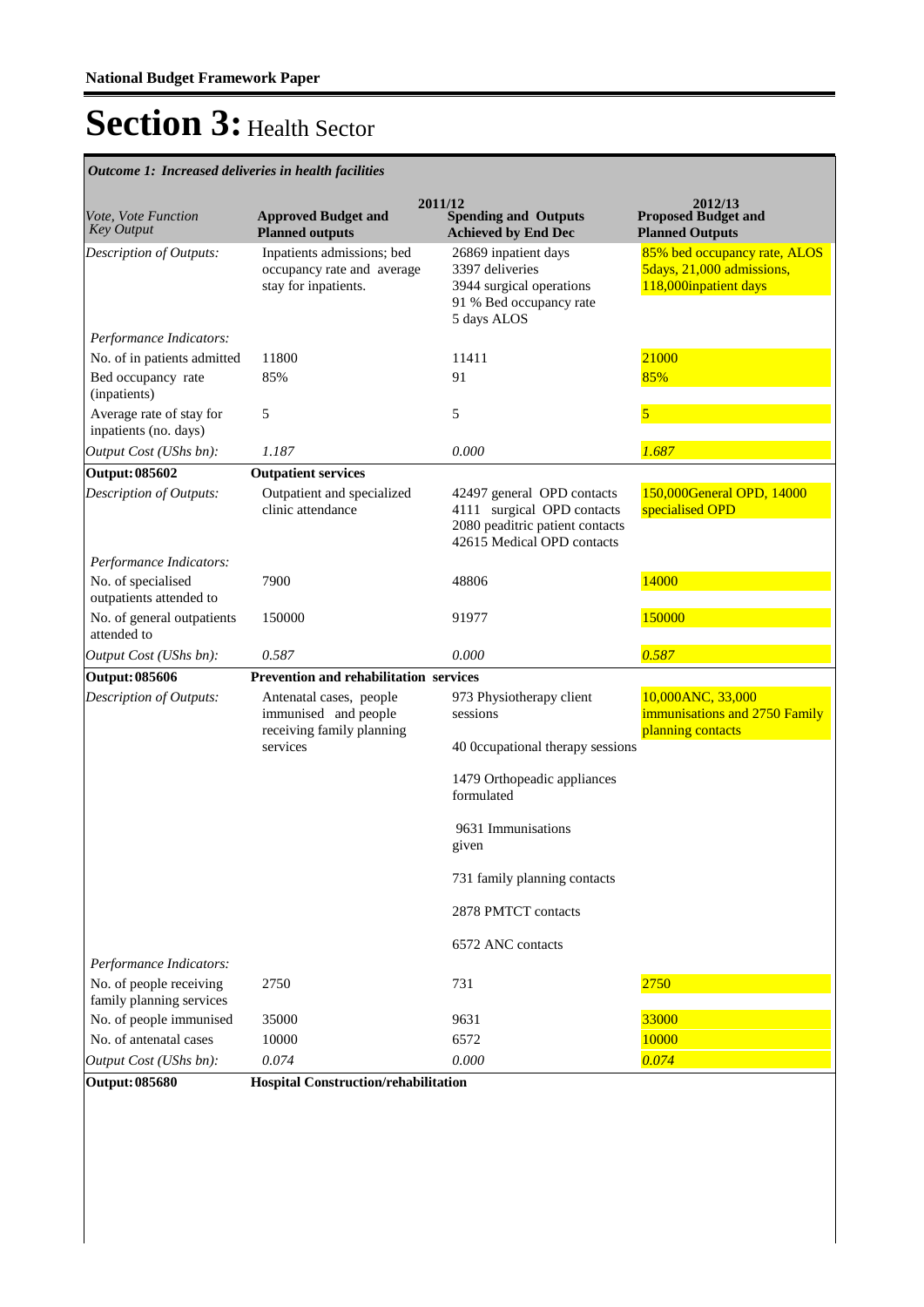| Outcome 1: Increased deliveries in health facilities                                            |                                                                                          |                                                                      |                                                                                                   |
|-------------------------------------------------------------------------------------------------|------------------------------------------------------------------------------------------|----------------------------------------------------------------------|---------------------------------------------------------------------------------------------------|
| Vote, Vote Function<br><b>Key Output</b>                                                        | <b>Approved Budget and</b><br><b>Planned outputs</b>                                     | 2011/12<br><b>Spending and Outputs</b><br><b>Achieved by End Dec</b> | 2012/13<br><b>Proposed Budget and</b><br><b>Planned Outputs</b>                                   |
| Description of Outputs:                                                                         |                                                                                          | <b>NA</b>                                                            | remodelling neonatal intensive<br>care unit                                                       |
| Performance Indicators:<br>No.<br>reconstructed/rehabilitated                                   | 1                                                                                        | $\mathbf{0}$                                                         |                                                                                                   |
| general wards<br>No. of hospitals benefiting<br>from the rennovation of<br>existing facilities. |                                                                                          | $\mathbf{0}$                                                         |                                                                                                   |
| Output Cost (UShs bn):                                                                          | 0.000                                                                                    | 0.000                                                                | 0.083                                                                                             |
| <b>Output: 085681</b>                                                                           | <b>Staff houses construction and rehabilitation</b>                                      |                                                                      |                                                                                                   |
| Description of Outputs:                                                                         |                                                                                          | completion works on staff hostel 80 % completion of staff hostel     | completion works on staff hostel                                                                  |
| Performance Indicators:                                                                         |                                                                                          |                                                                      |                                                                                                   |
| No. of staff houses<br>constructed/rehabilitated                                                | 5                                                                                        | 1                                                                    |                                                                                                   |
| Output Cost (UShs bn):                                                                          | 1.425                                                                                    | 0.000                                                                | 0.800                                                                                             |
| Vote: 170 Mbale Referral Hospital                                                               |                                                                                          |                                                                      |                                                                                                   |
| Vote Function:0856 Regional Referral Hospital Services                                          |                                                                                          |                                                                      |                                                                                                   |
| <b>Output: 085601</b>                                                                           | <b>Inpatient services</b>                                                                |                                                                      |                                                                                                   |
| Description of Outputs:                                                                         | Inpatients admissions; bed<br>occupancy rate and average<br>stay for inpatients.         | 14,500 patients admitted                                             | 60,000 inpatients admissions;<br>85% bed occupancy rate and 5<br>day average stay for inpatients. |
| Performance Indicators:                                                                         |                                                                                          |                                                                      |                                                                                                   |
| No. of in patients admitted                                                                     | 64000                                                                                    | 14500                                                                | 60000                                                                                             |
| Bed occupancy rate<br>(inpatients)                                                              | 85%                                                                                      | 85                                                                   | 85%                                                                                               |
| Average rate of stay for<br>inpatients (no. days)                                               | 7                                                                                        | 5                                                                    |                                                                                                   |
| Output Cost (UShs bn):                                                                          | 1.085                                                                                    | 0.000                                                                | 1.693                                                                                             |
| <b>Output: 085602</b>                                                                           | <b>Outpatient services</b>                                                               |                                                                      |                                                                                                   |
| Description of Outputs:                                                                         | Outpatient and specialized<br>clinic attendance                                          | 30,375 patients                                                      | 104,000 outpatients attendance                                                                    |
| Performance Indicators:                                                                         |                                                                                          |                                                                      |                                                                                                   |
| No. of specialised<br>outpatients attended to                                                   | $\boldsymbol{0}$                                                                         | 4251                                                                 | $\overline{0}$                                                                                    |
| No. of general outpatients<br>attended to                                                       | 104000                                                                                   | 30375                                                                | 104000                                                                                            |
| Output Cost (UShs bn):                                                                          | 1.373                                                                                    | 0.000                                                                | 1.491                                                                                             |
| <b>Output: 085606</b>                                                                           | <b>Prevention and rehabilitation services</b>                                            |                                                                      |                                                                                                   |
| Description of Outputs:                                                                         | Antenatal cases, people<br>immunised and people<br>receiving family planning<br>services | 5,820 cases handled                                                  | 7200 ANC New cases to be seen                                                                     |
| Performance Indicators:                                                                         |                                                                                          |                                                                      |                                                                                                   |
| No. of people receiving<br>family planning services                                             |                                                                                          | 675                                                                  |                                                                                                   |
| No. of people immunised                                                                         |                                                                                          | 450                                                                  |                                                                                                   |
| No. of antenatal cases                                                                          | 7200                                                                                     | 5820                                                                 | 7200                                                                                              |
| Output Cost (UShs bn):                                                                          | 0.094                                                                                    | 0.000                                                                | 0.148                                                                                             |
| <b>Output: 085680</b>                                                                           | <b>Hospital Construction/rehabilitation</b>                                              |                                                                      |                                                                                                   |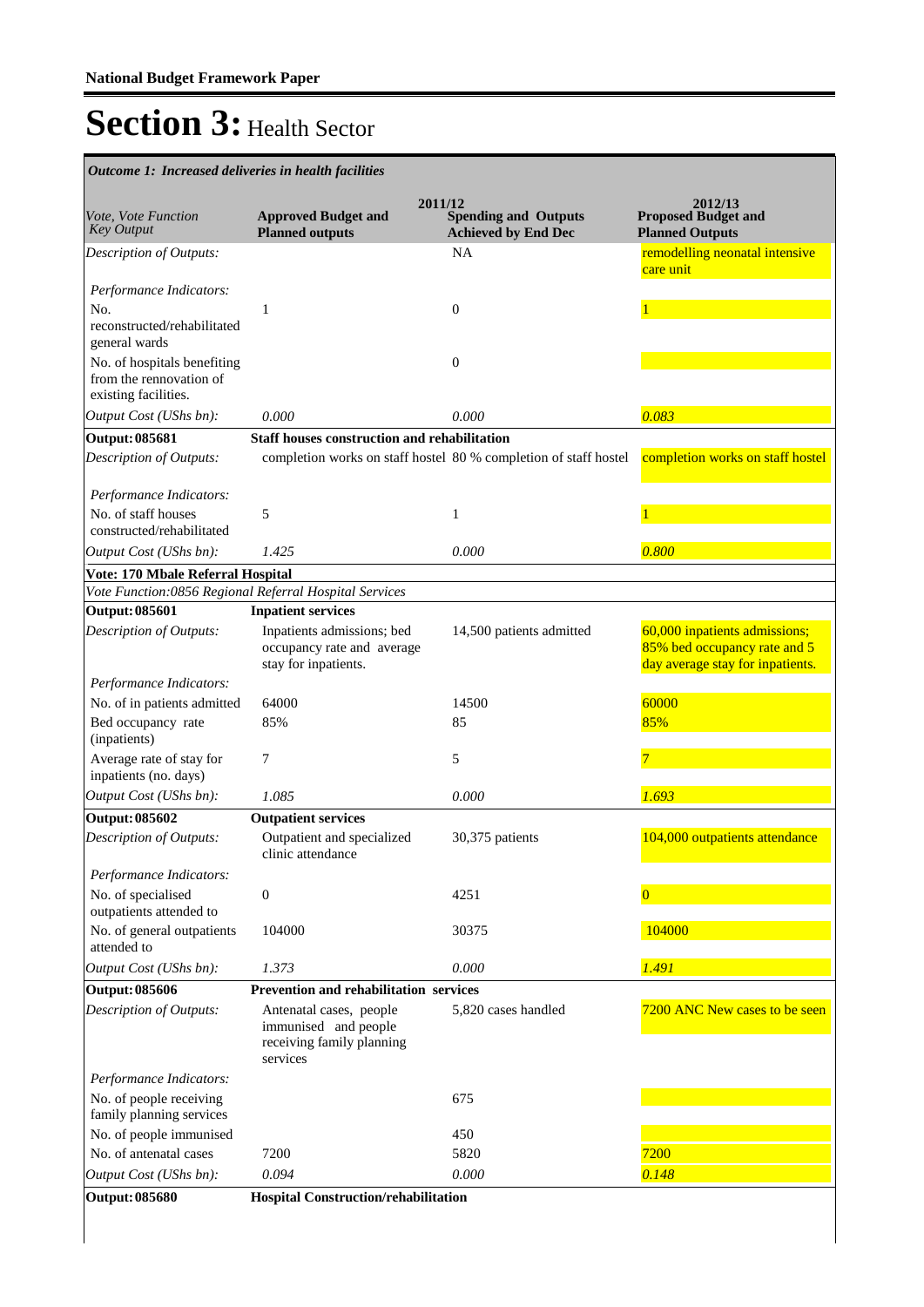| Outcome 1: Increased deliveries in health facilities                           |                                                                                          |                                                                          |                                                                             |
|--------------------------------------------------------------------------------|------------------------------------------------------------------------------------------|--------------------------------------------------------------------------|-----------------------------------------------------------------------------|
|                                                                                |                                                                                          | 2011/12                                                                  | 2012/13                                                                     |
| Vote, Vote Function<br><b>Key Output</b>                                       | <b>Approved Budget and</b><br><b>Planned outputs</b>                                     | <b>Spending and Outputs</b><br><b>Achieved by End Dec</b>                | <b>Proposed Budget and</b><br><b>Planned Outputs</b>                        |
| Description of Outputs:                                                        |                                                                                          | N/A                                                                      |                                                                             |
| Performance Indicators:<br>No.                                                 |                                                                                          | $\boldsymbol{0}$                                                         |                                                                             |
| reconstructed/rehabilitated<br>general wards                                   |                                                                                          |                                                                          |                                                                             |
| No. of hospitals benefiting<br>from the rennovation of<br>existing facilities. |                                                                                          | $\mathbf{0}$                                                             |                                                                             |
| Output Cost (UShs bn):                                                         | 0.045                                                                                    | 0.000                                                                    | 0.012                                                                       |
| <b>Output: 085681</b>                                                          | <b>Staff houses construction and rehabilitation</b>                                      |                                                                          |                                                                             |
| Description of Outputs:                                                        | Completion of staff housing (24 357,000,000shs)<br>units)                                |                                                                          |                                                                             |
| Performance Indicators:                                                        |                                                                                          |                                                                          |                                                                             |
| No. of staff houses                                                            |                                                                                          | $\mathbf{1}$                                                             |                                                                             |
| constructed/rehabilitated                                                      |                                                                                          |                                                                          |                                                                             |
| Output Cost (UShs bn):                                                         | 1.943                                                                                    | 0.000                                                                    | 0.761                                                                       |
| Vote: 171 Soroti Referral Hospital                                             |                                                                                          |                                                                          |                                                                             |
|                                                                                | Vote Function:0856 Regional Referral Hospital Services                                   |                                                                          |                                                                             |
| <b>Output: 085601</b>                                                          | <b>Inpatient services</b>                                                                |                                                                          |                                                                             |
| Description of Outputs:                                                        | Inpatients admissions; bed<br>occupancy rate and average<br>stay for inpatients.         | Inpatients 14,105 Bed<br>occupancy 104%, Average<br>length of stay 4days | 28578, admissions, Bed<br>occupancy 97%, ALOS 4days                         |
| Performance Indicators:                                                        |                                                                                          |                                                                          |                                                                             |
| No. of in patients admitted                                                    | 28000                                                                                    | 14105                                                                    | 28578                                                                       |
| Bed occupancy rate<br>(inpatients)                                             | 103                                                                                      | 104                                                                      | 97                                                                          |
| Average rate of stay for<br>inpatients (no. days)                              | 5                                                                                        | 4days                                                                    | $\overline{4}$                                                              |
| Output Cost (UShs bn):                                                         | 1.043                                                                                    | 0.000                                                                    | 1.530                                                                       |
| <b>Output: 085602</b>                                                          | <b>Outpatient services</b>                                                               |                                                                          |                                                                             |
| <b>Description of Outputs:</b>                                                 | Outpatient and specialized<br>clinic attendance                                          | Out patients 79402 specialised<br>clinic attendence 18765                | 158,804 outpatient's<br>attendance, 60587 specialized<br>clinic attendance, |
| Performance Indicators:<br>No. of specialised                                  | 37530                                                                                    | 18765                                                                    | 60587                                                                       |
| outpatients attended to<br>No. of general outpatients                          | 158804                                                                                   | 79402                                                                    | 158804                                                                      |
| attended to                                                                    | 0.684                                                                                    | 0.000                                                                    | 0.839                                                                       |
| Output Cost (UShs bn):                                                         |                                                                                          |                                                                          |                                                                             |
| <b>Output: 085606</b>                                                          | Prevention and rehabilitation services                                                   |                                                                          |                                                                             |
| Description of Outputs:                                                        | Antenatal cases, people<br>immunised and people<br>receiving family planning<br>services | Antinental 4670, immunisation<br>8343 and family planning 3842           | 200,000 antenatal cases,<br>250,000 people immunised,                       |
| Performance Indicators:                                                        |                                                                                          |                                                                          |                                                                             |
| No. of people receiving<br>family planning services                            | 25,000                                                                                   | 3842                                                                     | 25,000                                                                      |
| No. of people immunised                                                        | 250000                                                                                   | 8343                                                                     | 250,000                                                                     |
| No. of antenatal cases                                                         | 200000                                                                                   | 4670                                                                     | 200,000                                                                     |
| Output Cost (UShs bn):                                                         | 0.200                                                                                    | 0.000                                                                    | 0.137                                                                       |
| <b>Output: 085680</b>                                                          | Hospital Construction/rehabilitation                                                     |                                                                          |                                                                             |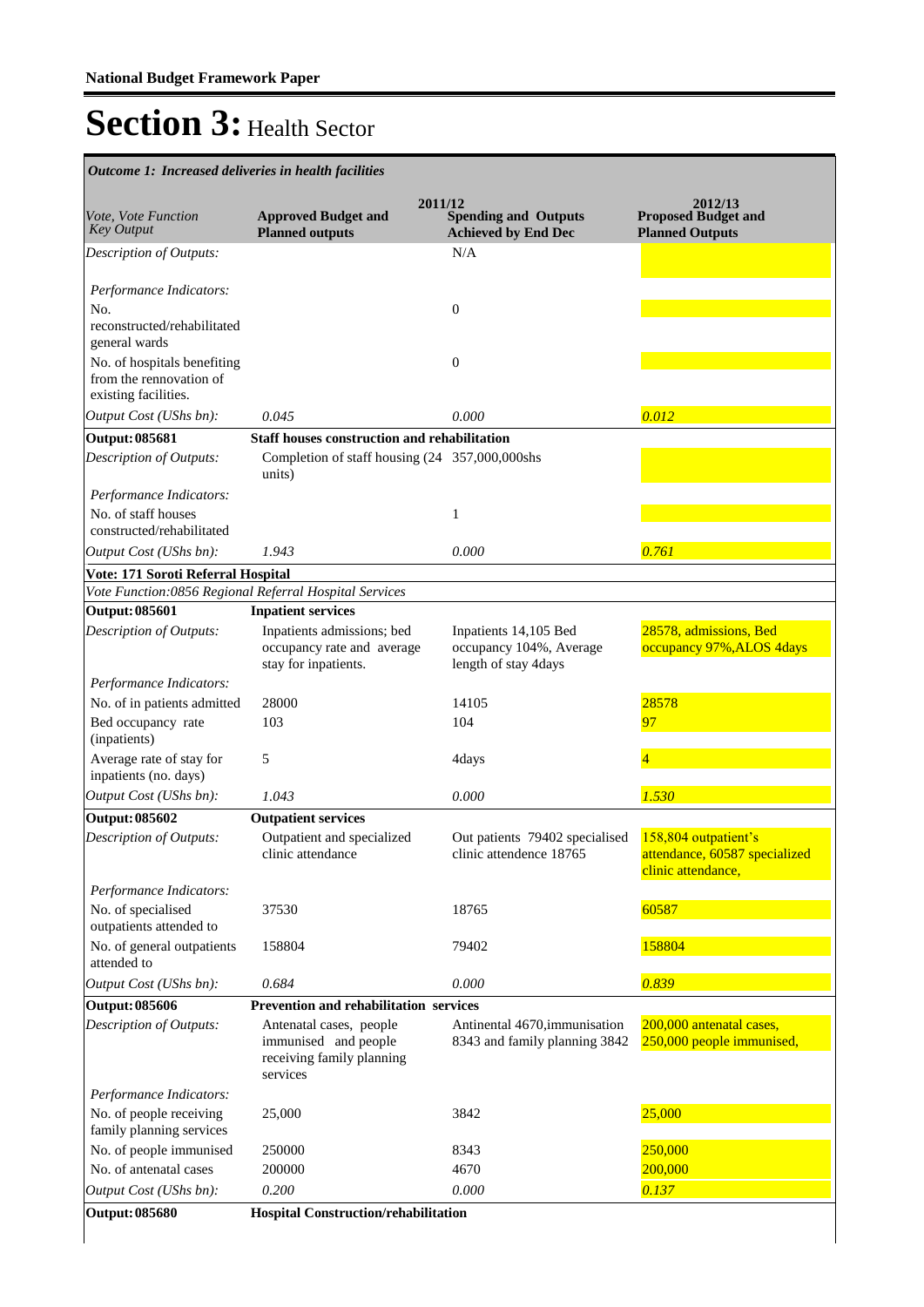| Outcome 1: Increased deliveries in health facilities                           |                                                                                          |                                                                                                       |                                                                                                          |
|--------------------------------------------------------------------------------|------------------------------------------------------------------------------------------|-------------------------------------------------------------------------------------------------------|----------------------------------------------------------------------------------------------------------|
| Vote, Vote Function<br><b>Key Output</b>                                       | 2011/12<br><b>Approved Budget and</b><br><b>Planned outputs</b>                          | <b>Spending and Outputs</b><br><b>Achieved by End Dec</b>                                             | 2012/13<br><b>Proposed Budget and</b><br><b>Planned Outputs</b>                                          |
| Description of Outputs:                                                        |                                                                                          | N/A                                                                                                   |                                                                                                          |
| Performance Indicators:                                                        |                                                                                          |                                                                                                       |                                                                                                          |
| No.<br>reconstructed/rehabilitated<br>general wards                            |                                                                                          | $\boldsymbol{0}$                                                                                      |                                                                                                          |
| No. of hospitals benefiting<br>from the rennovation of<br>existing facilities. |                                                                                          | $\mathbf{0}$                                                                                          |                                                                                                          |
| Output Cost (UShs bn):                                                         | 0.185                                                                                    | 0.000                                                                                                 | 0.000                                                                                                    |
| <b>Output: 085681</b>                                                          | <b>Staff houses construction and rehabilitation</b>                                      |                                                                                                       |                                                                                                          |
| Description of Outputs:                                                        | Completition of an intern's mess Interns mess completed and                              | operational                                                                                           | <b>Construction of staff</b><br>houses(Phase 1)                                                          |
| Performance Indicators:                                                        |                                                                                          |                                                                                                       |                                                                                                          |
| No. of staff houses                                                            |                                                                                          | 1                                                                                                     |                                                                                                          |
| constructed/rehabilitated                                                      |                                                                                          |                                                                                                       |                                                                                                          |
| Output Cost (UShs bn):                                                         | 0.000                                                                                    | 0.000                                                                                                 | 0.800                                                                                                    |
| Vote: 172 Lira Referral Hospital                                               | Vote Function:0856 Regional Referral Hospital Services                                   |                                                                                                       |                                                                                                          |
| <b>Output: 085601</b>                                                          | <b>Inpatient services</b>                                                                |                                                                                                       |                                                                                                          |
| Description of Outputs:                                                        | Inpatients admissions; bed                                                               | 8906 Inpatient Admissions                                                                             | 16,000 Admissions; Bed                                                                                   |
|                                                                                | occupancy rate and average<br>stay for inpatients.                                       |                                                                                                       | Occupancy 90%; ALOS 6 days                                                                               |
| Performance Indicators:                                                        |                                                                                          |                                                                                                       |                                                                                                          |
| No. of in patients admitted                                                    | 15,000                                                                                   | 4475                                                                                                  | 19,000                                                                                                   |
| Bed occupancy rate<br>(inpatients)                                             | 90%                                                                                      | 102                                                                                                   | 90                                                                                                       |
| Average rate of stay for<br>inpatients (no. days)                              | 6                                                                                        | 7days                                                                                                 | 5                                                                                                        |
| Output Cost (UShs bn):                                                         | 1.148                                                                                    | 0.000                                                                                                 | 1.476                                                                                                    |
| <b>Output: 085602</b>                                                          | <b>Outpatient services</b>                                                               |                                                                                                       |                                                                                                          |
| <b>Description of Outputs:</b>                                                 | Outpatient and specialized<br>clinic attendance                                          | 56,001 Outpatient Attendances<br>41,918 specialised clinic<br>attendance                              | 120,000 outpatient's<br>attendance, 80,000 specialized<br>clinic attendance,                             |
| Performance Indicators:                                                        |                                                                                          |                                                                                                       |                                                                                                          |
| No. of specialised<br>outpatients attended to                                  | 79000                                                                                    | 41918                                                                                                 | 80000                                                                                                    |
| No. of general outpatients<br>attended to                                      | 112002                                                                                   | 56001                                                                                                 | 120000                                                                                                   |
| Output Cost (UShs bn):                                                         | 0.296                                                                                    | 0.000                                                                                                 | 0.296                                                                                                    |
| <b>Output: 085606</b>                                                          | Prevention and rehabilitation services                                                   |                                                                                                       |                                                                                                          |
| <b>Description of Outputs:</b>                                                 | Antenatal cases, people<br>immunised and people<br>receiving family planning<br>services | 9,492 Antenatal Cases,<br>24,488Immunisations, 2, 277 peop<br>le received family planning<br>services | 20,000 antenatal cases 32,000<br>people immunised, 3,600<br>people receiving family<br>planning services |
| Performance Indicators:                                                        |                                                                                          |                                                                                                       |                                                                                                          |
| No. of people receiving<br>family planning services                            | 2500                                                                                     | 2277                                                                                                  | 3600                                                                                                     |
| No. of people immunised                                                        | 28976                                                                                    | 24488                                                                                                 | 32000                                                                                                    |
| No. of antenatal cases                                                         | 18984                                                                                    | 9492                                                                                                  | 20000                                                                                                    |
| Output Cost (UShs bn):                                                         | 0.291                                                                                    | 0.000                                                                                                 | 0.292                                                                                                    |
| <b>Output: 085680</b>                                                          | Hospital Construction/rehabilitation                                                     |                                                                                                       |                                                                                                          |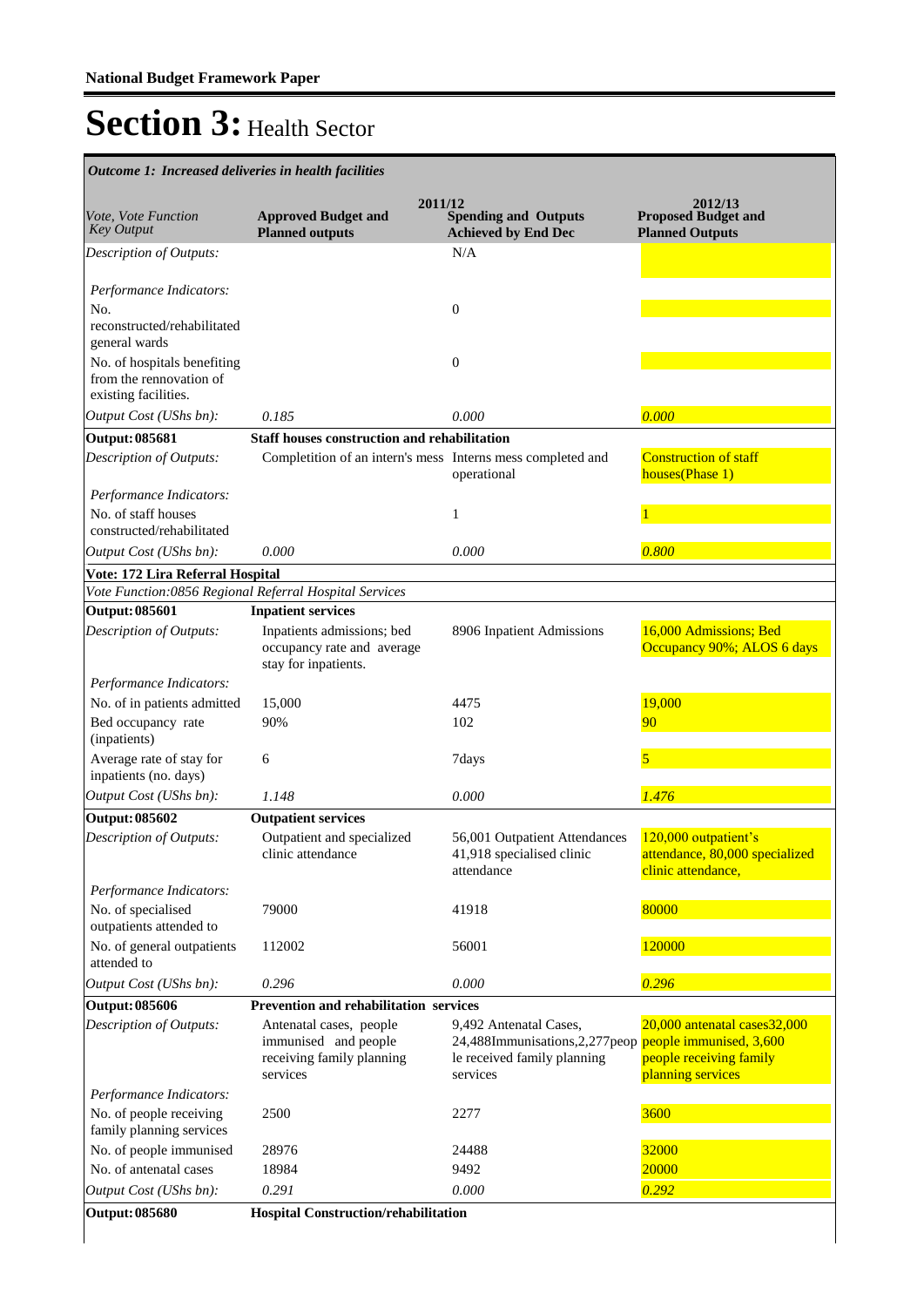| Outcome 1: Increased deliveries in health facilities                               |                                                                                                               |                                                                                                                                              |                                                                                                                                                                                                                                                                    |
|------------------------------------------------------------------------------------|---------------------------------------------------------------------------------------------------------------|----------------------------------------------------------------------------------------------------------------------------------------------|--------------------------------------------------------------------------------------------------------------------------------------------------------------------------------------------------------------------------------------------------------------------|
| Vote, Vote Function<br>Key Output                                                  | <b>Approved Budget and</b><br><b>Planned outputs</b>                                                          | 2011/12<br><b>Spending and Outputs</b><br><b>Achieved by End Dec</b>                                                                         | 2012/13<br><b>Proposed Budget and</b><br><b>Planned Outputs</b>                                                                                                                                                                                                    |
| Description of Outputs:                                                            |                                                                                                               | N/A                                                                                                                                          |                                                                                                                                                                                                                                                                    |
| Performance Indicators:<br>No.<br>reconstructed/rehabilitated<br>general wards     |                                                                                                               | $\boldsymbol{0}$                                                                                                                             |                                                                                                                                                                                                                                                                    |
| No. of hospitals benefiting<br>from the rennovation of<br>existing facilities.     |                                                                                                               | $\boldsymbol{0}$                                                                                                                             |                                                                                                                                                                                                                                                                    |
| Output Cost (UShs bn):                                                             | 0.000                                                                                                         | 0.000                                                                                                                                        | 0.200                                                                                                                                                                                                                                                              |
| Vote: 173 Mbarara Referral Hospital                                                |                                                                                                               |                                                                                                                                              |                                                                                                                                                                                                                                                                    |
|                                                                                    | Vote Function:0856 Regional Referral Hospital Services                                                        |                                                                                                                                              |                                                                                                                                                                                                                                                                    |
| <b>Output: 085601</b><br><b>Description of Outputs:</b><br>Performance Indicators: | <b>Inpatient services</b><br>Inpatients admissions; bed<br>occupancy rate and average<br>stay for inpatients. | •ALOS 5days<br>$\cdot$ BOR 101%<br>•Admission 11,348<br>deliveries 4556<br>·major surgeries 1697<br>·minor surgeries 3102<br>·nutrition 3240 | inpatients 40,000<br>-maternity deliveries attended to<br>15,000<br>-major surgeries done 7,000<br>-minor surgeries done 15,000<br>- nutrition provided 6,480<br>- bed occupancy rate 100%,<br>- average length of stay 5<br>- maternal mortality from 18 to<br>10 |
| No. of in patients admitted                                                        | 40000                                                                                                         | 11348                                                                                                                                        | 40,000                                                                                                                                                                                                                                                             |
| Bed occupancy rate<br>(inpatients)                                                 | 100                                                                                                           | 101                                                                                                                                          | 100                                                                                                                                                                                                                                                                |
| Average rate of stay for<br>inpatients (no. days)                                  | 6                                                                                                             | 5                                                                                                                                            | 5                                                                                                                                                                                                                                                                  |
| Output Cost (UShs bn):                                                             | 1.109                                                                                                         | 0.000                                                                                                                                        | 1.562                                                                                                                                                                                                                                                              |
| <b>Output: 085602</b>                                                              | <b>Outpatient services</b>                                                                                    |                                                                                                                                              |                                                                                                                                                                                                                                                                    |
| Description of Outputs:                                                            | Outpatient and specialized<br>clinic attendance                                                               | •general outpatient clinic<br>attendances 28932<br>·specialized clinics attendance<br>28036                                                  | -general outpatient clinics<br>attended 150,000<br>-specialized clinics attended<br>100,000                                                                                                                                                                        |
| Performance Indicators:<br>No. of specialised<br>outpatients attended to           | 90000                                                                                                         | 28036                                                                                                                                        | 100000                                                                                                                                                                                                                                                             |
| No. of general outpatients<br>attended to                                          | 150000                                                                                                        | 28932                                                                                                                                        | 150000                                                                                                                                                                                                                                                             |
| Output Cost (UShs bn):                                                             | 0.644                                                                                                         | 0.000                                                                                                                                        | 0.402                                                                                                                                                                                                                                                              |
| <b>Output: 085606</b>                                                              | Prevention and rehabilitation services                                                                        |                                                                                                                                              |                                                                                                                                                                                                                                                                    |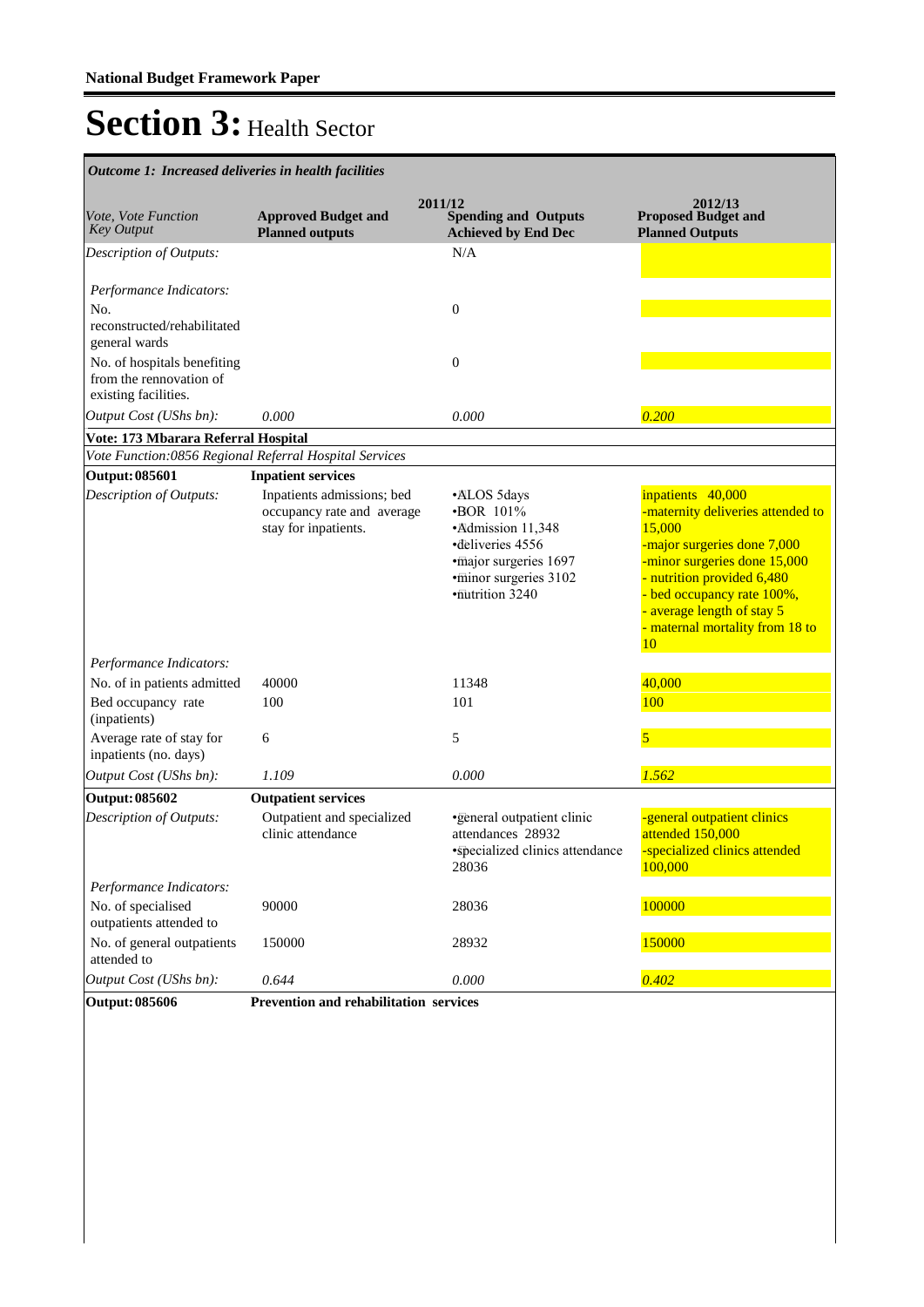| Vote, Vote Function<br><b>Key Output</b>                                       | <b>Approved Budget and</b><br><b>Planned outputs</b>                                     | 2011/12<br><b>Spending and Outputs</b><br><b>Achieved by End Dec</b>                                                                                                                               | 2012/13<br><b>Proposed Budget and</b><br><b>Planned Outputs</b>                                                                                                                                          |
|--------------------------------------------------------------------------------|------------------------------------------------------------------------------------------|----------------------------------------------------------------------------------------------------------------------------------------------------------------------------------------------------|----------------------------------------------------------------------------------------------------------------------------------------------------------------------------------------------------------|
| Description of Outputs:                                                        | Antenatal cases, people<br>immunised and people<br>receiving family planning<br>services | ·Immunization services 16963<br>•Antenatal cases 6699<br>• Family planning contacts 1013<br>·Physiotherapy 1364<br>•Occupational Health therapy<br>295<br>·PMTCT 2050<br>•Counseling services 489  | -immunization 20,000, -<br>antenatal cases 7,000,-family<br>planning contacts 1,000, -<br>rehabilitative services 4,000, -<br>PMTCT services 2210, -<br>referrals In 4,000, -referrals Out<br><b>200</b> |
| Performance Indicators:                                                        |                                                                                          |                                                                                                                                                                                                    |                                                                                                                                                                                                          |
| No. of people receiving<br>family planning services                            | 1000                                                                                     | 1013                                                                                                                                                                                               | 1000                                                                                                                                                                                                     |
| No. of people immunised                                                        | 20000                                                                                    | 16963                                                                                                                                                                                              | 20000                                                                                                                                                                                                    |
| No. of antenatal cases                                                         | 7000                                                                                     | 6699                                                                                                                                                                                               | 7000                                                                                                                                                                                                     |
| Output Cost (UShs bn):                                                         | 0.564                                                                                    | 0.000                                                                                                                                                                                              | 0.212                                                                                                                                                                                                    |
| <b>Output: 085680</b>                                                          | <b>Hospital Construction/rehabilitation</b>                                              |                                                                                                                                                                                                    |                                                                                                                                                                                                          |
| Description of Outputs:                                                        |                                                                                          | not applicable                                                                                                                                                                                     |                                                                                                                                                                                                          |
| Performance Indicators:<br>No.<br>reconstructed/rehabilitated<br>general wards |                                                                                          | $\boldsymbol{0}$                                                                                                                                                                                   |                                                                                                                                                                                                          |
| No. of hospitals benefiting<br>from the rennovation of<br>existing facilities. |                                                                                          | $\mathbf{0}$                                                                                                                                                                                       |                                                                                                                                                                                                          |
| Output Cost (UShs bn):                                                         | 0.000                                                                                    | 0.000                                                                                                                                                                                              | 0.070                                                                                                                                                                                                    |
| <b>Output: 085681</b>                                                          | <b>Staff houses construction and rehabilitation</b>                                      |                                                                                                                                                                                                    |                                                                                                                                                                                                          |
| Description of Outputs:                                                        | staff house construction                                                                 | construction of staff house<br>consultancy service still going<br>on                                                                                                                               | 4 storey staff quarters<br>completed.                                                                                                                                                                    |
| Performance Indicators:                                                        |                                                                                          |                                                                                                                                                                                                    |                                                                                                                                                                                                          |
| No. of staff houses<br>constructed/rehabilitated                               | 1                                                                                        | $\mathbf{0}$                                                                                                                                                                                       |                                                                                                                                                                                                          |
| Output Cost (UShs bn):                                                         | 0.750                                                                                    | 0.000                                                                                                                                                                                              | 0.871                                                                                                                                                                                                    |
| Vote: 174 Mubende Referral Hospital                                            |                                                                                          |                                                                                                                                                                                                    |                                                                                                                                                                                                          |
|                                                                                | Vote Function:0856 Regional Referral Hospital Services                                   |                                                                                                                                                                                                    |                                                                                                                                                                                                          |
| <b>Output: 085601</b>                                                          | <b>Inpatient services</b>                                                                |                                                                                                                                                                                                    |                                                                                                                                                                                                          |
| Description of Outputs:                                                        | Inpatients admissions; bed<br>occupancy rate and average<br>stay for inpatients.         | 8,958 inpatient, 5.4days was the<br>average length of inpatients'<br>stay, 1,995 mothers delivered,<br>552 ceasarean sections done,<br>1,080 major surgeries done and<br>6,824 minor sugeries done | 14300 inpatients admissions;<br>100% bed occupancy rate and 5<br>day average stay for inpatients.                                                                                                        |
| Performance Indicators:                                                        |                                                                                          |                                                                                                                                                                                                    |                                                                                                                                                                                                          |
| No. of in patients admitted<br>Bed occupancy rate<br>(inpatients)              | 14000<br>85%                                                                             | 8958                                                                                                                                                                                               | 14300<br>100                                                                                                                                                                                             |
| Average rate of stay for<br>inpatients (no. days)                              | 5                                                                                        | 5.4                                                                                                                                                                                                | 5                                                                                                                                                                                                        |
| Output Cost (UShs bn):                                                         | 1.288                                                                                    | 0.000                                                                                                                                                                                              | 0.302                                                                                                                                                                                                    |
| <b>Output: 085602</b>                                                          |                                                                                          |                                                                                                                                                                                                    |                                                                                                                                                                                                          |
|                                                                                | <b>Outpatient services</b>                                                               |                                                                                                                                                                                                    |                                                                                                                                                                                                          |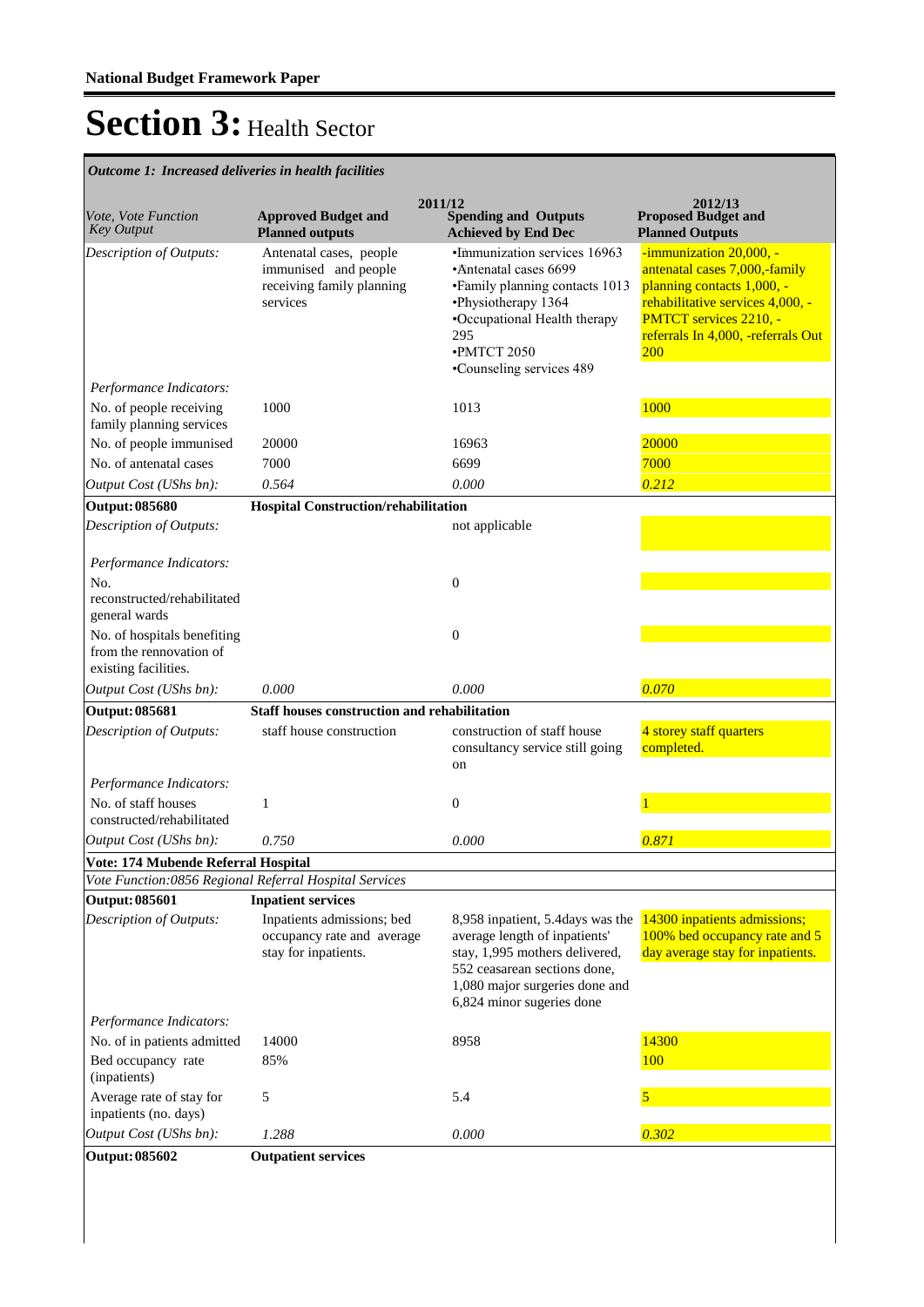| Outcome 1: Increased deliveries in health facilities                           |                                                                                          |                                                                                                                                                                                              |                                                                                                       |
|--------------------------------------------------------------------------------|------------------------------------------------------------------------------------------|----------------------------------------------------------------------------------------------------------------------------------------------------------------------------------------------|-------------------------------------------------------------------------------------------------------|
| Vote, Vote Function<br><b>Key Output</b>                                       | <b>Approved Budget and</b><br><b>Planned outputs</b>                                     | 2011/12<br><b>Spending and Outputs</b><br><b>Achieved by End Dec</b>                                                                                                                         | 2012/13<br><b>Proposed Budget and</b><br><b>Planned Outputs</b>                                       |
| Description of Outputs:                                                        | Outpatient and specialized<br>clinic attendance                                          | A total of 71811 outpatients<br>were seen                                                                                                                                                    | 90000 outpatient's attendance,<br>40,000 specialized clinic<br>attendance                             |
| Performance Indicators:                                                        |                                                                                          |                                                                                                                                                                                              |                                                                                                       |
| No. of specialised<br>outpatients attended to                                  | 30000                                                                                    | 26720                                                                                                                                                                                        | 40000                                                                                                 |
| No. of general outpatients<br>attended to                                      | 80000                                                                                    | 45091                                                                                                                                                                                        | 90000                                                                                                 |
| Output Cost (UShs bn):                                                         | 0.114                                                                                    | 0.000                                                                                                                                                                                        | 0.057                                                                                                 |
| <b>Output: 085606</b>                                                          | <b>Prevention and rehabilitation services</b>                                            |                                                                                                                                                                                              |                                                                                                       |
| Description of Outputs:                                                        | Antenatal cases, people<br>immunised and people<br>receiving family planning<br>services | 5,064 antenatal cases, 12,365<br>people immunized, 1,627 family<br>palnning services done, 348<br>PMTCT case conducted and<br>17,316 VCT/RCTs carried out.                                   | 9000 antenatal cases, 25000<br>people immunised, 2700 people<br>receiving family planning<br>services |
| Performance Indicators:                                                        |                                                                                          |                                                                                                                                                                                              |                                                                                                       |
| No. of people receiving<br>family planning services                            | 2700                                                                                     | 1627                                                                                                                                                                                         | 2700                                                                                                  |
| No. of people immunised                                                        | 25000                                                                                    | 12365                                                                                                                                                                                        | 25000                                                                                                 |
| No. of antenatal cases                                                         | 9000                                                                                     | 5064                                                                                                                                                                                         | 9000                                                                                                  |
| Output Cost (UShs bn):                                                         | 0.124                                                                                    | 0.000                                                                                                                                                                                        | 0.057                                                                                                 |
| <b>Output: 085680</b>                                                          | Hospital Construction/rehabilitation                                                     |                                                                                                                                                                                              |                                                                                                       |
| Description of Outputs:                                                        | Implemention of SIP                                                                      |                                                                                                                                                                                              |                                                                                                       |
| Performance Indicators:                                                        |                                                                                          |                                                                                                                                                                                              |                                                                                                       |
| No.                                                                            |                                                                                          |                                                                                                                                                                                              |                                                                                                       |
| reconstructed/rehabilitated<br>general wards                                   |                                                                                          |                                                                                                                                                                                              |                                                                                                       |
| No. of hospitals benefiting<br>from the rennovation of<br>existing facilities. |                                                                                          |                                                                                                                                                                                              |                                                                                                       |
| Output Cost (UShs bn):                                                         | 0.150                                                                                    | 0.000                                                                                                                                                                                        | 0.000                                                                                                 |
| <b>Vote: 175 Moroto Referral Hosptial</b>                                      |                                                                                          |                                                                                                                                                                                              |                                                                                                       |
|                                                                                | Vote Function:0856 Regional Referral Hospital Services                                   |                                                                                                                                                                                              |                                                                                                       |
| <b>Output: 085601</b>                                                          | <b>Inpatient services</b>                                                                |                                                                                                                                                                                              |                                                                                                       |
| Description of Outputs:                                                        | Inpatients admissions; bed<br>occupancy rate and average<br>stay for inpatients.         | 5155 general admissions done<br>6 days average length of stay<br>119% bed occupancy rate<br>562 maternity admissions done<br>2624 paediatric admissions done<br>769 surgical operations done | 11,144 inpatients admissions;<br>98% bed occupancy rate and 5<br>day average stay for inpatients.     |
| Performance Indicators:                                                        |                                                                                          |                                                                                                                                                                                              |                                                                                                       |
| No. of in patients admitted                                                    | 9144                                                                                     | 5155                                                                                                                                                                                         | 11144                                                                                                 |
| Bed occupancy rate<br>(inpatients)                                             | 85%                                                                                      | 119                                                                                                                                                                                          | 98                                                                                                    |
| Average rate of stay for<br>inpatients (no. days)                              | 5                                                                                        | 6                                                                                                                                                                                            | 5                                                                                                     |
| Output Cost (UShs bn):                                                         | 0.349                                                                                    | 0.000                                                                                                                                                                                        | 0.738                                                                                                 |
| <b>Output: 085602</b>                                                          | <b>Outpatient services</b>                                                               |                                                                                                                                                                                              |                                                                                                       |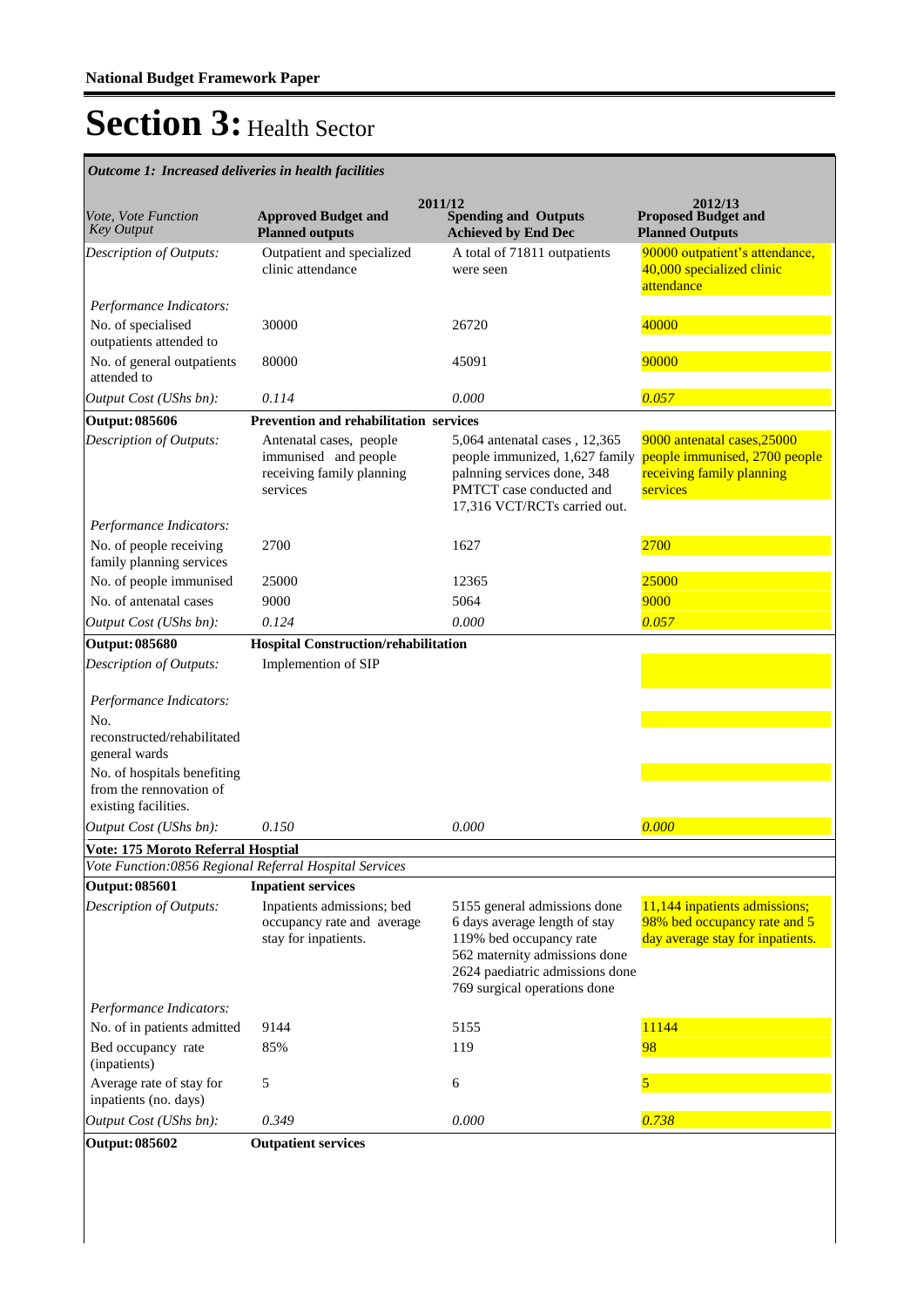*Outcome 1: Increased deliveries in health facilities*

| Vote, Vote Function<br><b>Key Output</b>                                       | <b>Approved Budget and</b><br><b>Planned outputs</b>                                     | 2011/12<br><b>Spending and Outputs</b><br><b>Achieved by End Dec</b>                                                                  | 2012/13<br><b>Proposed Budget and</b><br><b>Planned Outputs</b>                      |
|--------------------------------------------------------------------------------|------------------------------------------------------------------------------------------|---------------------------------------------------------------------------------------------------------------------------------------|--------------------------------------------------------------------------------------|
| Description of Outputs:                                                        | Outpatient and specialized<br>clinic attendance                                          | - 24080 patients attended to in<br>general outpatient<br>clinic<br>- 2589 patients attended to in<br>specialized outpatient<br>clinic | 48,650 outpatient's attendance,<br>4700 specialized clinic<br>attendance,            |
| Performance Indicators:                                                        |                                                                                          |                                                                                                                                       |                                                                                      |
| No. of specialised<br>outpatients attended to                                  | 4500                                                                                     | 2589                                                                                                                                  | 4700                                                                                 |
| No. of general outpatients<br>attended to                                      | 47000                                                                                    | 24080                                                                                                                                 | 48650                                                                                |
| Output Cost (UShs bn):                                                         | 0.084                                                                                    | 0.000                                                                                                                                 | 0.307                                                                                |
| <b>Output: 085606</b>                                                          | Prevention and rehabilitation services                                                   |                                                                                                                                       |                                                                                      |
| Description of Outputs:                                                        | Antenatal cases, people<br>immunised and people<br>receiving family planning<br>services | 1009, antenatal cases 3387<br>people immunised, 455 people<br>received family planning<br>services                                    | 1768 ANC Attendace,<br>6700 people immunised, 630<br>family planning contacts        |
| Performance Indicators:                                                        |                                                                                          |                                                                                                                                       |                                                                                      |
| No. of people receiving<br>family planning services                            | 500                                                                                      | 455                                                                                                                                   | 630                                                                                  |
| No. of people immunised                                                        | 5000                                                                                     | 3387                                                                                                                                  | 6700                                                                                 |
| No. of antenatal cases                                                         | 1600                                                                                     | 1009                                                                                                                                  | 1768                                                                                 |
| Output Cost (UShs bn):                                                         | 0.000                                                                                    | 0.000                                                                                                                                 | 0.077                                                                                |
| <b>Output: 085680</b>                                                          | <b>Hospital Construction/rehabilitation</b>                                              |                                                                                                                                       |                                                                                      |
| Description of Outputs:                                                        |                                                                                          | N/A                                                                                                                                   |                                                                                      |
| Performance Indicators:                                                        |                                                                                          |                                                                                                                                       |                                                                                      |
| No.<br>reconstructed/rehabilitated<br>general wards                            |                                                                                          | $\overline{0}$                                                                                                                        |                                                                                      |
| No. of hospitals benefiting<br>from the rennovation of<br>existing facilities. |                                                                                          | $\mathbf{0}$                                                                                                                          |                                                                                      |
| Output Cost (UShs bn):                                                         | 0.150                                                                                    | 0.000                                                                                                                                 | 0.000                                                                                |
| <b>Output: 085681</b>                                                          | Staff houses construction and rehabilitation                                             |                                                                                                                                       |                                                                                      |
| Description of Outputs:                                                        |                                                                                          | N/A                                                                                                                                   | Two 3 bedroomed staff houses<br>constructed in Moroto Regional<br>Referral Hospital. |
| Performance Indicators:                                                        |                                                                                          |                                                                                                                                       |                                                                                      |
| No. of staff houses<br>constructed/rehabilitated                               |                                                                                          | $\boldsymbol{0}$                                                                                                                      |                                                                                      |
| Output Cost (UShs bn):                                                         | 0.000                                                                                    | 0.000                                                                                                                                 | 0.350                                                                                |

*\* Excludes taxes and arrears*

### *2012/13 Planned Outputs*

Under Sector Monitoring and Quality Assurance, the Ministry of Health will conduct 3 support supervision visits per district, disseminate the Infection Control Guidelines, support supervision and quality assurance manual to 120 districts. The sector will also implement quality Improvement initiatives to 50 Local Governments

Under Community and Clinical Health, Village Health Teams will be established in 10 districts. The Ministry will undertake health awareness and sensitisation activities in 85 districts. Independent maternal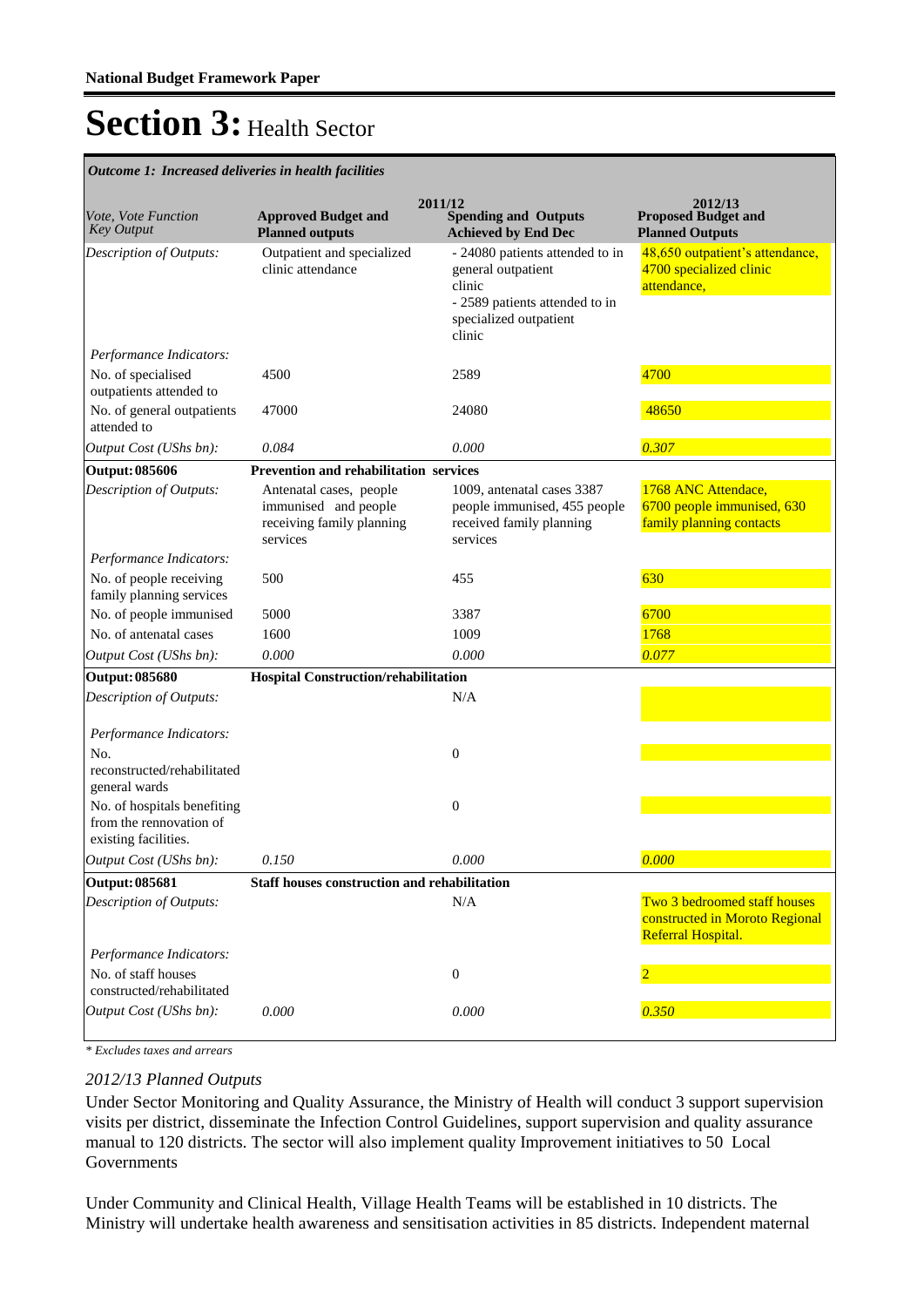death audits will be conducted in 8 districts. Fourty districts will be monitored for implementation of the Roadmap for reproductive and maternal health. .

The National NCD strategy and the National cancer policy will be developed. The capacity of health facilities to deliver quality NCD management, support supervision will be built 12 Health facilities in 3 regions.

It is anticipated that 66% of sick or malnourished U5s and newborns in 40 districts will be reached with effective treatment for pneumonia, diarrhea and malaria.

The Ministry will also undertake Zoonotic diseases investigations and advocacy in high risk districts for rabies, Influenza, brucellosis and other zoonotic diseases in Uganda

Under Human Resource Management, the Health Service Commission will recruit 1,020 Health Workers of all categories for MoH Hqtrs, NRH, RRHs, specialized units like UBTS, Prisons Health Service and Naguru Referral Hospital (320 Health Workers). Support Supervision will be carried out in 30 Districts and 4 RRHs as well as Technical Support to 8 DSCs. Three thousand copies of Health Workers Code of Conduct and Ethics, and 400 Copies of HSC Guidelines for the Recruitment of Health Workers in LGs and Urban Authorities will be printed & disseminated.

Under National Referral Services, it is anticipated that Mulago will attend to 800,000 inpatients, 800,000 outpatients, 60,000 emergencies and 180,000 specialized cases. It is further anticipated that Butabika NRH will attend to 28,500 Mental Patients and 52, 000 Medical Outpatients .Sixty outreach clinics will be conducted and an estimated 3000 patients seen. One storied staff house will be completed and a new storied staff house constructed.(4 family units).

The construction and rehabilitation of 14 HCIVs and 26 HCIIIs will be completed and the units handed over to the beneficiaries

The Regional Referral Hospital Services at 13 Hospitals anticipate to attend to 242,920 inpatients, 1,200,000 outpatients, 150,000 ANC visits, 200,000 immunisations, 25,000 family planning visits and to achieve 85% bed occupancy and 5 day average length of stay for patients. In addition civil works will be undertaken at Jinja and Fort Portal Referral Hospitals to complete Private Wings, at Masaka, Hoima, Mbale, Soroti and Fort Portal Hospitals to complete staff houses, and at Lira Regional Referral Hospital to complete installations in the new intensive care unit and theatre.

Under Local Governments, the decentralised health services will undertake the consolidation of health infrastructure including the completion of civil works and the installation of equipments at health facilities.

### *Medium Term Plans*

The attainment of better outcomes for maternal and reproductive health is extensively described in the Road map for Reproductive and Maternal health and the Child Survival Strategy. The Road Map will guide the investments in the Sector at all levels. The key investment areas will be the supply and distribution of adequate quality medicines and theatre supplies, the functionalisation of theatres at all levels, human resource recruitment motivation and training and continuing health research.

### *Actions to Improve Outcome Performance*

To address insufficient availability of qualified health staff at task, the sector shall, continue Implementing the motivation and retention strategy for health workers, roll out Human Resources for Health Management Information System (HRHMIS) to additional all districts in the country and implementation of the hard to reach incentive scheme to all districts involved, Establish a Department t of Human Resources for Health in the Ministry of Health to coordinate HRH development and management, fill and build capacity for management functions (positions and structures) for hospitals (regional and general and HC IV). A fund of Ush 5.27 has been set aside to facilitate the recruitment and payment of critical staff in HC IVs.

To address low functionality of VHTs, the sector will extend the establishment of VHTS to 10 additional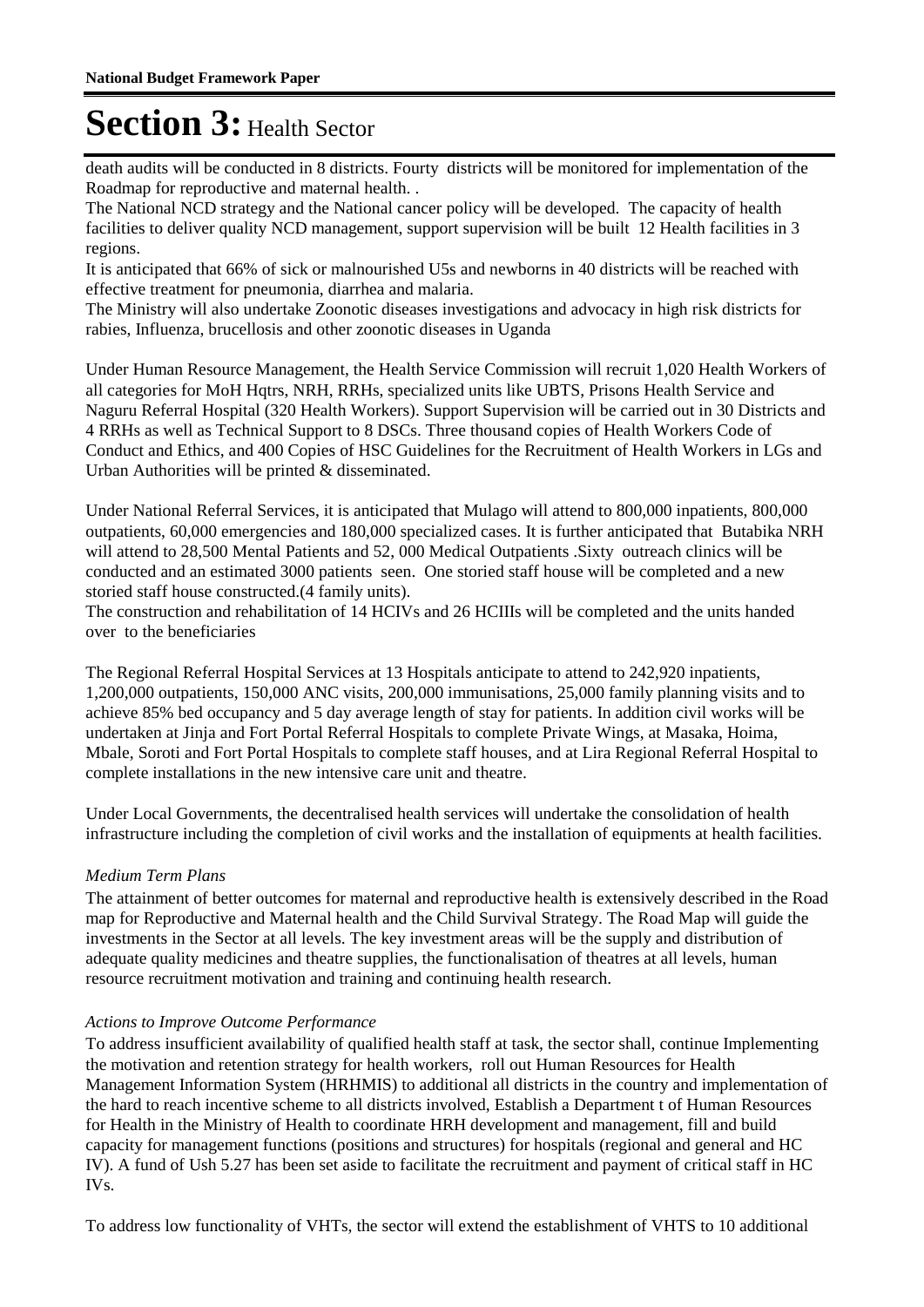districts, undertake Sensitization and capacity improvement of VHTs through seminars and training exercises.

In order to address inadequate health infrastructure and equipment, capital investment plans will continue to be geared towards consolidating existing infrastructure.

#### **Table S2.3: Actions and Medium Term Strategy to Improve Sector Outcome**

| Sector Outcome 1: Increased deliveries in health facilities                                                                                                                                                                                                                              |                                                                                                                                                                                                                                                                                 |                                                                                                                                                                                                                                                                                                        |                                                                                                                                                                                                                                                                                                |  |  |
|------------------------------------------------------------------------------------------------------------------------------------------------------------------------------------------------------------------------------------------------------------------------------------------|---------------------------------------------------------------------------------------------------------------------------------------------------------------------------------------------------------------------------------------------------------------------------------|--------------------------------------------------------------------------------------------------------------------------------------------------------------------------------------------------------------------------------------------------------------------------------------------------------|------------------------------------------------------------------------------------------------------------------------------------------------------------------------------------------------------------------------------------------------------------------------------------------------|--|--|
| 2011/12 Planned Actions:                                                                                                                                                                                                                                                                 | 2011/12 Actions by Dec:                                                                                                                                                                                                                                                         | 2012/13 Planned Actions:                                                                                                                                                                                                                                                                               | <b>MT Strategy:</b>                                                                                                                                                                                                                                                                            |  |  |
| Vote: 014 Ministry of Health                                                                                                                                                                                                                                                             |                                                                                                                                                                                                                                                                                 |                                                                                                                                                                                                                                                                                                        |                                                                                                                                                                                                                                                                                                |  |  |
| Vote Function: 08 01 Sector Monitoring and Quality Assurance                                                                                                                                                                                                                             |                                                                                                                                                                                                                                                                                 |                                                                                                                                                                                                                                                                                                        |                                                                                                                                                                                                                                                                                                |  |  |
| Coordinated development and<br>dissemination of standard                                                                                                                                                                                                                                 | -Stakeholders meeting to<br>harmonise standards and<br>guidelines. Dissemination of<br>clients' charter                                                                                                                                                                         | The client charter will be<br>implemented                                                                                                                                                                                                                                                              | Coordinated development and<br>dissemination of standards                                                                                                                                                                                                                                      |  |  |
| Vote Function: 08 49 Policy, Planning and Support Services                                                                                                                                                                                                                               |                                                                                                                                                                                                                                                                                 |                                                                                                                                                                                                                                                                                                        |                                                                                                                                                                                                                                                                                                |  |  |
| <b>Expedite Restructuring, Staff</b><br>training, recruitment and<br>supporting the DSCs.                                                                                                                                                                                                | <b>Technical Needs assessment</b><br>(TNA) report produced, HR<br>audit carried out., 215 posts<br>filled for various cadres                                                                                                                                                    |                                                                                                                                                                                                                                                                                                        | Restructuring of the health<br>services, capacity building                                                                                                                                                                                                                                     |  |  |
| Vote: 107 Uganda AIDS Commission                                                                                                                                                                                                                                                         |                                                                                                                                                                                                                                                                                 |                                                                                                                                                                                                                                                                                                        |                                                                                                                                                                                                                                                                                                |  |  |
|                                                                                                                                                                                                                                                                                          | Vote Function: 08 51 Coordination of multi-sector response to HIV/AIDS                                                                                                                                                                                                          |                                                                                                                                                                                                                                                                                                        |                                                                                                                                                                                                                                                                                                |  |  |
| Recruit and motivate staff,<br>Train staff, Improve<br>remuneration, Implement<br>reccomendations of the<br>institutional review.                                                                                                                                                        | Recruited and motivated staff,<br><b>Trained staff</b>                                                                                                                                                                                                                          | Reorganise staffing levels and<br>improving staff remuneration,<br>staff trained and equiped with<br>necessary tools.                                                                                                                                                                                  | Develop and implement a staff<br>capacity development<br>strategy/plan, continue<br>Implementation of the<br>reccomendations of the<br>institutional review.                                                                                                                                   |  |  |
| <b>Vote: 134 Health Service Commission</b>                                                                                                                                                                                                                                               |                                                                                                                                                                                                                                                                                 |                                                                                                                                                                                                                                                                                                        |                                                                                                                                                                                                                                                                                                |  |  |
|                                                                                                                                                                                                                                                                                          | Vote Function: 08 52 Human Resource Management for Health                                                                                                                                                                                                                       |                                                                                                                                                                                                                                                                                                        |                                                                                                                                                                                                                                                                                                |  |  |
| Ensure and enforce adherence<br>of Health Workers to the<br>Code of Conduct and Ethics<br>through workshops and<br>Support Supervision.                                                                                                                                                  | The Commission published a<br>Support Supervission report<br>that among others emphasised<br>adherence to the Health<br>Workers Code of Conduct and<br>Ethics. Commission also<br>initiated the printing process<br>for 1000 copies of the H/Ws<br>Code of conduct & Ethics for | The Commission plans to hold<br>a sensitisation workshop on<br><b>Code of Conduct and Ethics in</b><br>Q3 of the FY 2012/13. 3,000<br><b>Copies of the Health Workers</b><br><b>Code of Conduct and Ethics to</b><br>be printed and Distributed to<br><b>Health Workers.</b>                           | Ensure and enforce adherence<br>of Health Workers to the Code<br>of Conduct and Ethics through<br>workshops and Support<br>Supervision. Advocating for<br>the installation of staff<br>attendence monitoring devices<br>in the Health Institutions.                                            |  |  |
|                                                                                                                                                                                                                                                                                          | dissem                                                                                                                                                                                                                                                                          |                                                                                                                                                                                                                                                                                                        |                                                                                                                                                                                                                                                                                                |  |  |
| <b>Advocate for better Terms</b><br>and Conditions of Service for<br>Health Workers. Encouraged<br>training in those endangered<br>professions/disciplines such<br>as ENT, Pathology, Dental<br>and Laboratory Technologists<br>etc some of which training is<br>not conducted in uganda | At various Stakeholders<br>meetings, Continued<br>advocation for better Terms<br>and Conditions of Service for<br>Health Workers; and<br>encouraging training in those<br>endangered professions/<br>disciplines where the labour<br>market is limited has been<br>done.        | <b>Advocate for better Terms and</b><br><b>Conditions of Service for</b><br><b>Health Workers. Encourage</b><br>training in those endangered<br>professions/ disciplines such<br>as ENT, Pathology, Dental<br>and Laboratory Technologists<br>etc some of which training is<br>not conducted in uganda | <b>Advocate for better Terms and</b><br><b>Conditions of Service for</b><br>Health Workers. Encourage<br>training in those endangered<br>professions/disciplines such<br>as ENT, Pathology, Dental<br>and Laboratory Technologists<br>etc some of which training is<br>not conducted in uganda |  |  |
| Vote: 161 Mulago Hospital Complex                                                                                                                                                                                                                                                        |                                                                                                                                                                                                                                                                                 |                                                                                                                                                                                                                                                                                                        |                                                                                                                                                                                                                                                                                                |  |  |
| Vote Function: 08 54 National Referral Hospital Services                                                                                                                                                                                                                                 |                                                                                                                                                                                                                                                                                 |                                                                                                                                                                                                                                                                                                        |                                                                                                                                                                                                                                                                                                |  |  |
| More posts to be declared                                                                                                                                                                                                                                                                | Vacant posts declared                                                                                                                                                                                                                                                           | submitting a comprehensive<br>recruitment plan                                                                                                                                                                                                                                                         | Contibuting to restructuring<br>process                                                                                                                                                                                                                                                        |  |  |
| Vote: 500 501-850 Local Governments                                                                                                                                                                                                                                                      |                                                                                                                                                                                                                                                                                 |                                                                                                                                                                                                                                                                                                        |                                                                                                                                                                                                                                                                                                |  |  |
| Vote Function: 08 81 Primary Healthcare                                                                                                                                                                                                                                                  |                                                                                                                                                                                                                                                                                 |                                                                                                                                                                                                                                                                                                        |                                                                                                                                                                                                                                                                                                |  |  |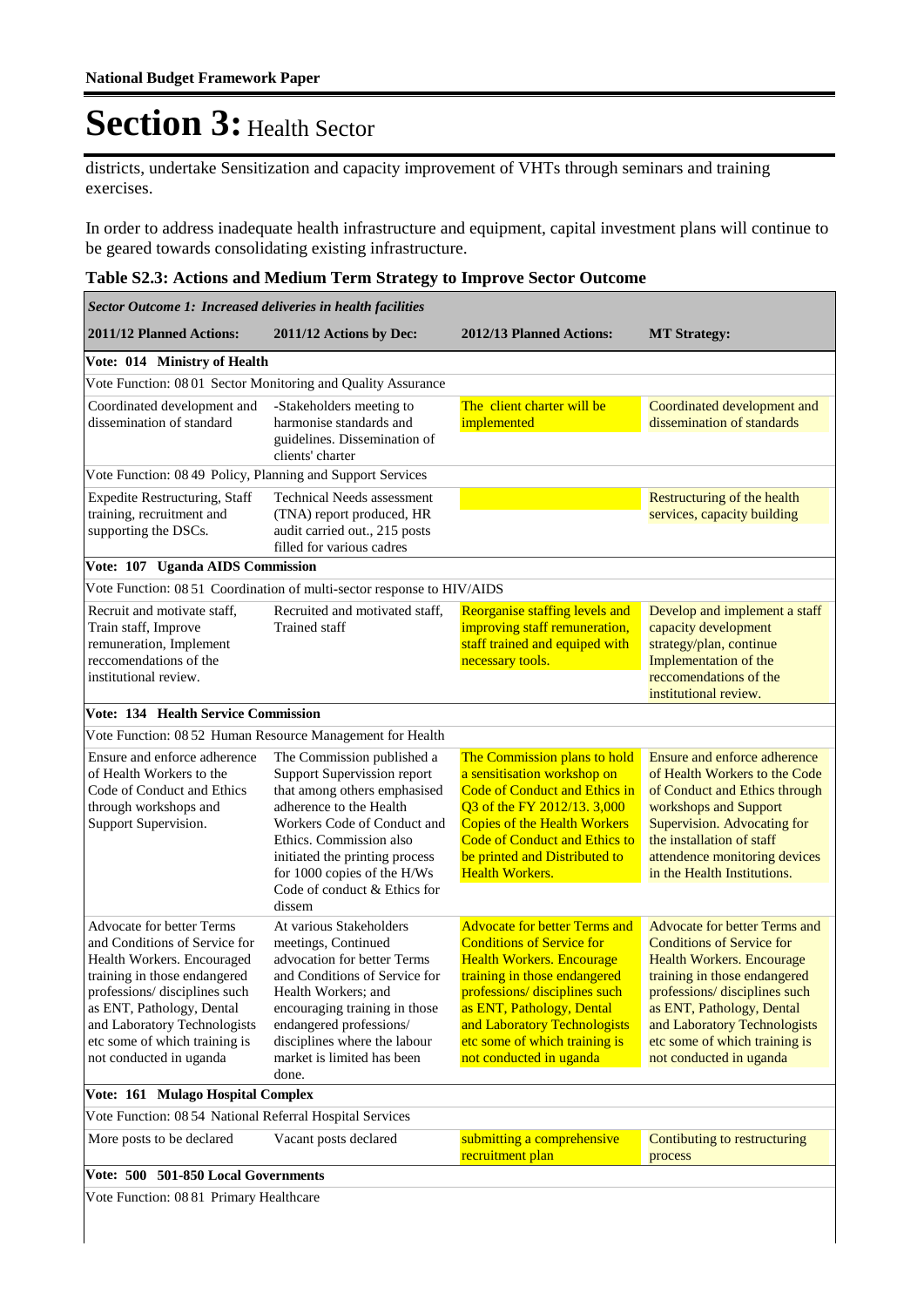| Sector Outcome 1: Increased deliveries in health facilities                                                                                                                            |                                                                       |                                    |                                                                                     |  |  |
|----------------------------------------------------------------------------------------------------------------------------------------------------------------------------------------|-----------------------------------------------------------------------|------------------------------------|-------------------------------------------------------------------------------------|--|--|
| 2011/12 Planned Actions:                                                                                                                                                               | 2011/12 Actions by Dec:                                               | 2012/13 Planned Actions:           | <b>MT Strategy:</b>                                                                 |  |  |
| Sensitization and capacity<br>improvement of VHTs<br>through seminars and training<br>exercises                                                                                        |                                                                       | <b>Support VHTs with logistics</b> | <b>Establish additional VHTs to</b><br>achieve National coverage                    |  |  |
| Roll out implementation of<br>the hard to reach incentive<br>scheme to all districts<br>involved.<br>Fill and build capacity for<br>management functions<br>(positions and structures) | Ministry of Health prepared<br>the Hard to Reach Incentives<br>Policy | <b>Recruit additional staff</b>    | Provide staff housing,<br>implement hard to reach<br>incentive scheme, recruitment. |  |  |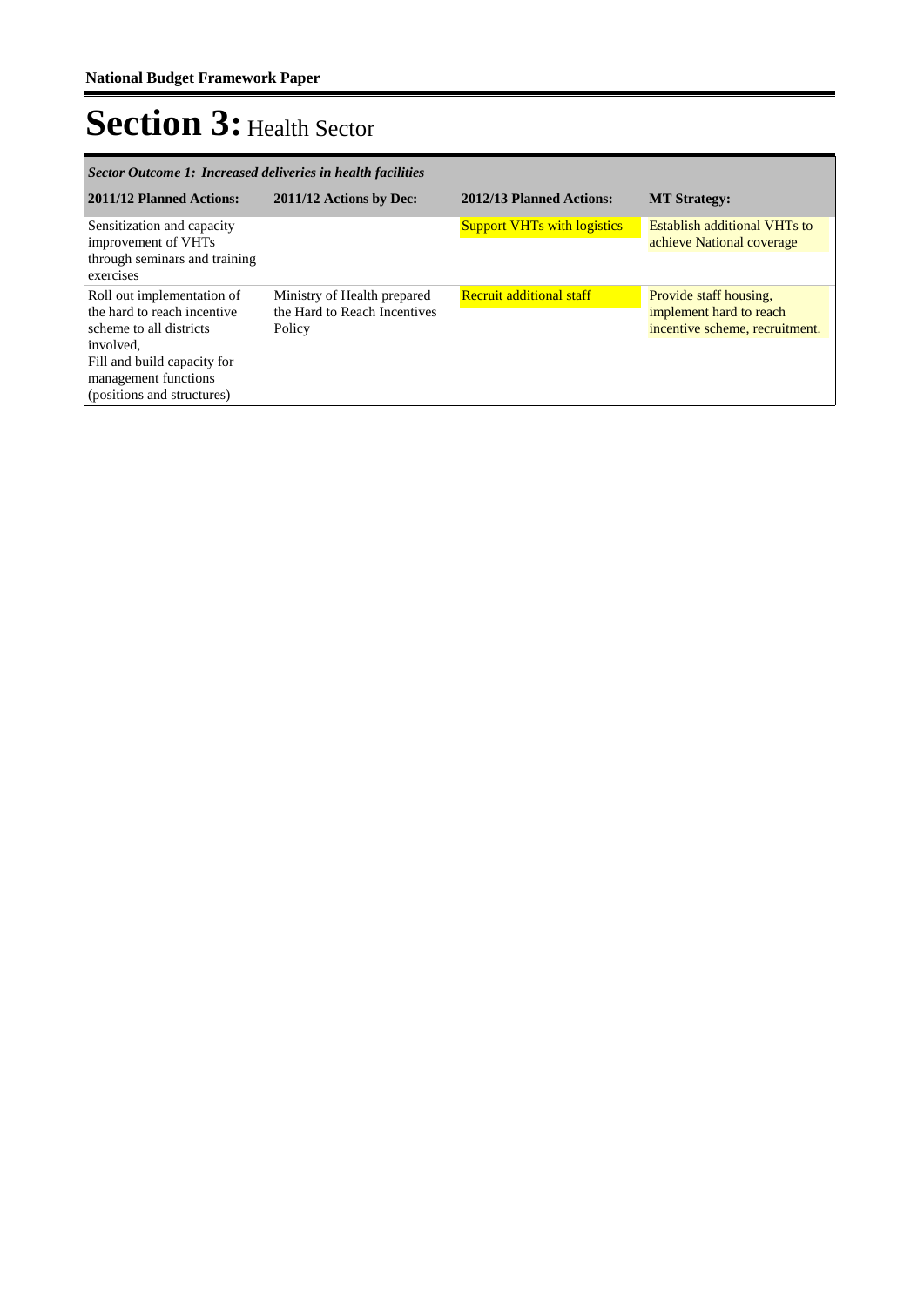### **(ii) Outcome 2: Children under one year old protected against life threatening diseases**

#### *Status of Sector Outcomes*

The table below sets out the status of sector outcomes in terms of key sector outcome indicators.

| <b>Table S2.1: Sector Outcome Indicators</b><br>Outcome 2: Children under one year old protected against life threatening diseases |                 |                  |                             |  |  |
|------------------------------------------------------------------------------------------------------------------------------------|-----------------|------------------|-----------------------------|--|--|
| <b>Outcome and Outcome Indicator</b>                                                                                               | <b>Baseline</b> | $2012/13$ Target | <b>Medium Term Forecast</b> |  |  |
| % of children under one year immunised with 3rd<br>dose of Pentavalent vaccine                                                     | 76 (2009)       | 90               | 85 (2013)                   |  |  |
| % of children receiving measles immunisation                                                                                       | 72 (2009)       | 80               | 90(2013)                    |  |  |

### *Performance for the first half of the 2011/12 financial year*

1. To facilitate recruitment and deployment of health workers, the Ministry of Health (internally) reallocated UGX 5.7 billion to recruit critical staff in HC Ivs. About 400 graduate health workers and Interns have been directly posted to regional referral hospitals and other Government health Units. Discussions are under way to have the Service absorb them under LGs payroll.

2. Under Sector Monitoring and Quality Assurance, the Ministry of Health disseminated 5000 copies of the Uganda Clinical Guidelines and the monitoring and Evaluation Plan for the Health Sector Strategic and Investment Plan to 112 districts. Two area team visits were also conducted.

3. Under Health Research, a total of Five hundred fifteen (515) sera specimen were received by the lab. (487 94.4% were for case based measles surveillance and 29 from outbreak investigations). 510 specimens had results out within 7 days (98.8%% timely reporting). Five districts: Arua, Bugiri, Butambala, Serere and Zombo reported suspected measles outbreak. All the reported outbreaks were confirmed rubella. There was no measles outbreak confirmed. 360 AFP specimens were received. Out of these 245 (68.1%) were from Uganda. Test results of 221 (90.2%) were reported within 14 days (timely) to EPI. No wild polio virus was detected. All specimens sent for ITD had results out within 7 days from isolation results.

4. A herbal formulae for management of jiggers in Iganga was standardized and Phytochemical and pharmacological analyses of a hepatoprotective formulae determined

5. Resultant of these and other actions, DPT 3/Pentavalent vaccine coverage was 76%.

#### **Table S2.2: Key 2012/13 Outputs Contributing to the Sector Outcome\***

| Outcome 2: Children under one year old protected against life threatening diseases |                                                             |                                                                          |                                                                 |  |  |  |
|------------------------------------------------------------------------------------|-------------------------------------------------------------|--------------------------------------------------------------------------|-----------------------------------------------------------------|--|--|--|
| <i>Vote, Vote Function</i><br><b>Key Output</b>                                    | <b>Approved Budget and</b><br><b>Planned outputs</b>        | 2011/12<br><b>Spending and Outputs</b><br><b>Achieved by End Dec</b>     | 2012/13<br><b>Proposed Budget and</b><br><b>Planned Outputs</b> |  |  |  |
| <b>Vote: 014 Ministry of Health</b>                                                |                                                             |                                                                          |                                                                 |  |  |  |
|                                                                                    | Vote Function: 0801 Sector Monitoring and Quality Assurance |                                                                          |                                                                 |  |  |  |
| Output: 080103                                                                     |                                                             | Support supervision provided to Local Governments and referral hospitals |                                                                 |  |  |  |
|                                                                                    |                                                             |                                                                          |                                                                 |  |  |  |
|                                                                                    |                                                             |                                                                          |                                                                 |  |  |  |
|                                                                                    |                                                             |                                                                          |                                                                 |  |  |  |
|                                                                                    |                                                             |                                                                          |                                                                 |  |  |  |
|                                                                                    |                                                             |                                                                          |                                                                 |  |  |  |
|                                                                                    |                                                             |                                                                          |                                                                 |  |  |  |
|                                                                                    |                                                             |                                                                          |                                                                 |  |  |  |
|                                                                                    |                                                             |                                                                          |                                                                 |  |  |  |
|                                                                                    |                                                             |                                                                          |                                                                 |  |  |  |
|                                                                                    |                                                             |                                                                          |                                                                 |  |  |  |
|                                                                                    |                                                             |                                                                          |                                                                 |  |  |  |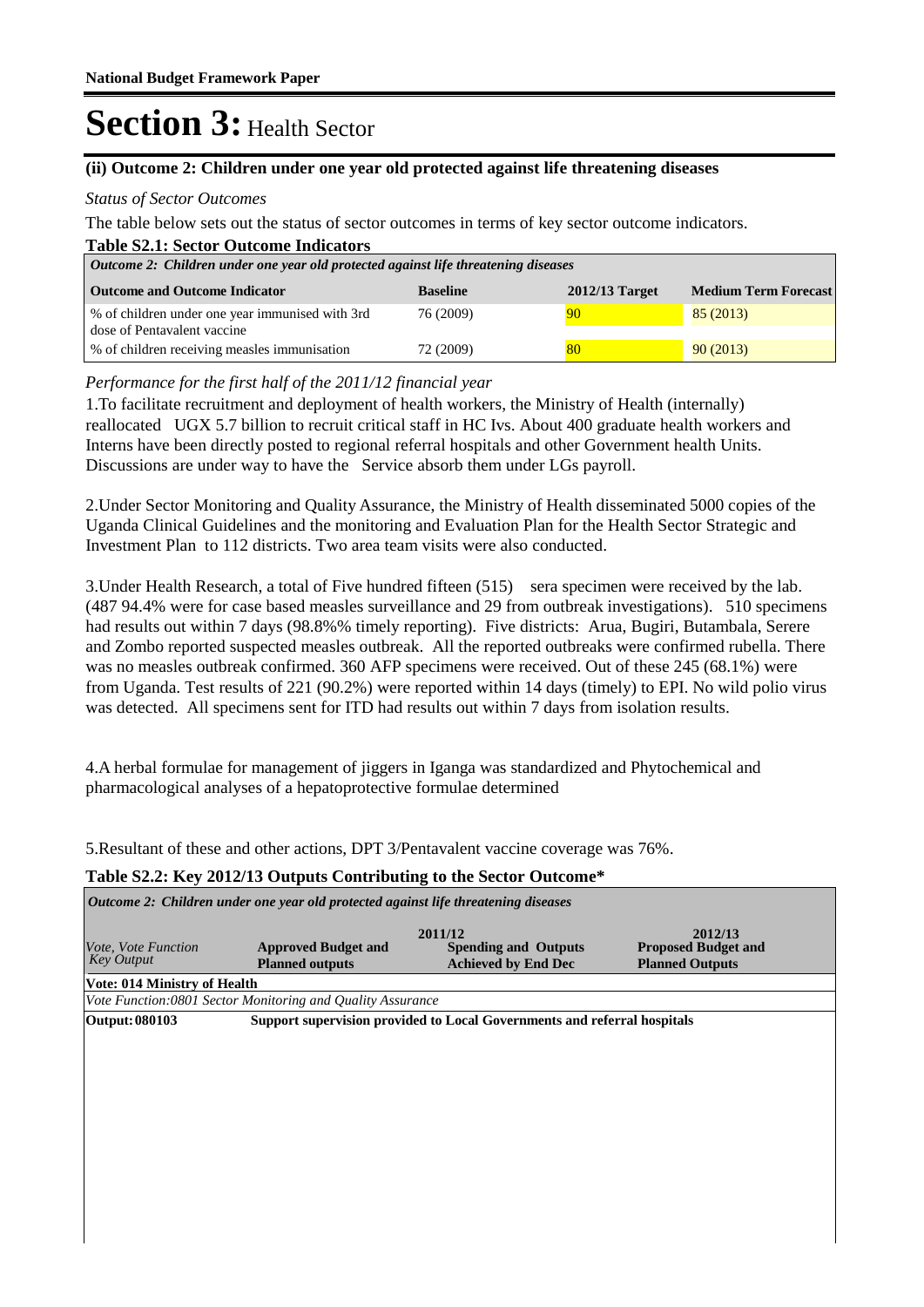|                                                                              | Outcome 2: Children under one year old protected against life threatening diseases                                                                                                                                                                                    |                                                                                                                                                                                                                                                      |                                                                                                          |
|------------------------------------------------------------------------------|-----------------------------------------------------------------------------------------------------------------------------------------------------------------------------------------------------------------------------------------------------------------------|------------------------------------------------------------------------------------------------------------------------------------------------------------------------------------------------------------------------------------------------------|----------------------------------------------------------------------------------------------------------|
| Vote, Vote Function<br><b>Key Output</b>                                     | 2011/12<br><b>Approved Budget and</b><br><b>Planned outputs</b>                                                                                                                                                                                                       | <b>Spending and Outputs</b><br><b>Achieved by End Dec</b>                                                                                                                                                                                            | 2012/13<br><b>Proposed Budget and</b><br><b>Planned Outputs</b>                                          |
| Description of Outputs:                                                      | 4 Support supervision visits per<br>district<br>Capacity<br>building/mentoring visits to 13<br><b>RRHs Community Health</b><br>Departments on Quality<br>Improvement and support<br>supervision skills                                                                | 2 Support supervision visit<br>conducted in all the 112 district.<br>Capacity building/mentoring<br>visits to 5 regions on Quality<br>Improvement and support<br>supervision skills.                                                                 | 3 Support supervision visits<br>undertaken per district                                                  |
| Performance Indicators:                                                      |                                                                                                                                                                                                                                                                       |                                                                                                                                                                                                                                                      |                                                                                                          |
| Number of Supervision,<br>monitoring visits conducted<br>in LG's             | 4                                                                                                                                                                                                                                                                     | 2                                                                                                                                                                                                                                                    | 34                                                                                                       |
| Output Cost (UShs bn):                                                       | 0.437                                                                                                                                                                                                                                                                 | 0.000                                                                                                                                                                                                                                                | 0.427                                                                                                    |
| Vote Function: 0803 Health Research                                          |                                                                                                                                                                                                                                                                       |                                                                                                                                                                                                                                                      |                                                                                                          |
| <b>Output: 080303</b>                                                        | <b>Research coordination</b>                                                                                                                                                                                                                                          |                                                                                                                                                                                                                                                      |                                                                                                          |
| <b>Description of Outputs:</b>                                               | Co-ordination and Development The Strategic plan meant to<br>of National Research Priorities,<br>Strengthen alignment and<br>harmonization of research,<br>Develop inventory of research,<br>researchers and research<br>institutions, Steering committee<br>meetings | guide research activities is being research Institutions<br>developed with draft zero in<br>place.                                                                                                                                                   | <b>Implement the strategic Plan for</b>                                                                  |
| Performance Indicators:                                                      |                                                                                                                                                                                                                                                                       |                                                                                                                                                                                                                                                      |                                                                                                          |
| Number of reports on<br>specialised research                                 | 7                                                                                                                                                                                                                                                                     | $\mathbf{0}$                                                                                                                                                                                                                                         | 8                                                                                                        |
| Number of HIV Testing<br>centres provided with<br>proficiency Testing Panels | 600                                                                                                                                                                                                                                                                   | 2225                                                                                                                                                                                                                                                 | 1000                                                                                                     |
| No. of health sector research 8<br>priorities assessed                       |                                                                                                                                                                                                                                                                       | $\theta$                                                                                                                                                                                                                                             | 8                                                                                                        |
| Output Cost (UShs bn):                                                       | 0.289                                                                                                                                                                                                                                                                 | 0.000                                                                                                                                                                                                                                                | 0.264                                                                                                    |
| Vote Function:0804 Clinical and public health                                |                                                                                                                                                                                                                                                                       |                                                                                                                                                                                                                                                      |                                                                                                          |
| <b>Output: 080405</b>                                                        | <b>Immunisation services provided</b>                                                                                                                                                                                                                                 |                                                                                                                                                                                                                                                      |                                                                                                          |
| Description of Outputs:                                                      | All disease outbreaks<br>investigated and controlled,<br>carry out two rounds of tetanus<br>campaigns and two rounds of<br>mass polio campaigns.                                                                                                                      | Investigated and confirmed<br>measles in 23 districts, Cholera<br>in Kasese and rubirizi Typhoid<br>fever in Bundibugyo and<br>Kasese, bubonic Plague in<br>Nebbi and Zombo, Typhoid in<br>Bundibugyo, Cholera in<br>Rubirizi, Hepatitis B in Kitgum | All disease outbreaks<br>investigated and controlled.<br>Routine immunisation carried<br>out countrywide |
| Performance Indicators:                                                      |                                                                                                                                                                                                                                                                       |                                                                                                                                                                                                                                                      |                                                                                                          |
| Proportion of children<br>immunised with DPT 3**                             | 90                                                                                                                                                                                                                                                                    | 76                                                                                                                                                                                                                                                   | 90                                                                                                       |
| No. of mass polio campaigns 2<br>carried out**(rounds made)                  |                                                                                                                                                                                                                                                                       | $\overline{4}$                                                                                                                                                                                                                                       |                                                                                                          |
| No. of children immunised<br>with DPT 3**                                    | 1,299,016                                                                                                                                                                                                                                                             | 538131                                                                                                                                                                                                                                               | 1,340,584                                                                                                |
| Output Cost (UShs bn):                                                       | 1.000                                                                                                                                                                                                                                                                 | 0.000                                                                                                                                                                                                                                                | 1.000                                                                                                    |
| Vote: 115 Uganda Heart Institute                                             |                                                                                                                                                                                                                                                                       |                                                                                                                                                                                                                                                      |                                                                                                          |
| Vote Function:0858 Heart Services                                            |                                                                                                                                                                                                                                                                       |                                                                                                                                                                                                                                                      |                                                                                                          |
| <b>Output: 085803</b>                                                        | <b>Heart Outreach Services</b>                                                                                                                                                                                                                                        |                                                                                                                                                                                                                                                      |                                                                                                          |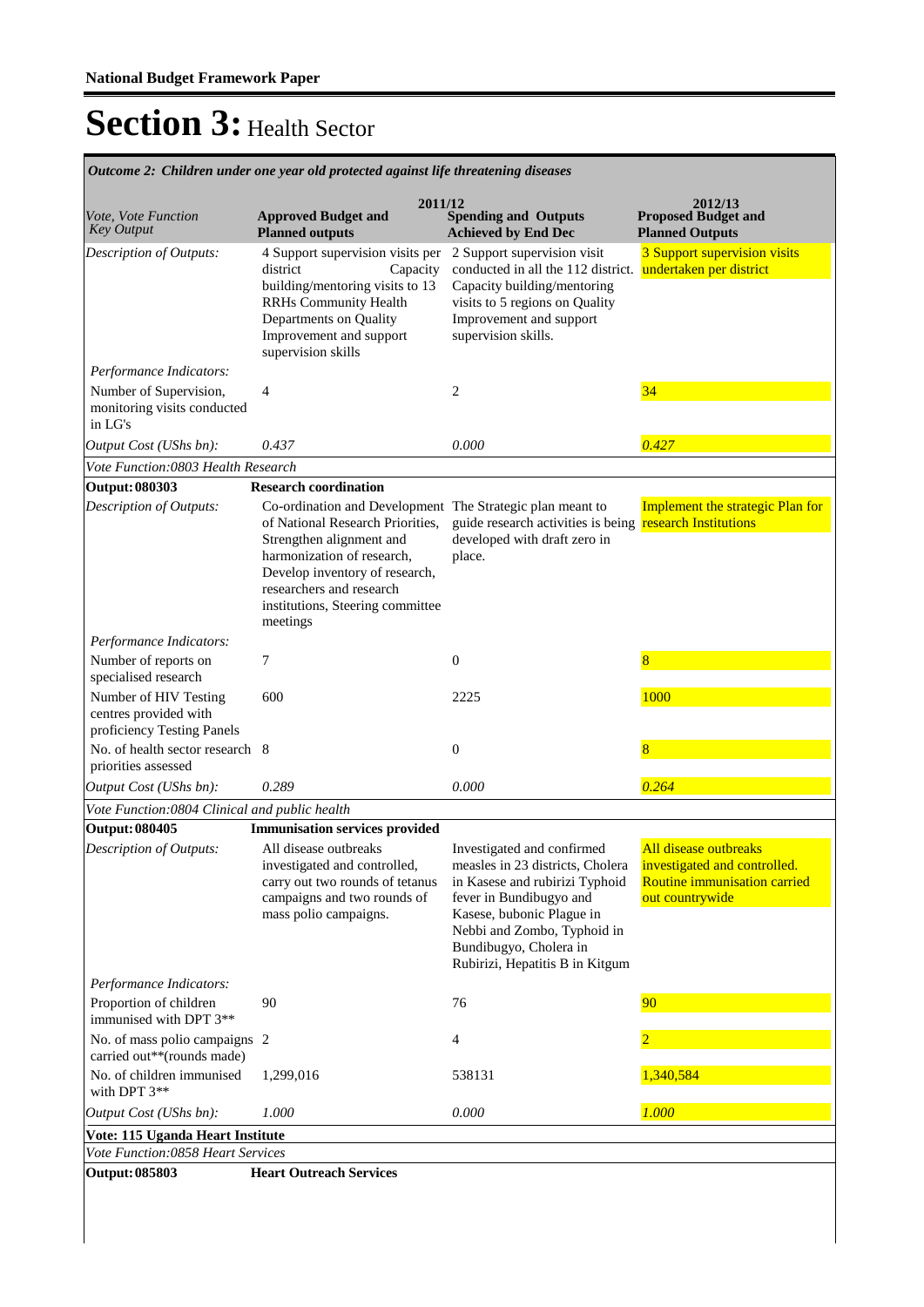| <b>Key Output</b><br><b>Planned outputs</b><br><b>Achieved by End Dec</b><br><b>Planned Outputs</b><br>30 School visits; 20 Upcountry<br>1 visit to Hoima Hospital<br>Description of Outputs:<br>hospitals; 5 Visits to specialised 1 Visit to Gulu Hospital<br>1 Visit to lira Hospital<br>groups<br>groups<br>Performance Indicators:<br>55<br>No. of outreach visits<br>15<br>3<br>0.009<br>Output Cost (UShs bn):<br>0.243<br>0.000<br>Vote: 163 Arua Referral Hospital<br>Vote Function:0856 Regional Referral Hospital Services<br><b>Prevention and rehabilitation services</b><br><b>Output: 085606</b><br>Description of Outputs:<br>Antenatal cases, people<br>20245 children immunised<br>19,500 antenatal cases,<br>4,500 women immunised<br>immunised and people<br>40,000 children immunised,<br>receiving family planning<br>•2245 women immunised<br>services<br>planning services<br>.9813 mothers for ANC<br>•2749 FP acceptors<br>Performance Indicators:<br>5500<br>No. of people receiving<br>9813<br>family planning services<br>No. of people immunised<br>44500<br>2245<br>No. of antenatal cases<br>20245<br>19500<br>0.469<br>Output Cost (UShs bn):<br>0.000<br>0.439<br>Vote: 164 Fort Portal Referral Hospital<br>Vote Function:0856 Regional Referral Hospital Services<br><b>Output: 085606</b><br><b>Prevention and rehabilitation services</b><br>Description of Outputs:<br>Antenatal cases, people<br>No. of immunized - 7,697<br>immunised and people<br>Ante-Natal cases - 5,937<br>receiving family planning<br>Family planning contacts-<br><b>ANC</b> visits,<br>PMTCT cases - 1091<br>services<br>VCT/RCT 3,651<br>Performance Indicators:<br>3000<br>No. of people receiving<br>3000<br>1256<br>family planning services<br>7697<br>30000<br>No. of people immunised<br>30000<br>12500<br>No. of antenatal cases<br>12500<br>5937<br>Output Cost (UShs bn):<br>0.000<br>0.210<br>0.203<br>Vote: 165 Gulu Referral Hospital<br>Vote Function:0856 Regional Referral Hospital Services<br>Prevention and rehabilitation services<br><b>Output: 085606</b><br>6000 antenatal cases,<br>Description of Outputs:<br>Antenatal cases, people<br>3284 antenatal cases, 17824<br>immunised and people<br>people immunised, 667 people<br>people receiving family<br>receiving family planning<br>receiving family planning<br>planning services<br>services<br>services<br>Performance Indicators:<br>No. of people receiving<br>3000<br>667<br>3000<br>family planning services<br>No. of people immunised<br>17824<br>23484<br>23484<br>No. of antenatal cases<br>6562<br>3284<br>6000<br>0.161<br>Output Cost (UShs bn):<br>0.000<br>0.168<br>Vote: 166 Hoima Referral Hospital<br>Vote Function:0856 Regional Referral Hospital Services | <i>Vote, Vote Function</i> | 2011/12<br><b>Approved Budget and</b> | <b>Spending and Outputs</b> | 2012/13<br><b>Proposed Budget and</b>                                |
|--------------------------------------------------------------------------------------------------------------------------------------------------------------------------------------------------------------------------------------------------------------------------------------------------------------------------------------------------------------------------------------------------------------------------------------------------------------------------------------------------------------------------------------------------------------------------------------------------------------------------------------------------------------------------------------------------------------------------------------------------------------------------------------------------------------------------------------------------------------------------------------------------------------------------------------------------------------------------------------------------------------------------------------------------------------------------------------------------------------------------------------------------------------------------------------------------------------------------------------------------------------------------------------------------------------------------------------------------------------------------------------------------------------------------------------------------------------------------------------------------------------------------------------------------------------------------------------------------------------------------------------------------------------------------------------------------------------------------------------------------------------------------------------------------------------------------------------------------------------------------------------------------------------------------------------------------------------------------------------------------------------------------------------------------------------------------------------------------------------------------------------------------------------------------------------------------------------------------------------------------------------------------------------------------------------------------------------------------------------------------------------------------------------------------------------------------------------------------------------------------------------------------------------------------------------------------------------------------------------------------------------------------------------------------------------------------------------------------------------------------------------------------------|----------------------------|---------------------------------------|-----------------------------|----------------------------------------------------------------------|
|                                                                                                                                                                                                                                                                                                                                                                                                                                                                                                                                                                                                                                                                                                                                                                                                                                                                                                                                                                                                                                                                                                                                                                                                                                                                                                                                                                                                                                                                                                                                                                                                                                                                                                                                                                                                                                                                                                                                                                                                                                                                                                                                                                                                                                                                                                                                                                                                                                                                                                                                                                                                                                                                                                                                                                                |                            |                                       |                             |                                                                      |
|                                                                                                                                                                                                                                                                                                                                                                                                                                                                                                                                                                                                                                                                                                                                                                                                                                                                                                                                                                                                                                                                                                                                                                                                                                                                                                                                                                                                                                                                                                                                                                                                                                                                                                                                                                                                                                                                                                                                                                                                                                                                                                                                                                                                                                                                                                                                                                                                                                                                                                                                                                                                                                                                                                                                                                                |                            |                                       |                             | 30 School visits; 20 Upcountry<br>hospitals; 5 Visits to specialised |
|                                                                                                                                                                                                                                                                                                                                                                                                                                                                                                                                                                                                                                                                                                                                                                                                                                                                                                                                                                                                                                                                                                                                                                                                                                                                                                                                                                                                                                                                                                                                                                                                                                                                                                                                                                                                                                                                                                                                                                                                                                                                                                                                                                                                                                                                                                                                                                                                                                                                                                                                                                                                                                                                                                                                                                                |                            |                                       |                             |                                                                      |
|                                                                                                                                                                                                                                                                                                                                                                                                                                                                                                                                                                                                                                                                                                                                                                                                                                                                                                                                                                                                                                                                                                                                                                                                                                                                                                                                                                                                                                                                                                                                                                                                                                                                                                                                                                                                                                                                                                                                                                                                                                                                                                                                                                                                                                                                                                                                                                                                                                                                                                                                                                                                                                                                                                                                                                                |                            |                                       |                             |                                                                      |
|                                                                                                                                                                                                                                                                                                                                                                                                                                                                                                                                                                                                                                                                                                                                                                                                                                                                                                                                                                                                                                                                                                                                                                                                                                                                                                                                                                                                                                                                                                                                                                                                                                                                                                                                                                                                                                                                                                                                                                                                                                                                                                                                                                                                                                                                                                                                                                                                                                                                                                                                                                                                                                                                                                                                                                                |                            |                                       |                             |                                                                      |
|                                                                                                                                                                                                                                                                                                                                                                                                                                                                                                                                                                                                                                                                                                                                                                                                                                                                                                                                                                                                                                                                                                                                                                                                                                                                                                                                                                                                                                                                                                                                                                                                                                                                                                                                                                                                                                                                                                                                                                                                                                                                                                                                                                                                                                                                                                                                                                                                                                                                                                                                                                                                                                                                                                                                                                                |                            |                                       |                             |                                                                      |
|                                                                                                                                                                                                                                                                                                                                                                                                                                                                                                                                                                                                                                                                                                                                                                                                                                                                                                                                                                                                                                                                                                                                                                                                                                                                                                                                                                                                                                                                                                                                                                                                                                                                                                                                                                                                                                                                                                                                                                                                                                                                                                                                                                                                                                                                                                                                                                                                                                                                                                                                                                                                                                                                                                                                                                                |                            |                                       |                             |                                                                      |
|                                                                                                                                                                                                                                                                                                                                                                                                                                                                                                                                                                                                                                                                                                                                                                                                                                                                                                                                                                                                                                                                                                                                                                                                                                                                                                                                                                                                                                                                                                                                                                                                                                                                                                                                                                                                                                                                                                                                                                                                                                                                                                                                                                                                                                                                                                                                                                                                                                                                                                                                                                                                                                                                                                                                                                                |                            |                                       |                             |                                                                      |
|                                                                                                                                                                                                                                                                                                                                                                                                                                                                                                                                                                                                                                                                                                                                                                                                                                                                                                                                                                                                                                                                                                                                                                                                                                                                                                                                                                                                                                                                                                                                                                                                                                                                                                                                                                                                                                                                                                                                                                                                                                                                                                                                                                                                                                                                                                                                                                                                                                                                                                                                                                                                                                                                                                                                                                                |                            |                                       |                             |                                                                      |
|                                                                                                                                                                                                                                                                                                                                                                                                                                                                                                                                                                                                                                                                                                                                                                                                                                                                                                                                                                                                                                                                                                                                                                                                                                                                                                                                                                                                                                                                                                                                                                                                                                                                                                                                                                                                                                                                                                                                                                                                                                                                                                                                                                                                                                                                                                                                                                                                                                                                                                                                                                                                                                                                                                                                                                                |                            |                                       |                             | 5,500 people receiving family                                        |
|                                                                                                                                                                                                                                                                                                                                                                                                                                                                                                                                                                                                                                                                                                                                                                                                                                                                                                                                                                                                                                                                                                                                                                                                                                                                                                                                                                                                                                                                                                                                                                                                                                                                                                                                                                                                                                                                                                                                                                                                                                                                                                                                                                                                                                                                                                                                                                                                                                                                                                                                                                                                                                                                                                                                                                                |                            |                                       |                             |                                                                      |
|                                                                                                                                                                                                                                                                                                                                                                                                                                                                                                                                                                                                                                                                                                                                                                                                                                                                                                                                                                                                                                                                                                                                                                                                                                                                                                                                                                                                                                                                                                                                                                                                                                                                                                                                                                                                                                                                                                                                                                                                                                                                                                                                                                                                                                                                                                                                                                                                                                                                                                                                                                                                                                                                                                                                                                                |                            |                                       |                             |                                                                      |
|                                                                                                                                                                                                                                                                                                                                                                                                                                                                                                                                                                                                                                                                                                                                                                                                                                                                                                                                                                                                                                                                                                                                                                                                                                                                                                                                                                                                                                                                                                                                                                                                                                                                                                                                                                                                                                                                                                                                                                                                                                                                                                                                                                                                                                                                                                                                                                                                                                                                                                                                                                                                                                                                                                                                                                                |                            |                                       |                             |                                                                      |
|                                                                                                                                                                                                                                                                                                                                                                                                                                                                                                                                                                                                                                                                                                                                                                                                                                                                                                                                                                                                                                                                                                                                                                                                                                                                                                                                                                                                                                                                                                                                                                                                                                                                                                                                                                                                                                                                                                                                                                                                                                                                                                                                                                                                                                                                                                                                                                                                                                                                                                                                                                                                                                                                                                                                                                                |                            |                                       |                             |                                                                      |
|                                                                                                                                                                                                                                                                                                                                                                                                                                                                                                                                                                                                                                                                                                                                                                                                                                                                                                                                                                                                                                                                                                                                                                                                                                                                                                                                                                                                                                                                                                                                                                                                                                                                                                                                                                                                                                                                                                                                                                                                                                                                                                                                                                                                                                                                                                                                                                                                                                                                                                                                                                                                                                                                                                                                                                                |                            |                                       |                             |                                                                      |
|                                                                                                                                                                                                                                                                                                                                                                                                                                                                                                                                                                                                                                                                                                                                                                                                                                                                                                                                                                                                                                                                                                                                                                                                                                                                                                                                                                                                                                                                                                                                                                                                                                                                                                                                                                                                                                                                                                                                                                                                                                                                                                                                                                                                                                                                                                                                                                                                                                                                                                                                                                                                                                                                                                                                                                                |                            |                                       |                             |                                                                      |
|                                                                                                                                                                                                                                                                                                                                                                                                                                                                                                                                                                                                                                                                                                                                                                                                                                                                                                                                                                                                                                                                                                                                                                                                                                                                                                                                                                                                                                                                                                                                                                                                                                                                                                                                                                                                                                                                                                                                                                                                                                                                                                                                                                                                                                                                                                                                                                                                                                                                                                                                                                                                                                                                                                                                                                                |                            |                                       |                             |                                                                      |
|                                                                                                                                                                                                                                                                                                                                                                                                                                                                                                                                                                                                                                                                                                                                                                                                                                                                                                                                                                                                                                                                                                                                                                                                                                                                                                                                                                                                                                                                                                                                                                                                                                                                                                                                                                                                                                                                                                                                                                                                                                                                                                                                                                                                                                                                                                                                                                                                                                                                                                                                                                                                                                                                                                                                                                                |                            |                                       |                             |                                                                      |
|                                                                                                                                                                                                                                                                                                                                                                                                                                                                                                                                                                                                                                                                                                                                                                                                                                                                                                                                                                                                                                                                                                                                                                                                                                                                                                                                                                                                                                                                                                                                                                                                                                                                                                                                                                                                                                                                                                                                                                                                                                                                                                                                                                                                                                                                                                                                                                                                                                                                                                                                                                                                                                                                                                                                                                                |                            |                                       |                             |                                                                      |
|                                                                                                                                                                                                                                                                                                                                                                                                                                                                                                                                                                                                                                                                                                                                                                                                                                                                                                                                                                                                                                                                                                                                                                                                                                                                                                                                                                                                                                                                                                                                                                                                                                                                                                                                                                                                                                                                                                                                                                                                                                                                                                                                                                                                                                                                                                                                                                                                                                                                                                                                                                                                                                                                                                                                                                                |                            |                                       |                             |                                                                      |
|                                                                                                                                                                                                                                                                                                                                                                                                                                                                                                                                                                                                                                                                                                                                                                                                                                                                                                                                                                                                                                                                                                                                                                                                                                                                                                                                                                                                                                                                                                                                                                                                                                                                                                                                                                                                                                                                                                                                                                                                                                                                                                                                                                                                                                                                                                                                                                                                                                                                                                                                                                                                                                                                                                                                                                                |                            |                                       |                             | 3,000 family planning contacts,<br>30,000 immunisations, 12,500      |
|                                                                                                                                                                                                                                                                                                                                                                                                                                                                                                                                                                                                                                                                                                                                                                                                                                                                                                                                                                                                                                                                                                                                                                                                                                                                                                                                                                                                                                                                                                                                                                                                                                                                                                                                                                                                                                                                                                                                                                                                                                                                                                                                                                                                                                                                                                                                                                                                                                                                                                                                                                                                                                                                                                                                                                                |                            |                                       |                             |                                                                      |
|                                                                                                                                                                                                                                                                                                                                                                                                                                                                                                                                                                                                                                                                                                                                                                                                                                                                                                                                                                                                                                                                                                                                                                                                                                                                                                                                                                                                                                                                                                                                                                                                                                                                                                                                                                                                                                                                                                                                                                                                                                                                                                                                                                                                                                                                                                                                                                                                                                                                                                                                                                                                                                                                                                                                                                                |                            |                                       |                             |                                                                      |
|                                                                                                                                                                                                                                                                                                                                                                                                                                                                                                                                                                                                                                                                                                                                                                                                                                                                                                                                                                                                                                                                                                                                                                                                                                                                                                                                                                                                                                                                                                                                                                                                                                                                                                                                                                                                                                                                                                                                                                                                                                                                                                                                                                                                                                                                                                                                                                                                                                                                                                                                                                                                                                                                                                                                                                                |                            |                                       |                             |                                                                      |
|                                                                                                                                                                                                                                                                                                                                                                                                                                                                                                                                                                                                                                                                                                                                                                                                                                                                                                                                                                                                                                                                                                                                                                                                                                                                                                                                                                                                                                                                                                                                                                                                                                                                                                                                                                                                                                                                                                                                                                                                                                                                                                                                                                                                                                                                                                                                                                                                                                                                                                                                                                                                                                                                                                                                                                                |                            |                                       |                             |                                                                      |
|                                                                                                                                                                                                                                                                                                                                                                                                                                                                                                                                                                                                                                                                                                                                                                                                                                                                                                                                                                                                                                                                                                                                                                                                                                                                                                                                                                                                                                                                                                                                                                                                                                                                                                                                                                                                                                                                                                                                                                                                                                                                                                                                                                                                                                                                                                                                                                                                                                                                                                                                                                                                                                                                                                                                                                                |                            |                                       |                             |                                                                      |
|                                                                                                                                                                                                                                                                                                                                                                                                                                                                                                                                                                                                                                                                                                                                                                                                                                                                                                                                                                                                                                                                                                                                                                                                                                                                                                                                                                                                                                                                                                                                                                                                                                                                                                                                                                                                                                                                                                                                                                                                                                                                                                                                                                                                                                                                                                                                                                                                                                                                                                                                                                                                                                                                                                                                                                                |                            |                                       |                             |                                                                      |
|                                                                                                                                                                                                                                                                                                                                                                                                                                                                                                                                                                                                                                                                                                                                                                                                                                                                                                                                                                                                                                                                                                                                                                                                                                                                                                                                                                                                                                                                                                                                                                                                                                                                                                                                                                                                                                                                                                                                                                                                                                                                                                                                                                                                                                                                                                                                                                                                                                                                                                                                                                                                                                                                                                                                                                                |                            |                                       |                             |                                                                      |
|                                                                                                                                                                                                                                                                                                                                                                                                                                                                                                                                                                                                                                                                                                                                                                                                                                                                                                                                                                                                                                                                                                                                                                                                                                                                                                                                                                                                                                                                                                                                                                                                                                                                                                                                                                                                                                                                                                                                                                                                                                                                                                                                                                                                                                                                                                                                                                                                                                                                                                                                                                                                                                                                                                                                                                                |                            |                                       |                             |                                                                      |
|                                                                                                                                                                                                                                                                                                                                                                                                                                                                                                                                                                                                                                                                                                                                                                                                                                                                                                                                                                                                                                                                                                                                                                                                                                                                                                                                                                                                                                                                                                                                                                                                                                                                                                                                                                                                                                                                                                                                                                                                                                                                                                                                                                                                                                                                                                                                                                                                                                                                                                                                                                                                                                                                                                                                                                                |                            |                                       |                             | 23,484 people immunised, 1800                                        |
|                                                                                                                                                                                                                                                                                                                                                                                                                                                                                                                                                                                                                                                                                                                                                                                                                                                                                                                                                                                                                                                                                                                                                                                                                                                                                                                                                                                                                                                                                                                                                                                                                                                                                                                                                                                                                                                                                                                                                                                                                                                                                                                                                                                                                                                                                                                                                                                                                                                                                                                                                                                                                                                                                                                                                                                |                            |                                       |                             |                                                                      |
|                                                                                                                                                                                                                                                                                                                                                                                                                                                                                                                                                                                                                                                                                                                                                                                                                                                                                                                                                                                                                                                                                                                                                                                                                                                                                                                                                                                                                                                                                                                                                                                                                                                                                                                                                                                                                                                                                                                                                                                                                                                                                                                                                                                                                                                                                                                                                                                                                                                                                                                                                                                                                                                                                                                                                                                |                            |                                       |                             |                                                                      |
|                                                                                                                                                                                                                                                                                                                                                                                                                                                                                                                                                                                                                                                                                                                                                                                                                                                                                                                                                                                                                                                                                                                                                                                                                                                                                                                                                                                                                                                                                                                                                                                                                                                                                                                                                                                                                                                                                                                                                                                                                                                                                                                                                                                                                                                                                                                                                                                                                                                                                                                                                                                                                                                                                                                                                                                |                            |                                       |                             |                                                                      |
|                                                                                                                                                                                                                                                                                                                                                                                                                                                                                                                                                                                                                                                                                                                                                                                                                                                                                                                                                                                                                                                                                                                                                                                                                                                                                                                                                                                                                                                                                                                                                                                                                                                                                                                                                                                                                                                                                                                                                                                                                                                                                                                                                                                                                                                                                                                                                                                                                                                                                                                                                                                                                                                                                                                                                                                |                            |                                       |                             |                                                                      |
|                                                                                                                                                                                                                                                                                                                                                                                                                                                                                                                                                                                                                                                                                                                                                                                                                                                                                                                                                                                                                                                                                                                                                                                                                                                                                                                                                                                                                                                                                                                                                                                                                                                                                                                                                                                                                                                                                                                                                                                                                                                                                                                                                                                                                                                                                                                                                                                                                                                                                                                                                                                                                                                                                                                                                                                |                            |                                       |                             |                                                                      |
|                                                                                                                                                                                                                                                                                                                                                                                                                                                                                                                                                                                                                                                                                                                                                                                                                                                                                                                                                                                                                                                                                                                                                                                                                                                                                                                                                                                                                                                                                                                                                                                                                                                                                                                                                                                                                                                                                                                                                                                                                                                                                                                                                                                                                                                                                                                                                                                                                                                                                                                                                                                                                                                                                                                                                                                |                            |                                       |                             |                                                                      |
| <b>Output: 085606</b><br>Prevention and rehabilitation services                                                                                                                                                                                                                                                                                                                                                                                                                                                                                                                                                                                                                                                                                                                                                                                                                                                                                                                                                                                                                                                                                                                                                                                                                                                                                                                                                                                                                                                                                                                                                                                                                                                                                                                                                                                                                                                                                                                                                                                                                                                                                                                                                                                                                                                                                                                                                                                                                                                                                                                                                                                                                                                                                                                |                            |                                       |                             |                                                                      |

٦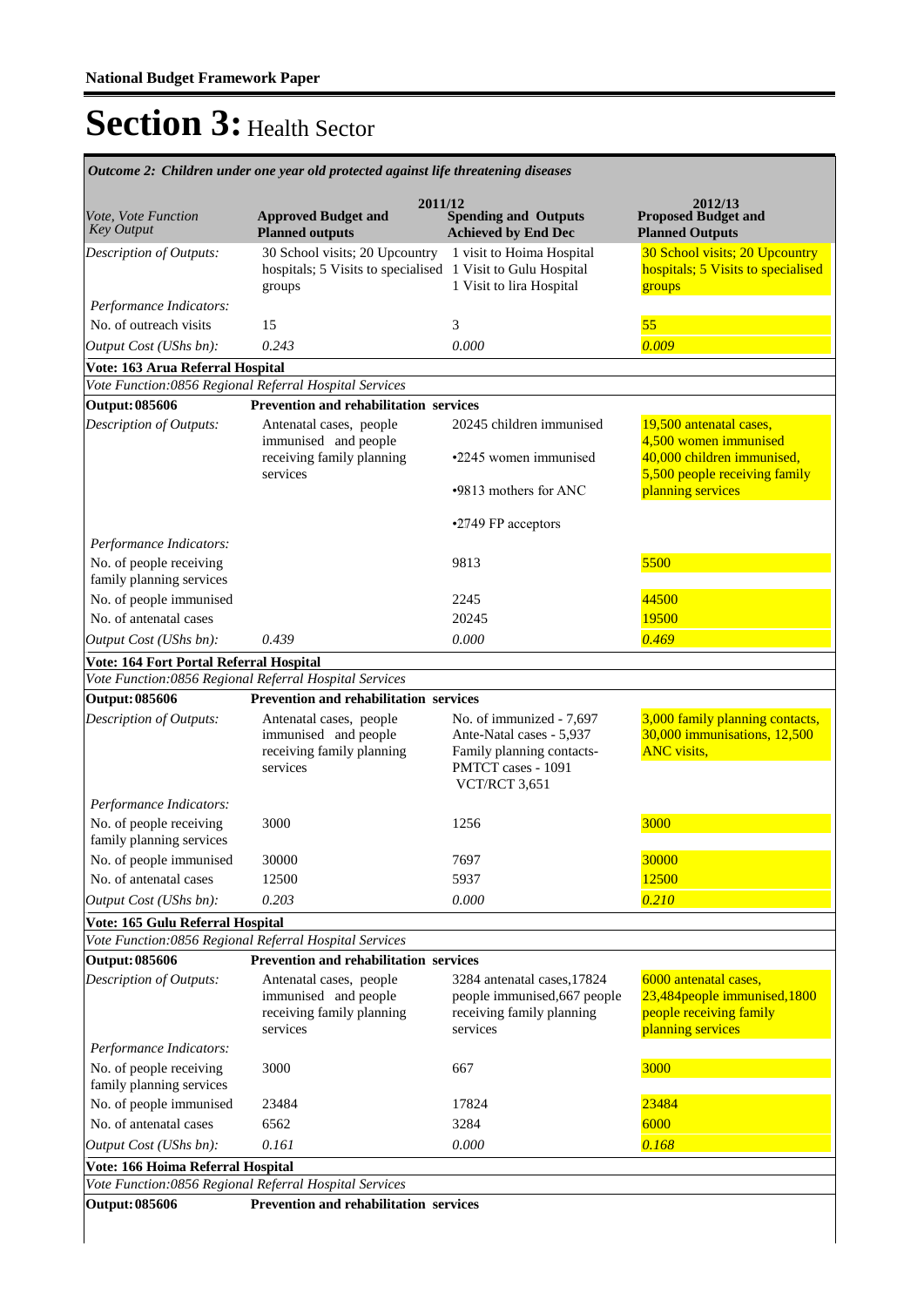|                                                     | лисотс 2. Спишен иниегоне усигош ргоненей изины пре пнешениез                            |                                                                                                                                                                                                                            |                                                                                                              |  |  |
|-----------------------------------------------------|------------------------------------------------------------------------------------------|----------------------------------------------------------------------------------------------------------------------------------------------------------------------------------------------------------------------------|--------------------------------------------------------------------------------------------------------------|--|--|
| Vote, Vote Function<br><b>Key Output</b>            | <b>Approved Budget and</b><br><b>Planned outputs</b>                                     | 2011/12<br><b>Spending and Outputs</b><br><b>Achieved by End Dec</b>                                                                                                                                                       | 2012/13<br><b>Proposed Budget and</b><br><b>Planned Outputs</b>                                              |  |  |
| Description of Outputs:                             | Antenatal cases, people<br>immunised and people<br>receiving family planning<br>services | No information yet                                                                                                                                                                                                         | 150,000 antenatal cases,<br>200,000 people immunised,<br>25,000 people receiving family<br>planning services |  |  |
| Performance Indicators:                             |                                                                                          |                                                                                                                                                                                                                            |                                                                                                              |  |  |
| No. of people receiving<br>family planning services | 25,000                                                                                   |                                                                                                                                                                                                                            | 25,000                                                                                                       |  |  |
| No. of people immunised                             | 200,000                                                                                  |                                                                                                                                                                                                                            | 250,000                                                                                                      |  |  |
| No. of antenatal cases                              | 150,000                                                                                  |                                                                                                                                                                                                                            | 200,000                                                                                                      |  |  |
| Output Cost (UShs bn):                              | 0.461                                                                                    | 0.000                                                                                                                                                                                                                      | 0.459                                                                                                        |  |  |
| Vote: 167 Jinja Referral Hospital                   |                                                                                          |                                                                                                                                                                                                                            |                                                                                                              |  |  |
|                                                     | Vote Function:0856 Regional Referral Hospital Services                                   |                                                                                                                                                                                                                            |                                                                                                              |  |  |
| <b>Output: 085606</b>                               | Prevention and rehabilitation services                                                   |                                                                                                                                                                                                                            |                                                                                                              |  |  |
| <b>Description of Outputs:</b>                      | Antenatal cases, people<br>immunised and people<br>receiving family planning<br>services | 1.5,953 immunizations<br>2. 1,292 family planning<br>contacts<br>3. 6,374 antenatal attendances<br>4.2,700 contacts of prevention<br>of mother to child transmission<br>of HIV.<br>5. 1,458 physiotherapy cases<br>handled | 13,000 antenatal cases, 10000<br>people immunised, 3,500<br>people receiving family<br>planning services     |  |  |
| Performance Indicators:                             |                                                                                          |                                                                                                                                                                                                                            |                                                                                                              |  |  |
| No. of people receiving<br>family planning services | 2584                                                                                     | 1292                                                                                                                                                                                                                       | 3500                                                                                                         |  |  |
| No. of people immunised                             | 9000                                                                                     | 5953                                                                                                                                                                                                                       | 10000                                                                                                        |  |  |
| No. of antenatal cases                              | 12748                                                                                    | 6374                                                                                                                                                                                                                       | 13000                                                                                                        |  |  |
| Output Cost (UShs bn):                              | 0.264                                                                                    | 0.000                                                                                                                                                                                                                      |                                                                                                              |  |  |
| Vote: 168 Kabale Referral Hospital                  |                                                                                          |                                                                                                                                                                                                                            |                                                                                                              |  |  |
|                                                     | Vote Function:0856 Regional Referral Hospital Services                                   |                                                                                                                                                                                                                            |                                                                                                              |  |  |
| <b>Output: 085606</b>                               | <b>Prevention and rehabilitation services</b>                                            |                                                                                                                                                                                                                            |                                                                                                              |  |  |
| Description of Outputs:                             | Antenatal cases, people<br>immunised and people<br>receiving family planning<br>services | 41,129 Antenatal cases, 47,131<br>Immunisations, 79,625 Family<br>planning visits                                                                                                                                          | 30,000 antenatal cases, 50,000<br>immunisations and 40,000<br>family planning                                |  |  |
| Performance Indicators:                             |                                                                                          |                                                                                                                                                                                                                            |                                                                                                              |  |  |
| No. of people receiving<br>family planning services | 40000                                                                                    | 79625                                                                                                                                                                                                                      | 40000                                                                                                        |  |  |
| No. of people immunised                             | 50000                                                                                    | 47131                                                                                                                                                                                                                      | 50000                                                                                                        |  |  |
| No. of antenatal cases                              | 30000                                                                                    | 41129                                                                                                                                                                                                                      | 30000                                                                                                        |  |  |
| Output Cost (UShs bn):                              | 0.442                                                                                    | 0.000                                                                                                                                                                                                                      | 0.399                                                                                                        |  |  |
| Vote: 169 Masaka Referral Hospital                  |                                                                                          |                                                                                                                                                                                                                            |                                                                                                              |  |  |
|                                                     | Vote Function:0856 Regional Referral Hospital Services                                   |                                                                                                                                                                                                                            |                                                                                                              |  |  |
| <b>Output: 085606</b>                               | Prevention and rehabilitation services                                                   |                                                                                                                                                                                                                            |                                                                                                              |  |  |

*Outcome 2: Children under one year old protected against life threatening diseases*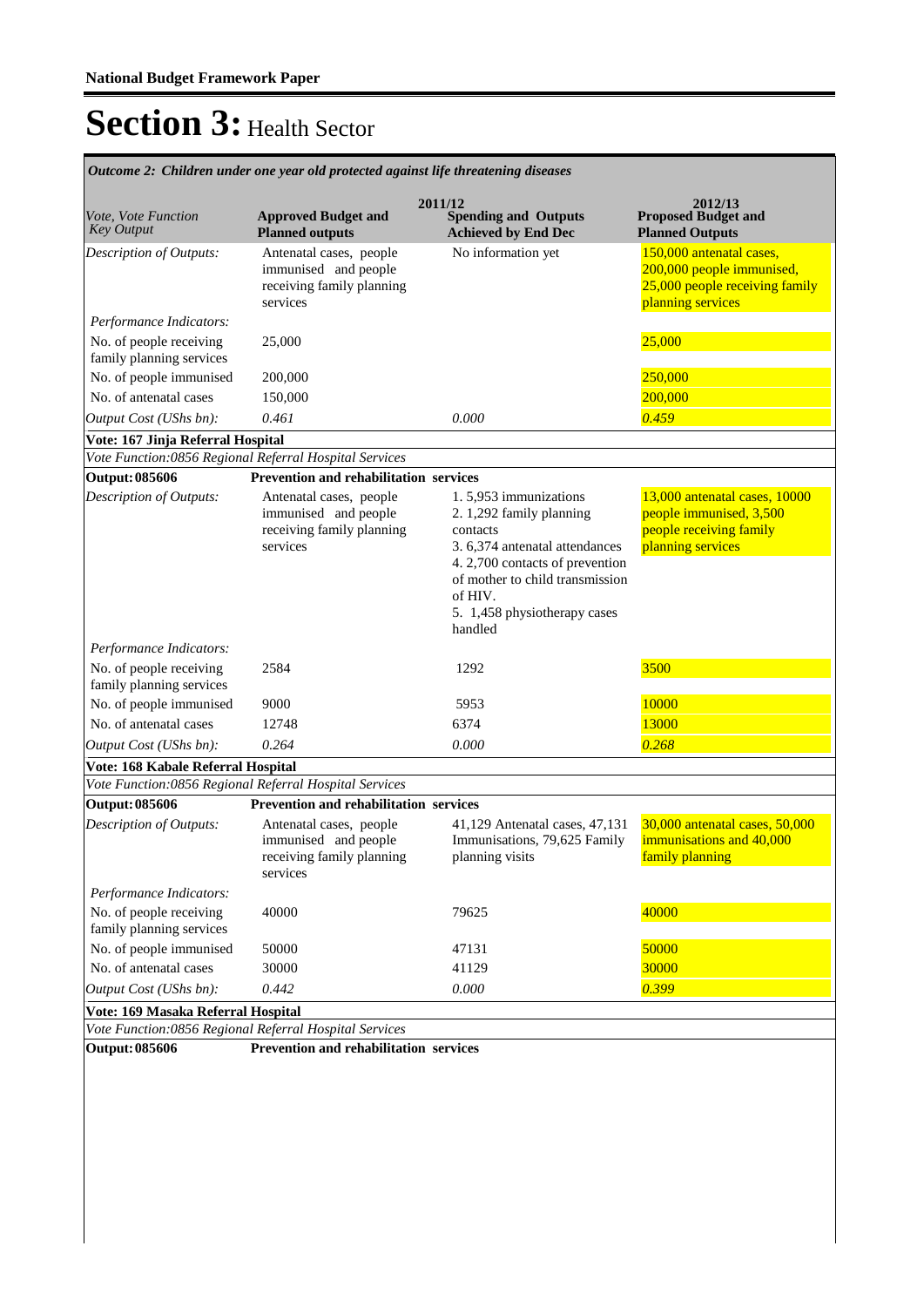| Vote, Vote Function<br><b>Key Output</b>            | <b>Approved Budget and</b><br><b>Planned outputs</b>                                     | 2011/12<br><b>Spending and Outputs</b><br><b>Achieved by End Dec</b> | 2012/13<br><b>Proposed Budget and</b><br><b>Planned Outputs</b>         |
|-----------------------------------------------------|------------------------------------------------------------------------------------------|----------------------------------------------------------------------|-------------------------------------------------------------------------|
| Description of Outputs:                             | Antenatal cases, people<br>immunised and people<br>receiving family planning             | 973 Physiotherapy client<br>sessions                                 | 10,000ANC, 33,000<br>immunisations and 2750 Family<br>planning contacts |
|                                                     | services                                                                                 | 40 Occupational therapy sessions                                     |                                                                         |
|                                                     |                                                                                          | 1479 Orthopeadic appliances<br>formulated                            |                                                                         |
|                                                     |                                                                                          | 9631 Immunisations<br>given                                          |                                                                         |
|                                                     |                                                                                          | 731 family planning contacts                                         |                                                                         |
|                                                     |                                                                                          | 2878 PMTCT contacts                                                  |                                                                         |
| Performance Indicators:                             |                                                                                          | 6572 ANC contacts                                                    |                                                                         |
| No. of people receiving<br>family planning services | 2750                                                                                     | 731                                                                  | 2750                                                                    |
| No. of people immunised                             | 35000                                                                                    | 9631                                                                 | 33000                                                                   |
| No. of antenatal cases                              | 10000                                                                                    | 6572                                                                 | 10000                                                                   |
| Output Cost (UShs bn):                              | 0.074                                                                                    | 0.000                                                                | 0.074                                                                   |
| Vote: 170 Mbale Referral Hospital                   |                                                                                          |                                                                      |                                                                         |
|                                                     | Vote Function:0856 Regional Referral Hospital Services                                   |                                                                      |                                                                         |
| <b>Output: 085606</b>                               | Prevention and rehabilitation services                                                   |                                                                      |                                                                         |
| Description of Outputs:                             | Antenatal cases, people<br>immunised and people<br>receiving family planning<br>services | 5,820 cases handled                                                  | 7200 ANC New cases to be seen                                           |
| Performance Indicators:                             |                                                                                          |                                                                      |                                                                         |
| No. of people receiving<br>family planning services |                                                                                          | 675                                                                  |                                                                         |
| No. of people immunised                             |                                                                                          | 450                                                                  |                                                                         |
| No. of antenatal cases                              | 7200                                                                                     | 5820                                                                 | 7200                                                                    |
| Output Cost (UShs bn):                              | 0.094                                                                                    | 0.000                                                                | 0.148                                                                   |
| Vote: 171 Soroti Referral Hospital                  |                                                                                          |                                                                      |                                                                         |
|                                                     | Vote Function:0856 Regional Referral Hospital Services                                   |                                                                      |                                                                         |
| <b>Output: 085606</b>                               | Prevention and rehabilitation services                                                   |                                                                      |                                                                         |
| <b>Description of Outputs:</b>                      | Antenatal cases, people<br>immunised and people<br>receiving family planning<br>services | Antinental 4670, immunisation<br>8343 and family planning 3842       | 200,000 antenatal cases,<br>250,000 people immunised,                   |
| Performance Indicators:                             |                                                                                          |                                                                      |                                                                         |
| No. of people receiving<br>family planning services | 25,000                                                                                   | 3842                                                                 | 25,000                                                                  |
| No. of people immunised                             | 250000                                                                                   | 8343                                                                 | 250,000                                                                 |
| No. of antenatal cases                              | 200000                                                                                   | 4670                                                                 | 200,000                                                                 |
| Output Cost (UShs bn):                              | 0.200                                                                                    | 0.000                                                                | 0.137                                                                   |
| Vote: 172 Lira Referral Hospital                    |                                                                                          |                                                                      |                                                                         |
|                                                     | Vote Function:0856 Regional Referral Hospital Services                                   |                                                                      |                                                                         |
| Output: 085606                                      | Prevention and rehabilitation services                                                   |                                                                      |                                                                         |
|                                                     |                                                                                          |                                                                      |                                                                         |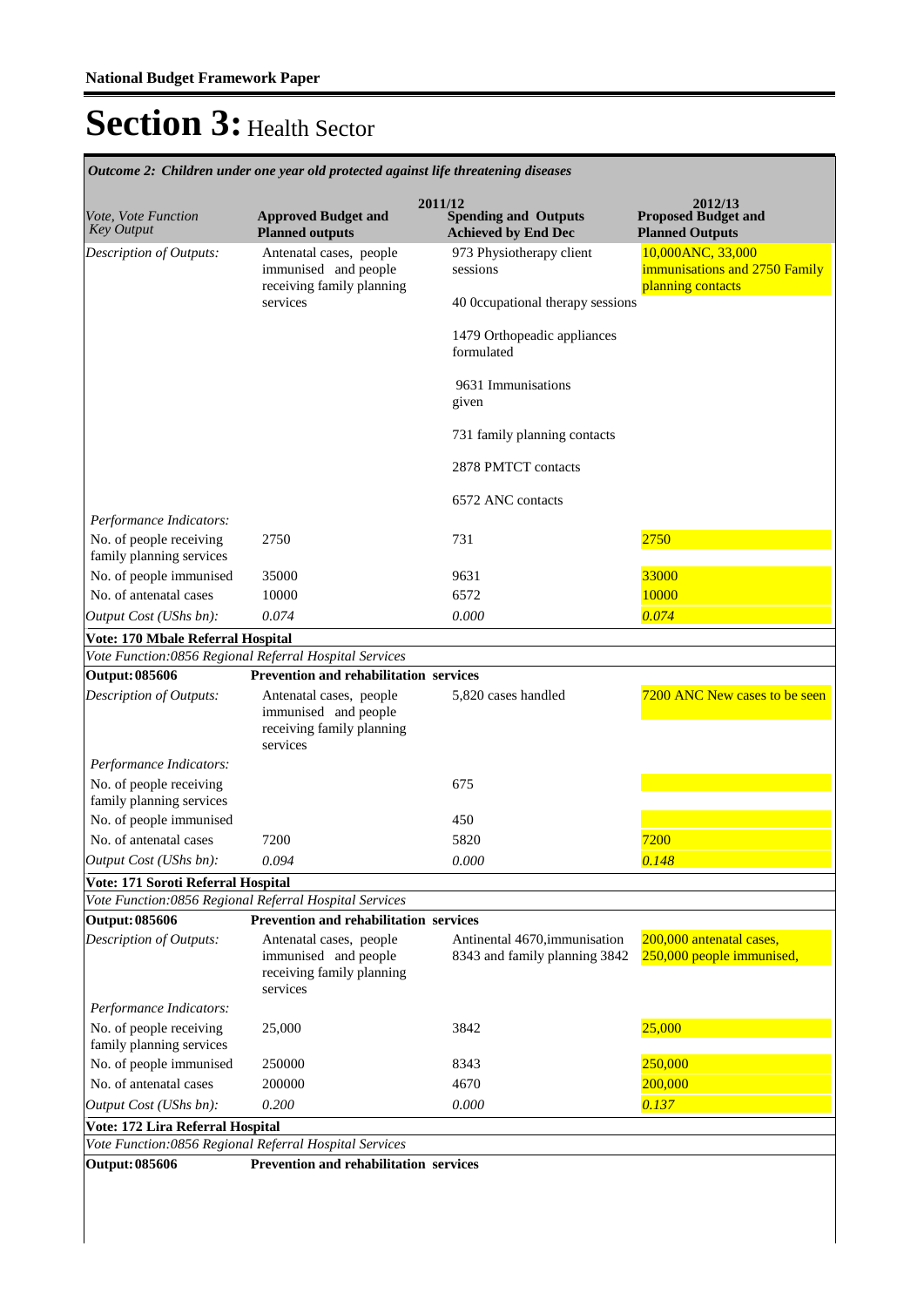| Vote, Vote Function<br><b>Key Output</b>            | <b>Approved Budget and</b><br><b>Planned outputs</b>                                     | 2011/12<br><b>Spending and Outputs</b><br><b>Achieved by End Dec</b>                                                                                                                              | 2012/13<br><b>Proposed Budget and</b><br><b>Planned Outputs</b>                                                                                                                                   |
|-----------------------------------------------------|------------------------------------------------------------------------------------------|---------------------------------------------------------------------------------------------------------------------------------------------------------------------------------------------------|---------------------------------------------------------------------------------------------------------------------------------------------------------------------------------------------------|
| Description of Outputs:                             | Antenatal cases, people<br>immunised and people<br>receiving family planning<br>services | 9,492 Antenatal Cases.<br>24,488Immunisations, 2,277 peop people immunised, 3,600<br>le received family planning<br>services                                                                      | 20,000 antenatal cases32,000<br>people receiving family<br>planning services                                                                                                                      |
| Performance Indicators:                             |                                                                                          |                                                                                                                                                                                                   |                                                                                                                                                                                                   |
| No. of people receiving<br>family planning services | 2500                                                                                     | 2277                                                                                                                                                                                              | 3600                                                                                                                                                                                              |
| No. of people immunised                             | 28976                                                                                    | 24488                                                                                                                                                                                             | 32000                                                                                                                                                                                             |
| No. of antenatal cases                              | 18984                                                                                    | 9492                                                                                                                                                                                              | 20000                                                                                                                                                                                             |
| Output Cost (UShs bn):                              | 0.291                                                                                    | 0.000                                                                                                                                                                                             | 0.292                                                                                                                                                                                             |
| Vote: 173 Mbarara Referral Hospital                 |                                                                                          |                                                                                                                                                                                                   |                                                                                                                                                                                                   |
|                                                     | Vote Function:0856 Regional Referral Hospital Services                                   |                                                                                                                                                                                                   |                                                                                                                                                                                                   |
| <b>Output: 085606</b>                               | Prevention and rehabilitation services                                                   |                                                                                                                                                                                                   |                                                                                                                                                                                                   |
| Description of Outputs:                             | Antenatal cases, people<br>immunised and people<br>receiving family planning<br>services | •Immunization services 16963<br>•Antenatal cases 6699<br>• Family planning contacts 1013<br>•Physiotherapy 1364<br>•Occupational Health therapy<br>295<br>·PMTCT 2050<br>•Counseling services 489 | -immunization 20,000, -<br>antenatal cases 7,000,-family<br>planning contacts 1,000, -<br>rehabilitative services 4,000, -<br>PMTCT services 2210, -<br>referrals In 4,000, -referrals Out<br>200 |
| Performance Indicators:                             |                                                                                          |                                                                                                                                                                                                   |                                                                                                                                                                                                   |
| No. of people receiving<br>family planning services | 1000                                                                                     | 1013                                                                                                                                                                                              | 1000                                                                                                                                                                                              |
| No. of people immunised                             | 20000                                                                                    | 16963                                                                                                                                                                                             | 20000                                                                                                                                                                                             |
| No. of antenatal cases                              | 7000                                                                                     | 6699                                                                                                                                                                                              | 7000                                                                                                                                                                                              |
| Output Cost (UShs bn):                              | 0.564                                                                                    | 0.000                                                                                                                                                                                             | 0.212                                                                                                                                                                                             |
| Vote: 174 Mubende Referral Hospital                 |                                                                                          |                                                                                                                                                                                                   |                                                                                                                                                                                                   |
|                                                     | Vote Function:0856 Regional Referral Hospital Services                                   |                                                                                                                                                                                                   |                                                                                                                                                                                                   |
| <b>Output: 085606</b>                               | Prevention and rehabilitation services                                                   |                                                                                                                                                                                                   |                                                                                                                                                                                                   |
| Description of Outputs:                             | Antenatal cases, people<br>immunised and people<br>receiving family planning<br>services | 5,064 antenatal cases, 12,365<br>people immunized, 1,627 family<br>palnning services done, 348<br>PMTCT case conducted and<br>17,316 VCT/RCTs carried out.                                        | 9000 antenatal cases, 25000<br>people immunised, 2700 people<br>receiving family planning<br>services                                                                                             |
| Performance Indicators:                             |                                                                                          |                                                                                                                                                                                                   |                                                                                                                                                                                                   |
| No. of people receiving<br>family planning services | 2700                                                                                     | 1627                                                                                                                                                                                              | 2700                                                                                                                                                                                              |
| No. of people immunised                             | 25000                                                                                    | 12365                                                                                                                                                                                             | 25000                                                                                                                                                                                             |
| No. of antenatal cases                              | 9000                                                                                     | 5064                                                                                                                                                                                              | 9000                                                                                                                                                                                              |
| Output Cost (UShs bn):                              | 0.124                                                                                    | 0.000                                                                                                                                                                                             | 0.057                                                                                                                                                                                             |
| <b>Vote: 175 Moroto Referral Hosptial</b>           |                                                                                          |                                                                                                                                                                                                   |                                                                                                                                                                                                   |
|                                                     | Vote Function:0856 Regional Referral Hospital Services                                   |                                                                                                                                                                                                   |                                                                                                                                                                                                   |
| <b>Output: 085606</b>                               | Prevention and rehabilitation services                                                   |                                                                                                                                                                                                   |                                                                                                                                                                                                   |

*Outcome 2: Children under one year old protected against life threatening diseases*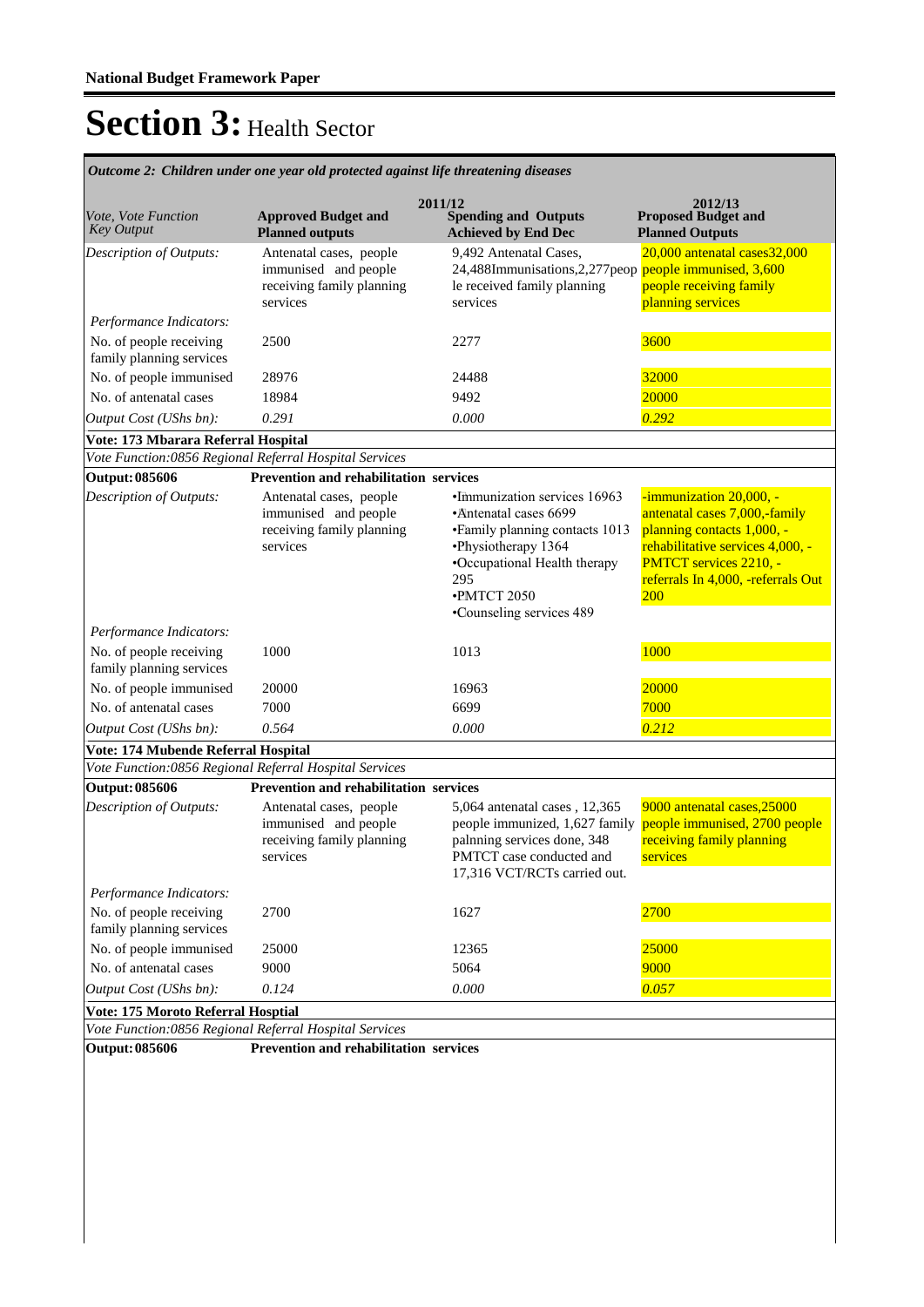| Vote, Vote Function<br><b>Key Output</b>            | <b>Approved Budget and</b><br><b>Planned outputs</b>                                     | 2011/12<br><b>Spending and Outputs</b><br><b>Achieved by End Dec</b>                               | 2012/13<br><b>Proposed Budget and</b><br><b>Planned Outputs</b>               |
|-----------------------------------------------------|------------------------------------------------------------------------------------------|----------------------------------------------------------------------------------------------------|-------------------------------------------------------------------------------|
| <b>Description of Outputs:</b>                      | Antenatal cases, people<br>immunised and people<br>receiving family planning<br>services | 1009, antenatal cases 3387<br>people immunised, 455 people<br>received family planning<br>services | 1768 ANC Attendace,<br>6700 people immunised, 630<br>family planning contacts |
| Performance Indicators:                             |                                                                                          |                                                                                                    |                                                                               |
| No. of people receiving<br>family planning services | 500                                                                                      | 455                                                                                                | 630                                                                           |
| No. of people immunised                             | 5000                                                                                     | 3387                                                                                               | 6700                                                                          |
| No. of antenatal cases                              | 1600                                                                                     | 1009                                                                                               | 1768                                                                          |
| <i>Output Cost (UShs bn):</i>                       | 0.000                                                                                    | 0.000                                                                                              | 0.077                                                                         |

*Outcome 2: Children under one year old protected against life threatening diseases*

*\* Excludes taxes and arrears*

#### *2012/13 Planned Outputs*

Under Sector Monitoring and Quality Assurance, the Ministry of Health will conduct 3 support supervision visits per district; disseminate the Infection Control Guidelines, support supervision and quality assurance manual to 120 districts. The sector will also implement quality Improvement initiatives to 50 Local Governments

Under Clinical and Public Health, the Ministry will carry store and distribute vaccines and vaccination logistics countrywide on a monthly basis

The Regional Referral Services will provide an estimated 200,000 immunisations countrywide

#### *Medium Term Plans*

1. Improving the management of human resources by rolling out the Human Resource for Health (HRH) Management Information System to provide information on levels and distribution of health workers. In the FY 2012/13, funds have been allocated to construction of staff houses in 121 HCs country wide using PHC Development and PRDP funding. Referral hospitals are constructing staff houses using their Capital Development Budget. Also Government with support from the Italian government will construct 81 staff houses in Karamoja region. A further 500 Staff Houses will also be constructed with the NUSAF II funds. More Staff houses will be constructed with the funding from the World Bank.

2. Further improvements in the supply chain management for essential medicines, vaccines and other health supplies will be realized through improved and innovative strategies in the supply system. Supervision will be enhanced through collaboration with partners, local governments and other stake holders.

3. Further improve the functionality and coverage of village health teams

4. Improving cold chain management system.

5. Recruitment of requisite Health workers up to 65% staffing level with particular emphasis on cold chain assistants.

#### *Actions to Improve Outcome Performance*

Increased infant immunisation is extensively described in the Child Survival Strategy. The critical inputs to improved performance are the availability of adequate quantities and a reliable supply and storage cold chain system for the vaccines and immunisation supplies. Equally important is the availability of a motivated health workers and community sensitization through village health teams (VHTs). The Sector also needs to redesign the support supervision, monitoring and evaluation strategy for coherent and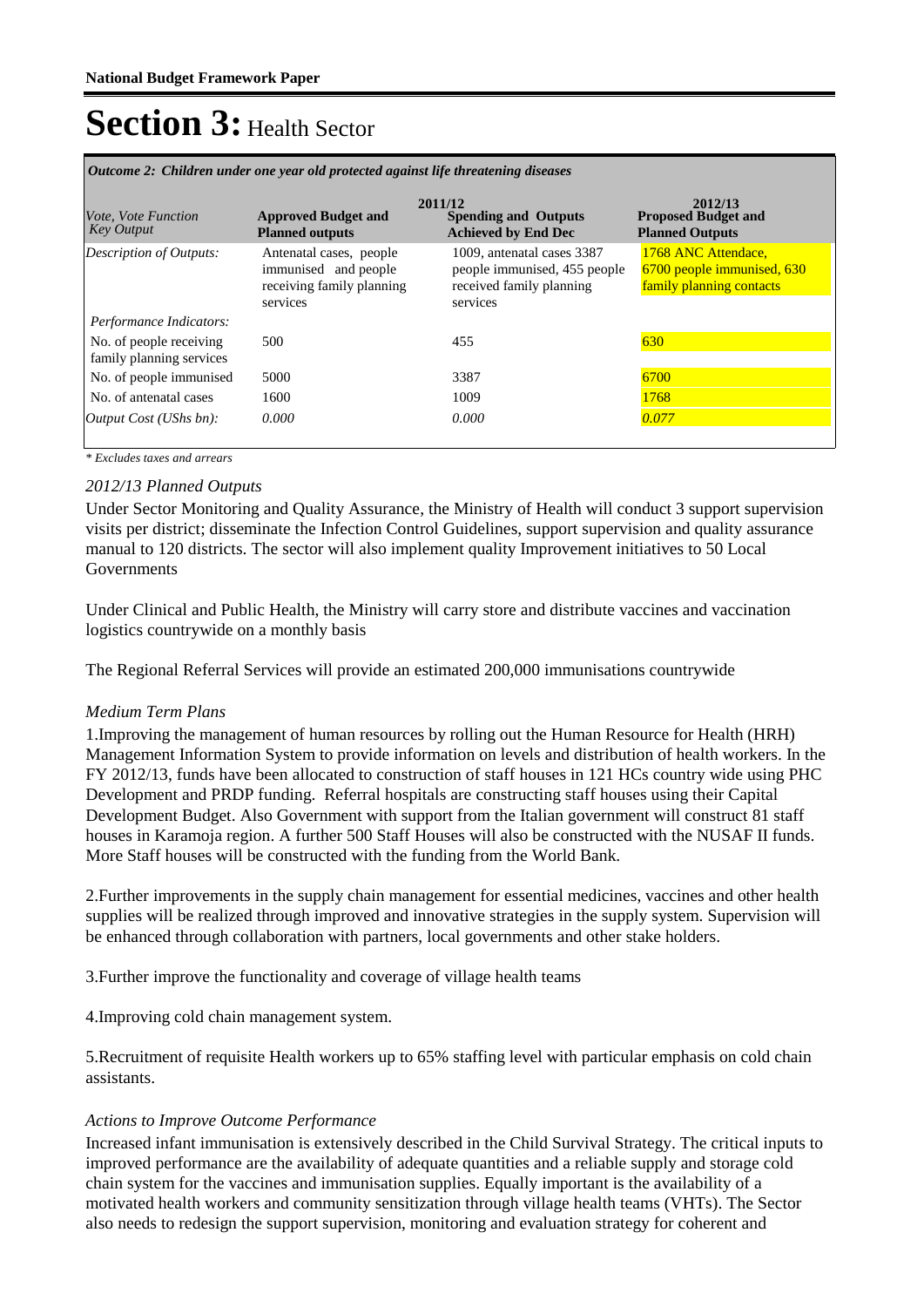streamlined M&E of the national program for immunisation.

Accordingly the Sector undertakes to fully implement the Child Survival Strategy.

### **Table S2.3: Actions and Medium Term Strategy to Improve Sector Outcome**

*Sector Outcome 2: Children under one year old protected against life threatening diseases*

| 2011/12 Planned Actions:                       | 2011/12 Actions by Dec:                                                                                                  | 2012/13 Planned Actions: | <b>MT Strategy:</b>                           |
|------------------------------------------------|--------------------------------------------------------------------------------------------------------------------------|--------------------------|-----------------------------------------------|
| Vote: 014 Ministry of Health                   |                                                                                                                          |                          |                                               |
| Vote Function: 0804 Clinical and public health |                                                                                                                          |                          |                                               |
| <b>VHTs</b>                                    | 25 new districts covered with 6 districts covered with VHTs                                                              |                          | Establish national coverage of<br><b>VHTs</b> |
| Develop and implement the<br>M&E strategy.     | Vacant posts submitted to<br>personnel.<br>Consultancy services procured.<br>Tools for support supervision<br>developed. |                          | Implement the M&E strategy.                   |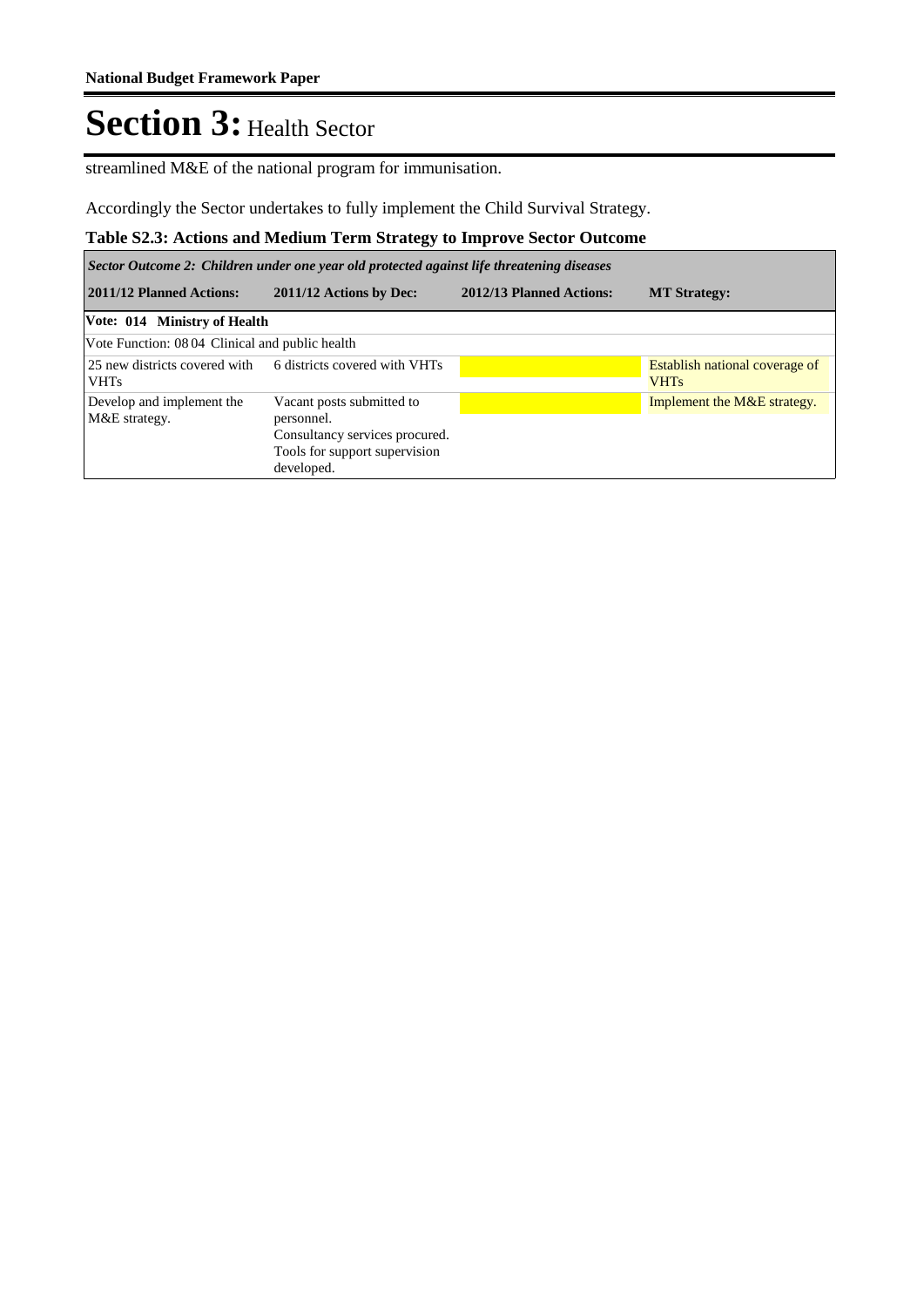### **(iii) Outcome 3: Health facilities receive adequate stocks of essential medicines and health supplies (EMHS)**

#### *Status of Sector Outcomes*

The table below sets out the status of sector outcomes in terms of key sector outcome indicators.

#### **Table S2.1: Sector Outcome Indicators**

| Outcome 3: Health facilities receive adequate stocks of essential medicines and health supplies (EMHS)                                                                                                                     |                 |                |                             |  |  |  |  |
|----------------------------------------------------------------------------------------------------------------------------------------------------------------------------------------------------------------------------|-----------------|----------------|-----------------------------|--|--|--|--|
| <b>Outcome and Outcome Indicator</b>                                                                                                                                                                                       | <b>Baseline</b> | 2012/13 Target | <b>Medium Term Forecast</b> |  |  |  |  |
| Proportion of health facilities without drug stock<br>outs for 6 tracer medicines in previous three months<br>(1st line antimalarials, Depoprovera, Suphadoxine<br>/pyrimethamine, measles vaccine, ORS,<br>Cotrimoxazole) | 41 (2009)       | 60             | 70(2013)                    |  |  |  |  |
| Percapita OPD utilisation rate                                                                                                                                                                                             | 0.9(2009)       | 1.0            | 1.0(2013)                   |  |  |  |  |

### *Performance for the first half of the 2011/12 financial year*

Under the Pharmaceutical and Health Supplies Vote Functions at Ministry of Health and the National Medical Stores, policy improvements set a stage for improved drugs availability in the sector. In addition, the Basic Kit Policy for Health Centre II and Health Centre III reduced the delays to receive and fulfill orders at the National Medical Stores from the over 2,300 health facilities. Direct orders at NMS are now received from only 170 HCIVs, 53 General Hospitals, 13 Regional Referral Hospitals and 2 National Referral Hospitals which are a more manageable number of orders.

The range of facilities served was increased to include Uganda People's Defense Force, Uganda Police Force and Prisons.The stock range was also increased to cater for specialized items required by UHI, UCI, and UBTS.

The last mile delivery system was implemented to the lowest health facilities and regional offices opened in the seven regions. ARVS were delivered to 90% of PNFPs and the availability of Reproductive health items especially family planning and mama kits increased.CD4 machines were procured for lower health facilities to facilitate monitoring of patients on ARVS.

With support from the Global Alliance for Vaccines Initiative, the supply of logistics and vaccines for the pentavalent program was sustained in all 112 Districts.

#### **Table S2.2: Key 2012/13 Outputs Contributing to the Sector Outcome\***

| Outcome 3: Health facilities receive adequate stocks of essential medicines and health supplies (EMHS) |                                                                                                                         |                                                           |                                                                      |  |  |  |
|--------------------------------------------------------------------------------------------------------|-------------------------------------------------------------------------------------------------------------------------|-----------------------------------------------------------|----------------------------------------------------------------------|--|--|--|
| <i>Vote, Vote Function</i><br><b>Key Output</b>                                                        | 2011/12<br><b>Approved Budget and</b><br><b>Planned outputs</b>                                                         | <b>Spending and Outputs</b><br><b>Achieved by End Dec</b> | 2012/13<br><b>Proposed Budget and</b><br><b>Planned Outputs</b>      |  |  |  |
| <b>Vote: 014 Ministry of Health</b>                                                                    |                                                                                                                         |                                                           |                                                                      |  |  |  |
| Vote Function:0805 Pharmaceutical and other Supplies                                                   |                                                                                                                         |                                                           |                                                                      |  |  |  |
| Output: 080501                                                                                         | Preventive and curative Medical Supplies (including immuninisation)                                                     |                                                           |                                                                      |  |  |  |
| <b>Description of Outputs:</b>                                                                         | Pentavalent vaccines<br>(DONOR - GAVI Support) and vaccines received at UNEPI<br>traditional vaccines for child<br>days | 2,780,200 doses of pentavalent Pentavalent vaccines       | (DONOR - GAVI Support) and<br>traditional vaccines for child<br>days |  |  |  |
| Performance Indicators:                                                                                |                                                                                                                         |                                                           |                                                                      |  |  |  |
| Value of vaccines procured<br>and distributed against plan                                             | 33.6                                                                                                                    | 25.1                                                      | 151.856                                                              |  |  |  |
| <i>Output Cost (UShs bn):</i>                                                                          | 9.956                                                                                                                   | 0.000                                                     | 5.500                                                                |  |  |  |
| <b>Vote: 116 National Medical Stores</b>                                                               |                                                                                                                         |                                                           |                                                                      |  |  |  |
| Vote Function:0859 Pharmaceutical and Medical Supplies                                                 |                                                                                                                         |                                                           |                                                                      |  |  |  |
| Output: 085906                                                                                         | Supply of EMHS to HC 11 (Basic Kit)                                                                                     |                                                           |                                                                      |  |  |  |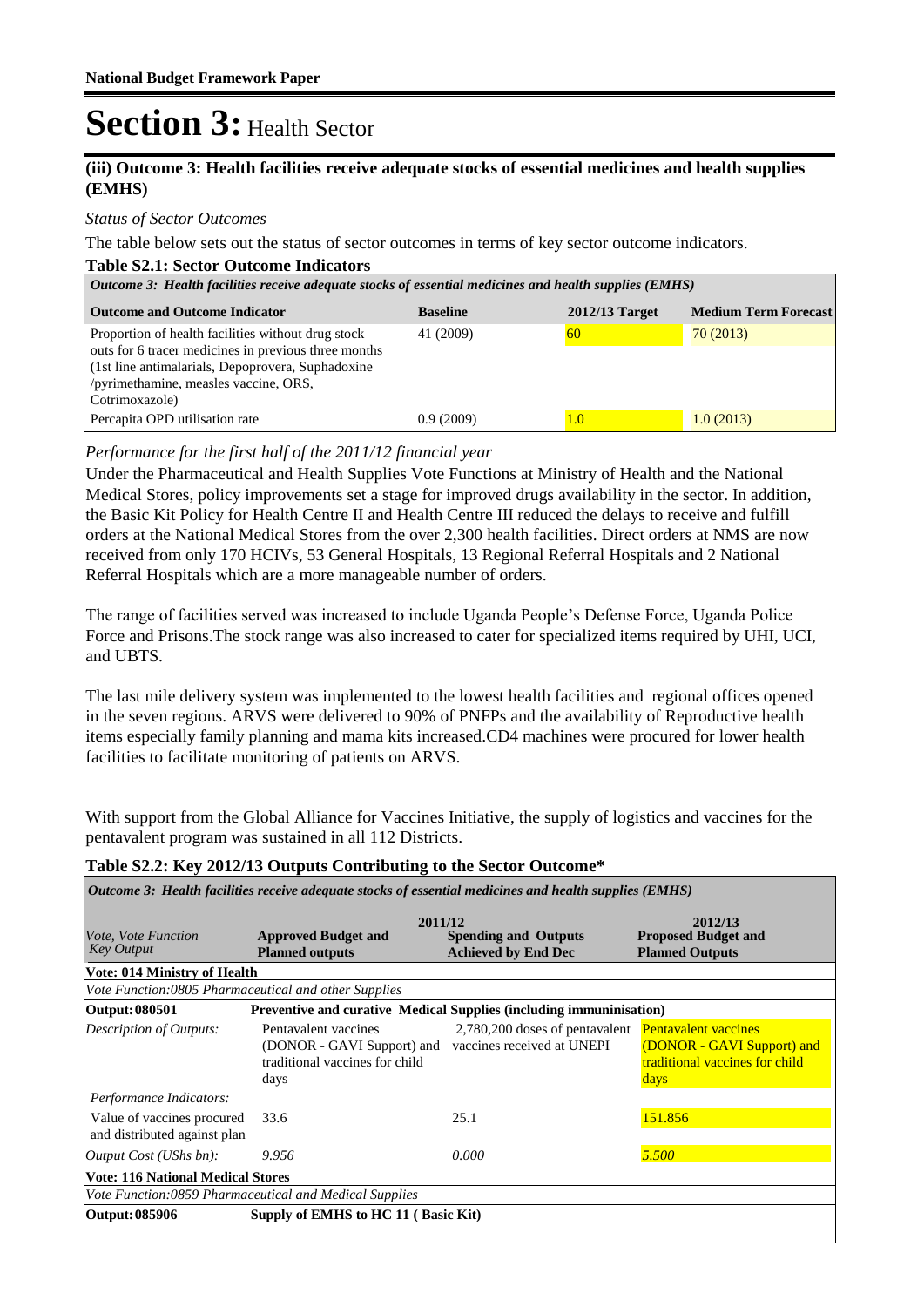**Spending and Outputs Achieved by End Dec Approved Budget and Planned outputs Proposed Budget and Planned Outputs 2011/12** *Vote, Vote Function Key Output* **2012/13** *Outcome 3: Health facilities receive adequate stocks of essential medicines and health supplies (EMHS)*

|                                                                              |                                                      | $\mathbf{m}$ , and $\mathbf{r}$                                                                                                          | 1 iulilicu Vutpulo                                                                                                                      |
|------------------------------------------------------------------------------|------------------------------------------------------|------------------------------------------------------------------------------------------------------------------------------------------|-----------------------------------------------------------------------------------------------------------------------------------------|
| Description of Outputs:                                                      |                                                      | Basic EMHS kits worth Shs<br>6.244 billion procured and                                                                                  | To procure and distribute<br><b>EMHS</b> basic Kits amounting to                                                                        |
|                                                                              |                                                      | distributed to HC 11 facilities.                                                                                                         | shs 11billion to health centre ii.                                                                                                      |
| Performance Indicators:                                                      |                                                      |                                                                                                                                          |                                                                                                                                         |
| Number of HC11 supplied<br>with EMHS basic Kits                              | 1650                                                 | 1680<br>1640                                                                                                                             |                                                                                                                                         |
| Output Cost (UShs bn):                                                       | 11.163                                               | 0.000                                                                                                                                    | 11.163                                                                                                                                  |
| <b>Output: 085907</b>                                                        | Supply of EMHS to HC 111 (Basic Kit)                 |                                                                                                                                          |                                                                                                                                         |
| Description of Outputs:                                                      |                                                      | Basic EMHS Kits worth Shs<br>10.198 billion procured and<br>distributed to HC 111 facilities.                                            | To procure and distribute<br><b>EMHS Basic Kit amounting to</b><br>shs 18.3 billion to health centres<br>iii                            |
| Performance Indicators:<br>Number of HC III supplied<br>with EMHS basic kits | 895                                                  | 909                                                                                                                                      | 926                                                                                                                                     |
| Output Cost (UShs bn):                                                       | 18.360                                               | 0.000                                                                                                                                    | 18.360                                                                                                                                  |
| <b>Output: 085908</b>                                                        | Supply of EMHS to HC 1V                              |                                                                                                                                          |                                                                                                                                         |
| Description of Outputs:                                                      |                                                      | Essential medicines and health<br>supplies worth shs 4.262<br>billion procured and distributed<br>to HC 1V facilities                    | To procure and distribute EMHs<br>orders amounting to shs 8<br>billion to Health centres iv.                                            |
| Performance Indicators:                                                      |                                                      |                                                                                                                                          |                                                                                                                                         |
| Value (shs Billions) of<br>EMHS procured and<br>supplied to HC IV as ordered | 180                                                  | 1.549                                                                                                                                    | 185                                                                                                                                     |
| Output Cost (UShs bn):                                                       | 7.992                                                | 0.000                                                                                                                                    | 7.992                                                                                                                                   |
| <b>Output: 085909</b>                                                        | <b>Supply of EMHS to General Hospitals</b>           |                                                                                                                                          |                                                                                                                                         |
| Description of Outputs:<br>Performance Indicators:                           |                                                      | Essentials medicines and health<br>procured and distributed to<br>General Hospitals.                                                     | To procure and distribute<br>supplies worth Shs 8.283 billion <b>EMHS</b> orders amounting to shs<br>16.8 billion to General hospitals. |
| Value (shs Billions) of                                                      | 16.8                                                 | 8.283                                                                                                                                    | 16.8                                                                                                                                    |
| EMHS procured and<br>supplied to General<br>Hospitals as ordered             |                                                      |                                                                                                                                          |                                                                                                                                         |
| Output Cost (UShs bn):                                                       | 16.856                                               | 0.000                                                                                                                                    | 16.856                                                                                                                                  |
| <b>Output: 085910</b>                                                        | <b>Supply of EMHS to Regional Referral Hospitals</b> |                                                                                                                                          |                                                                                                                                         |
| <b>Description of Outputs:</b>                                               |                                                      | <b>Essential Medicines and health</b><br>supplies worth shs 7.222 billion<br>procured and distributed to<br>Regional Referral Hospitals. | To procure and distribute<br><b>EMHS</b> orders amounting to shs<br>13 billion to Regional Referral<br>hospitals                        |
| Performance Indicators:<br>Value (shs Billions) of                           | 13                                                   | 7.222                                                                                                                                    | 13                                                                                                                                      |
| EMHS procured and<br>supplied to Regional<br>Refferal Hospitals as ordered   |                                                      |                                                                                                                                          |                                                                                                                                         |
| Output Cost (UShs bn):                                                       | 13.024                                               | 0.000                                                                                                                                    | 13.024                                                                                                                                  |
| <b>Output: 085911</b>                                                        | <b>Supply of EMHS to National Referral Hospitals</b> |                                                                                                                                          |                                                                                                                                         |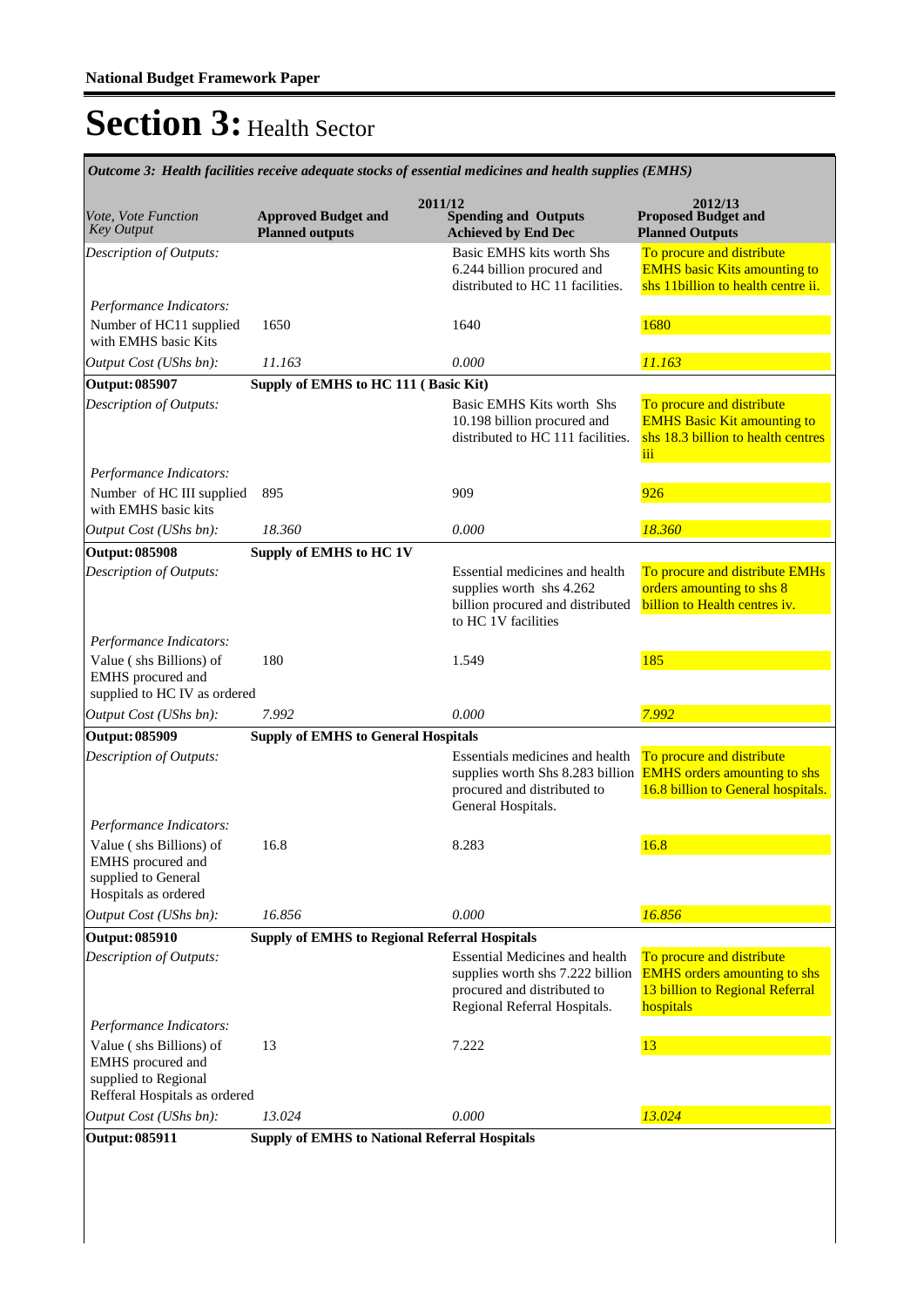**Spending and Outputs Achieved by End Dec Approved Budget and Planned outputs Proposed Budget and Planned Outputs 2011/12** *Vote, Vote Function Key Output* **2012/13** *Outcome 3: Health facilities receive adequate stocks of essential medicines and health supplies (EMHS)* Essential medicines and health supplies worth Shs 6.328 billion procured and distributed to Mulago National Referral Hospital and Butabika National Referral Hospital. To procure and distribute EMHS orders amounting to shs 11.8 billion to National Referral **Hospitals** *Output Cost (UShs bn): 11.866 0.000 11.866 Description of Outputs: Performance Indicators:* Value ( shs Billions) of EMHS procured and supplied to National Referral Hospitals as ordered 11.8 6.328 11.8 **Output: 085912 Supply of ACTs and ARVs to accredited facilities** ACTS and ARVS worth shs 53.327 billion procured and distributed to Health Facilities and Accredited Centres. To procure and distribute ACTS and ARVS amounting to shs 100 billion to health facilities and accredited centres in case of ARVS. *Output Cost (UShs bn): 100.000 0.000 100.000 Description of Outputs: Performance Indicators:* No. of doses of ACTs, ARVs and reproductive health supplie procured and distributed to health Facilities 100 39.826 100 **Output: 085913 Supply of EMHS to Specialised Units** Specialised supplies worth Shs 9.662 billion procured and distributed to Specialised Units appropriately. To procure and distribute specialised items amounting to shs 17 billion to UHI,UCI,UBTS,UNEPI *Output Cost (UShs bn): 17.050 0.000 17.050 Description of Outputs: Performance Indicators:* Value ( shs Billions) of specialised medicines procured and distributed to specialied unit 17 9.662 17 **Output: 085914 Supply of Emergency and Donated Medicines** Emergency and donation supply To cordinate clearing and incidental costs amounted to shs 1.333billion. certification of emergency and donated items amounting to shs 2.5 billion *Output Cost (UShs bn): 2.500 0.000 2.500 Description of Outputs: Performance Indicators:* Value ( shs Billions) spent on emergencies, donations and related costs 2.5 1.333 2.5

*\* Excludes taxes and arrears*

#### *2012/13 Planned Outputs*

Under the Pharmaceutical and other Supplies, the Sector will ensure that Immunisation supplies, vaccines and cold chain logistics (gas and fridges) are availed to all facilities. All procurement plans for the National Referral Hospitals, Regional Referral Hospitals, General Hospitals Specialized units and Health centers IVs will be aggregated and a frame work contract for the supply of Essential Medicines and health supplies and specialized items awarded in accordance with the submitted plans;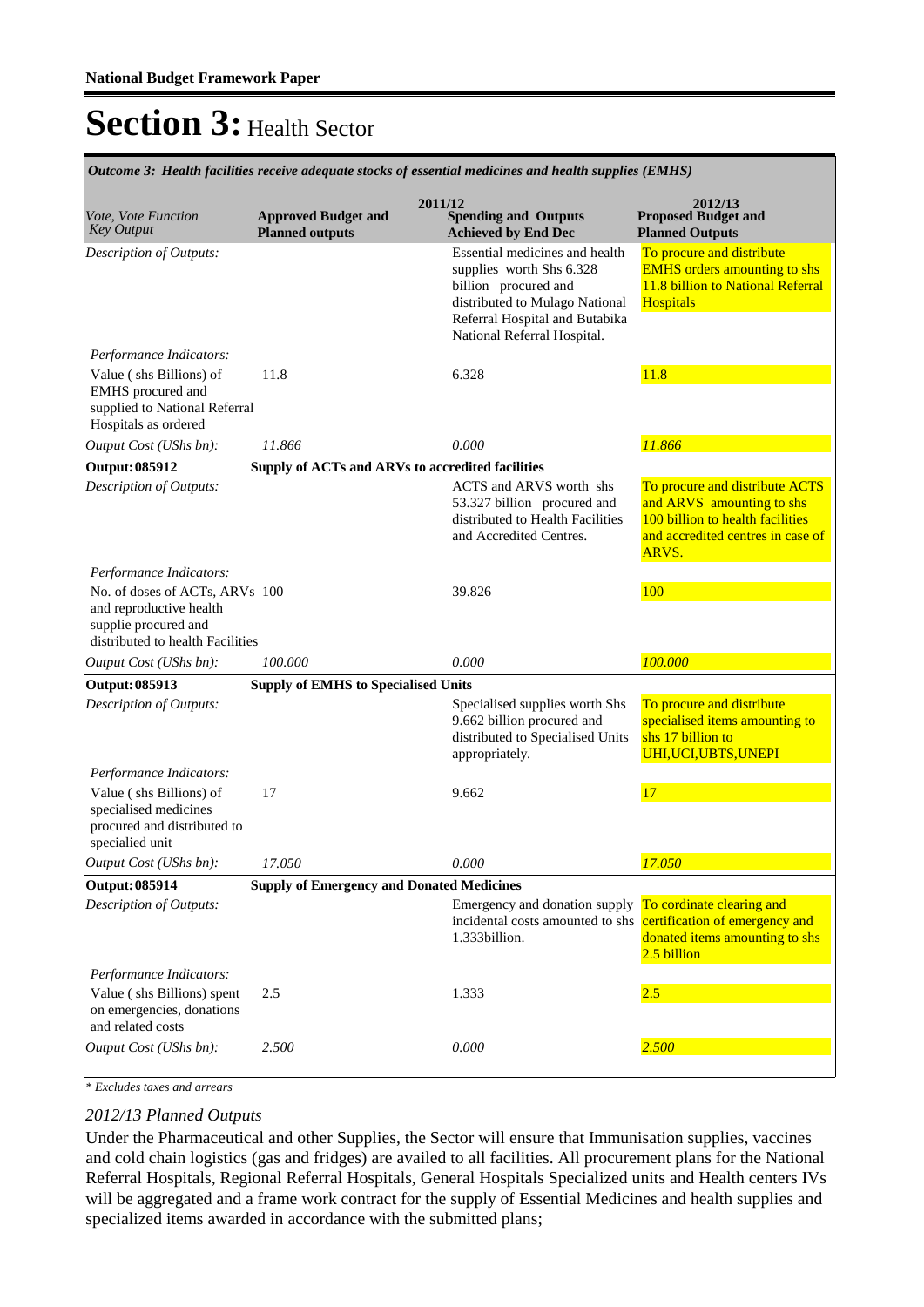Additionally, the National Medical Stores undertakes to procure and distribute medicines and sundries worth Ushs 206.811 billion. This will include Essential Medicines and the high value Artemisinin Based combination Therapies (ACTs) and Anti Retroviral Drugs.

The NMS will continue monitoring the last mile delivery system through the established regional offices.

### *Medium Term Plans*

The Sector will pursue a policy of Rationalisation of Use of Medicines to streamline and minimise stock outages due to irrational prescription and issuance of limited stocks. This will be premised on the development and adherence to a stringent patient registration and medical records system.

Secondly, under the Affordable Medicines Facility with respect to ACTs (under the Global Fund for HIV/AIDS, TB and Malaria), the Sector will be a recipient of the 95% price subsidy of the Global Fund for ACTs. Notionally, this implies that there will be savings of 95% of all funds initially allocated to the purchase of these commodities. These resources will be channelled to provide more qunatities of the EHMS required for health care at all levels of service delivery, with emphasis on Basic Kit supplies to HC II and HC III, the laboratory requirements for the National Blood Transfusion Services and the increment of budget allocations to all other facilities.

### *Actions to Improve Outcome Performance*

To counter stock outages and supply side deficiencies, the Sector will continue to adopt a Last Mile delivery mechanism to be implemented by the National Medical Stores, to ensure that medicines are delivered by NMs to the final consumer, the health unit, rather than to the stores at the District Headquarters.

To enhance procurement efficiency and reduce the lead times, the Sector prepared a proposal for accreditation of a differentiated system for procurement of pharmaceuticals under the National Procurement Law.

In addition, the Sector will develop regional storage capacity for medicines to improve the availability of stock within the regions, and to reduce regional disparities.

| Sector Outcome 3: Health facilities receive adequate stocks of essential medicines and health supplies (EMHS)                             |                                                                                                                                                                                                                  |                                                                                                                                        |                                                                                                                                                                                                                                     |  |  |
|-------------------------------------------------------------------------------------------------------------------------------------------|------------------------------------------------------------------------------------------------------------------------------------------------------------------------------------------------------------------|----------------------------------------------------------------------------------------------------------------------------------------|-------------------------------------------------------------------------------------------------------------------------------------------------------------------------------------------------------------------------------------|--|--|
| 2011/12 Planned Actions:                                                                                                                  | 2011/12 Actions by Dec:                                                                                                                                                                                          | 2012/13 Planned Actions:                                                                                                               | <b>MT Strategy:</b>                                                                                                                                                                                                                 |  |  |
| Vote: 014 Ministry of Health                                                                                                              |                                                                                                                                                                                                                  |                                                                                                                                        |                                                                                                                                                                                                                                     |  |  |
| Vote Function: 08 05 Pharmaceutical and other Supplies                                                                                    |                                                                                                                                                                                                                  |                                                                                                                                        |                                                                                                                                                                                                                                     |  |  |
| Implement the MoU between<br>NMS, MoH, and Local<br>Governments on the<br>procurement and supply of<br>medicines and medical<br>supplies. | Implementation of<br>Government Policy on<br>consolidation of medicines<br>resources and procurement<br>under National Medical Stores.                                                                           | The MoU between NMS,<br><b>MOH</b> and health facilities on<br>the procurement and<br>distribution of medicines will<br>be implemented | <b>Implementation of 1 National</b><br><b>Procurement Plan; Basic</b><br>EHMS Kit strategy; 100%<br>Embossment of medical<br><b>Supplies</b>                                                                                        |  |  |
| <b>Vote: 116 National Medical Stores</b>                                                                                                  |                                                                                                                                                                                                                  |                                                                                                                                        |                                                                                                                                                                                                                                     |  |  |
| Vote Function: 08 59 Pharmaceutical and Medical Supplies                                                                                  |                                                                                                                                                                                                                  |                                                                                                                                        |                                                                                                                                                                                                                                     |  |  |
| Development partner support<br>continues to be included as<br>budget support under<br>National Medical stores Vote<br>116.                | Government sanctioned the<br>mainstreaming of all resources<br>for medicines procurement<br>under the National Medical<br>Stores; Institututed a capacity<br>assessment exercise into the<br>PSM capacity of NMS | To implement the outcomes of<br>capacity assessment of NMS<br>capacity to procure for<br>especially Global Fund.                       | <b>Integration of Donor</b><br>Innitiatives resources into<br>budget support;<br>Implementation of a<br><b>Comprehhensive National</b><br><b>Procurement Plan; Capacity</b><br>improvement of the National<br><b>Medical Stores</b> |  |  |

#### **Table S2.3: Actions and Medium Term Strategy to Improve Sector Outcome**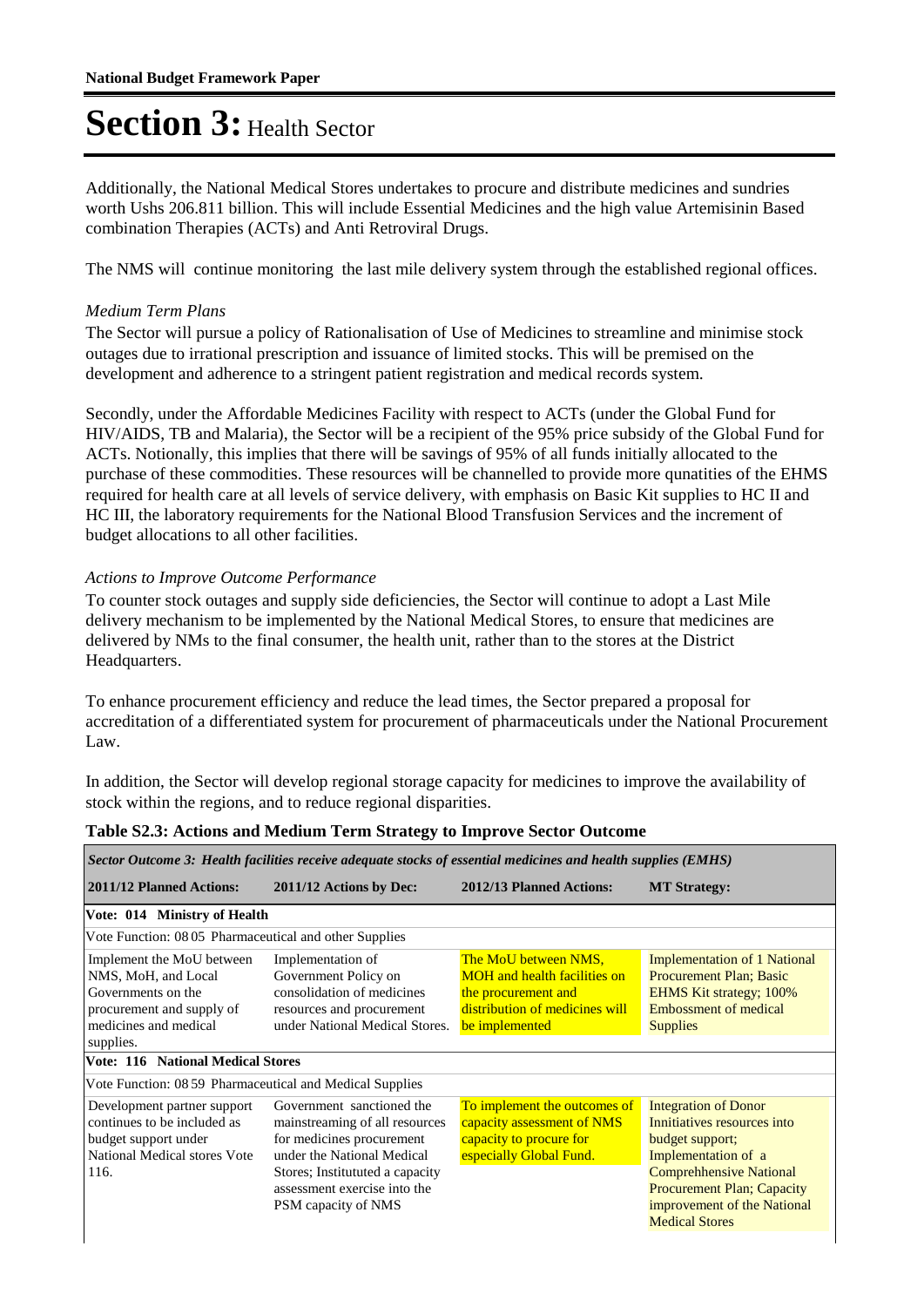| Sector Outcome 3: Health facilities receive adequate stocks of essential medicines and health supplies (EMHS)                                                                                                                                            |                                                                                                                                                                                            |                                                                                                       |  |  |  |
|----------------------------------------------------------------------------------------------------------------------------------------------------------------------------------------------------------------------------------------------------------|--------------------------------------------------------------------------------------------------------------------------------------------------------------------------------------------|-------------------------------------------------------------------------------------------------------|--|--|--|
| 2011/12 Actions by Dec:                                                                                                                                                                                                                                  | 2012/13 Planned Actions:                                                                                                                                                                   | <b>MT Strategy:</b>                                                                                   |  |  |  |
| The Sector embarked on<br>implementation o fthe<br>National TaskForce Report on<br>NMS; NMS Management<br>embarked on development of a<br>5 year Corporate plan for the<br>implementation of findings to<br>the report; which include 4                  | The implementation and<br>monitoring of the Corporate<br>plan and the alignment of the<br>action plan                                                                                      | Operationalisation of regional<br>distribution centres<br>(manpower and other<br>resources allocated) |  |  |  |
| Facility level budgets for<br>medicines were consolidated<br>under the National Medical<br>Stores: The Sector embarked<br>on the preparation of an<br>agregate National Level<br>procurement plans for medical<br>and other pharmaceutical<br>producsts; | <b>Implementation of the</b><br>regionalised Basic EMHS kit<br>for HCIIs and HCIIIs to cater<br>for disease burdens peculiar to<br>the various regions. This will<br>be reviewed annually. | <b>Implementation of the Basic</b><br><b>EHMS Kit strategy for HSDs</b>                               |  |  |  |
|                                                                                                                                                                                                                                                          |                                                                                                                                                                                            |                                                                                                       |  |  |  |
|                                                                                                                                                                                                                                                          |                                                                                                                                                                                            |                                                                                                       |  |  |  |
| Medicines budgets pooled<br>under NMS:                                                                                                                                                                                                                   | Improve on timeliness of<br>deliveries and monitor last<br>mile delivery system                                                                                                            | Improve procurement and<br>supply management capacity<br>at all administrative levels                 |  |  |  |
|                                                                                                                                                                                                                                                          | regional hubs/centres<br>Vote: 500 501-850 Local Governments<br>Vote Function: 08 81 Primary Healthcare                                                                                    |                                                                                                       |  |  |  |

### **(iv) Efficiency of Sector Budget Allocations**

To ensure efficiency and value for money over the medium term, the sector will implement the following strategies;

1.Undertake efficiency studies in health facilities to investigate factors that affect efficiency and how efficiency can be improved.

2.Implement a transparent and technically sound process to allocate resources to distribute to districts, Hospitals and other spending institutions including formulation and or review of resource allocation formulas. In addition, decision of new programs will give special preference to districts with highest poverty incidence, poorest mortality indicators, hard to reach and hard to stay areas in allocation of resources.

3.Reduce waste in health sector through minimizing inputs for any given output by; improving management and performance of health workers by paying them reasonably well, providing of their welfare through incentives, and improving logistics and procurement management systems. Given the high value of third party commodities, the sector will explore ways of improving efficiency in health spending through; management of donations of medicines, reduce waste in pharmaceuticals, reduce the costs of clearing and handling charges of medicines and vaccines and drugs procurement and deliveries. Other initiatives include the financial and commodities trucking system (FACTS).

4.Develop the health financing strategy.

5.Partnership with the private sector in areas of comparative advantage..

6.Establish a criteria to access financial implications of new projects and programmes.

7.Strengthen future analysis and value for money audit.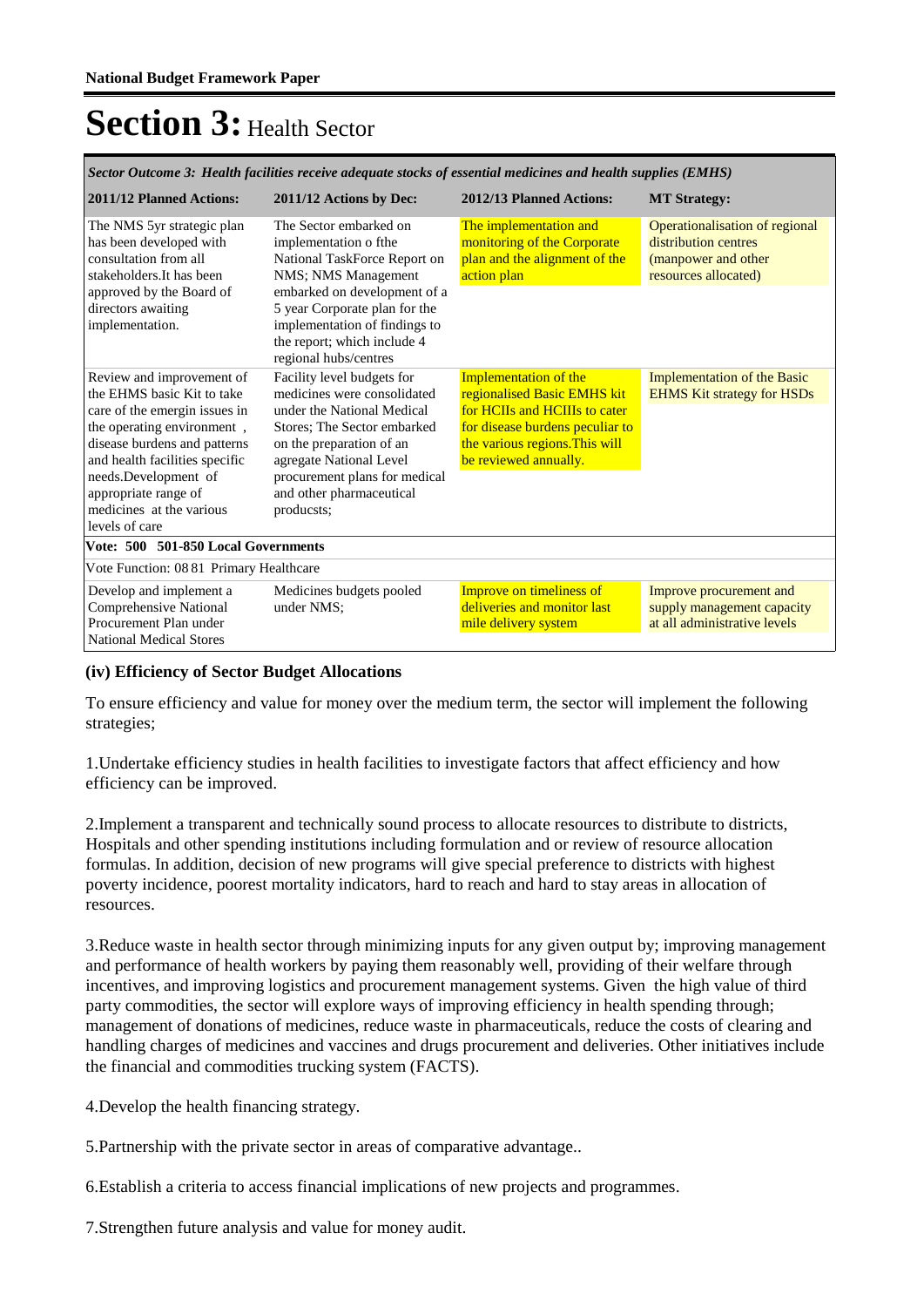| Table S2.4: Allocations to Key Sector and Service Delivery Outputs over the Medium Term |       |                                 |       |       |          |                                 |       |       |
|-----------------------------------------------------------------------------------------|-------|---------------------------------|-------|-------|----------|---------------------------------|-------|-------|
| $(i)$ Allocation (Shs Bn)<br>$(ii)$ % Sector Budget                                     |       |                                 |       |       |          |                                 |       |       |
| <b>Billion Uganda Shillings</b>                                                         |       | 2011/12 2012/13 2013/14 2014/15 |       |       |          | 2011/12 2012/13 2013/14 2014/15 |       |       |
| <b>Key Sector</b>                                                                       | 280.7 | 282.9                           | 332.3 | 401.4 | $48.0\%$ | $52.2\%$                        | 54.7% | 58.7% |
| Service Delivery                                                                        | 429.4 | 371.3                           | 431.4 | 519.5 | 73.5%    | $73.9\%$                        | 71.0% | 75.9% |

Table S.2.3 below illustrates selected direct costs underlying the key service delivery outputs, for selected categories of health infrastructure (both central and local government level), medical and pharmaceutical supplies, and services. Given the wide range of outputs, additional cost information is available in the Price Catalogue for Medicines issued by National Medical Stores, the Guidelines on Standard Equipment & Instruments for Health Centres II-IV, District and Regional Hospitals issued by the National Advisory Committee on Medical Equipment (NACME), and Health Infrastructure Standards issued by Ministry of Health. It is key to note that indirect transactory expenses incurred in the attainment of these outputs, such as administrative expenses, are not included.

#### **Table S2.5: Key Unit Costs of Services in the Sector (Shs '000)**

| <b>Unit Cost</b><br><b>Description</b>                                                             | <b>Actual</b><br><b>Planned</b><br>2010/11<br>2011/12 | <b>Proposed</b><br>2012/13 | <b>Costing Assumptions and Reasons for any Changes</b><br>and Variations from Plan |
|----------------------------------------------------------------------------------------------------|-------------------------------------------------------|----------------------------|------------------------------------------------------------------------------------|
| <b>Vote: 014 Ministry of Health</b>                                                                |                                                       |                            |                                                                                    |
| Vote Function:0802 Health systems development                                                      |                                                       |                            |                                                                                    |
| HC III                                                                                             | 246,000                                               | 314,800                    | 246 sq M x 1 mil per sq meter                                                      |
| <b>GENERAL/MATERNI</b><br>TY WARD                                                                  |                                                       |                            |                                                                                    |
| <b>HC III Out Patients</b>                                                                         | 157,000                                               | 194,000                    | 157 sq M x 1 mil per sq meter                                                      |
| Department                                                                                         |                                                       |                            |                                                                                    |
| <b>HC IV GENERAL</b>                                                                               | 157,400                                               | 194,000                    | 157.4 sq M x 1 mil per sq meter                                                    |
| <b>WARD</b>                                                                                        |                                                       |                            |                                                                                    |
| <b>HC IV MATERNITY</b>                                                                             | 177,000                                               | 221,200                    | 177 sq M x 1 mil per sq meter                                                      |
| <b>WARD</b>                                                                                        |                                                       |                            |                                                                                    |
| <b>HC IV MORTUARY</b>                                                                              | 29,000                                                | 31,000                     | 29 sq M x 1 mil per sq meter                                                       |
| <b>HC IV OPD</b>                                                                                   | 441,000                                               | 564,400                    | 441 sq M x 1 mil per sq meter                                                      |
| <b>HC IV OPERATING</b>                                                                             | 155,000                                               | 198,400                    | 155 sq M x 1 mil per sq meter                                                      |
| <b>THEATRE</b>                                                                                     |                                                       |                            |                                                                                    |
| <b>HC IVGENERAL</b>                                                                                | 157,400                                               | 194,600                    | 157.4 sq M x 1 mil per sq meter                                                    |
| <b>WARD</b>                                                                                        |                                                       |                            |                                                                                    |
| <b>MEDICAL WASTE</b>                                                                               | 2,000                                                 | 3,000                      |                                                                                    |
| PIT                                                                                                |                                                       |                            |                                                                                    |
| PLACENTA PIT                                                                                       | 2.000                                                 | 3,000                      |                                                                                    |
| Staff house 1 BED RM.                                                                              | 44,000                                                | 55,000                     | 1 UNIT X 44 sq M x 1 mil per sq mtr                                                |
| Staff house 2 BED RM                                                                               | 81,000                                                |                            | 1 UNIT X 81 sq M x 1 mil per sq mtr                                                |
| HC II OPD/Emegency                                                                                 | 142,000                                               | 177,500                    | 142 Sq M x 1 mil per sq meter                                                      |
| ward $(142 \text{ sqm})$                                                                           |                                                       |                            |                                                                                    |
| Vote Function:0804 Clinical and public health                                                      |                                                       |                            |                                                                                    |
| <b>Indoor Residual Spray</b>                                                                       | 60,000                                                |                            | Estimated direct cost for each household sprayed twice                             |
|                                                                                                    |                                                       |                            | annually (USD 30.00; rate 1USD=2,000UShs)                                          |
| Vote: 115 Uganda Heart Institute<br>Vote Function:0858 Heart Services                              |                                                       |                            |                                                                                    |
| Open Heart surgery cost                                                                            | 14,500,000                                            | 14,500,000                 | Provisional estimate per inpatient operation                                       |
|                                                                                                    |                                                       |                            |                                                                                    |
| <b>Vote: 116 National Medical Stores</b><br>Vote Function:0859 Pharmaceutical and Medical Supplies |                                                       |                            |                                                                                    |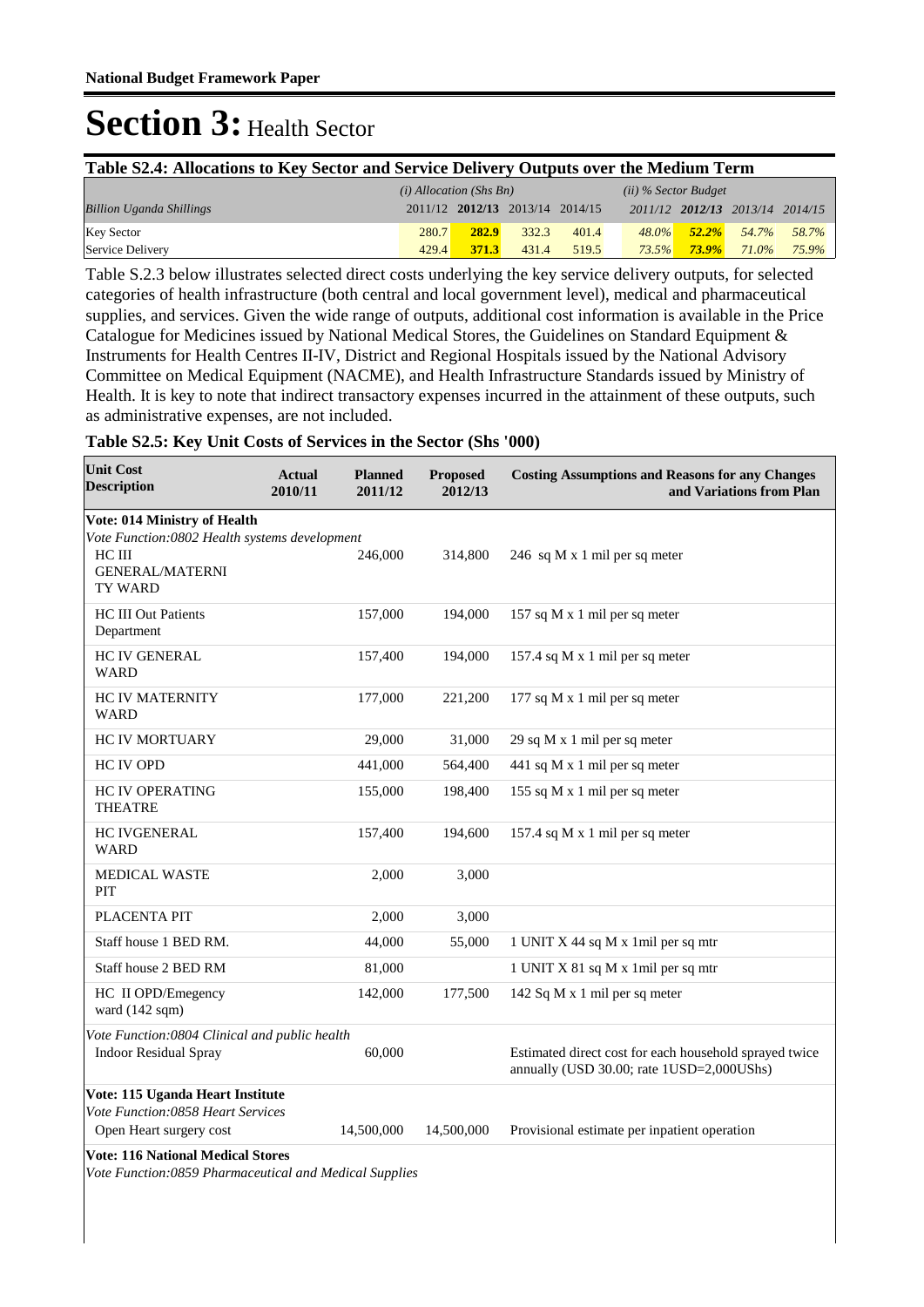| <b>Unit Cost</b><br><b>Description</b>                                                                                                                          | <b>Planned</b><br>Actual<br>2011/12<br>2010/11 | <b>Proposed</b><br>2012/13 | <b>Costing Assumptions and Reasons for any Changes</b><br>and Variations from Plan                                                                                                                                                      |
|-----------------------------------------------------------------------------------------------------------------------------------------------------------------|------------------------------------------------|----------------------------|-----------------------------------------------------------------------------------------------------------------------------------------------------------------------------------------------------------------------------------------|
| Basic EHMS Kit* for<br>HC II                                                                                                                                    | 1,200,000                                      |                            | Planned package of essential items [antibiotics,<br>painkilers, nonACT antimalarials, IV fluids &<br>canulars, gause, wool, plasters, gloves, iodine etc ] to<br>be delivered every 2 months to HCIIs estimated on FY<br>$11/12$ budget |
| Basic EHMS Kit* for<br>HCIII                                                                                                                                    | 3,200,000                                      |                            | Planned package of essential items [antibiotics,<br>painkilers, nonACT antimalarials, IV fluids &<br>canulars, gause, wool, plasters, gloves, iodine etc] to<br>be delivered every 2 months to HCIIIs estimated on<br>FY 11/12 budget   |
| Mama Kits                                                                                                                                                       | 13,000                                         |                            | Kit contents include a range of medical items to<br>manage maternal conditions; and sundry items such as<br>soap, polythene sheet, pads, gloves, baby sheets, Costs<br>dependent on manufacture prices                                  |
| Artemisisn-based<br><b>Combination Therapies</b><br>(ACTs)                                                                                                      | 3,796                                          |                            | Local Manufacturer Price Quote for Artemether-<br>Lumenfantrine (tab-cap) catering for one dose (strip)<br>of 6 blister pack. The cost estimate is USD 1.9 per<br>dose; supply is by 30 doses in a pack at USD 57                       |
| Anti Retroviral<br>Therapies (ARVs)                                                                                                                             | 45,410                                         |                            | Specific cost of Duovir N (ZDV/3TC/NPV) for a pack<br>size of 60 doses, at the local manufacturer's price of<br>USD 19.00 [est 1USD=2,390 UShs] per pack                                                                                |
| Vote: 163 Arua Referral Hospital<br>Vote Function:0856 Regional Referral Hospital Services<br>Average Patient's Meal<br>cost per day per<br>inpatient (2 meals) | 3                                              | $\Omega$                   | the cost of food increases                                                                                                                                                                                                              |
| Vote: 500 501-850 Local Governments                                                                                                                             |                                                |                            |                                                                                                                                                                                                                                         |
| Vote Function: 0881 Primary Healthcare<br>HC II Maternity Ward<br>$[177$ sq m]                                                                                  | 177,000                                        |                            | Cubic meter cost estimated at Ushs 1 million; Material<br>cost estimates assumed constant;                                                                                                                                              |
| <b>Staff House</b>                                                                                                                                              | 44,000                                         |                            | Cubic meter cost estimated at Ushs 1 million; Material<br>cost estimates assumed constant:                                                                                                                                              |
| Operating theatre                                                                                                                                               | 155,000                                        |                            |                                                                                                                                                                                                                                         |
| Medical<br>Waste/Placenta Pits                                                                                                                                  | 4,000                                          |                            |                                                                                                                                                                                                                                         |
| HCIV OPD [441 sq m]                                                                                                                                             | 441,000                                        |                            | Cubic meter cost estimated at Ushs 1 million; Material<br>cost estimates assumed constant;                                                                                                                                              |
| <b>HCIII</b><br>OPD/Emmergency<br>Ward $[157 \text{ sq m}]$                                                                                                     | 157,000                                        |                            | Cubic meter cost estimated at Ushs 1 million; Material<br>cost estimates assumed constant;                                                                                                                                              |
| HC III<br>Maternity/General<br>Ward [246 sq m]                                                                                                                  | 246,000                                        |                            | Cubic meter cost estimated at Ushs 1 million; Material<br>cost estimates assumed constant;                                                                                                                                              |
| General Ward [157 sq<br>m                                                                                                                                       | 157,000                                        |                            | Cubic meter cost estimated at Ushs 1 million; Material<br>cost estimates assumed constant;                                                                                                                                              |
| VIP latrine-5 stance                                                                                                                                            | 13,800                                         |                            |                                                                                                                                                                                                                                         |
| HCII<br>OPD/Emmergency<br>Ward [142 sq m]                                                                                                                       | 142,000                                        |                            | Cubic meter cost estimated at Ushs 1 million; Material<br>cost estimates assumed constant;                                                                                                                                              |

### **(v) Sector Investment Plans**

The capital development budget including donor project funding for the health sector is expected to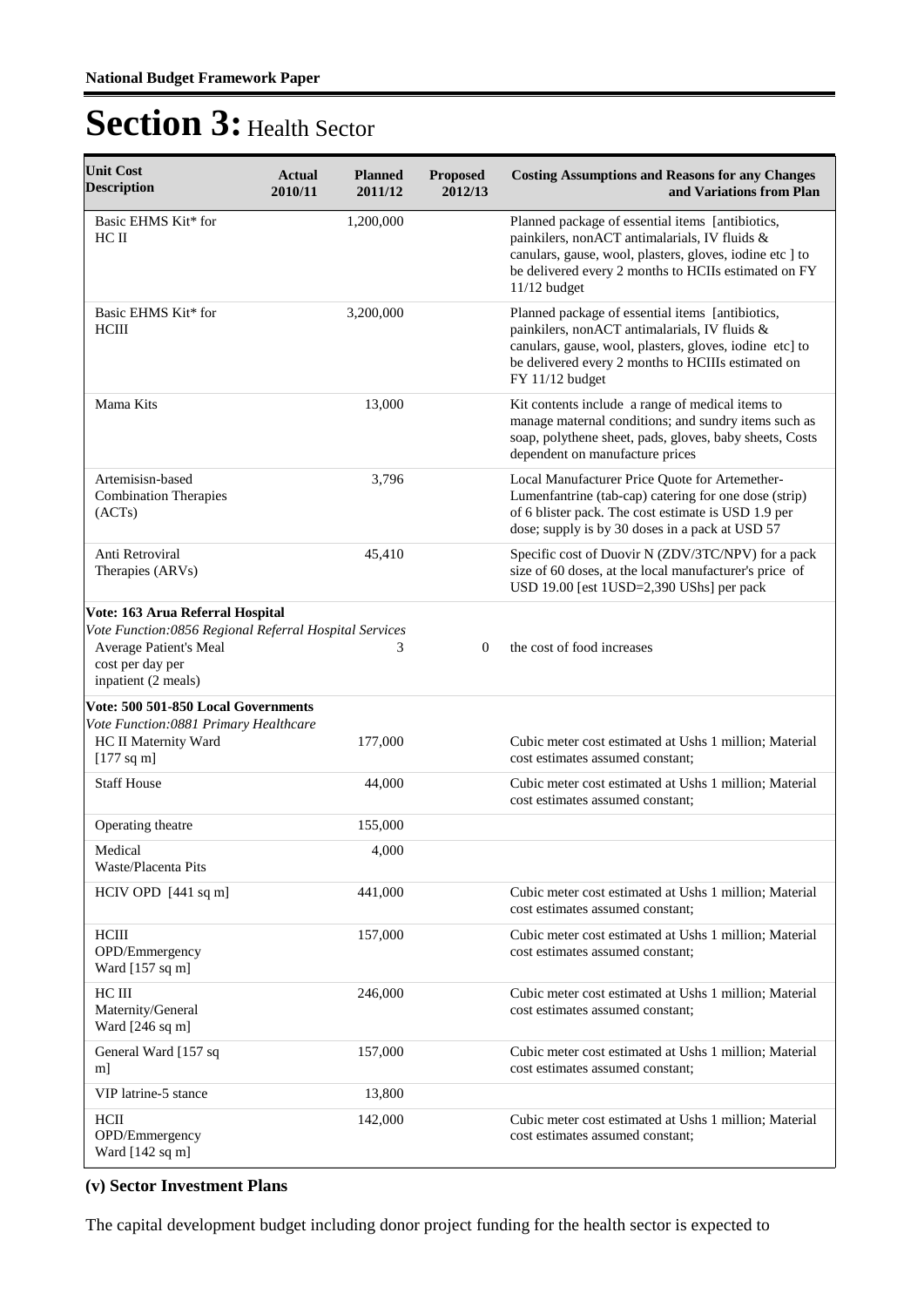increase significantly over the medium term. Allocations are geared towards health systems development. The funds are allocated with the aim of functionalizing existing facilities, enhancing maternal and reproductive health, improving the referral system and provision of requisite medical equipment.

### **Table S2.6: Allocations to Capital Investment over the Medium Term**

|                                           | $(i)$ Allocation (Shs Bn) |       |                                 |       | $(ii)$ % Sector Budget |                         |        |           |
|-------------------------------------------|---------------------------|-------|---------------------------------|-------|------------------------|-------------------------|--------|-----------|
| <b>Billion Uganda Shillings</b>           |                           |       | 2011/12 2012/13 2013/14 2014/15 |       |                        | 2011/12 2012/13 2013/14 |        | 2014/15   |
| Consumption Expendture (Outputs Provided) | 368.8                     | 359.5 | 407.2                           | 446.3 | $63.1\%$               | 71.5%                   | 67.0%  | $65.2\%$  |
| Grants and Subsidies (Outputs Funded)     | 11.2                      | 11.3  | 4.7                             | 0.2   | $1.9\%$                | 2.3%                    | 0.8%   | $0.0\%$   |
| Investment (Capital Purchases)            | 204.2                     | 131.7 | 196.1                           | 237.6 | 34.9%                  | 26.2%                   | 32.3%  | 34.7%     |
| <b>Grand Total</b>                        | 584.1                     | 502.5 | 608.0                           | 684.1 | $100.0\%$              | $100.0\%$               | 100.0% | $100.0\%$ |

Vote Function: 08 02 Health systems development Ministry of Health; The major capital purchases for FY 2011/12 constitute construction and renovation of health infrastructure such as staff houses in Karamoja region and the construction/rehabilitation of 2 RRHs, 17 GHs and 27 HC Ivs.,

Vote Function: 08 57 Cancer Services; Major capital purchase is the finalization of the construction of the cancer ward including furnishing and equipping.

Vote Function: 08 54 National Referral Hospital Services; The major capital purchases are construction of staff houses as is the case with Mulago Hospital and Butabika hospitals

Vote Function: 08 81 Primary Healthcare; construction and rehabilitation of medical buildings and staff houses in local governments countrywide.

#### **Table S2.7: Major Capital Investments**

| Project                                                | 2011/12                                                                                                                                                                                                                                                                                                                                                                                                                                                                                                                                                                                                                                                                                                                       | 2012/13                                                                                                                                                                                               |                                                                                                                                                                  |                                                                    |
|--------------------------------------------------------|-------------------------------------------------------------------------------------------------------------------------------------------------------------------------------------------------------------------------------------------------------------------------------------------------------------------------------------------------------------------------------------------------------------------------------------------------------------------------------------------------------------------------------------------------------------------------------------------------------------------------------------------------------------------------------------------------------------------------------|-------------------------------------------------------------------------------------------------------------------------------------------------------------------------------------------------------|------------------------------------------------------------------------------------------------------------------------------------------------------------------|--------------------------------------------------------------------|
| <b>Vote Function Output</b><br><b>UShs Thousand</b>    | <b>Approved Budget, Planned</b><br><b>Outputs (Quantity and Location)</b>                                                                                                                                                                                                                                                                                                                                                                                                                                                                                                                                                                                                                                                     | <b>Actual Expenditure and</b><br><b>Outputs by December</b><br>(Quantity and Location)                                                                                                                | <b>Proposed Budget, Planned</b><br><b>Outputs (Quantity and Location)</b>                                                                                        |                                                                    |
| 014<br>Vote:<br><b>Ministry of Health</b>              |                                                                                                                                                                                                                                                                                                                                                                                                                                                                                                                                                                                                                                                                                                                               |                                                                                                                                                                                                       |                                                                                                                                                                  |                                                                    |
| <b>Vote Function:</b><br>0802                          | <b>Health systems development</b>                                                                                                                                                                                                                                                                                                                                                                                                                                                                                                                                                                                                                                                                                             |                                                                                                                                                                                                       |                                                                                                                                                                  |                                                                    |
| Project 0216 District Infrastructure Support Programme |                                                                                                                                                                                                                                                                                                                                                                                                                                                                                                                                                                                                                                                                                                                               |                                                                                                                                                                                                       |                                                                                                                                                                  |                                                                    |
| 080280 Hospital<br>Construction/rehabili<br>tation     | •Klapchorwa: Master plan<br>prepared, 2 Wards and X-ray<br>department built.<br>• Masafu: New theatre<br>constructed $& 2$ staff Housing<br>units.<br>$\cdot$ Yumbe: Water Supply &<br>Sewerage<br>•Rushere: Master plan &<br>construction of Female Ward<br>undertaken<br><b>.</b> Kisozi HCIII: Construction and<br>equipping carried out.<br>•Buyiga HCIII: Construction<br>and equipping carried out.<br>·Nebbi Hospital: Borehole<br>Constructed.<br>•Abim Hospital: Electrical<br>Power connected to Buildings<br>•Naguru GH: Civil Works<br><b>GAVI:Civil Works</b><br>•Kambuga GH:Water Supply &<br>Sewerage incl. Drainage and<br>Plumbing. Rehabilitation of 1<br>Ward.<br>•Bududa GH:Rehabilitation of 2<br>Wards. | Naguru hospital completed and<br>handed over.<br>Kapchorwa: Works 80%<br>Complete.<br>• Masafu: Works 70%<br>Complete. . Kisozi HCIII: Works<br>45% Complete.<br>·Buyiga HCIII: Works 4%<br>Complete. | <b>.Kisozi HCIII: Completion of</b><br><b>Construction and equipping</b><br>carried out.<br><b>Construction and equipping</b><br>carried out.<br>naguru hospital | •Buyiga HCIII: Completion of<br>•Creation of storage facilities at |
| <b>Total</b>                                           | 2,944,918                                                                                                                                                                                                                                                                                                                                                                                                                                                                                                                                                                                                                                                                                                                     | 0                                                                                                                                                                                                     |                                                                                                                                                                  | 947,000                                                            |
| <b>GoU</b> Development                                 | 2,944,918                                                                                                                                                                                                                                                                                                                                                                                                                                                                                                                                                                                                                                                                                                                     | 0                                                                                                                                                                                                     |                                                                                                                                                                  | 947,000                                                            |
| <b>Donor Development</b>                               | 0                                                                                                                                                                                                                                                                                                                                                                                                                                                                                                                                                                                                                                                                                                                             | 0                                                                                                                                                                                                     |                                                                                                                                                                  | $\overline{0}$                                                     |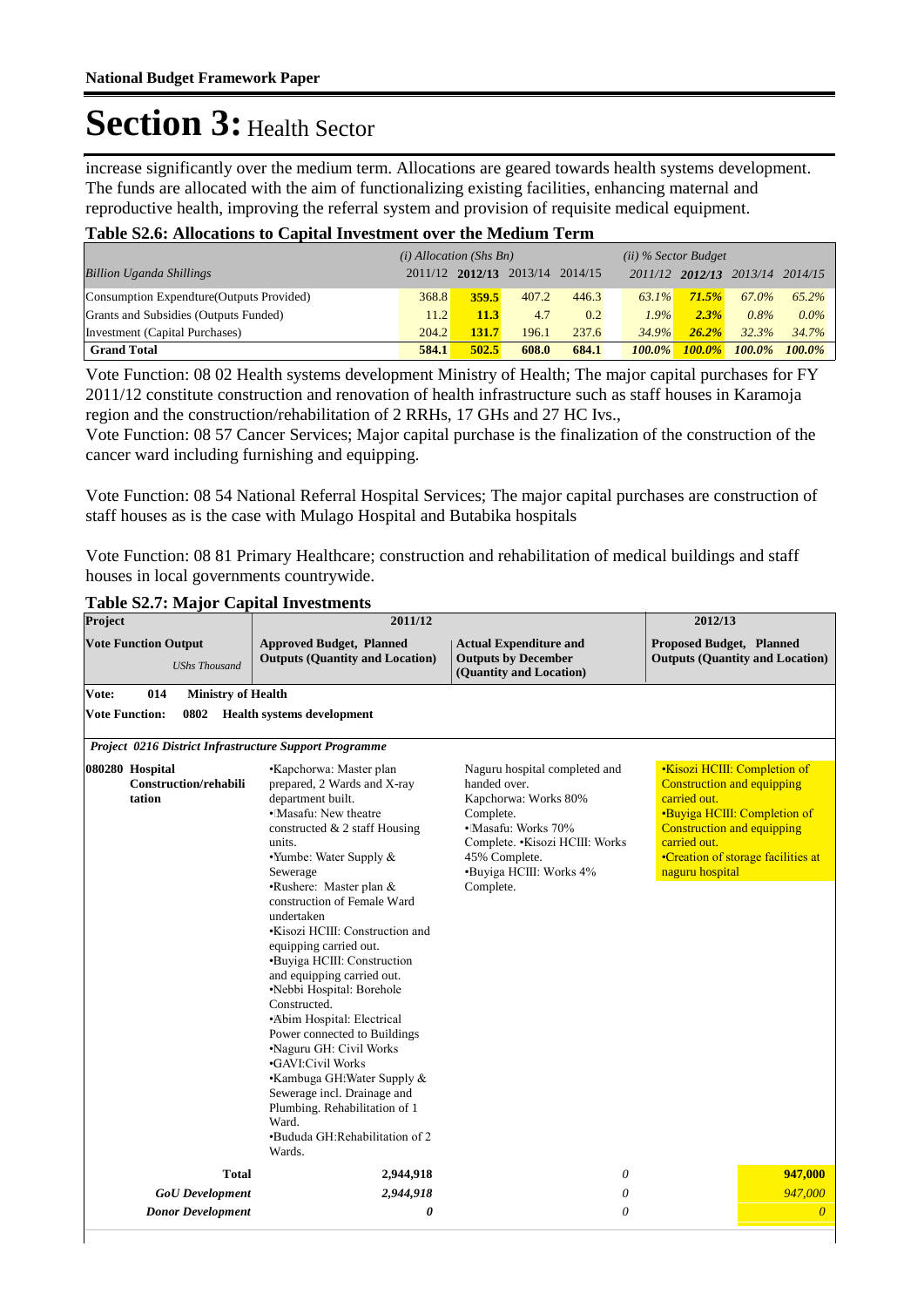| Project                                                              |                                                                                        | 2011/12                                                                                                                          |                                                                                                                                                                                                                     | 2012/13                                                                                                  |
|----------------------------------------------------------------------|----------------------------------------------------------------------------------------|----------------------------------------------------------------------------------------------------------------------------------|---------------------------------------------------------------------------------------------------------------------------------------------------------------------------------------------------------------------|----------------------------------------------------------------------------------------------------------|
|                                                                      | <b>Vote Function Output</b><br><b>UShs Thousand</b>                                    | <b>Approved Budget, Planned</b><br><b>Outputs (Quantity and Location)</b>                                                        | <b>Actual Expenditure and</b><br><b>Outputs by December</b><br>(Quantity and Location)                                                                                                                              | Proposed Budget, Planned<br><b>Outputs (Quantity and Location)</b>                                       |
| <b>Vote Function:</b>                                                | 0802                                                                                   | <b>Health systems development</b>                                                                                                |                                                                                                                                                                                                                     |                                                                                                          |
|                                                                      | 080277 Purchase of<br><b>Specialised</b><br>Machinery &<br>Equipment                   | Assorted equipment for PNFP<br>facilities procured                                                                               | Maintained as submitted                                                                                                                                                                                             | Medical equipment for Mayanja<br>Memorial                                                                |
|                                                                      | <b>Total</b>                                                                           | 1,064,636                                                                                                                        | 0                                                                                                                                                                                                                   | 300,000                                                                                                  |
|                                                                      | <b>GoU</b> Development                                                                 | 1,064,636                                                                                                                        | 0                                                                                                                                                                                                                   | 300,000                                                                                                  |
|                                                                      | <b>Donor Development</b>                                                               | 0                                                                                                                                | $\theta$                                                                                                                                                                                                            | $\theta$                                                                                                 |
|                                                                      | Project 0224 Imaging and Theatre Equipment                                             |                                                                                                                                  |                                                                                                                                                                                                                     |                                                                                                          |
| 080277 Purchase of<br><b>Specialised</b><br>Machinery &<br>Equipment |                                                                                        |                                                                                                                                  | • List of 35 hospitals to receive<br>incinerators was prepared.<br>•Schedule of health care waste<br>management accessories and<br>incinerator shade drawings were<br>received from Simed and is<br>being reviewed. |                                                                                                          |
|                                                                      | <b>Total</b>                                                                           | 9,508                                                                                                                            | 0                                                                                                                                                                                                                   | $\bf{0}$                                                                                                 |
|                                                                      | <b>GoU</b> Development                                                                 | 9,508                                                                                                                            | 0                                                                                                                                                                                                                   | $\overline{\theta}$                                                                                      |
|                                                                      | <b>Donor Development</b>                                                               | 0                                                                                                                                | 0                                                                                                                                                                                                                   | $\overline{\theta}$                                                                                      |
|                                                                      | Project 1027 Insitutional Support to MoH                                               |                                                                                                                                  |                                                                                                                                                                                                                     |                                                                                                          |
|                                                                      | 080272 Government<br><b>Buildings and</b><br>Administrative<br>Infrastructure          | - Office Block completed at<br>Ministry of Health Head<br>quarters, Renovate office old<br>office block and wabigalo<br>workshop | Office Block Constructed at<br>MoH-Completed                                                                                                                                                                        | - Renovation of Old Ministry of<br>Health Head quarters at<br>Wandegeya and wabigalo<br>Central workshop |
|                                                                      | <b>Total</b>                                                                           | 1,210,323                                                                                                                        | 0                                                                                                                                                                                                                   | 700,000                                                                                                  |
|                                                                      | <b>GoU</b> Development                                                                 | 1,210,323                                                                                                                        | 0                                                                                                                                                                                                                   | 700,000                                                                                                  |
|                                                                      | <b>Donor Development</b>                                                               | 0                                                                                                                                | $\theta$                                                                                                                                                                                                            | $\overline{\theta}$                                                                                      |
|                                                                      | 080275 Purchase of Motor<br><b>Vehicles and Other</b><br><b>Transport</b><br>Equipment |                                                                                                                                  | Maintained as submitted                                                                                                                                                                                             |                                                                                                          |
|                                                                      | <b>Total</b>                                                                           | 4,753,937                                                                                                                        | 0                                                                                                                                                                                                                   | $\bf{0}$                                                                                                 |
|                                                                      | <b>GoU</b> Development                                                                 | 4,753,937                                                                                                                        | $\boldsymbol{\mathit{0}}$                                                                                                                                                                                           | $\boldsymbol{\theta}$                                                                                    |
|                                                                      | <b>Donor Development</b>                                                               | 0                                                                                                                                | 0                                                                                                                                                                                                                   | $\overline{0}$                                                                                           |
|                                                                      |                                                                                        | Project 1094 Energy for rural transformation programme                                                                           |                                                                                                                                                                                                                     |                                                                                                          |
|                                                                      | 080276 Purchase of Office<br>and ICT Equipment,<br>including Software                  |                                                                                                                                  | Maintained as submitted                                                                                                                                                                                             |                                                                                                          |
|                                                                      | <b>Total</b>                                                                           | 142,618                                                                                                                          | 0                                                                                                                                                                                                                   | $\bf{0}$                                                                                                 |
|                                                                      | <b>GoU</b> Development                                                                 | 142,618                                                                                                                          | 0                                                                                                                                                                                                                   | 0                                                                                                        |
|                                                                      | <b>Donor Development</b>                                                               | 0                                                                                                                                | 0                                                                                                                                                                                                                   | $\overline{\theta}$                                                                                      |
|                                                                      |                                                                                        |                                                                                                                                  |                                                                                                                                                                                                                     |                                                                                                          |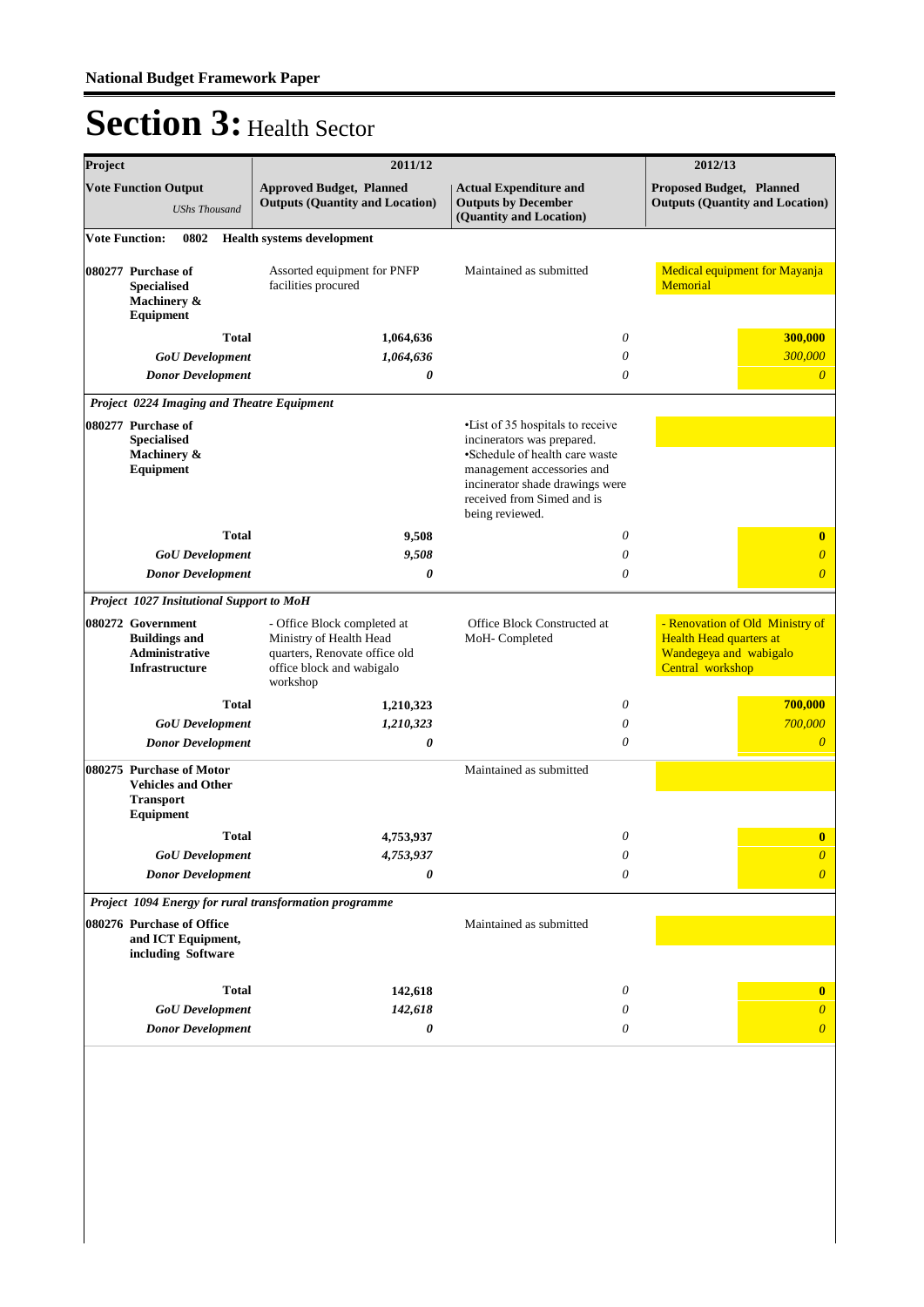| Project                                                                       | 2011/12                                                                                                                                                                                                                                                                                                                                                                                                                                                                                                                                                           | 2012/13                                                                                                                                                                                                                                                                                                                                                                                                                                                                                                                                                                                                                                                                                                                                                                                                                                                                                                                                                                                                                                                                                                    |                                                                                                                                                                                                                                                                                                                                                                                           |
|-------------------------------------------------------------------------------|-------------------------------------------------------------------------------------------------------------------------------------------------------------------------------------------------------------------------------------------------------------------------------------------------------------------------------------------------------------------------------------------------------------------------------------------------------------------------------------------------------------------------------------------------------------------|------------------------------------------------------------------------------------------------------------------------------------------------------------------------------------------------------------------------------------------------------------------------------------------------------------------------------------------------------------------------------------------------------------------------------------------------------------------------------------------------------------------------------------------------------------------------------------------------------------------------------------------------------------------------------------------------------------------------------------------------------------------------------------------------------------------------------------------------------------------------------------------------------------------------------------------------------------------------------------------------------------------------------------------------------------------------------------------------------------|-------------------------------------------------------------------------------------------------------------------------------------------------------------------------------------------------------------------------------------------------------------------------------------------------------------------------------------------------------------------------------------------|
| <b>Vote Function Output</b><br><b>UShs Thousand</b>                           | <b>Approved Budget, Planned</b><br><b>Outputs (Quantity and Location)</b>                                                                                                                                                                                                                                                                                                                                                                                                                                                                                         | <b>Actual Expenditure and</b><br><b>Outputs by December</b><br>(Quantity and Location)                                                                                                                                                                                                                                                                                                                                                                                                                                                                                                                                                                                                                                                                                                                                                                                                                                                                                                                                                                                                                     | <b>Proposed Budget, Planned</b><br><b>Outputs (Quantity and Location)</b>                                                                                                                                                                                                                                                                                                                 |
| 0802<br><b>Vote Function:</b>                                                 | <b>Health systems development</b>                                                                                                                                                                                                                                                                                                                                                                                                                                                                                                                                 |                                                                                                                                                                                                                                                                                                                                                                                                                                                                                                                                                                                                                                                                                                                                                                                                                                                                                                                                                                                                                                                                                                            |                                                                                                                                                                                                                                                                                                                                                                                           |
| 080279 Acquisition of Other<br><b>Capital Assets</b>                          | Contribute to the installation of<br>Solar energy packages in HCs<br>in Kabale, Kibaale, Mityana,<br>Mubende, Rukungiri, Kanungu,<br>Luwero, Nakaseke, Amuru,<br>Kitgum, Adjumani, Apac,<br>Dokolo, Moroto, Kaberamaido<br>& Nakapiripirit districts, User<br>Manuals on solar systems<br>operation, maintenance and<br>management produced, Bids for<br>installation of solar energy<br>packages in HCs in Bukwo,<br>Sironko, Mbale, Mayuge,<br>Katakwi, Amuria, Masindi,<br>Bundibugyo, Moyo, Pader,<br>Gulu, Soroti, Bullisa &<br>Amolatar districts received. | •Installation of solar energy<br>packages was completed in<br>15HCs in Kanungu District<br>(1НСІV, 5НСШ & 9НСП),<br>19HCs in Rukungiri District<br>(1HCIV, 7HCIII & 11HCII) and<br>31HCs in Luwero District<br>(8НСШ & 23НСП.<br>•Installation of solar energy<br>packages started in the<br>beneficiary HCs for Nakaseke<br>(1HCIV completed) and Kitgum<br>Districts (installation completed<br>in $10HCs$ )<br>•Signed Contract for supply and<br>installation of solar energy<br>packages in 97HCs in Gulu,<br>Soroti, Moyo and Amolatar<br>Districts (i.e. 6 HCIV, 35 HCIII<br>& 56 HCII) was signed.<br>•Contract for Buliisa and Pader<br>Districts for 54HCs was cleared<br>by Solicitor General.<br>•Procurement of solar energy<br>packages for HCs in Bukwo,<br>Sironko, Mbale, Mayuge,<br>Katakwi, Amuria, Masindi &<br>Bundibugyo districts was<br>submitted to the MoH CC for<br>approval of the procurement.<br>All solar equipment and<br>accessories for HCs in Amuru,<br>Kitgum, Adjumani, Apac,<br>Dokolo, Moroto, Kaberamaido<br>and Nakapiripirit Districts<br>delivered and cleared. | •Contribution made towards the<br>procurement and installation<br>costs of Solar energy packages<br>for HCs in Rukungiri,<br>Kanungu, Luwero, Nakaseke,<br>Amuru, Kitgum, Adjumani,<br>Apac, Dokolo, Moroto,<br>Kaberamaido, Nakapiripirit,<br>Moyo, Gulu, Pader, Amolatar,<br>Soroti & Buliisa Districts.<br>•Installation of solar energy<br>packages completed in HCs 18<br>Districts. |
| <b>Total</b>                                                                  | 56,033                                                                                                                                                                                                                                                                                                                                                                                                                                                                                                                                                            | 0                                                                                                                                                                                                                                                                                                                                                                                                                                                                                                                                                                                                                                                                                                                                                                                                                                                                                                                                                                                                                                                                                                          | 20,761                                                                                                                                                                                                                                                                                                                                                                                    |
| <b>GoU</b> Development<br><b>Donor Development</b>                            | 56,033<br>0                                                                                                                                                                                                                                                                                                                                                                                                                                                                                                                                                       | 0                                                                                                                                                                                                                                                                                                                                                                                                                                                                                                                                                                                                                                                                                                                                                                                                                                                                                                                                                                                                                                                                                                          | 20,761                                                                                                                                                                                                                                                                                                                                                                                    |
| Project 1123 Health Systems Strengthening                                     |                                                                                                                                                                                                                                                                                                                                                                                                                                                                                                                                                                   |                                                                                                                                                                                                                                                                                                                                                                                                                                                                                                                                                                                                                                                                                                                                                                                                                                                                                                                                                                                                                                                                                                            |                                                                                                                                                                                                                                                                                                                                                                                           |
| 080280 Hospital<br>Construction/rehabili<br>tation                            | <b>Construction Contracts Signed</b><br>& works started, Project<br>Implementation Plan prepared,<br>Project Operation Manual<br>prepared,                                                                                                                                                                                                                                                                                                                                                                                                                        | <b>Implementation Manuals</b><br>printed and distributed, Drafts<br>of designs have been reviewed,<br>preparaton of final designs for<br>2RRH, 17 hospitals and 24 HC<br>Ivs on-going.                                                                                                                                                                                                                                                                                                                                                                                                                                                                                                                                                                                                                                                                                                                                                                                                                                                                                                                     | - Designs for 2RRHs, 17GHs<br>and 27HCIVs prepared<br>- Hospitals and Health Centres<br>Rehabilitated.<br>- Hospitals and Health Centres<br>Equipped                                                                                                                                                                                                                                      |
| <b>Total</b>                                                                  | 51,359,838                                                                                                                                                                                                                                                                                                                                                                                                                                                                                                                                                        | 0                                                                                                                                                                                                                                                                                                                                                                                                                                                                                                                                                                                                                                                                                                                                                                                                                                                                                                                                                                                                                                                                                                          | 15,800,000                                                                                                                                                                                                                                                                                                                                                                                |
| <b>GoU</b> Development                                                        | 0                                                                                                                                                                                                                                                                                                                                                                                                                                                                                                                                                                 | 0                                                                                                                                                                                                                                                                                                                                                                                                                                                                                                                                                                                                                                                                                                                                                                                                                                                                                                                                                                                                                                                                                                          | $\theta$                                                                                                                                                                                                                                                                                                                                                                                  |
| <b>Donor Development</b>                                                      | 51,359,838                                                                                                                                                                                                                                                                                                                                                                                                                                                                                                                                                        | 0                                                                                                                                                                                                                                                                                                                                                                                                                                                                                                                                                                                                                                                                                                                                                                                                                                                                                                                                                                                                                                                                                                          | 15,800,000                                                                                                                                                                                                                                                                                                                                                                                |
| 080272 Government<br><b>Buildings and</b><br>Administrative<br>Infrastructure |                                                                                                                                                                                                                                                                                                                                                                                                                                                                                                                                                                   | Maintained as submitted                                                                                                                                                                                                                                                                                                                                                                                                                                                                                                                                                                                                                                                                                                                                                                                                                                                                                                                                                                                                                                                                                    |                                                                                                                                                                                                                                                                                                                                                                                           |
| <b>Total</b>                                                                  | 285,236                                                                                                                                                                                                                                                                                                                                                                                                                                                                                                                                                           | 0                                                                                                                                                                                                                                                                                                                                                                                                                                                                                                                                                                                                                                                                                                                                                                                                                                                                                                                                                                                                                                                                                                          | $\bf{0}$                                                                                                                                                                                                                                                                                                                                                                                  |
| <b>GoU</b> Development                                                        | 285,236                                                                                                                                                                                                                                                                                                                                                                                                                                                                                                                                                           | 0                                                                                                                                                                                                                                                                                                                                                                                                                                                                                                                                                                                                                                                                                                                                                                                                                                                                                                                                                                                                                                                                                                          | $\boldsymbol{\theta}$                                                                                                                                                                                                                                                                                                                                                                     |
| <b>Donor Development</b>                                                      | 0                                                                                                                                                                                                                                                                                                                                                                                                                                                                                                                                                                 | 0                                                                                                                                                                                                                                                                                                                                                                                                                                                                                                                                                                                                                                                                                                                                                                                                                                                                                                                                                                                                                                                                                                          | $\overline{0}$                                                                                                                                                                                                                                                                                                                                                                            |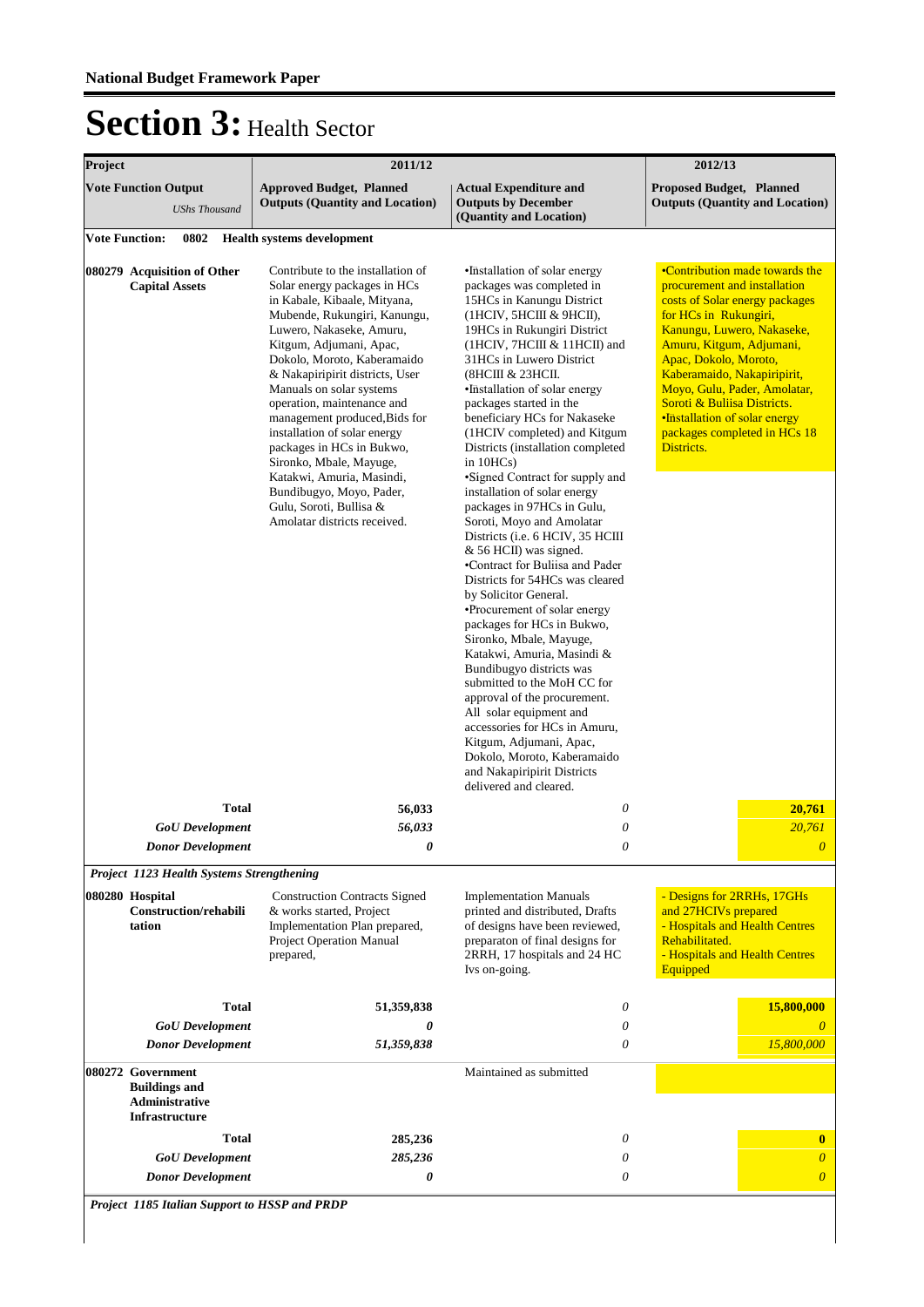| Project |                                                                       | 2011/12                                                                                                                                          | 2012/13                                                                                                                                                                                                                                                                                                                                                             |                                                                                                                                              |
|---------|-----------------------------------------------------------------------|--------------------------------------------------------------------------------------------------------------------------------------------------|---------------------------------------------------------------------------------------------------------------------------------------------------------------------------------------------------------------------------------------------------------------------------------------------------------------------------------------------------------------------|----------------------------------------------------------------------------------------------------------------------------------------------|
|         | <b>Vote Function Output</b><br><b>UShs Thousand</b>                   | <b>Approved Budget, Planned</b><br><b>Outputs (Quantity and Location)</b>                                                                        | <b>Actual Expenditure and</b><br><b>Outputs by December</b><br>(Quantity and Location)                                                                                                                                                                                                                                                                              | <b>Proposed Budget, Planned</b><br><b>Outputs (Quantity and Location)</b>                                                                    |
|         | 0802<br><b>Vote Function:</b>                                         | <b>Health systems development</b>                                                                                                                |                                                                                                                                                                                                                                                                                                                                                                     |                                                                                                                                              |
|         | 080282 Staff houses<br>construction and<br>rehabilitation             | Staff housing constructed at<br>HC IIIs and HC IVs in the<br>Karamoja Region districts of<br>Kaabong, Abim, Kotido,<br>Moroto and Nakapiripirit, | Procurement process started for<br>civil works for construction of<br>staff houses at HC IIIs and HC<br>IVs in the Karamoja Region<br>districts of Kaabong, Abim,<br>Kotido, Moroto and<br>Nakapiripirit,                                                                                                                                                           | <b>Staff housing constructed at</b><br>HC IIIs in the Karamoja Region<br>districts of Kaabong, Abim,<br>Kotido, Moroto and<br>Nakapiripirit, |
|         | <b>Total</b>                                                          | 3,727,072                                                                                                                                        | $\theta$                                                                                                                                                                                                                                                                                                                                                            | 3,590,000                                                                                                                                    |
|         | <b>GoU</b> Development                                                | 224,134                                                                                                                                          | 0                                                                                                                                                                                                                                                                                                                                                                   | 70,000                                                                                                                                       |
|         | <b>Donor Development</b>                                              | 3,502,938                                                                                                                                        | 0                                                                                                                                                                                                                                                                                                                                                                   | 3,520,000                                                                                                                                    |
|         |                                                                       | Project 1186 Rehabilitation and Equipping of Health Facilities in Central Region                                                                 |                                                                                                                                                                                                                                                                                                                                                                     |                                                                                                                                              |
|         | 080280 Hospital<br><b>Construction/rehabili</b><br>tation             | Medical buildings constructed<br>and equipped at Masaka and<br>Mubende Regional Referral<br>Hospitals<br>Items                                   | <b>Structural Framing was</b><br>completed for the construction<br>of OPD, casualty unit and<br>operation theatre in Masaka<br>Regional referral hospital.<br>Structural Framing was also<br>completed for the construction<br>of OPD, theatre, maternity ward<br>and male ward in Mubende<br>regional referral hospital.<br>Construction works are on<br>schedule. | <b>Medical buildings constructed</b><br>and equipped at Masaka and<br><b>Mubende Regional Referral</b><br><b>Hospitals</b><br><b>Items</b>   |
|         | <b>Total</b>                                                          | 53,733,639                                                                                                                                       | 0                                                                                                                                                                                                                                                                                                                                                                   | 15,000,000                                                                                                                                   |
|         | <b>GoU</b> Development                                                | 0                                                                                                                                                | 0                                                                                                                                                                                                                                                                                                                                                                   | $\theta$                                                                                                                                     |
|         | <b>Donor Development</b>                                              | 53,733,639                                                                                                                                       | 0                                                                                                                                                                                                                                                                                                                                                                   | 15,000,000                                                                                                                                   |
|         | <b>Vote Function:</b><br>0804                                         | Clinical and public health                                                                                                                       |                                                                                                                                                                                                                                                                                                                                                                     |                                                                                                                                              |
|         | Project 1218 Uganda Sanitation Fund Project                           |                                                                                                                                                  |                                                                                                                                                                                                                                                                                                                                                                     |                                                                                                                                              |
|         | 080476 Purchase of Office<br>and ICT Equipment,<br>including Software |                                                                                                                                                  | Nil                                                                                                                                                                                                                                                                                                                                                                 |                                                                                                                                              |
|         | Total                                                                 | 418,059                                                                                                                                          | 0                                                                                                                                                                                                                                                                                                                                                                   | $\bf{0}$                                                                                                                                     |
|         | <b>GoU</b> Development                                                | 0                                                                                                                                                | 0                                                                                                                                                                                                                                                                                                                                                                   | $\overline{0}$                                                                                                                               |
|         | <b>Donor Development</b>                                              | 418,059                                                                                                                                          | 0                                                                                                                                                                                                                                                                                                                                                                   | $\overline{0}$                                                                                                                               |
|         | <b>Vote Function:</b><br>0805                                         | <b>Pharmaceutical and other Supplies</b>                                                                                                         |                                                                                                                                                                                                                                                                                                                                                                     |                                                                                                                                              |
|         | Project 0220 Global Fund for AIDS, TB and Malaria                     |                                                                                                                                                  |                                                                                                                                                                                                                                                                                                                                                                     |                                                                                                                                              |
|         | 080580 Diagnostic and<br><b>Other Equipment</b><br><b>Procured</b>    | CD4 Machines procured.                                                                                                                           | Nil                                                                                                                                                                                                                                                                                                                                                                 | 15 Bio-Safety Hoods for TB<br>laboratories and 20<br>Microscopes procured                                                                    |
|         | <b>Total</b>                                                          | 828,629                                                                                                                                          | 0                                                                                                                                                                                                                                                                                                                                                                   | 89,000                                                                                                                                       |
|         | <b>GoU</b> Development                                                | 828,629                                                                                                                                          | 0                                                                                                                                                                                                                                                                                                                                                                   | 89,000                                                                                                                                       |
|         | <b>Donor Development</b>                                              | 0                                                                                                                                                | 0                                                                                                                                                                                                                                                                                                                                                                   | $\boldsymbol{\theta}$                                                                                                                        |
|         | <b>Project 0891 Donor Support to the Health Sector</b>                |                                                                                                                                                  |                                                                                                                                                                                                                                                                                                                                                                     |                                                                                                                                              |
|         | 080577 Purchase of<br><b>Specialised</b><br>Machinery &<br>Equipment  |                                                                                                                                                  | Nil                                                                                                                                                                                                                                                                                                                                                                 |                                                                                                                                              |
|         | <b>Total</b>                                                          | 1,140,945                                                                                                                                        | 0                                                                                                                                                                                                                                                                                                                                                                   | $\bf{0}$                                                                                                                                     |
|         | <b>GoU</b> Development                                                | 1,140,945                                                                                                                                        | 0                                                                                                                                                                                                                                                                                                                                                                   | $\overline{0}$                                                                                                                               |
|         | <b>Donor Development</b>                                              | 0                                                                                                                                                | 0                                                                                                                                                                                                                                                                                                                                                                   | $\overline{0}$                                                                                                                               |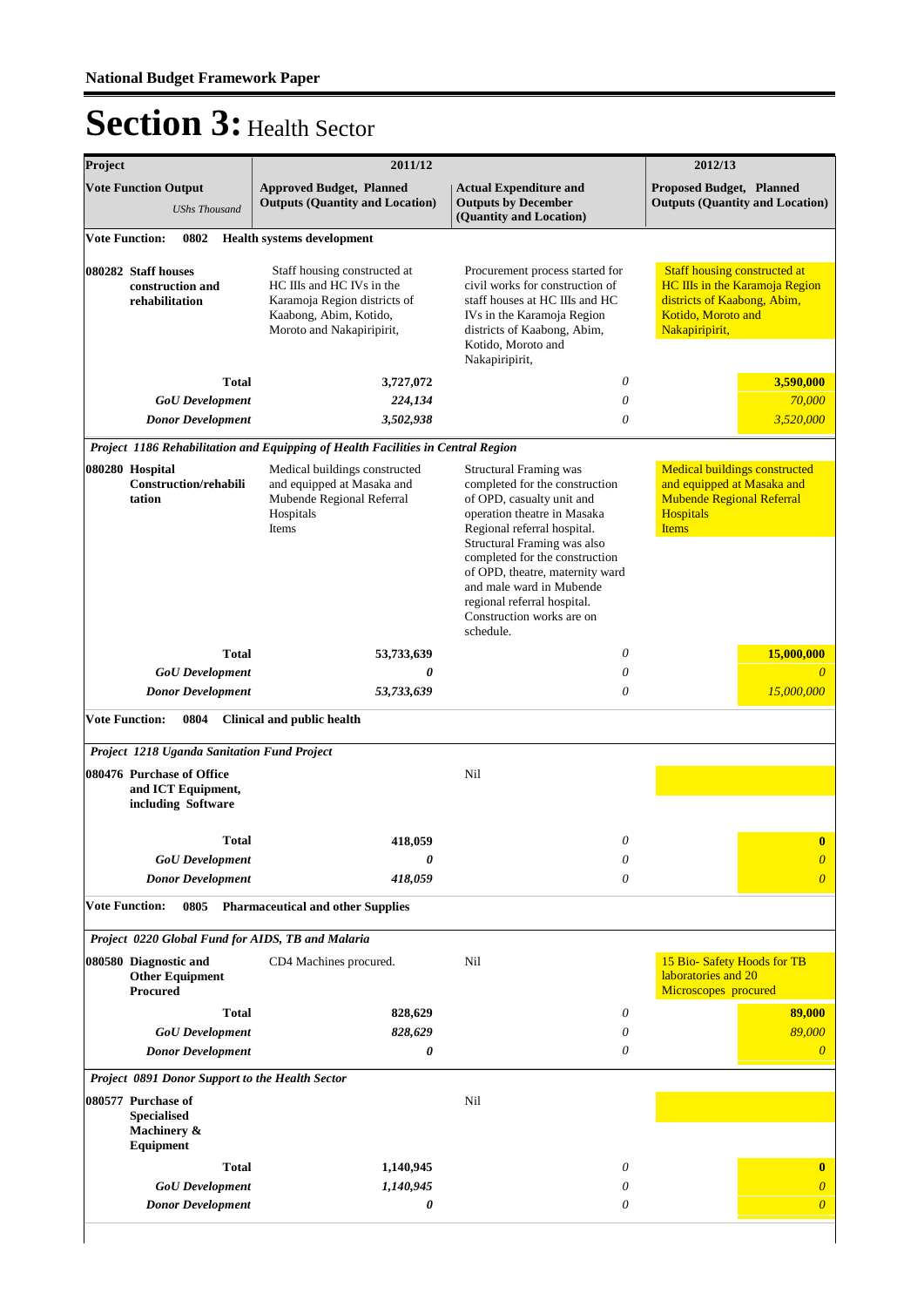| Project |                                                                                        | 2011/12                                                                                                                                                                                                                                                                                                                                                                                                                                                                                    |                                                                                        | 2012/13 |                                                                                                                                                                                                                                                                                     |                                                                                                                                                                                                               |
|---------|----------------------------------------------------------------------------------------|--------------------------------------------------------------------------------------------------------------------------------------------------------------------------------------------------------------------------------------------------------------------------------------------------------------------------------------------------------------------------------------------------------------------------------------------------------------------------------------------|----------------------------------------------------------------------------------------|---------|-------------------------------------------------------------------------------------------------------------------------------------------------------------------------------------------------------------------------------------------------------------------------------------|---------------------------------------------------------------------------------------------------------------------------------------------------------------------------------------------------------------|
|         | <b>Vote Function Output</b><br><b>UShs Thousand</b>                                    | <b>Approved Budget, Planned</b><br><b>Outputs (Quantity and Location)</b>                                                                                                                                                                                                                                                                                                                                                                                                                  | <b>Actual Expenditure and</b><br><b>Outputs by December</b><br>(Quantity and Location) |         | Proposed Budget, Planned                                                                                                                                                                                                                                                            | <b>Outputs (Quantity and Location)</b>                                                                                                                                                                        |
|         | <b>Vote Function:</b><br>0805                                                          | <b>Pharmaceutical and other Supplies</b>                                                                                                                                                                                                                                                                                                                                                                                                                                                   |                                                                                        |         |                                                                                                                                                                                                                                                                                     |                                                                                                                                                                                                               |
|         | Project 1141 Gavi Vaccines and HSSP                                                    |                                                                                                                                                                                                                                                                                                                                                                                                                                                                                            |                                                                                        |         |                                                                                                                                                                                                                                                                                     |                                                                                                                                                                                                               |
|         | 080572 Government<br><b>Buildings and</b><br><b>Administrative</b><br>Infrastructure   | Construction of Phase 2 UNEPI<br>offices and stores in Kampala<br>completed, 24 District stores in<br>new districts, 7cold rooms for<br>regional hubs, 52 houses for<br>Health Workers in hard to<br>reach areas constructed, Solar<br>power in 52newly constructed<br>houses installed                                                                                                                                                                                                    | Nil                                                                                    |         | regional hubs, 52 houses for<br>Health Workers in hard to<br>houses installed                                                                                                                                                                                                       | <b>Construction of Phase 2 UNEPI</b><br>offices and stores in Kampala<br>completed, 24 District stores in<br>new districts, 7cold rooms for<br>reach areas constructed, Solar<br>power in 52newly constructed |
|         | <b>Total</b>                                                                           | 10,687,858                                                                                                                                                                                                                                                                                                                                                                                                                                                                                 |                                                                                        | 0       |                                                                                                                                                                                                                                                                                     | $\bf{0}$                                                                                                                                                                                                      |
|         | <b>GoU</b> Development                                                                 | 0                                                                                                                                                                                                                                                                                                                                                                                                                                                                                          |                                                                                        | 0       |                                                                                                                                                                                                                                                                                     | $\boldsymbol{0}$                                                                                                                                                                                              |
|         | <b>Donor Development</b>                                                               | 10,687,858                                                                                                                                                                                                                                                                                                                                                                                                                                                                                 |                                                                                        | 0       |                                                                                                                                                                                                                                                                                     | $\overline{0}$                                                                                                                                                                                                |
|         | 080575 Purchase of Motor<br><b>Vehicles and Other</b><br><b>Transport</b><br>Equipment | 6 boats for Kalangala, Mukono,<br>Kisoro, Nakasongola, Muyuge<br>and Bugiri, Motorised<br>Boat(MBs) for Wakiso, 2 MBs<br>for Kalangala, Mukono, and<br>Bugiri, 7 trucks for regional<br>hubs purchased, 68 Motor<br>Vehicles for districts, 2 field<br>Vehiclesfor UNEPI, 2 Vehicles<br>for planning dept, 584<br>Motorcycles for districts and<br>sub counties and 10,000<br>bicycles for 2500<br>primaryhealth Units procured,<br>100 refrigerators for 100 private<br>clinics procured, | Nil                                                                                    |         | and Bugiri, Motorised<br>for Kalangala, Mukono, and<br>Bugiri, 7 trucks for regional<br>hubs purchased, 68 Motor<br>Vehicles for districts, 2 field<br>for planning dept, 584<br>Motorcycles for districts and<br>sub counties and 10,000<br>bicycles for 2500<br>clinics procured, | 6 boats for Kalangala, Mukono,<br>Kisoro, Nakasongola, Muyuge<br>Boat(MBs) for Wakiso, 2 MBs<br>Vehiclesfor UNEPI, 2 Vehicles<br>primaryhealth Units procured,<br>100 refrigerators for 100 private           |
|         | <b>Total</b>                                                                           | 10,258,934                                                                                                                                                                                                                                                                                                                                                                                                                                                                                 |                                                                                        | 0       |                                                                                                                                                                                                                                                                                     | $\bf{0}$                                                                                                                                                                                                      |
|         | <b>GoU</b> Development                                                                 | 0                                                                                                                                                                                                                                                                                                                                                                                                                                                                                          |                                                                                        | 0       |                                                                                                                                                                                                                                                                                     | $\boldsymbol{\theta}$                                                                                                                                                                                         |
|         | <b>Donor Development</b>                                                               | 10,258,934                                                                                                                                                                                                                                                                                                                                                                                                                                                                                 |                                                                                        | 0       |                                                                                                                                                                                                                                                                                     | $\overline{0}$                                                                                                                                                                                                |
|         | 080576 Purchase of Office<br>and ICT Equipment,<br>including Software                  | 24 computers with all the<br>accessories for new districts<br>procured, E-mail connectivity<br>in 24 new districts installed                                                                                                                                                                                                                                                                                                                                                               | Nil                                                                                    |         | 24 computers with all the<br>accessories for new districts<br>in 24 new districts installed                                                                                                                                                                                         | procured, E-mail connectivity                                                                                                                                                                                 |
|         | <b>Total</b>                                                                           | 108,361                                                                                                                                                                                                                                                                                                                                                                                                                                                                                    |                                                                                        | 0       |                                                                                                                                                                                                                                                                                     | $\bf{0}$                                                                                                                                                                                                      |
|         | <b>GoU</b> Development<br><b>Donor Development</b>                                     | 0<br>108,361                                                                                                                                                                                                                                                                                                                                                                                                                                                                               |                                                                                        | 0<br>0  |                                                                                                                                                                                                                                                                                     | $\theta$<br>$\boldsymbol{\theta}$                                                                                                                                                                             |
|         | <b>Vote Function:</b><br>0849                                                          | <b>Policy, Planning and Support Services</b>                                                                                                                                                                                                                                                                                                                                                                                                                                               |                                                                                        |         |                                                                                                                                                                                                                                                                                     |                                                                                                                                                                                                               |
|         | Project 0980 Development of Social Health Initiative                                   |                                                                                                                                                                                                                                                                                                                                                                                                                                                                                            |                                                                                        |         |                                                                                                                                                                                                                                                                                     |                                                                                                                                                                                                               |
|         | 084976 Purchase of Office                                                              |                                                                                                                                                                                                                                                                                                                                                                                                                                                                                            | Nil                                                                                    |         |                                                                                                                                                                                                                                                                                     |                                                                                                                                                                                                               |
|         | and ICT Equipment,<br>including Software                                               |                                                                                                                                                                                                                                                                                                                                                                                                                                                                                            |                                                                                        |         |                                                                                                                                                                                                                                                                                     |                                                                                                                                                                                                               |
|         | <b>Total</b>                                                                           | 950,787                                                                                                                                                                                                                                                                                                                                                                                                                                                                                    |                                                                                        | 0       |                                                                                                                                                                                                                                                                                     | $\bf{0}$                                                                                                                                                                                                      |
|         | <b>GoU</b> Development                                                                 | 950,787                                                                                                                                                                                                                                                                                                                                                                                                                                                                                    |                                                                                        | 0       |                                                                                                                                                                                                                                                                                     | $\theta$                                                                                                                                                                                                      |
|         | <b>Donor Development</b>                                                               | 0                                                                                                                                                                                                                                                                                                                                                                                                                                                                                          |                                                                                        | 0       |                                                                                                                                                                                                                                                                                     | $\boldsymbol{\theta}$                                                                                                                                                                                         |
| Vote:   | 107<br><b>Vote Function:</b>                                                           | <b>Uganda AIDS Commission</b><br>0851 Coordination of multi-sector response to HIV/AIDS                                                                                                                                                                                                                                                                                                                                                                                                    |                                                                                        |         |                                                                                                                                                                                                                                                                                     |                                                                                                                                                                                                               |
|         | Project 0359 UAC Secretariat                                                           |                                                                                                                                                                                                                                                                                                                                                                                                                                                                                            |                                                                                        |         |                                                                                                                                                                                                                                                                                     |                                                                                                                                                                                                               |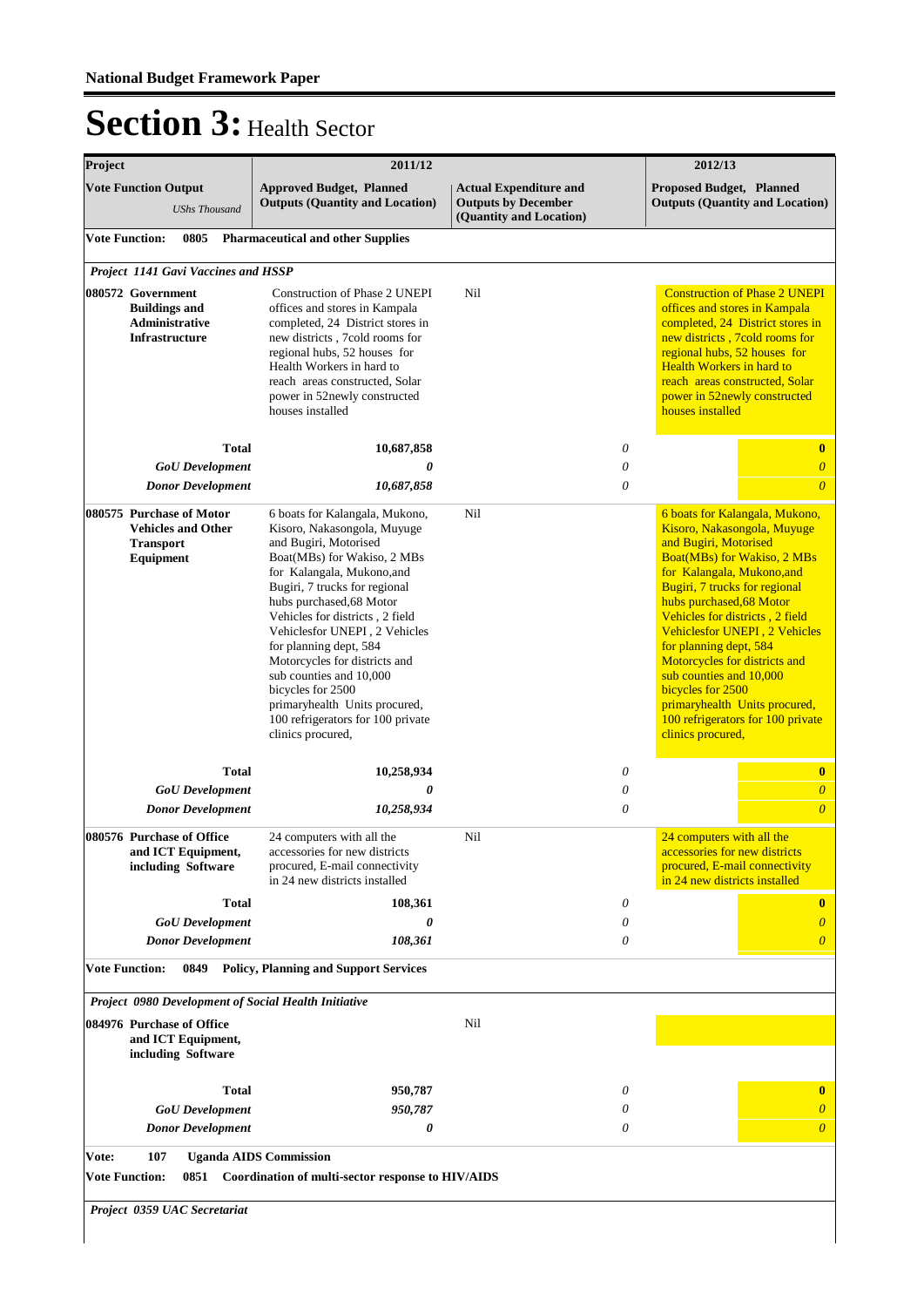| Project |                                                                                        | 2011/12                                                                                                                                                             | 2012/13                                                                                                                                                                                       |                                                                                                                           |                                 |
|---------|----------------------------------------------------------------------------------------|---------------------------------------------------------------------------------------------------------------------------------------------------------------------|-----------------------------------------------------------------------------------------------------------------------------------------------------------------------------------------------|---------------------------------------------------------------------------------------------------------------------------|---------------------------------|
|         | <b>Vote Function Output</b><br><b>UShs Thousand</b>                                    | <b>Approved Budget, Planned</b><br><b>Actual Expenditure and</b><br><b>Outputs (Quantity and Location)</b><br><b>Outputs by December</b><br>(Quantity and Location) |                                                                                                                                                                                               | <b>Proposed Budget, Planned</b><br><b>Outputs (Quantity and Location)</b>                                                 |                                 |
|         | <b>Vote Function:</b><br>0851                                                          | Coordination of multi-sector response to HIV/AIDS                                                                                                                   |                                                                                                                                                                                               |                                                                                                                           |                                 |
|         | 085172 Government<br><b>Buildings and</b><br>Administrative<br>Infrastructure          | Buildings properly maintained<br>(Sentema wall fence re-built)                                                                                                      | UAC Office repainted                                                                                                                                                                          | <b>Building sentema wall fence</b>                                                                                        |                                 |
|         | <b>Total</b>                                                                           | 52,000                                                                                                                                                              | 0                                                                                                                                                                                             |                                                                                                                           | 49,800                          |
|         | <b>GoU</b> Development<br><b>Donor Development</b>                                     | 52,000<br>0                                                                                                                                                         | $\theta$<br>$\theta$                                                                                                                                                                          |                                                                                                                           | 49,800<br>$\overline{\theta}$   |
|         | 085176 Purchase of Office<br>and ICT Equipment,<br>including Software                  | 6 desktop computers and 2<br>laptops procured<br>PABX system Procured and<br>installed                                                                              | Two air conditioners procured<br>and installed.<br>Procurement process for<br>computers initiated.                                                                                            | 6 computers a procured<br><b>Centralised UPS procured</b><br><b>Licence for Computer sofware</b>                          | products procured and installed |
|         |                                                                                        | 2 LCD projectors acquired                                                                                                                                           |                                                                                                                                                                                               |                                                                                                                           |                                 |
|         |                                                                                        | Computers maintained                                                                                                                                                |                                                                                                                                                                                               | <b>Exchange server procured</b>                                                                                           |                                 |
|         | <b>Total</b>                                                                           | 75,800                                                                                                                                                              | 0                                                                                                                                                                                             |                                                                                                                           | 78,000                          |
|         | <b>GoU</b> Development                                                                 | 75,800                                                                                                                                                              | 0                                                                                                                                                                                             |                                                                                                                           | 78,000                          |
|         | <b>Donor Development</b>                                                               | 0                                                                                                                                                                   | $\theta$                                                                                                                                                                                      |                                                                                                                           | $\overline{\theta}$             |
|         | 085175 Purchase of Motor<br><b>Vehicles and Other</b><br><b>Transport</b><br>Equipment |                                                                                                                                                                     | Not Applicable                                                                                                                                                                                | <b>Not Applicable</b>                                                                                                     |                                 |
|         | <b>Total</b>                                                                           | 100,000                                                                                                                                                             | $\theta$                                                                                                                                                                                      |                                                                                                                           | $\bf{0}$                        |
|         | <b>GoU</b> Development                                                                 | 100,000                                                                                                                                                             | 0                                                                                                                                                                                             |                                                                                                                           | $\theta$                        |
|         | <b>Donor Development</b>                                                               | 0                                                                                                                                                                   | $\theta$                                                                                                                                                                                      |                                                                                                                           | $\overline{0}$                  |
| Vote:   | 114<br><b>Uganda Cancer Institute</b>                                                  |                                                                                                                                                                     |                                                                                                                                                                                               |                                                                                                                           |                                 |
|         | <b>Vote Function:</b><br>0857                                                          | <b>Cancer Services</b>                                                                                                                                              |                                                                                                                                                                                               |                                                                                                                           |                                 |
|         | Project 1120 Uganda Cancer Institute Project                                           |                                                                                                                                                                     |                                                                                                                                                                                               |                                                                                                                           |                                 |
|         | 085771 Acquisition of Land<br>by Government                                            |                                                                                                                                                                     | N/A                                                                                                                                                                                           |                                                                                                                           |                                 |
|         | <b>Total</b>                                                                           | 100,000                                                                                                                                                             | $\theta$                                                                                                                                                                                      |                                                                                                                           | $\bf{0}$                        |
|         | <b>GoU</b> Development                                                                 | 100,000                                                                                                                                                             | $\theta$                                                                                                                                                                                      |                                                                                                                           | $\overline{0}$                  |
|         | <b>Donor Development</b>                                                               | 0                                                                                                                                                                   | $\theta$                                                                                                                                                                                      |                                                                                                                           | $\overline{0}$                  |
|         | 085772 Government<br><b>Buildings and</b><br>Administrative<br><b>Infrastructure</b>   | Remodelled Cancer<br>Administrative Block and<br>Medical Ward<br>New 5 leevel ward completed                                                                        | Continued construction and<br>STC Ward and Reconstitution<br>Chamber.<br>Masterplan procurement process<br>initiated.                                                                         | <b>6 Level Cancer Ward</b><br>constructed. (2.5bn)<br><b>Infrastructture renovation</b><br>(.150bn)<br>Masterplan (0.1bn) |                                 |
|         | <b>Total</b>                                                                           | 2,650,000                                                                                                                                                           | 0                                                                                                                                                                                             |                                                                                                                           | 2,810,000                       |
|         | <b>GoU</b> Development                                                                 | 2,650,000                                                                                                                                                           | $\theta$                                                                                                                                                                                      |                                                                                                                           | 2,810,000                       |
|         | <b>Donor Development</b>                                                               | 0                                                                                                                                                                   | 0                                                                                                                                                                                             |                                                                                                                           | $\theta$                        |
|         | 085776 Purchase of Office<br>and ICT Equipment,<br>including Software                  | Office and IT equipment<br>Desk top computers<br>Heavy duty printers<br>Office printers<br><b>UPS</b> (client Stations)<br>4-in-one printers                        | Purchase of Desk top<br>computer/Laptop<br>UPS(client Stations) and<br>Completion of ICT expansion;<br>Internet infrastructure and<br>installation for Administration<br>and Finance offices. | <b>Extension of LAN and</b><br>Telecommunication system to<br><b>New Cancer ward</b>                                      |                                 |
|         | Total                                                                                  | 100,000                                                                                                                                                             | 0                                                                                                                                                                                             |                                                                                                                           | 190,000                         |
|         | <b>GoU</b> Development                                                                 | 100,000                                                                                                                                                             | 0                                                                                                                                                                                             |                                                                                                                           | 190,000                         |
|         | <b>Donor Development</b>                                                               | 0                                                                                                                                                                   | 0                                                                                                                                                                                             |                                                                                                                           | $\overline{0}$                  |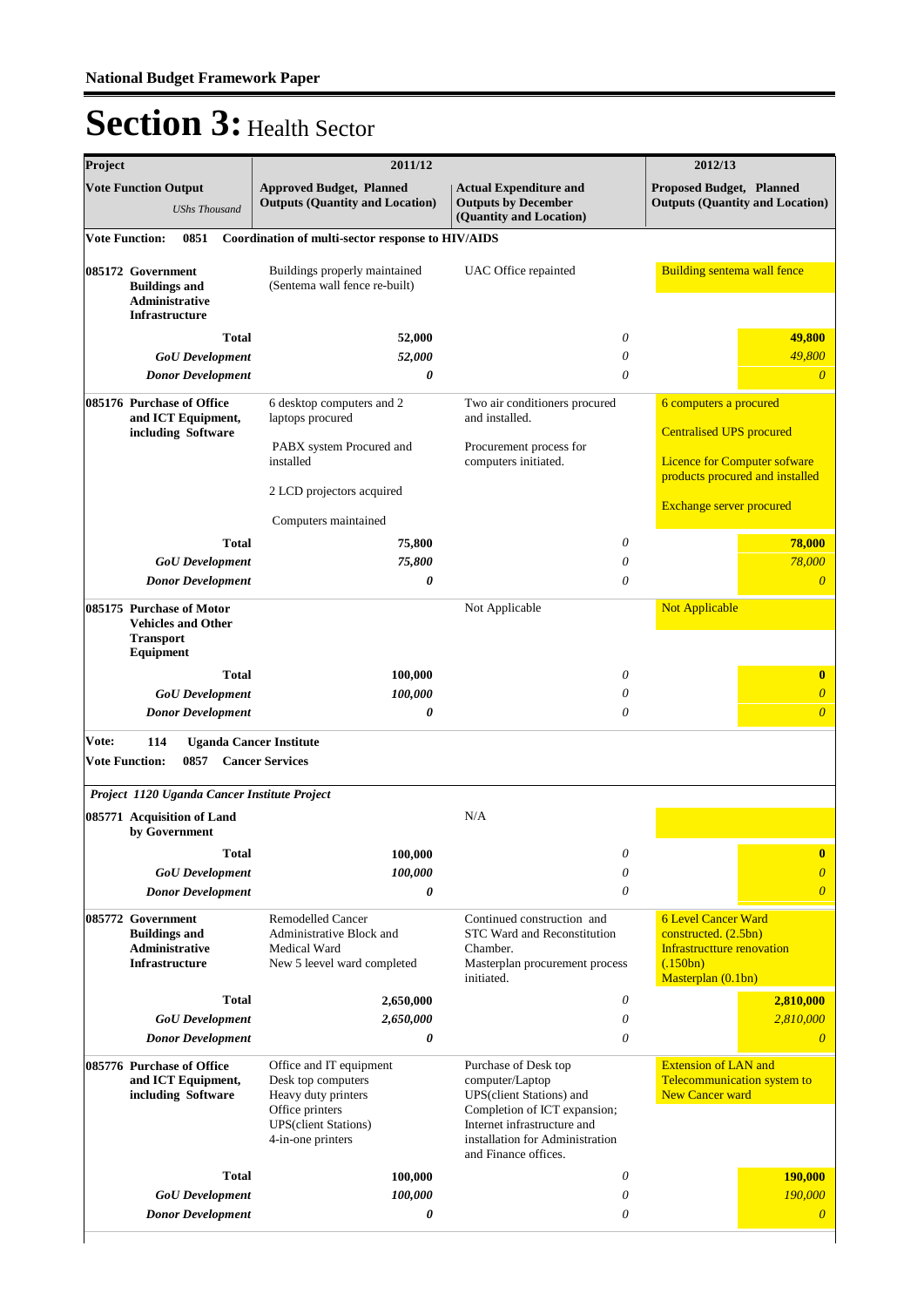| Project |                                                                                          |                      |                          | 2011/12                                                                                                           |                                                                                        | 2012/13                                                                                                                                                 |
|---------|------------------------------------------------------------------------------------------|----------------------|--------------------------|-------------------------------------------------------------------------------------------------------------------|----------------------------------------------------------------------------------------|---------------------------------------------------------------------------------------------------------------------------------------------------------|
|         | <b>Vote Function Output</b>                                                              | <b>UShs Thousand</b> |                          | <b>Approved Budget, Planned</b><br><b>Outputs (Quantity and Location)</b>                                         | <b>Actual Expenditure and</b><br><b>Outputs by December</b><br>(Quantity and Location) | Proposed Budget, Planned<br><b>Outputs (Quantity and Location)</b>                                                                                      |
|         | <b>Vote Function:</b>                                                                    | 0857                 |                          | <b>Cancer Services</b>                                                                                            |                                                                                        |                                                                                                                                                         |
|         | 085777 Purchase of<br><b>Specialised</b><br>Machinery &<br>Equipment                     |                      |                          | Chemotherapy Infusion pumps<br>and reconstitution<br>chamber(100million)<br>Laboratory<br>refrigerator(35million) | Purchase of Laboratory<br>refrgirator<br>Operational equipments                        | Specialized medical equipment                                                                                                                           |
|         |                                                                                          |                      |                          | Operational<br>equipments(165million)                                                                             |                                                                                        |                                                                                                                                                         |
|         |                                                                                          |                      | <b>Total</b>             | 250,000                                                                                                           | 0                                                                                      | $\bf{0}$                                                                                                                                                |
|         |                                                                                          |                      | <b>GoU</b> Development   | 250,000                                                                                                           | $\theta$                                                                               | $\overline{0}$                                                                                                                                          |
|         |                                                                                          |                      | <b>Donor Development</b> | 0                                                                                                                 | $\theta$                                                                               | $\overline{\theta}$                                                                                                                                     |
| Vote:   | 115                                                                                      |                      |                          | <b>Uganda Heart Institute</b>                                                                                     |                                                                                        |                                                                                                                                                         |
|         | <b>Vote Function:</b>                                                                    | 0858                 |                          | <b>Heart Services</b>                                                                                             |                                                                                        |                                                                                                                                                         |
|         |                                                                                          |                      |                          | Project 1121 Uganda Heart Institute Project                                                                       |                                                                                        |                                                                                                                                                         |
|         | 085877 Purchase of<br><b>Specialised</b><br>Machinery &<br>Equipment                     |                      |                          | Medical Equipment<br>Heart lung machine                                                                           | Machine, echo machine (450m)                                                           | TEE probe (80m)<br>Operating light (60m)<br>Beds $(170m)$<br>Tables (24m)<br>Lockers (24m)<br>Heat Exchanger (60m)<br><b>Surgical Instruments (82m)</b> |
|         |                                                                                          |                      | <b>Total</b>             | 1,250,000                                                                                                         | 0                                                                                      | 305,000                                                                                                                                                 |
|         |                                                                                          |                      | <b>GoU</b> Development   | 1,250,000                                                                                                         | 0                                                                                      | 305,000                                                                                                                                                 |
|         |                                                                                          |                      | <b>Donor Development</b> | 0                                                                                                                 | 0                                                                                      | $\theta$                                                                                                                                                |
|         | 085878 Purchase of Office<br>and Residential<br><b>Furniture and</b><br><b>Fittings</b>  |                      |                          |                                                                                                                   | furniture for theatre and cath lab                                                     | 1. furnitutre for theatre and cath<br>lab                                                                                                               |
|         |                                                                                          |                      | <b>Total</b>             | 250,000                                                                                                           | $\theta$                                                                               | 50,000                                                                                                                                                  |
|         |                                                                                          |                      | $GoU$ Development        | 250,000                                                                                                           | $\boldsymbol{\theta}$                                                                  | 50,000                                                                                                                                                  |
|         |                                                                                          |                      | <b>Donor Development</b> | 0                                                                                                                 | $\theta$                                                                               | $\boldsymbol{0}$                                                                                                                                        |
| Vote:   | 122                                                                                      |                      |                          | <b>Kampala Capital City Authority</b>                                                                             |                                                                                        |                                                                                                                                                         |
|         | <b>Vote Function:</b>                                                                    | 0807                 |                          | <b>Community Health Management</b>                                                                                |                                                                                        |                                                                                                                                                         |
|         |                                                                                          |                      |                          |                                                                                                                   |                                                                                        |                                                                                                                                                         |
|         | Project 0115 LGMSD (former LGDP)                                                         |                      |                          |                                                                                                                   |                                                                                        |                                                                                                                                                         |
|         | 080782 Purchase of<br><b>Ambulances and</b><br><b>Health Related</b><br><b>Transport</b> |                      |                          |                                                                                                                   |                                                                                        |                                                                                                                                                         |
|         |                                                                                          |                      | <b>Total</b>             | 749,629                                                                                                           | 0                                                                                      | $\bf{0}$                                                                                                                                                |
|         |                                                                                          |                      | <b>GoU</b> Development   | 749,629                                                                                                           | 0                                                                                      | $\overline{\theta}$                                                                                                                                     |
|         |                                                                                          |                      | <b>Donor Development</b> | 0                                                                                                                 | 0                                                                                      | $\boldsymbol{\theta}$                                                                                                                                   |
|         |                                                                                          |                      |                          |                                                                                                                   |                                                                                        |                                                                                                                                                         |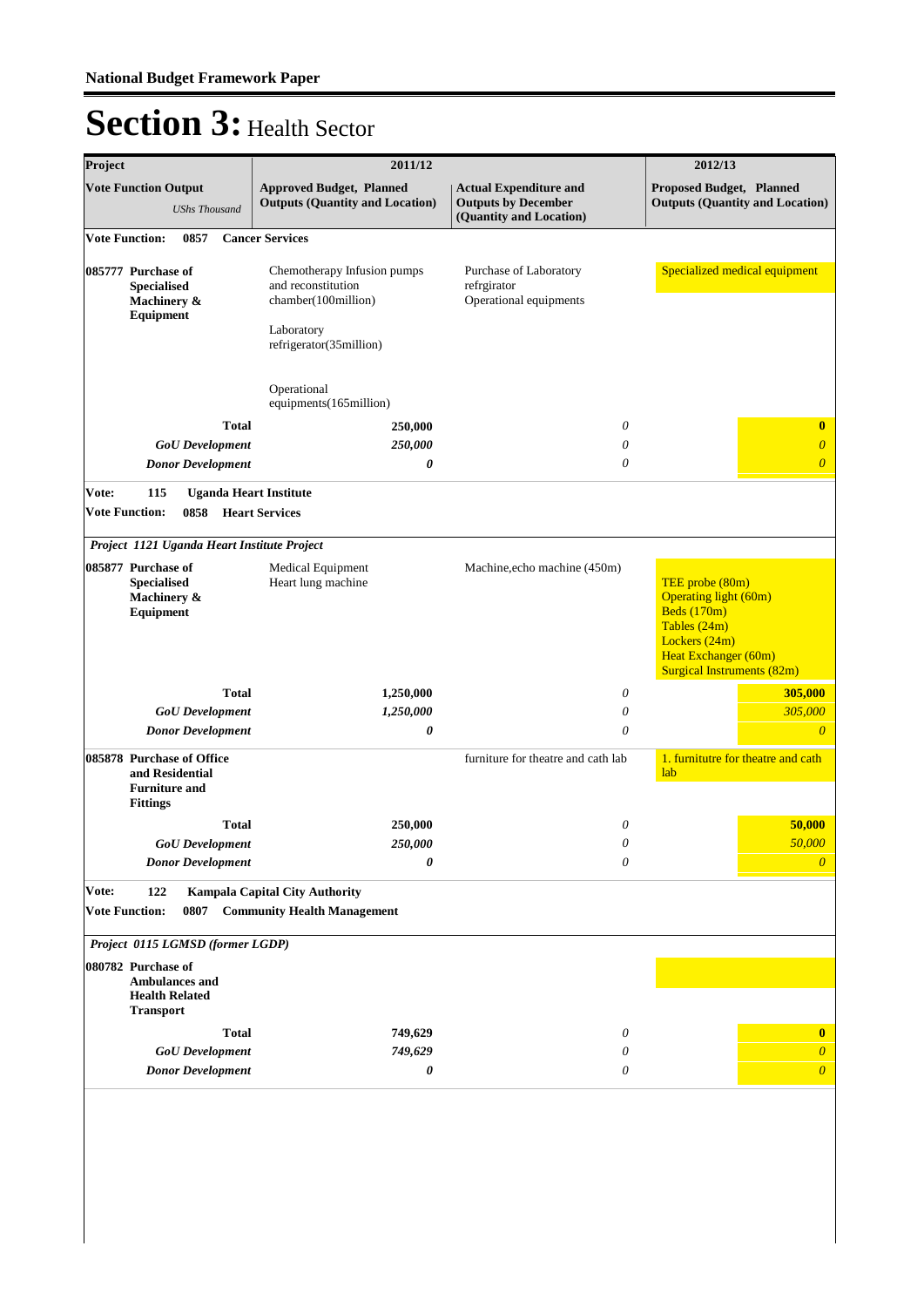| Project                        |                                                                                         |                                          | 2011/12                                                                                                                                         |                                                                                                                                                                                       | 2012/13                                                                                                                                                                                                                                                          |
|--------------------------------|-----------------------------------------------------------------------------------------|------------------------------------------|-------------------------------------------------------------------------------------------------------------------------------------------------|---------------------------------------------------------------------------------------------------------------------------------------------------------------------------------------|------------------------------------------------------------------------------------------------------------------------------------------------------------------------------------------------------------------------------------------------------------------|
|                                | <b>Vote Function Output</b>                                                             | <b>UShs Thousand</b>                     | <b>Approved Budget, Planned</b><br><b>Outputs (Quantity and Location)</b>                                                                       | <b>Actual Expenditure and</b><br><b>Outputs by December</b><br>(Quantity and Location)                                                                                                | <b>Proposed Budget, Planned</b><br><b>Outputs (Quantity and Location)</b>                                                                                                                                                                                        |
| <b>Vote Function:</b>          |                                                                                         | 0807                                     | <b>Community Health Management</b>                                                                                                              |                                                                                                                                                                                       |                                                                                                                                                                                                                                                                  |
| 080781 Health                  | <b>Infrastructure</b><br><b>Rehabilitation</b>                                          |                                          |                                                                                                                                                 |                                                                                                                                                                                       | Upgrade Kiswa health centre by<br>constructing a maternity unit<br>there. Constructing operating<br>theatre and staff houses at<br>kisugu health centre.<br>Constructing staff houses in<br><b>Kawempe division. Completing</b><br>phase 2 of the city mortuary. |
|                                |                                                                                         | <b>Total</b>                             | 980,000                                                                                                                                         | 0                                                                                                                                                                                     | $\bf{0}$                                                                                                                                                                                                                                                         |
|                                |                                                                                         | <b>GoU</b> Development                   | 980,000                                                                                                                                         | $\theta$                                                                                                                                                                              | $\overline{\theta}$                                                                                                                                                                                                                                              |
|                                |                                                                                         | <b>Donor Development</b>                 | 0                                                                                                                                               | $\theta$                                                                                                                                                                              | $\overline{\theta}$                                                                                                                                                                                                                                              |
| Vote:                          | 134<br><b>Vote Function:</b>                                                            | 0852                                     | <b>Health Service Commission</b><br><b>Human Resource Management for Health</b>                                                                 |                                                                                                                                                                                       |                                                                                                                                                                                                                                                                  |
|                                |                                                                                         | Project 0365 Health Service Commision    |                                                                                                                                                 |                                                                                                                                                                                       |                                                                                                                                                                                                                                                                  |
|                                | 085276 Purchase of Office                                                               | and ICT Equipment,<br>including Software | 3 desk top computers, 1 laptop<br>computers, 4 colour printers and<br>3 UPSs purchased                                                          | Contracts Committee approved<br>the procurement and Service<br>Providers for the 8 Laptop<br>Computers, a Digital Projector,<br>3 Desktop Computers, 2 Colour<br>Printers and 3 UPSs. | 2 Laptop Computers, 2 Printers<br>and 3 UPSs purchased                                                                                                                                                                                                           |
|                                |                                                                                         | <b>Total</b>                             | 32,000                                                                                                                                          | 0                                                                                                                                                                                     | 7,800                                                                                                                                                                                                                                                            |
|                                |                                                                                         | <b>GoU</b> Development                   | 32,000                                                                                                                                          | $\theta$                                                                                                                                                                              | 7,800                                                                                                                                                                                                                                                            |
|                                |                                                                                         | <b>Donor Development</b>                 | 0                                                                                                                                               | $\theta$                                                                                                                                                                              | $\overline{0}$                                                                                                                                                                                                                                                   |
|                                | 085278 Purchase of Office<br>and Residential<br><b>Furniture and</b><br><b>Fittings</b> |                                          | 3 Office tables, 10 Office<br>Chairs, 1 Executive Boardroom<br>tables and 16 executive board<br>room chairs, 5 Computer tables,<br>and Curtains | A committee set up and<br>developed specifications for the<br>2 sets of Corporate Wear.                                                                                               |                                                                                                                                                                                                                                                                  |
|                                |                                                                                         | <b>Total</b>                             | 105,000                                                                                                                                         | 0                                                                                                                                                                                     | $\bf{0}$                                                                                                                                                                                                                                                         |
|                                |                                                                                         | <b>GoU</b> Development                   | <i><b>105,000</b></i>                                                                                                                           | 0                                                                                                                                                                                     | $\overline{\mathbf{0}}$                                                                                                                                                                                                                                          |
|                                |                                                                                         | <b>Donor Development</b>                 | 0                                                                                                                                               | $\theta$                                                                                                                                                                              | $\overline{\theta}$                                                                                                                                                                                                                                              |
| Vote:<br><b>Vote Function:</b> | 151                                                                                     | 0853                                     | <b>Uganda Blood Transfusion Service (UBTS)</b><br><b>Safe Blood Provision</b>                                                                   |                                                                                                                                                                                       |                                                                                                                                                                                                                                                                  |
|                                |                                                                                         |                                          | Project 0242 Uganda Blood Transfusion Service                                                                                                   |                                                                                                                                                                                       |                                                                                                                                                                                                                                                                  |
|                                | 085372 Government<br><b>Buildings and</b><br>Administrative<br><b>Infrastructure</b>    |                                          |                                                                                                                                                 | Not yet commenced due to late<br>release of funds                                                                                                                                     | Major repairs on two Regional<br><b>Blood Banks</b>                                                                                                                                                                                                              |
|                                |                                                                                         | <b>Total</b>                             | 200,000                                                                                                                                         | 0                                                                                                                                                                                     | 200,000                                                                                                                                                                                                                                                          |
|                                |                                                                                         | <b>GoU</b> Development                   | 200,000                                                                                                                                         | 0                                                                                                                                                                                     | 200,000                                                                                                                                                                                                                                                          |
|                                |                                                                                         | <b>Donor Development</b>                 | 0                                                                                                                                               | $\theta$                                                                                                                                                                              | $\overline{\theta}$                                                                                                                                                                                                                                              |
|                                | 085375 Purchase of Motor<br><b>Transport</b><br><b>Equipment</b>                        | <b>Vehicles and Other</b>                |                                                                                                                                                 | Procurement process<br>commenced                                                                                                                                                      | Procure 2 vehivles for blood<br>collection operations                                                                                                                                                                                                            |
|                                |                                                                                         | <b>Total</b>                             | 200,000                                                                                                                                         | 0                                                                                                                                                                                     | <b>160,000</b>                                                                                                                                                                                                                                                   |
|                                |                                                                                         | <b>GoU</b> Development                   | 200,000                                                                                                                                         | $\theta$                                                                                                                                                                              | 160,000                                                                                                                                                                                                                                                          |
|                                |                                                                                         | <b>Donor Development</b>                 | 0                                                                                                                                               | 0                                                                                                                                                                                     | $\boldsymbol{\theta}$                                                                                                                                                                                                                                            |
| Vote:                          | 161                                                                                     |                                          | <b>Mulago Hospital Complex</b>                                                                                                                  |                                                                                                                                                                                       |                                                                                                                                                                                                                                                                  |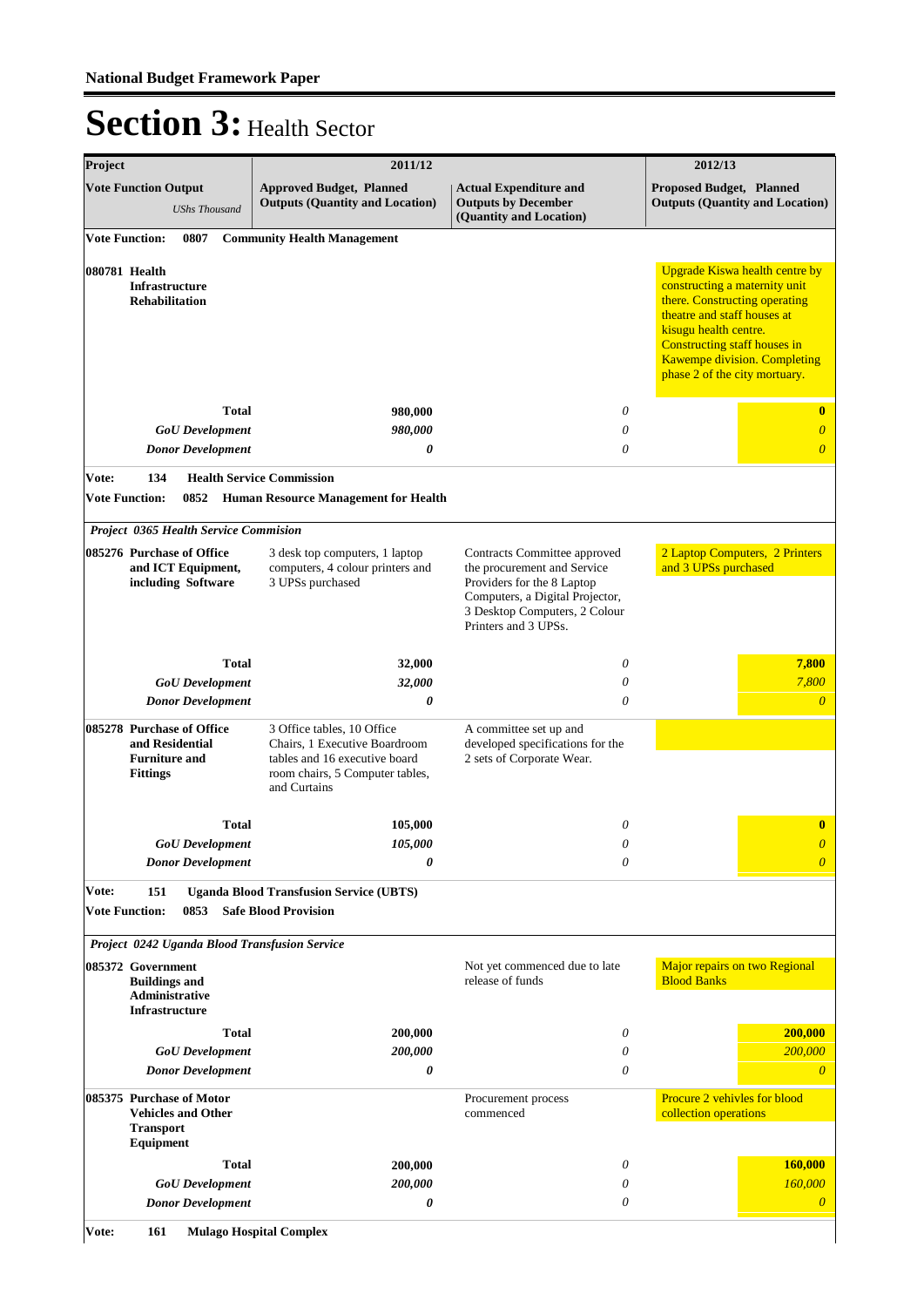| Project               |                                                                                         | 2011/12                                                                                                                                                                                                                                            |                                                                                        | 2012/13  |                                                                    |  |
|-----------------------|-----------------------------------------------------------------------------------------|----------------------------------------------------------------------------------------------------------------------------------------------------------------------------------------------------------------------------------------------------|----------------------------------------------------------------------------------------|----------|--------------------------------------------------------------------|--|
|                       | <b>Vote Function Output</b><br><b>UShs Thousand</b>                                     | <b>Approved Budget, Planned</b><br><b>Outputs (Quantity and Location)</b>                                                                                                                                                                          | <b>Actual Expenditure and</b><br><b>Outputs by December</b><br>(Quantity and Location) |          | Proposed Budget, Planned<br><b>Outputs (Quantity and Location)</b> |  |
| <b>Vote Function:</b> | 0854                                                                                    | <b>National Referral Hospital Services</b>                                                                                                                                                                                                         |                                                                                        |          |                                                                    |  |
|                       | Project 0392 Mulago Hospital Complex                                                    |                                                                                                                                                                                                                                                    |                                                                                        |          |                                                                    |  |
|                       | 085482 Staff houses<br>construction and<br>rehabilitation                               |                                                                                                                                                                                                                                                    | Rehabilitation ongoing                                                                 |          | <b>Staff quarters</b>                                              |  |
|                       | <b>Total</b>                                                                            | 200,000                                                                                                                                                                                                                                            |                                                                                        | $\theta$ | 3,500,000                                                          |  |
|                       | <b>GoU</b> Development                                                                  | 200,000                                                                                                                                                                                                                                            |                                                                                        | $\theta$ | 3,500,000                                                          |  |
|                       | <b>Donor Development</b>                                                                | 0                                                                                                                                                                                                                                                  |                                                                                        | $\theta$ | $\boldsymbol{\theta}$                                              |  |
|                       | 085471 Acquisition of Land<br>by Government                                             |                                                                                                                                                                                                                                                    | N/A                                                                                    |          |                                                                    |  |
|                       | <b>Total</b>                                                                            | 200,000                                                                                                                                                                                                                                            |                                                                                        | $\theta$ | $\bf{0}$                                                           |  |
|                       | <b>GoU</b> Development                                                                  | 200,000                                                                                                                                                                                                                                            |                                                                                        | $\theta$ | $\boldsymbol{\theta}$                                              |  |
|                       | <b>Donor Development</b>                                                                | 0                                                                                                                                                                                                                                                  |                                                                                        | $\theta$ | $\overline{0}$                                                     |  |
|                       | 085472 Government<br><b>Buildings and</b><br><b>Administrative</b><br>Infrastructure    | Records Archives (100 million)<br>Doctors Mess (270 million)<br>Orthopaedic workshop<br>(190million)<br>Nurses Hostel (350million)<br>Oxygen extension (100million)<br>Guest house (300million)<br>Rehabilitation of staff<br>quarters(100million) | Master plan in progress                                                                |          | <b>Guest house</b><br>finishing, construction of<br>waiting shade  |  |
|                       | <b>Total</b>                                                                            | 300,000                                                                                                                                                                                                                                            |                                                                                        | 0        | 190,000                                                            |  |
|                       | <b>GoU</b> Development                                                                  | 300,000                                                                                                                                                                                                                                            |                                                                                        | 0        | $\overline{0}$                                                     |  |
|                       | <b>Donor Development</b>                                                                | 0                                                                                                                                                                                                                                                  |                                                                                        | $\theta$ | $\theta$                                                           |  |
|                       | NTR                                                                                     | 0                                                                                                                                                                                                                                                  |                                                                                        | $\theta$ | 190,000                                                            |  |
|                       | 085476 Purchase of Office<br>and ICT Equipment,<br>including Software                   | Expansion of LAN                                                                                                                                                                                                                                   | Expansion of LAN done                                                                  |          | <b>Expansion of LAN</b>                                            |  |
|                       | Total                                                                                   | 150,000                                                                                                                                                                                                                                            |                                                                                        | $\theta$ | <b>100,000</b>                                                     |  |
|                       | <b>GoU</b> Development                                                                  | 150,000                                                                                                                                                                                                                                            |                                                                                        | $\theta$ | 100,000                                                            |  |
|                       | <b>Donor Development</b>                                                                | 0                                                                                                                                                                                                                                                  |                                                                                        | 0        | 0                                                                  |  |
|                       | 085478 Purchase of Office<br>and Residential<br><b>Furniture and</b><br><b>Fittings</b> | Office furniture, medical<br>furniture and fittings                                                                                                                                                                                                | Office furniture, medical<br>furniture and fittings                                    |          |                                                                    |  |
|                       | <b>Total</b>                                                                            | 300,000                                                                                                                                                                                                                                            |                                                                                        | 0        | $\bf{0}$                                                           |  |
|                       | <b>GoU</b> Development                                                                  | 300,000                                                                                                                                                                                                                                            |                                                                                        | $\theta$ | $\overline{0}$                                                     |  |
|                       | <b>Donor Development</b>                                                                | 0                                                                                                                                                                                                                                                  |                                                                                        | 0        | $\boldsymbol{\theta}$                                              |  |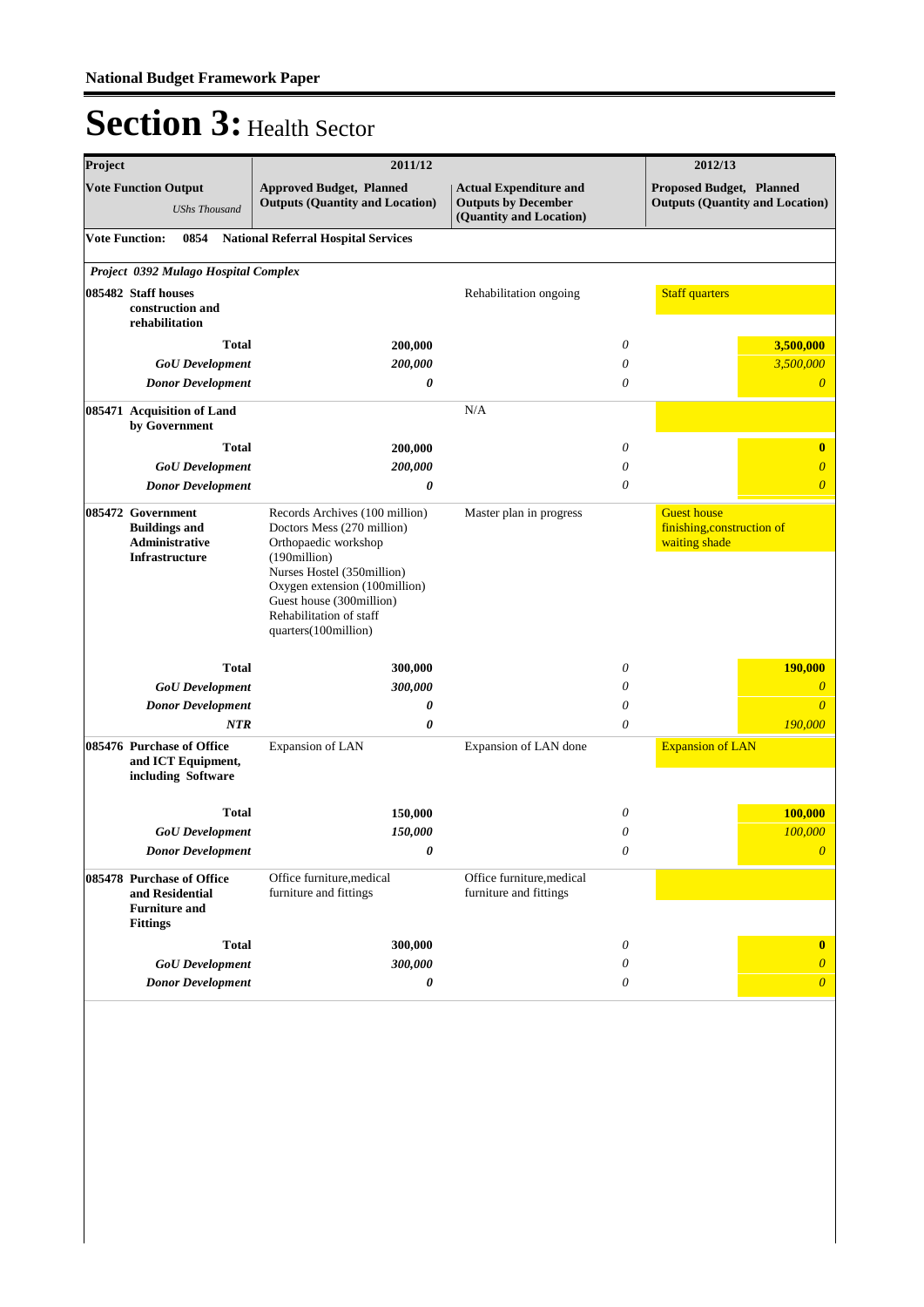| Project |                                                                      | 2011/12                                                                                                                              |                                                                                                     | 2012/13                                                                                               |
|---------|----------------------------------------------------------------------|--------------------------------------------------------------------------------------------------------------------------------------|-----------------------------------------------------------------------------------------------------|-------------------------------------------------------------------------------------------------------|
|         | <b>Vote Function Output</b><br><b>UShs Thousand</b>                  | <b>Approved Budget, Planned</b><br><b>Outputs (Quantity and Location)</b>                                                            | <b>Actual Expenditure and</b><br><b>Outputs by December</b><br>(Quantity and Location)              | Proposed Budget, Planned<br><b>Outputs (Quantity and Location)</b>                                    |
|         | 0854<br><b>Vote Function:</b>                                        | <b>National Referral Hospital Services</b>                                                                                           |                                                                                                     |                                                                                                       |
|         | 085477 Purchase of<br><b>Specialised</b>                             | Operational<br>equipments(160million)                                                                                                | No output yet                                                                                       |                                                                                                       |
|         | Machinery &<br>Equipment                                             | Cobalt 60 Machine(2.2billion)<br>X-ray Floroscopy                                                                                    |                                                                                                     | E.N.T(300M)                                                                                           |
|         |                                                                      | Machine(300million)<br>Ultra Sound                                                                                                   |                                                                                                     | Neurology(100M)                                                                                       |
|         |                                                                      | Machine(100million)<br>Waste management<br>equipment(80million)<br>Spares for lifts and other<br>plants(boiler,laundry)<br>70million |                                                                                                     | <b>Assorted</b> medical<br>instruments(100M)                                                          |
|         | Total                                                                | 4,240,112                                                                                                                            | $\theta$                                                                                            | 500,000                                                                                               |
|         | <b>GoU</b> Development                                               | 4,070,000                                                                                                                            | 0                                                                                                   | 500,000                                                                                               |
|         | <b>Donor Development</b>                                             | 0                                                                                                                                    | 0                                                                                                   | $\theta$                                                                                              |
|         | <b>NTR</b>                                                           | 170,112                                                                                                                              | 0                                                                                                   | $\overline{\theta}$                                                                                   |
|         | 085480 Hospital<br>Construction/rehabili<br>tation                   | Project 1187 Support to Mulago Hospital Rehabilitation                                                                               | No output yet                                                                                       | Civil works, Services & project<br>management costs                                                   |
|         | Total                                                                | 18,000,000                                                                                                                           | 0                                                                                                   | 25,540,000                                                                                            |
|         | <b>GoU</b> Development                                               | 0                                                                                                                                    | 0                                                                                                   |                                                                                                       |
|         | <b>Donor Development</b>                                             | 18,000,000                                                                                                                           | 0                                                                                                   | 25,540,000                                                                                            |
| Vote:   | 162<br><b>Butabika Hospital</b><br><b>Vote Function:</b><br>0855     | <b>Provision of Specialised Mental Health Services</b>                                                                               |                                                                                                     |                                                                                                       |
|         |                                                                      | Project 0911 Butabika and health cente remodelling/construction                                                                      |                                                                                                     |                                                                                                       |
|         | 085582 Staff houses<br>construction and<br>rehabilitation            |                                                                                                                                      | Completed the bidding process<br>for the construction of 2 storied<br>staff houses (4 family units) | one storied staff house<br>completed and a new storied<br>staff house constructed.(4<br>family units) |
|         | <b>Total</b>                                                         | 675,012                                                                                                                              | 0                                                                                                   | 675,012                                                                                               |
|         | <b>GoU</b> Development                                               | 675,012                                                                                                                              | 0                                                                                                   | 675,012                                                                                               |
|         | <b>Donor Development</b>                                             | 0                                                                                                                                    | $\theta$                                                                                            | $\theta$                                                                                              |
|         | 085577 Purchase of<br><b>Specialised</b><br>Machinery &<br>Equipment | An assortment of medical items                                                                                                       | Procured a computer set.                                                                            | Purchase of assorted equipment                                                                        |
|         | Total                                                                | 40,001                                                                                                                               | 0                                                                                                   | 20,001                                                                                                |
|         | <b>GoU</b> Development                                               | 40,001                                                                                                                               | 0                                                                                                   | 20,001                                                                                                |
|         | <b>Donor Development</b>                                             | 0                                                                                                                                    | 0                                                                                                   | $\overline{0}$                                                                                        |
|         | 085578 Purchase of Office<br>and Residential<br><b>Furniture and</b> |                                                                                                                                      | Procured solid wood benches                                                                         | Purchase of assorted furniture                                                                        |
|         | <b>Fittings</b>                                                      |                                                                                                                                      |                                                                                                     |                                                                                                       |
|         | Total                                                                | 20,000                                                                                                                               | 0                                                                                                   | 30,000                                                                                                |
|         | <b>GoU</b> Development<br><b>Donor Development</b>                   | 20,000<br>0                                                                                                                          | 0<br>0                                                                                              | 30,000<br>$\boldsymbol{\theta}$                                                                       |
|         |                                                                      |                                                                                                                                      |                                                                                                     |                                                                                                       |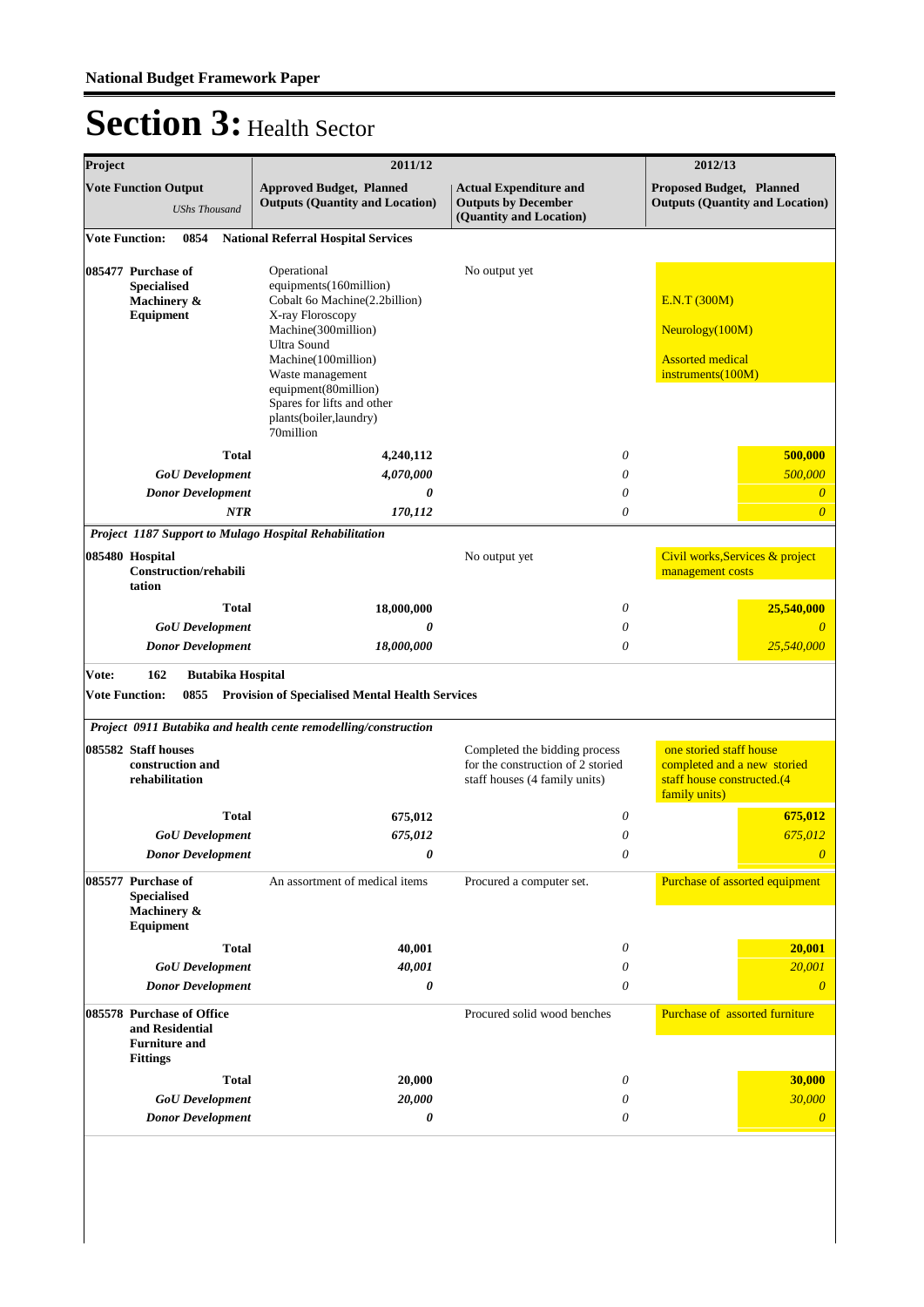| Project |                                                                                                                                                              | 2011/12                                                                                                                                                                                                                                                                                                                                                                                                                        | 2012/13                                                                                                                                                                                                                                                                                                                                                                                                                                                                                                                                                                                                                                                                                                               |                                                                                                                                                                                                                                                                                                                                                                                                                                                                   |  |
|---------|--------------------------------------------------------------------------------------------------------------------------------------------------------------|--------------------------------------------------------------------------------------------------------------------------------------------------------------------------------------------------------------------------------------------------------------------------------------------------------------------------------------------------------------------------------------------------------------------------------|-----------------------------------------------------------------------------------------------------------------------------------------------------------------------------------------------------------------------------------------------------------------------------------------------------------------------------------------------------------------------------------------------------------------------------------------------------------------------------------------------------------------------------------------------------------------------------------------------------------------------------------------------------------------------------------------------------------------------|-------------------------------------------------------------------------------------------------------------------------------------------------------------------------------------------------------------------------------------------------------------------------------------------------------------------------------------------------------------------------------------------------------------------------------------------------------------------|--|
|         | <b>Vote Function Output</b><br><b>UShs Thousand</b>                                                                                                          | <b>Approved Budget, Planned</b><br><b>Outputs (Quantity and Location)</b>                                                                                                                                                                                                                                                                                                                                                      | <b>Actual Expenditure and</b><br><b>Outputs by December</b><br>(Quantity and Location)                                                                                                                                                                                                                                                                                                                                                                                                                                                                                                                                                                                                                                | <b>Proposed Budget, Planned</b><br><b>Outputs (Quantity and Location)</b>                                                                                                                                                                                                                                                                                                                                                                                         |  |
|         | <b>Vote Function:</b><br>0855                                                                                                                                | <b>Provision of Specialised Mental Health Services</b>                                                                                                                                                                                                                                                                                                                                                                         |                                                                                                                                                                                                                                                                                                                                                                                                                                                                                                                                                                                                                                                                                                                       |                                                                                                                                                                                                                                                                                                                                                                                                                                                                   |  |
|         | 085580 Hospital<br>Construction/rehabili<br>tation                                                                                                           | <b>Infrastructure Maintenance</b>                                                                                                                                                                                                                                                                                                                                                                                              | Finalized the Rehabilitation of<br>occupational therapy ceiling.                                                                                                                                                                                                                                                                                                                                                                                                                                                                                                                                                                                                                                                      | Hospital infrastructure<br>rehabilitated.                                                                                                                                                                                                                                                                                                                                                                                                                         |  |
|         | <b>Total</b><br><b>GoU</b> Development                                                                                                                       | 40,001<br>40,001                                                                                                                                                                                                                                                                                                                                                                                                               | 0<br>0                                                                                                                                                                                                                                                                                                                                                                                                                                                                                                                                                                                                                                                                                                                | 50,001<br>50,001                                                                                                                                                                                                                                                                                                                                                                                                                                                  |  |
|         | <b>Donor Development</b>                                                                                                                                     | $\boldsymbol{\theta}$                                                                                                                                                                                                                                                                                                                                                                                                          | $\theta$                                                                                                                                                                                                                                                                                                                                                                                                                                                                                                                                                                                                                                                                                                              | $\overline{0}$                                                                                                                                                                                                                                                                                                                                                                                                                                                    |  |
|         |                                                                                                                                                              | Project 0981 Strengthening Reproducive and Mental Health                                                                                                                                                                                                                                                                                                                                                                       |                                                                                                                                                                                                                                                                                                                                                                                                                                                                                                                                                                                                                                                                                                                       |                                                                                                                                                                                                                                                                                                                                                                                                                                                                   |  |
|         | 085577 Purchase of<br><b>Specialised</b><br>Machinery &<br><b>Equipment</b>                                                                                  | Medical Equipments for the<br>newly Constructed and<br>rehabilitated Health Centres and<br>Mbarara Hospital<br>Medical Equipments for all the<br>six New Mental Health Units                                                                                                                                                                                                                                                   | •The delivery of the medical<br>Equipment for Health Centres is<br>100% complete.<br>•Delivery for Medical<br><b>Equipments for Mbarara</b><br>Hospital is 80% complete.                                                                                                                                                                                                                                                                                                                                                                                                                                                                                                                                              | <b>Medical Equipments for the</b><br>newly Constructed and<br>rehabilitated Health Centres and<br><b>Mbarara Hospital</b><br><b>Medical Equipments for all the</b><br>seven New Mental Health Units<br>including at Mbarara Hospital                                                                                                                                                                                                                              |  |
|         | <b>Total</b>                                                                                                                                                 | 2,117,000                                                                                                                                                                                                                                                                                                                                                                                                                      | 0                                                                                                                                                                                                                                                                                                                                                                                                                                                                                                                                                                                                                                                                                                                     | 1,078,000                                                                                                                                                                                                                                                                                                                                                                                                                                                         |  |
|         | <b>GoU</b> Development<br><b>Donor Development</b>                                                                                                           | 40,000<br>2,077,000                                                                                                                                                                                                                                                                                                                                                                                                            | $\theta$<br>$\theta$                                                                                                                                                                                                                                                                                                                                                                                                                                                                                                                                                                                                                                                                                                  | 40,000<br>1,038,000                                                                                                                                                                                                                                                                                                                                                                                                                                               |  |
|         | 085578 Purchase of Office<br>Furniture for the Health Centres<br>and Residential<br>and the Mental Health Centres<br><b>Furniture and</b><br><b>Fittings</b> |                                                                                                                                                                                                                                                                                                                                                                                                                                | •Delivery of the medical<br>furniture for Mbarara Hospital<br>and for the Health Centres and<br>Mental Health Units is 100%<br>complete.                                                                                                                                                                                                                                                                                                                                                                                                                                                                                                                                                                              | <b>Furniture for the Health Centres</b><br>and the Mental Health Centres<br><b>Furniture for the Mbarara</b><br>Hospital                                                                                                                                                                                                                                                                                                                                          |  |
|         | <b>Total</b>                                                                                                                                                 | 516,000                                                                                                                                                                                                                                                                                                                                                                                                                        | 0                                                                                                                                                                                                                                                                                                                                                                                                                                                                                                                                                                                                                                                                                                                     | 50,000                                                                                                                                                                                                                                                                                                                                                                                                                                                            |  |
|         | <b>GoU</b> Development                                                                                                                                       | 50,000                                                                                                                                                                                                                                                                                                                                                                                                                         | $\theta$                                                                                                                                                                                                                                                                                                                                                                                                                                                                                                                                                                                                                                                                                                              | 50,000                                                                                                                                                                                                                                                                                                                                                                                                                                                            |  |
|         | <b>Donor Development</b>                                                                                                                                     | 466,000                                                                                                                                                                                                                                                                                                                                                                                                                        | $\theta$                                                                                                                                                                                                                                                                                                                                                                                                                                                                                                                                                                                                                                                                                                              | $\theta$                                                                                                                                                                                                                                                                                                                                                                                                                                                          |  |
|         | 085572 Government<br><b>Buildings and</b><br>Administrative<br>Infrastructure                                                                                | Finalisation of the Construction<br>works and Rehabilitation of of<br>the 39 Health Centres in the 9<br>Districts of South Western<br>Uganda of Mbarara, Isingiro,<br>Ibanda, Kiruhura, Bushenyi,<br>Rukungiri, Kanungu, Ntungamo<br>and Kabale.<br>Re-modelling of Mbarara<br>Hospital Phase one<br>Six Mental Health Units<br>constructed in the regional<br>hospitals of Lira, Jinja, Mbale,<br>masaka, Mubende, and Moroto | •Construction of Mbarara<br>Hospital Works is at 94%.<br>Technical handover is complete<br>awaiting defects corrections and<br>installation of equipment.<br>•Continued with the<br>Construction and rehabilitation<br>of the HCIVs and HCIIIs in the<br>districts of Mbarara, Isingiro,<br>Ibanda, Kiruhura, Ntungamo,<br>Bushenyi, Rukungiri, Kabale,<br>and Kanungu. Lot 2 with 14<br>HC is 88% complete, lot 3 is<br>87% complete and Lot 4 is 85%<br>complete. Total of 25 HC are<br>complete and handed over.<br>•Continue to monitor & correct<br>the defects in the Mental Health<br>Units in the districts of Lira,<br>Mbale, Masaka, Mubende,<br>Jinja, Moroto.Completion rate is<br>at 100% for this lot 5 | <b>Finalisation of the Construction</b><br>works and Rehabilitation of of<br>the 39 Health Centres in the 9<br><b>Districts of South Western</b><br>Uganda of Mbarara, Isingiro,<br>Ibanda, Kiruhura, Bushenyi,<br>Rukungiri, Kanungu, Ntungamo<br>and Kabale.<br><b>Re-modelling of Mbarara</b><br><b>Hospital Phase one</b><br><b>Six Mental Health Units</b><br>constructed in the regional<br>hospitals of Lira, Jinja, Mbale,<br>masaka, Mubende, and Moroto |  |
| Vote:   | <b>Total</b><br><b>GoU</b> Development<br><b>Donor Development</b><br>163<br><b>Arua Referral Hospital</b>                                                   | 20,060,000<br>4,600,000<br>15,460,000                                                                                                                                                                                                                                                                                                                                                                                          | 0<br>0<br>0                                                                                                                                                                                                                                                                                                                                                                                                                                                                                                                                                                                                                                                                                                           | 8,466,915<br>4,520,000<br>3,946,915                                                                                                                                                                                                                                                                                                                                                                                                                               |  |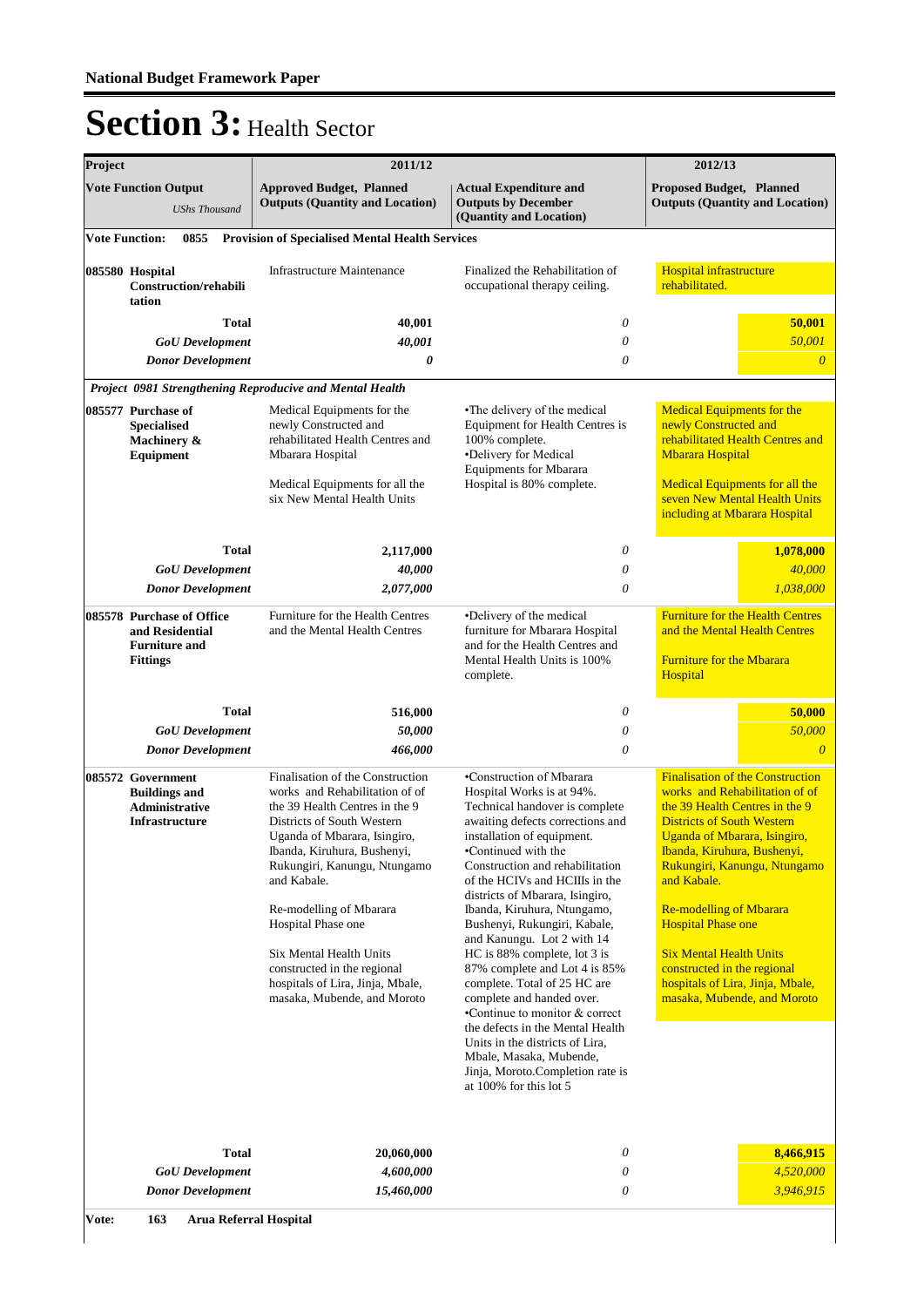| Project |                                                                                                                         | 2011/12                                                                                                                                                                                                                          |                                                                                                                                                                                                                                                                                                                                                                                                                                                                | 2012/13                                                                                      |
|---------|-------------------------------------------------------------------------------------------------------------------------|----------------------------------------------------------------------------------------------------------------------------------------------------------------------------------------------------------------------------------|----------------------------------------------------------------------------------------------------------------------------------------------------------------------------------------------------------------------------------------------------------------------------------------------------------------------------------------------------------------------------------------------------------------------------------------------------------------|----------------------------------------------------------------------------------------------|
|         | <b>Vote Function Output</b><br><b>UShs Thousand</b>                                                                     | <b>Approved Budget, Planned</b><br><b>Outputs (Quantity and Location)</b>                                                                                                                                                        | <b>Actual Expenditure and</b><br><b>Outputs by December</b><br>(Quantity and Location)                                                                                                                                                                                                                                                                                                                                                                         | <b>Proposed Budget, Planned</b><br><b>Outputs (Quantity and Location)</b>                    |
|         | <b>Vote Function:</b><br>0856                                                                                           | <b>Regional Referral Hospital Services</b>                                                                                                                                                                                       |                                                                                                                                                                                                                                                                                                                                                                                                                                                                |                                                                                              |
|         | Project 1004 Arua Rehabilitation Referral Hospital                                                                      |                                                                                                                                                                                                                                  |                                                                                                                                                                                                                                                                                                                                                                                                                                                                |                                                                                              |
|         | 085677 Purchase of<br><b>Specialised</b><br>Machinery &<br>Equipment                                                    | Rehabilitation of the alternative<br>water system (3 water pumps)                                                                                                                                                                |                                                                                                                                                                                                                                                                                                                                                                                                                                                                |                                                                                              |
|         | <b>Total</b>                                                                                                            | 400,000                                                                                                                                                                                                                          | 0                                                                                                                                                                                                                                                                                                                                                                                                                                                              | $\bf{0}$                                                                                     |
|         | <b>GoU</b> Development                                                                                                  | 400,000                                                                                                                                                                                                                          | 0                                                                                                                                                                                                                                                                                                                                                                                                                                                              | $\overline{\theta}$                                                                          |
|         | <b>Donor Development</b>                                                                                                | 0                                                                                                                                                                                                                                | 0                                                                                                                                                                                                                                                                                                                                                                                                                                                              | $\overline{0}$                                                                               |
|         | 085672 Government<br><b>Buildings and</b><br><b>Administrative</b><br><b>Infrastructure</b>                             | 1. Completion of payment for<br>medical ward.<br>2. Drawing five year<br>development plan for the<br>hospital.                                                                                                                   |                                                                                                                                                                                                                                                                                                                                                                                                                                                                |                                                                                              |
|         | <b>Total</b>                                                                                                            | 500,000                                                                                                                                                                                                                          | 0                                                                                                                                                                                                                                                                                                                                                                                                                                                              | $\bf{0}$                                                                                     |
|         | <b>GoU</b> Development                                                                                                  | 500,000                                                                                                                                                                                                                          | 0                                                                                                                                                                                                                                                                                                                                                                                                                                                              | $\boldsymbol{\theta}$                                                                        |
|         | <b>Donor Development</b>                                                                                                | 0                                                                                                                                                                                                                                | 0                                                                                                                                                                                                                                                                                                                                                                                                                                                              | $\overline{0}$                                                                               |
| Vote:   | 164<br><b>Vote Function:</b><br>0856                                                                                    | <b>Fort Portal Referral Hospital</b><br><b>Regional Referral Hospital Services</b>                                                                                                                                               |                                                                                                                                                                                                                                                                                                                                                                                                                                                                |                                                                                              |
|         |                                                                                                                         | Project 1004 Fort Portal Rehabilitation Referral Hospital                                                                                                                                                                        |                                                                                                                                                                                                                                                                                                                                                                                                                                                                |                                                                                              |
|         | 085681 Staff houses<br>construction and<br>rehabilitation                                                               | Completion of revised design<br>and continuation construction<br>of Interns and doctors houses                                                                                                                                   | The cummulative progress of<br>the work is 93%<br>Completed works:<br>Concrete framing, Block<br>walling, Roof structure, Internal<br>and external plaster, Floor<br>finish, Windows, Ceiling,<br>Retaining wall, Electrical first<br>fix<br>Works in progress:<br>Painting 90%, Doors 85%,<br>Mechanical fix 95%, Electrical<br>second fix 50%                                                                                                                | Pay retention money for Interns<br>Hostel and staff houses after<br>defect liability period. |
|         | Total                                                                                                                   | 500,000                                                                                                                                                                                                                          | 0                                                                                                                                                                                                                                                                                                                                                                                                                                                              | 205,261                                                                                      |
|         | <b>GoU</b> Development                                                                                                  | 500,000                                                                                                                                                                                                                          | 0<br>$\theta$                                                                                                                                                                                                                                                                                                                                                                                                                                                  | 205,261<br>$\theta$                                                                          |
|         | <b>Donor Development</b><br>085672 Government<br><b>Buildings and</b><br><b>Administrative</b><br><b>Infrastructure</b> | 0<br>Continuation Constructio of 3<br>storeyed and basement Private<br>ward and administrative offices<br>EYE/ENT unit constucted in<br>Parternership with<br>CBM(Dependant on the<br>partener availing counter part<br>funding. | Paid retention money for<br>The cummulative progress is<br>Private ward and administrative<br>80%<br>offices after defect liability<br>Completed works:<br>period.<br>Block walling, Reinforced<br>concrete framing, Roof<br>structure, Extrenal and Internal<br>plaster, Electrical first fix<br>Works in progress:<br>Floor finishes 80%, Electrical<br>second fix 30%, Plumbing first<br>fix 65%, Landscaping 50%,<br>Ceiling 75%, Windows 50%,<br>Doors 5% |                                                                                              |
|         | <b>Total</b>                                                                                                            | 2,700,000                                                                                                                                                                                                                        | 0                                                                                                                                                                                                                                                                                                                                                                                                                                                              | 471,739                                                                                      |
|         | <b>GoU</b> Development                                                                                                  | 2,700,000                                                                                                                                                                                                                        | 0                                                                                                                                                                                                                                                                                                                                                                                                                                                              | 471,739                                                                                      |
|         | <b>Donor Development</b>                                                                                                | 0                                                                                                                                                                                                                                | 0                                                                                                                                                                                                                                                                                                                                                                                                                                                              | $\overline{0}$                                                                               |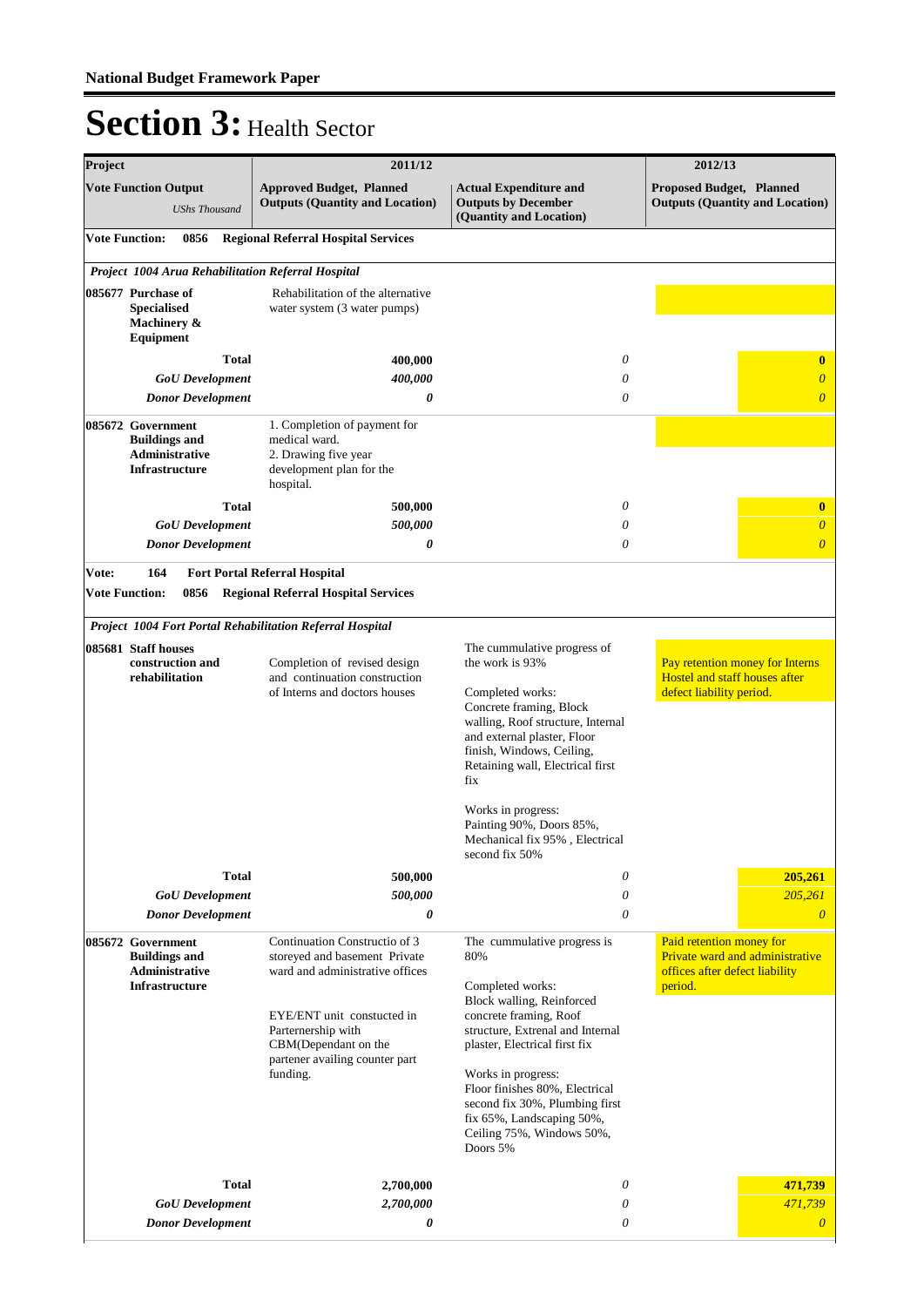| Project                                                                                               |                                                                                      |              | 2011/12                                                                   | 2012/13                                                                                                                                                                                                                                                                                                                                                                                                                                                                                                                                                                                  |                                                                                                                          |  |
|-------------------------------------------------------------------------------------------------------|--------------------------------------------------------------------------------------|--------------|---------------------------------------------------------------------------|------------------------------------------------------------------------------------------------------------------------------------------------------------------------------------------------------------------------------------------------------------------------------------------------------------------------------------------------------------------------------------------------------------------------------------------------------------------------------------------------------------------------------------------------------------------------------------------|--------------------------------------------------------------------------------------------------------------------------|--|
|                                                                                                       | <b>Vote Function Output</b><br><b>UShs Thousand</b>                                  |              | <b>Approved Budget, Planned</b><br><b>Outputs (Quantity and Location)</b> | <b>Actual Expenditure and</b><br><b>Outputs by December</b><br>(Quantity and Location)                                                                                                                                                                                                                                                                                                                                                                                                                                                                                                   | <b>Proposed Budget, Planned</b><br><b>Outputs (Quantity and Location)</b>                                                |  |
|                                                                                                       |                                                                                      |              | <b>Regional Referral Hospital Services</b>                                |                                                                                                                                                                                                                                                                                                                                                                                                                                                                                                                                                                                          |                                                                                                                          |  |
| <b>Vote Function:</b><br>0856<br>085677 Purchase of<br><b>Specialised</b><br>Machinery &<br>Equipment |                                                                                      |              | Assorted specialized equipment<br>procured                                | Hernia set 3<br>Laparotomy set 1<br>Mobile Operation light 1<br>Hysterectomy set 1<br>Gyneacological set 1<br>Major ceaserean set 3<br>Patients trolley 2<br>Nebulizer 1 Instrument Trolleys<br>5<br>Pulse Oximeter 1<br>Sunction Machine electric 1<br>Autoclaves (Vertical) 501 itres 2<br>Other assorted medical<br>equipment<br>Solar Installed in OPD and<br>Mental Health Unit<br>12 oxygen cylinder carriers<br>fabricated<br>2 five litre kettles and one AC<br>power stabilizer 1000Kva, Gas<br>Cooker(Interns)<br>Other assorted electrical and<br>plumbing equipment procured |                                                                                                                          |  |
|                                                                                                       |                                                                                      | <b>Total</b> | 170,000                                                                   | 0                                                                                                                                                                                                                                                                                                                                                                                                                                                                                                                                                                                        | 373,000                                                                                                                  |  |
|                                                                                                       | <b>GoU</b> Development                                                               |              | 170,000                                                                   | 0                                                                                                                                                                                                                                                                                                                                                                                                                                                                                                                                                                                        | 373,000                                                                                                                  |  |
|                                                                                                       | <b>Donor Development</b>                                                             |              | $\boldsymbol{\theta}$                                                     | $\theta$                                                                                                                                                                                                                                                                                                                                                                                                                                                                                                                                                                                 | $\boldsymbol{\theta}$                                                                                                    |  |
| Vote:                                                                                                 | 165                                                                                  |              | <b>Gulu Referral Hospital</b>                                             |                                                                                                                                                                                                                                                                                                                                                                                                                                                                                                                                                                                          |                                                                                                                          |  |
| <b>Vote Function:</b>                                                                                 | 0856                                                                                 |              | <b>Regional Referral Hospital Services</b>                                |                                                                                                                                                                                                                                                                                                                                                                                                                                                                                                                                                                                          |                                                                                                                          |  |
|                                                                                                       |                                                                                      |              | Project 1004 Gulu Rehabilitation Referral Hospital                        |                                                                                                                                                                                                                                                                                                                                                                                                                                                                                                                                                                                          |                                                                                                                          |  |
|                                                                                                       | 085677 Purchase of<br><b>Specialised</b><br>Machinery &<br>Equipment                 |              | Purchase assorted equipment for<br>wards clinics, and theatre             | power back up system procured,<br>installed and fully paid for.<br>Medical equipment contract<br>awarded and procurement<br>process is on going.                                                                                                                                                                                                                                                                                                                                                                                                                                         |                                                                                                                          |  |
|                                                                                                       |                                                                                      | <b>Total</b> | 270,000                                                                   | 0                                                                                                                                                                                                                                                                                                                                                                                                                                                                                                                                                                                        | $\bf{0}$                                                                                                                 |  |
|                                                                                                       | 270,000<br><b>GoU</b> Development                                                    |              | 0                                                                         | $\theta$                                                                                                                                                                                                                                                                                                                                                                                                                                                                                                                                                                                 |                                                                                                                          |  |
|                                                                                                       | <b>Donor Development</b>                                                             |              | 0                                                                         | 0                                                                                                                                                                                                                                                                                                                                                                                                                                                                                                                                                                                        | $\overline{0}$                                                                                                           |  |
|                                                                                                       | 085672 Government<br><b>Buildings and</b><br>Administrative<br><b>Infrastructure</b> |              | renovation of old admn building                                           | submassive pump intalled and<br>paid for.<br>Placeta pit has been built by a<br>donor AMFREF. The funds for<br>placenta pit to be reallocated for<br>renovation of ANC units                                                                                                                                                                                                                                                                                                                                                                                                             | repair of intensive care<br>$unit = 30m$<br>Repair of store=40m<br>compltion of master devt plan &<br>strategic plan=60m |  |
|                                                                                                       |                                                                                      |              | 42,550                                                                    | 0                                                                                                                                                                                                                                                                                                                                                                                                                                                                                                                                                                                        | 130,000                                                                                                                  |  |
| <b>Total</b><br><b>GoU</b> Development                                                                |                                                                                      |              | 42,550                                                                    | 0                                                                                                                                                                                                                                                                                                                                                                                                                                                                                                                                                                                        | 130,000                                                                                                                  |  |
| <b>Donor Development</b>                                                                              |                                                                                      |              |                                                                           |                                                                                                                                                                                                                                                                                                                                                                                                                                                                                                                                                                                          |                                                                                                                          |  |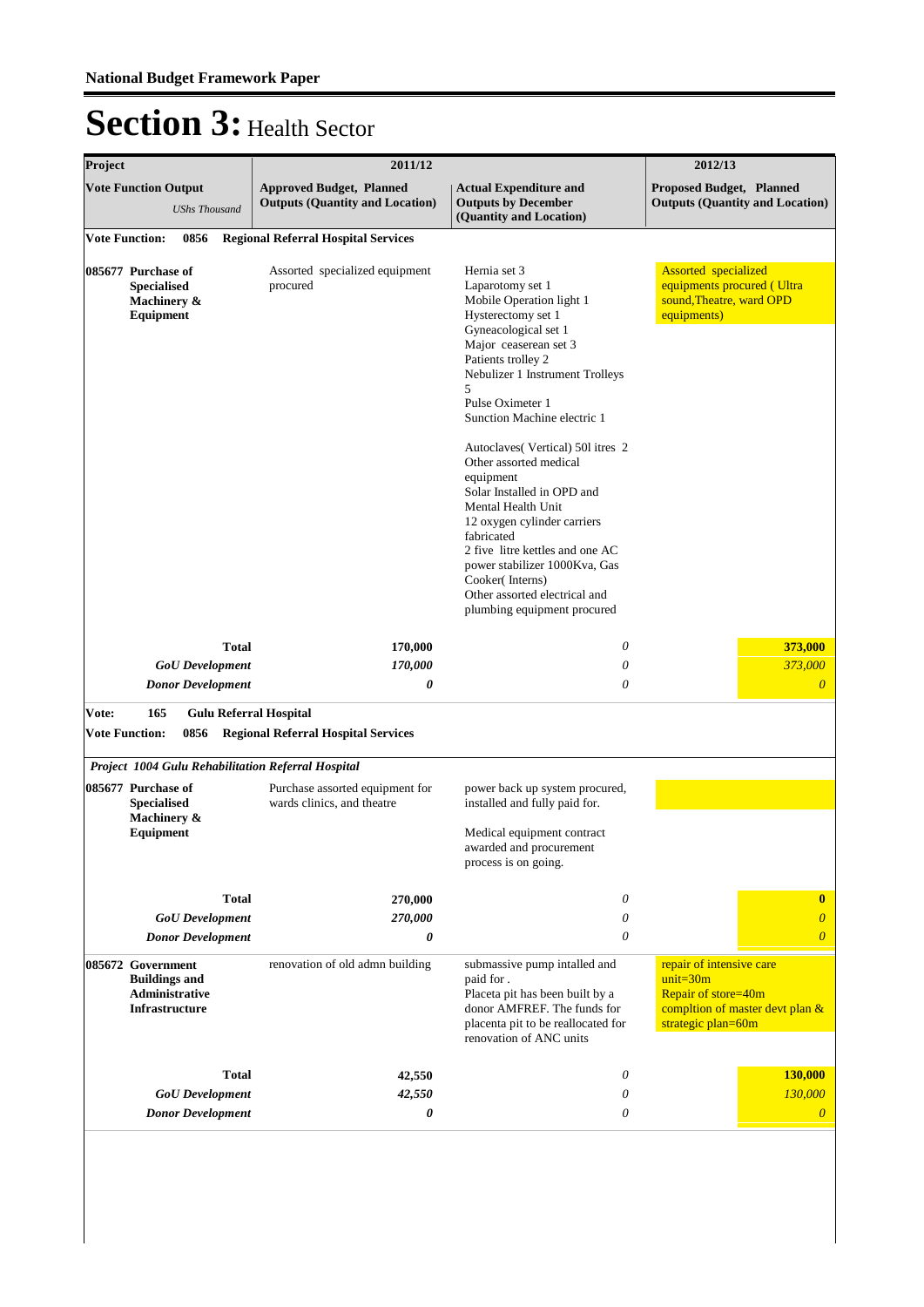| <b>Approved Budget, Planned</b><br><b>Actual Expenditure and</b><br><b>Proposed Budget, Planned</b><br><b>Outputs (Quantity and Location)</b><br><b>Outputs by December</b><br><b>Outputs (Quantity and Location)</b><br><b>UShs Thousand</b><br>(Quantity and Location)<br><b>Vote Function:</b><br>0856<br><b>Regional Referral Hospital Services</b><br>complete payment of OPD<br>Construct an incenerator 80 m,<br>bids were received and<br>085683 OPD and other ward<br>construction and rehabilitation<br>construction and<br>emergence unit 170m<br>evaluation done, waiting award<br>rehabilitation<br>of contract<br>151,000<br><b>Total</b><br>187,450<br>0<br>151,000<br>187,450<br>0<br><b>GoU</b> Development<br>0<br><b>Donor Development</b><br>0<br>0<br>Vote:<br>166<br>Hoima Referral Hospital<br><b>Vote Function:</b><br>0856<br><b>Regional Referral Hospital Services</b><br>Project 1004 Hoima Rehabilitation Referral Hospital<br>One Road from OPD to<br>One Road from OPD to<br>One Road from OPD to<br>085673 Roads, Streets and<br>Accidentt and Emergency Unit-<br><b>Accidentt and Emergency Unit</b><br><b>Highways</b><br>Accidentt and Emergency Unit<br>procurement started.<br><b>Total</b><br>70,000<br>0<br>$\bf{0}$<br><b>GoU</b> Development<br>70,000<br>0<br>0<br><b>Donor Development</b><br>0<br>$\theta$<br><b>Office Furniture</b><br>Office Furniture<br>NA<br>and Residential<br><b>Furniture and</b><br><b>Fittings</b><br><b>Total</b><br>0<br>50,000<br>10,000<br>50,000<br>0<br><b>GoU</b> Development<br>10,000<br><b>Donor Development</b><br>0<br>0<br><b>Staff Accomodation</b><br><b>Staff Accomodation</b><br>Staff Accomodation about 60%<br><b>Buildings and</b><br>complete and on schedule.<br>Administrative<br><b>Infrastructure</b><br>1,800,000<br>500,000<br><b>Total</b><br>0<br>500,000<br>1,800,000<br><b>GoU</b> Development<br>0<br>$\theta$<br><b>Donor Development</b><br>0<br><b>Engineering and Design</b><br>085679 Acquisition of Other<br>Engineering and Design<br><b>NA</b><br>Studies/plans<br>Studies/plans<br><b>Capital Assets</b><br>$\boldsymbol{\mathit{0}}$<br><b>Total</b><br>120,000<br>50,000<br>50,000<br><b>GoU</b> Development<br>120,000<br>$\boldsymbol{\mathit{0}}$<br>0<br>0<br><b>Donor Development</b><br>$\boldsymbol{\theta}$<br>Hospital Rehabilitation.<br>085680 Hospital<br>Hospital Rehabilitation.<br>Hospital Rehabilitation on<br>schedule.<br><b>Construction/rehabili</b><br>tation<br><b>Total</b><br>280,000<br>110,000<br>0<br>280,000<br><b>GoU</b> Development<br>110,000<br>0<br><b>Donor Development</b><br>0<br>$\theta$<br>$\theta$<br><b>Medical Equipment</b><br>Medical Equipment<br>Medical Equipment<br><b>Solar Panels and Batteries, Fire</b><br><b>Specialised</b><br>Solar Panels and Batteries, Fire<br>Solar Panels and Batteries, Fire<br>Machinery &<br>fighting Equipment<br>fighting Equipment<br><b>fighting Equipment</b><br><b>Equipment</b><br>130,000<br><b>Total</b><br>135,000<br>$\boldsymbol{\mathit{0}}$<br>130,000<br><b>GoU</b> Development<br>135,000<br>0<br><b>Donor Development</b><br>0<br>0<br>$\overline{0}$ | Project                     |  | 2011/12 | 2012/13 |
|---------------------------------------------------------------------------------------------------------------------------------------------------------------------------------------------------------------------------------------------------------------------------------------------------------------------------------------------------------------------------------------------------------------------------------------------------------------------------------------------------------------------------------------------------------------------------------------------------------------------------------------------------------------------------------------------------------------------------------------------------------------------------------------------------------------------------------------------------------------------------------------------------------------------------------------------------------------------------------------------------------------------------------------------------------------------------------------------------------------------------------------------------------------------------------------------------------------------------------------------------------------------------------------------------------------------------------------------------------------------------------------------------------------------------------------------------------------------------------------------------------------------------------------------------------------------------------------------------------------------------------------------------------------------------------------------------------------------------------------------------------------------------------------------------------------------------------------------------------------------------------------------------------------------------------------------------------------------------------------------------------------------------------------------------------------------------------------------------------------------------------------------------------------------------------------------------------------------------------------------------------------------------------------------------------------------------------------------------------------------------------------------------------------------------------------------------------------------------------------------------------------------------------------------------------------------------------------------------------------------------------------------------------------------------------------------------------------------------------------------------------------------------------------------------------------------------------------------------------------------------------------------------------------------------------------------------------------------------------------------------------------------------------------------------------------------------------------------------------------------------------------------------------------------------|-----------------------------|--|---------|---------|
|                                                                                                                                                                                                                                                                                                                                                                                                                                                                                                                                                                                                                                                                                                                                                                                                                                                                                                                                                                                                                                                                                                                                                                                                                                                                                                                                                                                                                                                                                                                                                                                                                                                                                                                                                                                                                                                                                                                                                                                                                                                                                                                                                                                                                                                                                                                                                                                                                                                                                                                                                                                                                                                                                                                                                                                                                                                                                                                                                                                                                                                                                                                                                                           | <b>Vote Function Output</b> |  |         |         |
|                                                                                                                                                                                                                                                                                                                                                                                                                                                                                                                                                                                                                                                                                                                                                                                                                                                                                                                                                                                                                                                                                                                                                                                                                                                                                                                                                                                                                                                                                                                                                                                                                                                                                                                                                                                                                                                                                                                                                                                                                                                                                                                                                                                                                                                                                                                                                                                                                                                                                                                                                                                                                                                                                                                                                                                                                                                                                                                                                                                                                                                                                                                                                                           |                             |  |         |         |
|                                                                                                                                                                                                                                                                                                                                                                                                                                                                                                                                                                                                                                                                                                                                                                                                                                                                                                                                                                                                                                                                                                                                                                                                                                                                                                                                                                                                                                                                                                                                                                                                                                                                                                                                                                                                                                                                                                                                                                                                                                                                                                                                                                                                                                                                                                                                                                                                                                                                                                                                                                                                                                                                                                                                                                                                                                                                                                                                                                                                                                                                                                                                                                           |                             |  |         |         |
|                                                                                                                                                                                                                                                                                                                                                                                                                                                                                                                                                                                                                                                                                                                                                                                                                                                                                                                                                                                                                                                                                                                                                                                                                                                                                                                                                                                                                                                                                                                                                                                                                                                                                                                                                                                                                                                                                                                                                                                                                                                                                                                                                                                                                                                                                                                                                                                                                                                                                                                                                                                                                                                                                                                                                                                                                                                                                                                                                                                                                                                                                                                                                                           |                             |  |         |         |
|                                                                                                                                                                                                                                                                                                                                                                                                                                                                                                                                                                                                                                                                                                                                                                                                                                                                                                                                                                                                                                                                                                                                                                                                                                                                                                                                                                                                                                                                                                                                                                                                                                                                                                                                                                                                                                                                                                                                                                                                                                                                                                                                                                                                                                                                                                                                                                                                                                                                                                                                                                                                                                                                                                                                                                                                                                                                                                                                                                                                                                                                                                                                                                           |                             |  |         |         |
|                                                                                                                                                                                                                                                                                                                                                                                                                                                                                                                                                                                                                                                                                                                                                                                                                                                                                                                                                                                                                                                                                                                                                                                                                                                                                                                                                                                                                                                                                                                                                                                                                                                                                                                                                                                                                                                                                                                                                                                                                                                                                                                                                                                                                                                                                                                                                                                                                                                                                                                                                                                                                                                                                                                                                                                                                                                                                                                                                                                                                                                                                                                                                                           |                             |  |         |         |
|                                                                                                                                                                                                                                                                                                                                                                                                                                                                                                                                                                                                                                                                                                                                                                                                                                                                                                                                                                                                                                                                                                                                                                                                                                                                                                                                                                                                                                                                                                                                                                                                                                                                                                                                                                                                                                                                                                                                                                                                                                                                                                                                                                                                                                                                                                                                                                                                                                                                                                                                                                                                                                                                                                                                                                                                                                                                                                                                                                                                                                                                                                                                                                           |                             |  |         |         |
|                                                                                                                                                                                                                                                                                                                                                                                                                                                                                                                                                                                                                                                                                                                                                                                                                                                                                                                                                                                                                                                                                                                                                                                                                                                                                                                                                                                                                                                                                                                                                                                                                                                                                                                                                                                                                                                                                                                                                                                                                                                                                                                                                                                                                                                                                                                                                                                                                                                                                                                                                                                                                                                                                                                                                                                                                                                                                                                                                                                                                                                                                                                                                                           |                             |  |         |         |
|                                                                                                                                                                                                                                                                                                                                                                                                                                                                                                                                                                                                                                                                                                                                                                                                                                                                                                                                                                                                                                                                                                                                                                                                                                                                                                                                                                                                                                                                                                                                                                                                                                                                                                                                                                                                                                                                                                                                                                                                                                                                                                                                                                                                                                                                                                                                                                                                                                                                                                                                                                                                                                                                                                                                                                                                                                                                                                                                                                                                                                                                                                                                                                           |                             |  |         |         |
|                                                                                                                                                                                                                                                                                                                                                                                                                                                                                                                                                                                                                                                                                                                                                                                                                                                                                                                                                                                                                                                                                                                                                                                                                                                                                                                                                                                                                                                                                                                                                                                                                                                                                                                                                                                                                                                                                                                                                                                                                                                                                                                                                                                                                                                                                                                                                                                                                                                                                                                                                                                                                                                                                                                                                                                                                                                                                                                                                                                                                                                                                                                                                                           |                             |  |         |         |
|                                                                                                                                                                                                                                                                                                                                                                                                                                                                                                                                                                                                                                                                                                                                                                                                                                                                                                                                                                                                                                                                                                                                                                                                                                                                                                                                                                                                                                                                                                                                                                                                                                                                                                                                                                                                                                                                                                                                                                                                                                                                                                                                                                                                                                                                                                                                                                                                                                                                                                                                                                                                                                                                                                                                                                                                                                                                                                                                                                                                                                                                                                                                                                           |                             |  |         |         |
|                                                                                                                                                                                                                                                                                                                                                                                                                                                                                                                                                                                                                                                                                                                                                                                                                                                                                                                                                                                                                                                                                                                                                                                                                                                                                                                                                                                                                                                                                                                                                                                                                                                                                                                                                                                                                                                                                                                                                                                                                                                                                                                                                                                                                                                                                                                                                                                                                                                                                                                                                                                                                                                                                                                                                                                                                                                                                                                                                                                                                                                                                                                                                                           |                             |  |         |         |
|                                                                                                                                                                                                                                                                                                                                                                                                                                                                                                                                                                                                                                                                                                                                                                                                                                                                                                                                                                                                                                                                                                                                                                                                                                                                                                                                                                                                                                                                                                                                                                                                                                                                                                                                                                                                                                                                                                                                                                                                                                                                                                                                                                                                                                                                                                                                                                                                                                                                                                                                                                                                                                                                                                                                                                                                                                                                                                                                                                                                                                                                                                                                                                           |                             |  |         |         |
|                                                                                                                                                                                                                                                                                                                                                                                                                                                                                                                                                                                                                                                                                                                                                                                                                                                                                                                                                                                                                                                                                                                                                                                                                                                                                                                                                                                                                                                                                                                                                                                                                                                                                                                                                                                                                                                                                                                                                                                                                                                                                                                                                                                                                                                                                                                                                                                                                                                                                                                                                                                                                                                                                                                                                                                                                                                                                                                                                                                                                                                                                                                                                                           | 085678 Purchase of Office   |  |         |         |
|                                                                                                                                                                                                                                                                                                                                                                                                                                                                                                                                                                                                                                                                                                                                                                                                                                                                                                                                                                                                                                                                                                                                                                                                                                                                                                                                                                                                                                                                                                                                                                                                                                                                                                                                                                                                                                                                                                                                                                                                                                                                                                                                                                                                                                                                                                                                                                                                                                                                                                                                                                                                                                                                                                                                                                                                                                                                                                                                                                                                                                                                                                                                                                           |                             |  |         |         |
|                                                                                                                                                                                                                                                                                                                                                                                                                                                                                                                                                                                                                                                                                                                                                                                                                                                                                                                                                                                                                                                                                                                                                                                                                                                                                                                                                                                                                                                                                                                                                                                                                                                                                                                                                                                                                                                                                                                                                                                                                                                                                                                                                                                                                                                                                                                                                                                                                                                                                                                                                                                                                                                                                                                                                                                                                                                                                                                                                                                                                                                                                                                                                                           |                             |  |         |         |
|                                                                                                                                                                                                                                                                                                                                                                                                                                                                                                                                                                                                                                                                                                                                                                                                                                                                                                                                                                                                                                                                                                                                                                                                                                                                                                                                                                                                                                                                                                                                                                                                                                                                                                                                                                                                                                                                                                                                                                                                                                                                                                                                                                                                                                                                                                                                                                                                                                                                                                                                                                                                                                                                                                                                                                                                                                                                                                                                                                                                                                                                                                                                                                           |                             |  |         |         |
|                                                                                                                                                                                                                                                                                                                                                                                                                                                                                                                                                                                                                                                                                                                                                                                                                                                                                                                                                                                                                                                                                                                                                                                                                                                                                                                                                                                                                                                                                                                                                                                                                                                                                                                                                                                                                                                                                                                                                                                                                                                                                                                                                                                                                                                                                                                                                                                                                                                                                                                                                                                                                                                                                                                                                                                                                                                                                                                                                                                                                                                                                                                                                                           | 085672 Government           |  |         |         |
|                                                                                                                                                                                                                                                                                                                                                                                                                                                                                                                                                                                                                                                                                                                                                                                                                                                                                                                                                                                                                                                                                                                                                                                                                                                                                                                                                                                                                                                                                                                                                                                                                                                                                                                                                                                                                                                                                                                                                                                                                                                                                                                                                                                                                                                                                                                                                                                                                                                                                                                                                                                                                                                                                                                                                                                                                                                                                                                                                                                                                                                                                                                                                                           |                             |  |         |         |
|                                                                                                                                                                                                                                                                                                                                                                                                                                                                                                                                                                                                                                                                                                                                                                                                                                                                                                                                                                                                                                                                                                                                                                                                                                                                                                                                                                                                                                                                                                                                                                                                                                                                                                                                                                                                                                                                                                                                                                                                                                                                                                                                                                                                                                                                                                                                                                                                                                                                                                                                                                                                                                                                                                                                                                                                                                                                                                                                                                                                                                                                                                                                                                           |                             |  |         |         |
|                                                                                                                                                                                                                                                                                                                                                                                                                                                                                                                                                                                                                                                                                                                                                                                                                                                                                                                                                                                                                                                                                                                                                                                                                                                                                                                                                                                                                                                                                                                                                                                                                                                                                                                                                                                                                                                                                                                                                                                                                                                                                                                                                                                                                                                                                                                                                                                                                                                                                                                                                                                                                                                                                                                                                                                                                                                                                                                                                                                                                                                                                                                                                                           |                             |  |         |         |
|                                                                                                                                                                                                                                                                                                                                                                                                                                                                                                                                                                                                                                                                                                                                                                                                                                                                                                                                                                                                                                                                                                                                                                                                                                                                                                                                                                                                                                                                                                                                                                                                                                                                                                                                                                                                                                                                                                                                                                                                                                                                                                                                                                                                                                                                                                                                                                                                                                                                                                                                                                                                                                                                                                                                                                                                                                                                                                                                                                                                                                                                                                                                                                           |                             |  |         |         |
|                                                                                                                                                                                                                                                                                                                                                                                                                                                                                                                                                                                                                                                                                                                                                                                                                                                                                                                                                                                                                                                                                                                                                                                                                                                                                                                                                                                                                                                                                                                                                                                                                                                                                                                                                                                                                                                                                                                                                                                                                                                                                                                                                                                                                                                                                                                                                                                                                                                                                                                                                                                                                                                                                                                                                                                                                                                                                                                                                                                                                                                                                                                                                                           |                             |  |         |         |
|                                                                                                                                                                                                                                                                                                                                                                                                                                                                                                                                                                                                                                                                                                                                                                                                                                                                                                                                                                                                                                                                                                                                                                                                                                                                                                                                                                                                                                                                                                                                                                                                                                                                                                                                                                                                                                                                                                                                                                                                                                                                                                                                                                                                                                                                                                                                                                                                                                                                                                                                                                                                                                                                                                                                                                                                                                                                                                                                                                                                                                                                                                                                                                           |                             |  |         |         |
|                                                                                                                                                                                                                                                                                                                                                                                                                                                                                                                                                                                                                                                                                                                                                                                                                                                                                                                                                                                                                                                                                                                                                                                                                                                                                                                                                                                                                                                                                                                                                                                                                                                                                                                                                                                                                                                                                                                                                                                                                                                                                                                                                                                                                                                                                                                                                                                                                                                                                                                                                                                                                                                                                                                                                                                                                                                                                                                                                                                                                                                                                                                                                                           |                             |  |         |         |
|                                                                                                                                                                                                                                                                                                                                                                                                                                                                                                                                                                                                                                                                                                                                                                                                                                                                                                                                                                                                                                                                                                                                                                                                                                                                                                                                                                                                                                                                                                                                                                                                                                                                                                                                                                                                                                                                                                                                                                                                                                                                                                                                                                                                                                                                                                                                                                                                                                                                                                                                                                                                                                                                                                                                                                                                                                                                                                                                                                                                                                                                                                                                                                           |                             |  |         |         |
|                                                                                                                                                                                                                                                                                                                                                                                                                                                                                                                                                                                                                                                                                                                                                                                                                                                                                                                                                                                                                                                                                                                                                                                                                                                                                                                                                                                                                                                                                                                                                                                                                                                                                                                                                                                                                                                                                                                                                                                                                                                                                                                                                                                                                                                                                                                                                                                                                                                                                                                                                                                                                                                                                                                                                                                                                                                                                                                                                                                                                                                                                                                                                                           |                             |  |         |         |
|                                                                                                                                                                                                                                                                                                                                                                                                                                                                                                                                                                                                                                                                                                                                                                                                                                                                                                                                                                                                                                                                                                                                                                                                                                                                                                                                                                                                                                                                                                                                                                                                                                                                                                                                                                                                                                                                                                                                                                                                                                                                                                                                                                                                                                                                                                                                                                                                                                                                                                                                                                                                                                                                                                                                                                                                                                                                                                                                                                                                                                                                                                                                                                           |                             |  |         |         |
|                                                                                                                                                                                                                                                                                                                                                                                                                                                                                                                                                                                                                                                                                                                                                                                                                                                                                                                                                                                                                                                                                                                                                                                                                                                                                                                                                                                                                                                                                                                                                                                                                                                                                                                                                                                                                                                                                                                                                                                                                                                                                                                                                                                                                                                                                                                                                                                                                                                                                                                                                                                                                                                                                                                                                                                                                                                                                                                                                                                                                                                                                                                                                                           |                             |  |         |         |
|                                                                                                                                                                                                                                                                                                                                                                                                                                                                                                                                                                                                                                                                                                                                                                                                                                                                                                                                                                                                                                                                                                                                                                                                                                                                                                                                                                                                                                                                                                                                                                                                                                                                                                                                                                                                                                                                                                                                                                                                                                                                                                                                                                                                                                                                                                                                                                                                                                                                                                                                                                                                                                                                                                                                                                                                                                                                                                                                                                                                                                                                                                                                                                           | 085677 Purchase of          |  |         |         |
|                                                                                                                                                                                                                                                                                                                                                                                                                                                                                                                                                                                                                                                                                                                                                                                                                                                                                                                                                                                                                                                                                                                                                                                                                                                                                                                                                                                                                                                                                                                                                                                                                                                                                                                                                                                                                                                                                                                                                                                                                                                                                                                                                                                                                                                                                                                                                                                                                                                                                                                                                                                                                                                                                                                                                                                                                                                                                                                                                                                                                                                                                                                                                                           |                             |  |         |         |
|                                                                                                                                                                                                                                                                                                                                                                                                                                                                                                                                                                                                                                                                                                                                                                                                                                                                                                                                                                                                                                                                                                                                                                                                                                                                                                                                                                                                                                                                                                                                                                                                                                                                                                                                                                                                                                                                                                                                                                                                                                                                                                                                                                                                                                                                                                                                                                                                                                                                                                                                                                                                                                                                                                                                                                                                                                                                                                                                                                                                                                                                                                                                                                           |                             |  |         |         |
|                                                                                                                                                                                                                                                                                                                                                                                                                                                                                                                                                                                                                                                                                                                                                                                                                                                                                                                                                                                                                                                                                                                                                                                                                                                                                                                                                                                                                                                                                                                                                                                                                                                                                                                                                                                                                                                                                                                                                                                                                                                                                                                                                                                                                                                                                                                                                                                                                                                                                                                                                                                                                                                                                                                                                                                                                                                                                                                                                                                                                                                                                                                                                                           |                             |  |         |         |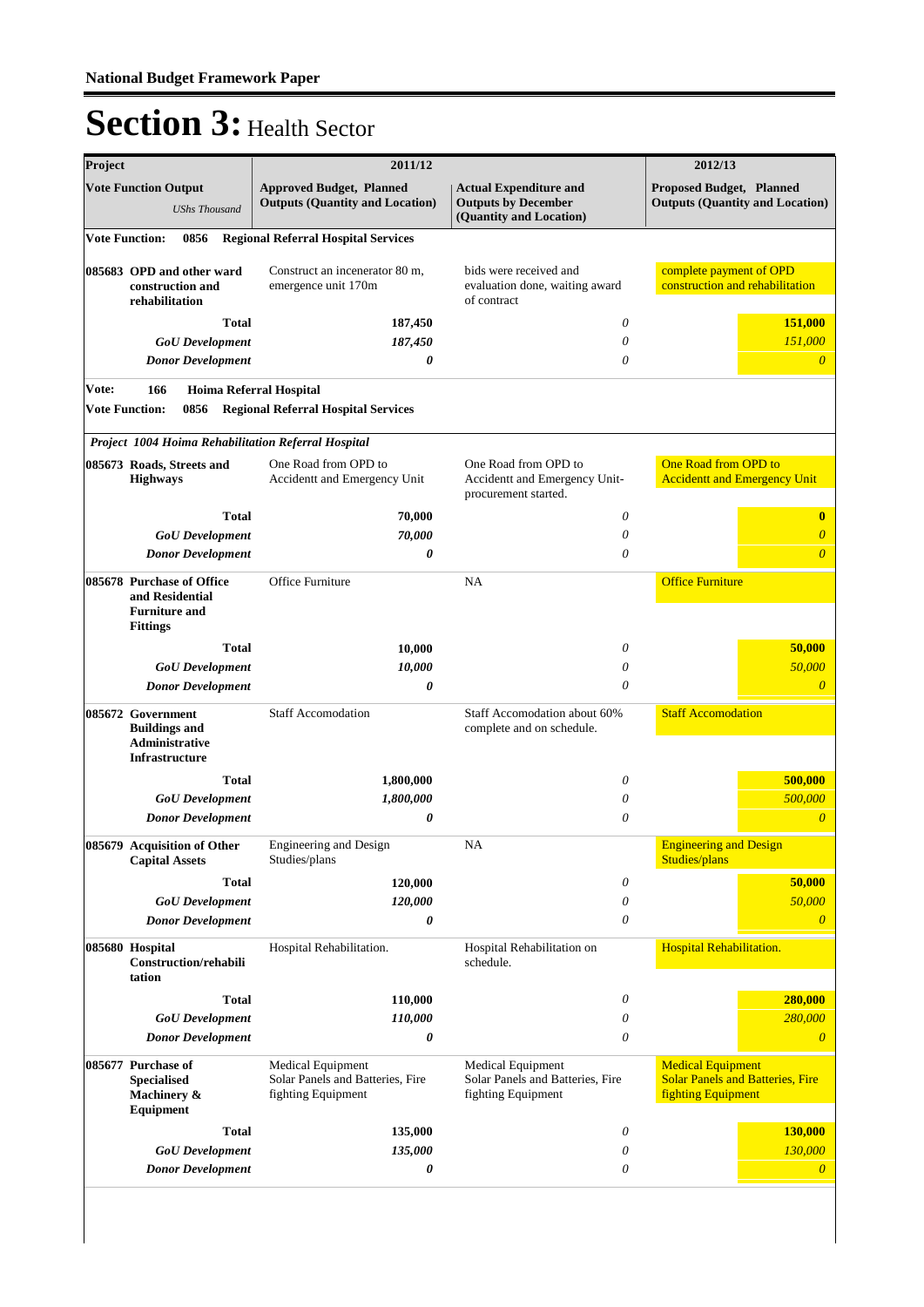| <b>Approved Budget, Planned</b><br><b>Actual Expenditure and</b><br>Proposed Budget, Planned<br><b>Outputs (Quantity and Location)</b><br><b>Outputs by December</b><br><b>Outputs (Quantity and Location)</b><br><b>UShs Thousand</b><br>(Quantity and Location)<br><b>Regional Referral Hospital Services</b><br><b>Vote Function:</b><br>0856<br><b>Purchase of Computers and</b><br>Purchase of Computers and<br>085676 Purchase of Office<br>Purchase of Computers and<br>and ICT Equipment,<br>Accessories<br>Accessories process started.<br>Accessories<br>including Software<br>Total<br>0<br>10,000<br>5,000<br><b>GoU</b> Development<br>5,000<br>10,000<br>0<br>0<br>$\theta$<br><b>Donor Development</b><br>0<br><b>Acquisition of land by Govt</b><br>Acquisition of land by Govt<br>085671 Acquisition of Land<br>Land already procured.<br>by Government<br>Total<br>0<br>150,000<br>$\bf{0}$<br>150,000<br><b>GoU</b> Development<br>0<br>$\overline{\theta}$<br><b>Donor Development</b><br>$\overline{\theta}$<br>0<br>0<br>167<br>Vote:<br>Jinja Referral Hospital<br><b>Vote Function:</b><br><b>Regional Referral Hospital Services</b><br>0856<br>Project 1004 Jinja Rehabilitation Referral Hospital<br>085677 Purchase of<br>N/A<br>1. Medical equipment<br>Assorted medical equipment<br><b>Specialised</b><br>delivered<br>Machinery &<br>Equipment<br><b>Total</b><br>580,000<br>0<br>$\bf{0}$<br>580,000<br>$\overline{\theta}$<br><b>GoU</b> Development<br>0<br>0<br>$\overline{\theta}$<br><b>Donor Development</b><br>0<br>N/A<br>085680 Hospital<br>Incenerator building completed<br><b>Construction/rehabili</b><br>tation<br>Total<br>210,000<br>0<br>$\bf{0}$<br><b>GoU</b> Development<br>210,000<br>0<br>$\overline{\theta}$<br>0<br>$\theta$<br><b>Donor Development</b><br>0<br>085683 OPD and other ward<br>1. Roofing of the private<br>1. Complete construction of the<br>patients ward ongoing<br>private patients wing<br>construction and<br>2. The eye ward completed and<br>rehabilitation<br>handed over<br>3. The dental/ENT unit<br>completed and handed over and<br>is being utilised.<br>1,150,000<br><b>Total</b><br>940,000<br>0<br>1,150,000<br>940,000<br><b>GoU</b> Development<br>0<br><b>Donor Development</b><br>0<br>0<br>$\overline{0}$<br>Vote:<br>168<br><b>Kabale Referral Hospital</b><br><b>Vote Function:</b><br><b>Regional Referral Hospital Services</b><br>0856<br>Project 1004 Kabale Regional Hospital Rehabilitaion<br>Furnishing and Equiping of the<br>085683 OPD and other ward<br>Completion of private wing<br>Not yet completed but obout<br>construction and<br>construction<br>93% complete<br>private wing at KRRH<br>rehabilitation<br>$\theta$<br>Total<br>500,000<br>633,000<br>633,000<br>500,000<br><b>GoU</b> Development<br>0<br><b>Donor Development</b><br>0<br>0<br>$\boldsymbol{\theta}$ | Project |                             | 2011/12 |  | 2012/13 |
|--------------------------------------------------------------------------------------------------------------------------------------------------------------------------------------------------------------------------------------------------------------------------------------------------------------------------------------------------------------------------------------------------------------------------------------------------------------------------------------------------------------------------------------------------------------------------------------------------------------------------------------------------------------------------------------------------------------------------------------------------------------------------------------------------------------------------------------------------------------------------------------------------------------------------------------------------------------------------------------------------------------------------------------------------------------------------------------------------------------------------------------------------------------------------------------------------------------------------------------------------------------------------------------------------------------------------------------------------------------------------------------------------------------------------------------------------------------------------------------------------------------------------------------------------------------------------------------------------------------------------------------------------------------------------------------------------------------------------------------------------------------------------------------------------------------------------------------------------------------------------------------------------------------------------------------------------------------------------------------------------------------------------------------------------------------------------------------------------------------------------------------------------------------------------------------------------------------------------------------------------------------------------------------------------------------------------------------------------------------------------------------------------------------------------------------------------------------------------------------------------------------------------------------------------------------------------------------------------------------------------------------------------------------------------------------------------------------------------------------------------------------------------------------------------------------------------------------------------------------------------------------------|---------|-----------------------------|---------|--|---------|
|                                                                                                                                                                                                                                                                                                                                                                                                                                                                                                                                                                                                                                                                                                                                                                                                                                                                                                                                                                                                                                                                                                                                                                                                                                                                                                                                                                                                                                                                                                                                                                                                                                                                                                                                                                                                                                                                                                                                                                                                                                                                                                                                                                                                                                                                                                                                                                                                                                                                                                                                                                                                                                                                                                                                                                                                                                                                                            |         | <b>Vote Function Output</b> |         |  |         |
|                                                                                                                                                                                                                                                                                                                                                                                                                                                                                                                                                                                                                                                                                                                                                                                                                                                                                                                                                                                                                                                                                                                                                                                                                                                                                                                                                                                                                                                                                                                                                                                                                                                                                                                                                                                                                                                                                                                                                                                                                                                                                                                                                                                                                                                                                                                                                                                                                                                                                                                                                                                                                                                                                                                                                                                                                                                                                            |         |                             |         |  |         |
|                                                                                                                                                                                                                                                                                                                                                                                                                                                                                                                                                                                                                                                                                                                                                                                                                                                                                                                                                                                                                                                                                                                                                                                                                                                                                                                                                                                                                                                                                                                                                                                                                                                                                                                                                                                                                                                                                                                                                                                                                                                                                                                                                                                                                                                                                                                                                                                                                                                                                                                                                                                                                                                                                                                                                                                                                                                                                            |         |                             |         |  |         |
|                                                                                                                                                                                                                                                                                                                                                                                                                                                                                                                                                                                                                                                                                                                                                                                                                                                                                                                                                                                                                                                                                                                                                                                                                                                                                                                                                                                                                                                                                                                                                                                                                                                                                                                                                                                                                                                                                                                                                                                                                                                                                                                                                                                                                                                                                                                                                                                                                                                                                                                                                                                                                                                                                                                                                                                                                                                                                            |         |                             |         |  |         |
|                                                                                                                                                                                                                                                                                                                                                                                                                                                                                                                                                                                                                                                                                                                                                                                                                                                                                                                                                                                                                                                                                                                                                                                                                                                                                                                                                                                                                                                                                                                                                                                                                                                                                                                                                                                                                                                                                                                                                                                                                                                                                                                                                                                                                                                                                                                                                                                                                                                                                                                                                                                                                                                                                                                                                                                                                                                                                            |         |                             |         |  |         |
|                                                                                                                                                                                                                                                                                                                                                                                                                                                                                                                                                                                                                                                                                                                                                                                                                                                                                                                                                                                                                                                                                                                                                                                                                                                                                                                                                                                                                                                                                                                                                                                                                                                                                                                                                                                                                                                                                                                                                                                                                                                                                                                                                                                                                                                                                                                                                                                                                                                                                                                                                                                                                                                                                                                                                                                                                                                                                            |         |                             |         |  |         |
|                                                                                                                                                                                                                                                                                                                                                                                                                                                                                                                                                                                                                                                                                                                                                                                                                                                                                                                                                                                                                                                                                                                                                                                                                                                                                                                                                                                                                                                                                                                                                                                                                                                                                                                                                                                                                                                                                                                                                                                                                                                                                                                                                                                                                                                                                                                                                                                                                                                                                                                                                                                                                                                                                                                                                                                                                                                                                            |         |                             |         |  |         |
|                                                                                                                                                                                                                                                                                                                                                                                                                                                                                                                                                                                                                                                                                                                                                                                                                                                                                                                                                                                                                                                                                                                                                                                                                                                                                                                                                                                                                                                                                                                                                                                                                                                                                                                                                                                                                                                                                                                                                                                                                                                                                                                                                                                                                                                                                                                                                                                                                                                                                                                                                                                                                                                                                                                                                                                                                                                                                            |         |                             |         |  |         |
|                                                                                                                                                                                                                                                                                                                                                                                                                                                                                                                                                                                                                                                                                                                                                                                                                                                                                                                                                                                                                                                                                                                                                                                                                                                                                                                                                                                                                                                                                                                                                                                                                                                                                                                                                                                                                                                                                                                                                                                                                                                                                                                                                                                                                                                                                                                                                                                                                                                                                                                                                                                                                                                                                                                                                                                                                                                                                            |         |                             |         |  |         |
|                                                                                                                                                                                                                                                                                                                                                                                                                                                                                                                                                                                                                                                                                                                                                                                                                                                                                                                                                                                                                                                                                                                                                                                                                                                                                                                                                                                                                                                                                                                                                                                                                                                                                                                                                                                                                                                                                                                                                                                                                                                                                                                                                                                                                                                                                                                                                                                                                                                                                                                                                                                                                                                                                                                                                                                                                                                                                            |         |                             |         |  |         |
|                                                                                                                                                                                                                                                                                                                                                                                                                                                                                                                                                                                                                                                                                                                                                                                                                                                                                                                                                                                                                                                                                                                                                                                                                                                                                                                                                                                                                                                                                                                                                                                                                                                                                                                                                                                                                                                                                                                                                                                                                                                                                                                                                                                                                                                                                                                                                                                                                                                                                                                                                                                                                                                                                                                                                                                                                                                                                            |         |                             |         |  |         |
|                                                                                                                                                                                                                                                                                                                                                                                                                                                                                                                                                                                                                                                                                                                                                                                                                                                                                                                                                                                                                                                                                                                                                                                                                                                                                                                                                                                                                                                                                                                                                                                                                                                                                                                                                                                                                                                                                                                                                                                                                                                                                                                                                                                                                                                                                                                                                                                                                                                                                                                                                                                                                                                                                                                                                                                                                                                                                            |         |                             |         |  |         |
|                                                                                                                                                                                                                                                                                                                                                                                                                                                                                                                                                                                                                                                                                                                                                                                                                                                                                                                                                                                                                                                                                                                                                                                                                                                                                                                                                                                                                                                                                                                                                                                                                                                                                                                                                                                                                                                                                                                                                                                                                                                                                                                                                                                                                                                                                                                                                                                                                                                                                                                                                                                                                                                                                                                                                                                                                                                                                            |         |                             |         |  |         |
|                                                                                                                                                                                                                                                                                                                                                                                                                                                                                                                                                                                                                                                                                                                                                                                                                                                                                                                                                                                                                                                                                                                                                                                                                                                                                                                                                                                                                                                                                                                                                                                                                                                                                                                                                                                                                                                                                                                                                                                                                                                                                                                                                                                                                                                                                                                                                                                                                                                                                                                                                                                                                                                                                                                                                                                                                                                                                            |         |                             |         |  |         |
|                                                                                                                                                                                                                                                                                                                                                                                                                                                                                                                                                                                                                                                                                                                                                                                                                                                                                                                                                                                                                                                                                                                                                                                                                                                                                                                                                                                                                                                                                                                                                                                                                                                                                                                                                                                                                                                                                                                                                                                                                                                                                                                                                                                                                                                                                                                                                                                                                                                                                                                                                                                                                                                                                                                                                                                                                                                                                            |         |                             |         |  |         |
|                                                                                                                                                                                                                                                                                                                                                                                                                                                                                                                                                                                                                                                                                                                                                                                                                                                                                                                                                                                                                                                                                                                                                                                                                                                                                                                                                                                                                                                                                                                                                                                                                                                                                                                                                                                                                                                                                                                                                                                                                                                                                                                                                                                                                                                                                                                                                                                                                                                                                                                                                                                                                                                                                                                                                                                                                                                                                            |         |                             |         |  |         |
|                                                                                                                                                                                                                                                                                                                                                                                                                                                                                                                                                                                                                                                                                                                                                                                                                                                                                                                                                                                                                                                                                                                                                                                                                                                                                                                                                                                                                                                                                                                                                                                                                                                                                                                                                                                                                                                                                                                                                                                                                                                                                                                                                                                                                                                                                                                                                                                                                                                                                                                                                                                                                                                                                                                                                                                                                                                                                            |         |                             |         |  |         |
|                                                                                                                                                                                                                                                                                                                                                                                                                                                                                                                                                                                                                                                                                                                                                                                                                                                                                                                                                                                                                                                                                                                                                                                                                                                                                                                                                                                                                                                                                                                                                                                                                                                                                                                                                                                                                                                                                                                                                                                                                                                                                                                                                                                                                                                                                                                                                                                                                                                                                                                                                                                                                                                                                                                                                                                                                                                                                            |         |                             |         |  |         |
|                                                                                                                                                                                                                                                                                                                                                                                                                                                                                                                                                                                                                                                                                                                                                                                                                                                                                                                                                                                                                                                                                                                                                                                                                                                                                                                                                                                                                                                                                                                                                                                                                                                                                                                                                                                                                                                                                                                                                                                                                                                                                                                                                                                                                                                                                                                                                                                                                                                                                                                                                                                                                                                                                                                                                                                                                                                                                            |         |                             |         |  |         |
|                                                                                                                                                                                                                                                                                                                                                                                                                                                                                                                                                                                                                                                                                                                                                                                                                                                                                                                                                                                                                                                                                                                                                                                                                                                                                                                                                                                                                                                                                                                                                                                                                                                                                                                                                                                                                                                                                                                                                                                                                                                                                                                                                                                                                                                                                                                                                                                                                                                                                                                                                                                                                                                                                                                                                                                                                                                                                            |         |                             |         |  |         |
|                                                                                                                                                                                                                                                                                                                                                                                                                                                                                                                                                                                                                                                                                                                                                                                                                                                                                                                                                                                                                                                                                                                                                                                                                                                                                                                                                                                                                                                                                                                                                                                                                                                                                                                                                                                                                                                                                                                                                                                                                                                                                                                                                                                                                                                                                                                                                                                                                                                                                                                                                                                                                                                                                                                                                                                                                                                                                            |         |                             |         |  |         |
|                                                                                                                                                                                                                                                                                                                                                                                                                                                                                                                                                                                                                                                                                                                                                                                                                                                                                                                                                                                                                                                                                                                                                                                                                                                                                                                                                                                                                                                                                                                                                                                                                                                                                                                                                                                                                                                                                                                                                                                                                                                                                                                                                                                                                                                                                                                                                                                                                                                                                                                                                                                                                                                                                                                                                                                                                                                                                            |         |                             |         |  |         |
|                                                                                                                                                                                                                                                                                                                                                                                                                                                                                                                                                                                                                                                                                                                                                                                                                                                                                                                                                                                                                                                                                                                                                                                                                                                                                                                                                                                                                                                                                                                                                                                                                                                                                                                                                                                                                                                                                                                                                                                                                                                                                                                                                                                                                                                                                                                                                                                                                                                                                                                                                                                                                                                                                                                                                                                                                                                                                            |         |                             |         |  |         |
|                                                                                                                                                                                                                                                                                                                                                                                                                                                                                                                                                                                                                                                                                                                                                                                                                                                                                                                                                                                                                                                                                                                                                                                                                                                                                                                                                                                                                                                                                                                                                                                                                                                                                                                                                                                                                                                                                                                                                                                                                                                                                                                                                                                                                                                                                                                                                                                                                                                                                                                                                                                                                                                                                                                                                                                                                                                                                            |         |                             |         |  |         |
|                                                                                                                                                                                                                                                                                                                                                                                                                                                                                                                                                                                                                                                                                                                                                                                                                                                                                                                                                                                                                                                                                                                                                                                                                                                                                                                                                                                                                                                                                                                                                                                                                                                                                                                                                                                                                                                                                                                                                                                                                                                                                                                                                                                                                                                                                                                                                                                                                                                                                                                                                                                                                                                                                                                                                                                                                                                                                            |         |                             |         |  |         |
|                                                                                                                                                                                                                                                                                                                                                                                                                                                                                                                                                                                                                                                                                                                                                                                                                                                                                                                                                                                                                                                                                                                                                                                                                                                                                                                                                                                                                                                                                                                                                                                                                                                                                                                                                                                                                                                                                                                                                                                                                                                                                                                                                                                                                                                                                                                                                                                                                                                                                                                                                                                                                                                                                                                                                                                                                                                                                            |         |                             |         |  |         |
|                                                                                                                                                                                                                                                                                                                                                                                                                                                                                                                                                                                                                                                                                                                                                                                                                                                                                                                                                                                                                                                                                                                                                                                                                                                                                                                                                                                                                                                                                                                                                                                                                                                                                                                                                                                                                                                                                                                                                                                                                                                                                                                                                                                                                                                                                                                                                                                                                                                                                                                                                                                                                                                                                                                                                                                                                                                                                            |         |                             |         |  |         |
|                                                                                                                                                                                                                                                                                                                                                                                                                                                                                                                                                                                                                                                                                                                                                                                                                                                                                                                                                                                                                                                                                                                                                                                                                                                                                                                                                                                                                                                                                                                                                                                                                                                                                                                                                                                                                                                                                                                                                                                                                                                                                                                                                                                                                                                                                                                                                                                                                                                                                                                                                                                                                                                                                                                                                                                                                                                                                            |         |                             |         |  |         |
|                                                                                                                                                                                                                                                                                                                                                                                                                                                                                                                                                                                                                                                                                                                                                                                                                                                                                                                                                                                                                                                                                                                                                                                                                                                                                                                                                                                                                                                                                                                                                                                                                                                                                                                                                                                                                                                                                                                                                                                                                                                                                                                                                                                                                                                                                                                                                                                                                                                                                                                                                                                                                                                                                                                                                                                                                                                                                            |         |                             |         |  |         |
|                                                                                                                                                                                                                                                                                                                                                                                                                                                                                                                                                                                                                                                                                                                                                                                                                                                                                                                                                                                                                                                                                                                                                                                                                                                                                                                                                                                                                                                                                                                                                                                                                                                                                                                                                                                                                                                                                                                                                                                                                                                                                                                                                                                                                                                                                                                                                                                                                                                                                                                                                                                                                                                                                                                                                                                                                                                                                            |         |                             |         |  |         |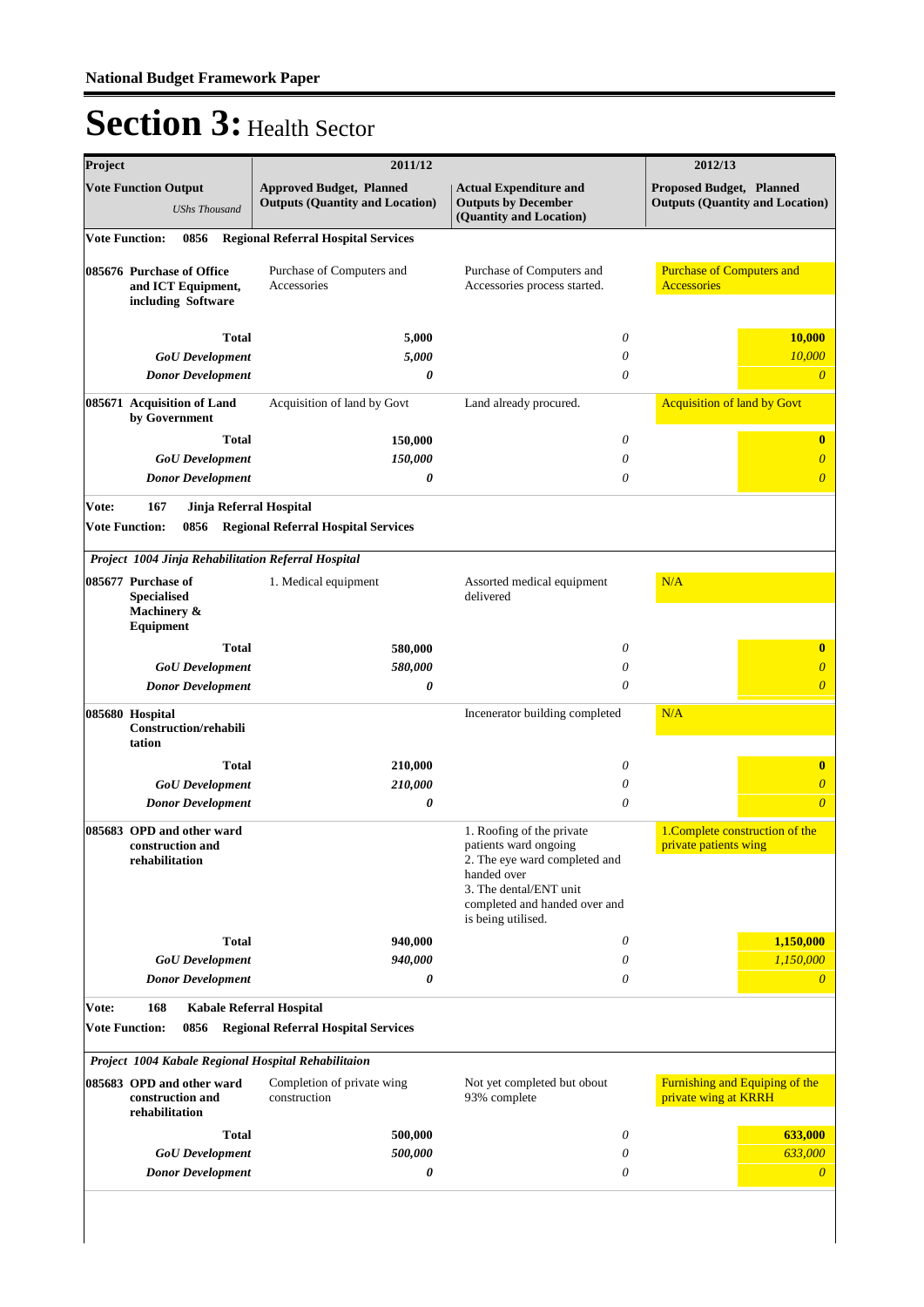| Project               |                                                           | 2011/12                                                                                    |                                                                                        | 2012/13                                                                     |
|-----------------------|-----------------------------------------------------------|--------------------------------------------------------------------------------------------|----------------------------------------------------------------------------------------|-----------------------------------------------------------------------------|
|                       | <b>Vote Function Output</b><br><b>UShs Thousand</b>       | <b>Approved Budget, Planned</b><br><b>Outputs (Quantity and Location)</b>                  | <b>Actual Expenditure and</b><br><b>Outputs by December</b><br>(Quantity and Location) | Proposed Budget, Planned<br><b>Outputs (Quantity and Location)</b>          |
| <b>Vote Function:</b> | 0856                                                      | <b>Regional Referral Hospital Services</b>                                                 |                                                                                        |                                                                             |
|                       | 085681 Staff houses<br>construction and<br>rehabilitation | Completion of nurses hostel                                                                | Complete. Hanover process<br>under-way                                                 | <b>Construction of Interns' hostel</b><br><b>Renovation of staff houses</b> |
|                       | <b>Total</b>                                              | 300,000                                                                                    | 0                                                                                      | 132,000                                                                     |
|                       | <b>GoU</b> Development                                    | 300,000                                                                                    | 0                                                                                      | 132,000                                                                     |
|                       | <b>Donor Development</b>                                  | 0                                                                                          | 0                                                                                      | $\theta$                                                                    |
| Vote:                 | 169                                                       | Masaka Referral Hospital                                                                   |                                                                                        |                                                                             |
|                       | <b>Vote Function:</b><br>0856                             | <b>Regional Referral Hospital Services</b>                                                 |                                                                                        |                                                                             |
|                       |                                                           |                                                                                            |                                                                                        |                                                                             |
|                       | Project 1004 Masaka Rehabilitation Referral Hospital      |                                                                                            |                                                                                        |                                                                             |
|                       | 085684 Theatre construction<br>and rehabilitation         | Counterpart funding for JICA<br>project for the construction of<br>the Theatre/OPD complex | Furniture and fixtures not yet<br>installed                                            |                                                                             |
|                       |                                                           |                                                                                            | Approval from UMEME<br>obtained.                                                       |                                                                             |
|                       |                                                           |                                                                                            | Water at site                                                                          |                                                                             |
|                       | <b>Total</b>                                              | 200,000                                                                                    | 0                                                                                      | $\bf{0}$                                                                    |
|                       | <b>GoU</b> Development                                    | 200,000                                                                                    | 0                                                                                      | $\overline{\theta}$                                                         |
|                       | <b>Donor Development</b>                                  | 0                                                                                          | 0                                                                                      | $\overline{\theta}$                                                         |
|                       | 085679 Acquisition of Other<br><b>Capital Assets</b>      | Completion of the Master plan<br>and strategic Investment Plan                             | Final draft report of Master plan<br>submitted to hospital.                            |                                                                             |
|                       |                                                           |                                                                                            | Awaiting final draft report of<br>the strategic investment plan                        |                                                                             |
|                       | <b>Total</b>                                              | 85,000                                                                                     | 0                                                                                      | $\bf{0}$                                                                    |
|                       | <b>GoU</b> Development                                    | 85,000                                                                                     | 0                                                                                      | $\theta$                                                                    |
|                       | <b>Donor Development</b>                                  | 0                                                                                          | 0                                                                                      | $\overline{\theta}$                                                         |
|                       | 085681 Staff houses<br>construction and<br>rehabilitation | Completion of staff hostel<br>construction                                                 | 80 % completion                                                                        | Completion of staff hostel<br>construction                                  |
|                       | <b>Total</b>                                              | 1,425,000                                                                                  | 0                                                                                      | 800,000                                                                     |
|                       | <b>GoU</b> Development                                    | 1,425,000                                                                                  | $\theta$                                                                               | 800,000                                                                     |
|                       | <b>Donor Development</b>                                  | 0                                                                                          | 0                                                                                      | $\overline{0}$                                                              |
| Vote:                 | 170<br><b>Mbale Referral Hospital</b>                     |                                                                                            |                                                                                        |                                                                             |
|                       | <b>Vote Function:</b><br>0856                             | <b>Regional Referral Hospital Services</b>                                                 |                                                                                        |                                                                             |
|                       | Project 1004 Mbale Rehabilitation Referral Hospital       |                                                                                            |                                                                                        |                                                                             |
|                       | 085680 Hospital                                           | Rehabilitation of Nutrition                                                                | N/A                                                                                    | Rehabilitation sewerage line                                                |
|                       | Construction/rehabili<br>tation                           | ward, sewerage lines and two<br>main gates and other buildings                             |                                                                                        | completed                                                                   |
|                       | <b>Total</b>                                              | 45,000                                                                                     | 0                                                                                      | 12,108                                                                      |
|                       | <b>GoU</b> Development                                    | 45,000                                                                                     | 0                                                                                      | 12,108                                                                      |
|                       | <b>Donor Development</b>                                  | 0                                                                                          | 0                                                                                      | $\theta$                                                                    |
|                       | 085681 Staff houses<br>construction and<br>rehabilitation | Construction of staff<br>accommodation and<br>rehabilitation of exhisting ones             | 988,475,000 shs released                                                               | <b>Completion of staff</b><br>accommodation                                 |
|                       | <b>Total</b>                                              | 1,943,000                                                                                  | 0                                                                                      | 761,348                                                                     |
|                       | <b>GoU</b> Development                                    | 1,943,000                                                                                  | 0                                                                                      | 761,348                                                                     |
|                       | <b>Donor Development</b>                                  | 0                                                                                          | 0                                                                                      | $\theta$                                                                    |
|                       |                                                           |                                                                                            |                                                                                        |                                                                             |

**Vote: 171 Soroti Referral Hospital**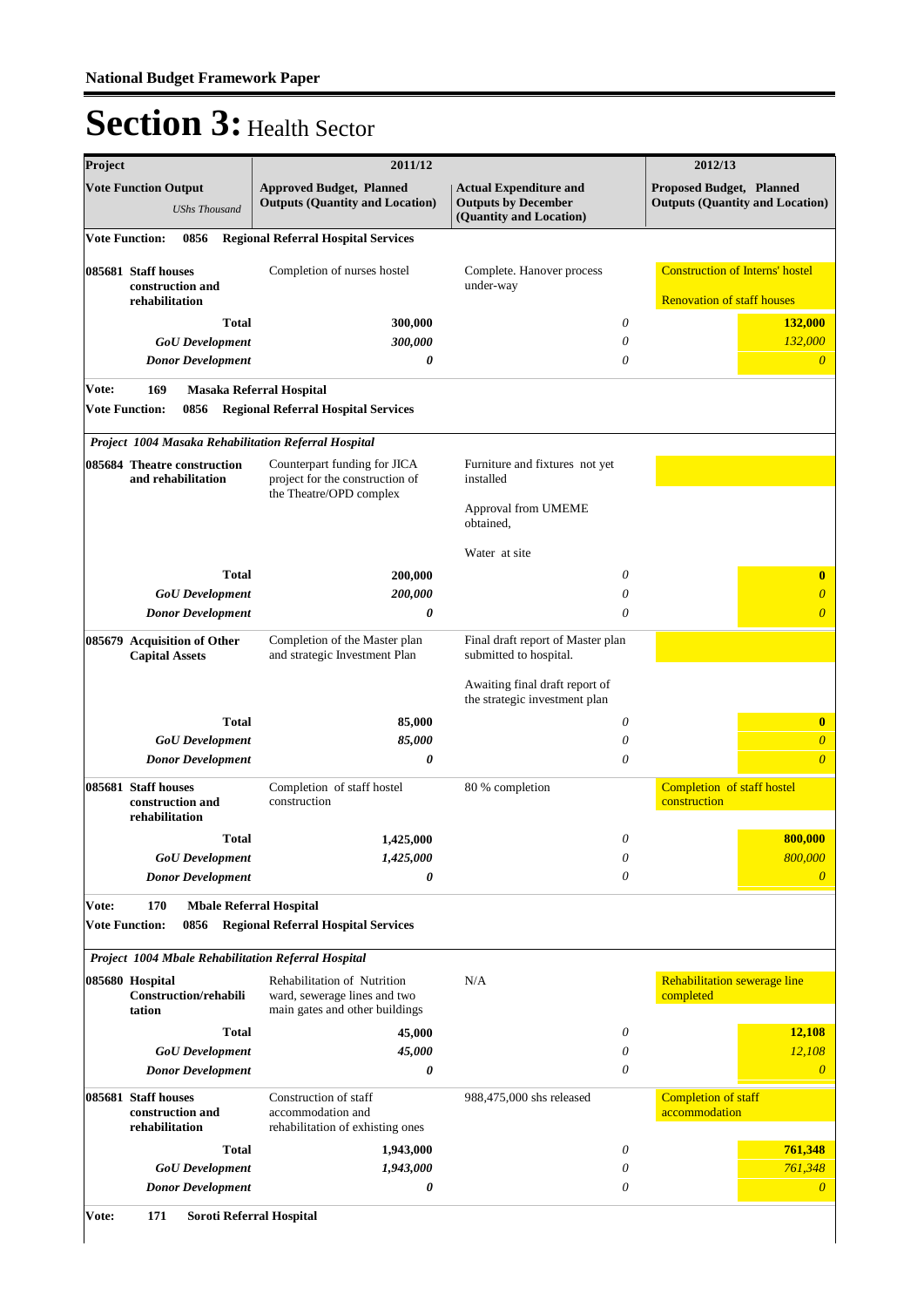| Project |                                                                                             | 2011/12                                                                                                                            | 2012/13                                                                                                  |                                                                                                                       |  |
|---------|---------------------------------------------------------------------------------------------|------------------------------------------------------------------------------------------------------------------------------------|----------------------------------------------------------------------------------------------------------|-----------------------------------------------------------------------------------------------------------------------|--|
|         | <b>Vote Function Output</b><br><b>UShs Thousand</b>                                         | <b>Approved Budget, Planned</b><br><b>Outputs (Quantity and Location)</b>                                                          | <b>Actual Expenditure and</b><br><b>Outputs by December</b><br>(Quantity and Location)                   | Proposed Budget, Planned<br><b>Outputs (Quantity and Location)</b>                                                    |  |
|         | <b>Vote Function:</b><br>0856                                                               | <b>Regional Referral Hospital Services</b>                                                                                         |                                                                                                          |                                                                                                                       |  |
|         | Project 1004 Soroti Rehabilitation Referral Hospital                                        |                                                                                                                                    |                                                                                                          |                                                                                                                       |  |
|         | 085684 Theatre construction<br>and rehabilitation                                           |                                                                                                                                    | Construction works completed<br>and handed over to the hospital                                          |                                                                                                                       |  |
|         |                                                                                             |                                                                                                                                    |                                                                                                          |                                                                                                                       |  |
|         | <b>Total</b>                                                                                | 40,000<br>40,000                                                                                                                   | 0                                                                                                        | $\bf{0}$                                                                                                              |  |
|         | <b>GoU</b> Development<br><b>Donor Development</b>                                          | 0                                                                                                                                  | 0<br>0                                                                                                   | $\boldsymbol{\theta}$<br>$\overline{\theta}$                                                                          |  |
|         |                                                                                             |                                                                                                                                    |                                                                                                          |                                                                                                                       |  |
|         | 085680 Hospital<br>Construction/rehabili<br>tation                                          |                                                                                                                                    | 75% complete                                                                                             |                                                                                                                       |  |
|         | <b>Total</b>                                                                                | 185,000                                                                                                                            | 0                                                                                                        | $\bf{0}$                                                                                                              |  |
|         | <b>GoU</b> Development                                                                      | 185,000                                                                                                                            | 0                                                                                                        | $\theta$                                                                                                              |  |
|         | <b>Donor Development</b>                                                                    | 0                                                                                                                                  | 0                                                                                                        | $\overline{\theta}$                                                                                                   |  |
|         | 085678 Purchase of Office<br>and Residential<br><b>Furniture and</b><br><b>Fittings</b>     | 100,000,000 shs worth of<br>furniture and equipment<br>procured                                                                    | Interns mess fully furnished                                                                             | Procurement of assorted office<br>furniture for the new offices to<br>be created                                      |  |
|         | <b>Total</b>                                                                                | 100,000                                                                                                                            | 0                                                                                                        | 60,000                                                                                                                |  |
|         | <b>GoU</b> Development                                                                      | 100,000                                                                                                                            | 0                                                                                                        | 60,000                                                                                                                |  |
|         | <b>Donor Development</b>                                                                    | 0                                                                                                                                  | 0                                                                                                        | $\theta$                                                                                                              |  |
|         | 085672 Government<br><b>Buildings and</b><br><b>Administrative</b><br><b>Infrastructure</b> | 800,000 Out Patient<br>Department and Theater                                                                                      | Interns mess and theatre<br>completed and handed over.                                                   | -Retention for Interns mess and<br><b>TFC</b> paid<br>-Renovation, expansion and<br>modification of the private wing. |  |
|         | <b>Total</b>                                                                                | 335,000                                                                                                                            | 0                                                                                                        | 350,000                                                                                                               |  |
|         | <b>GoU</b> Development                                                                      | 335,000                                                                                                                            | 0                                                                                                        | 350,000                                                                                                               |  |
|         | <b>Donor Development</b>                                                                    | 0                                                                                                                                  | 0                                                                                                        | $\boldsymbol{\theta}$                                                                                                 |  |
| Vote:   | 172<br>Lira Referral Hospital                                                               |                                                                                                                                    |                                                                                                          |                                                                                                                       |  |
|         | <b>Vote Function:</b>                                                                       | 0856 Regional Referral Hospital Services                                                                                           |                                                                                                          |                                                                                                                       |  |
|         | Project 1004 Lira Rehabilitation Referral Hospital                                          |                                                                                                                                    |                                                                                                          |                                                                                                                       |  |
|         | 085677 Purchase of<br><b>Specialised</b><br>Machinery &<br>Equipment                        | Purchase of Theatre and<br>Imtesive care equipment.<br>Purchase of Medical equipment<br>workshop machinary<br>Purchase Incinerator | Equipping ICC 86,887,500/=<br>Askari House<br>$7,438,200/=$<br>Pull out<br>9,103,600/                    | complete Purchase Incinerator,<br>Part Purchase of Theatre/ ICU<br>equipments                                         |  |
|         |                                                                                             |                                                                                                                                    |                                                                                                          |                                                                                                                       |  |
|         | <b>Total</b><br><b>GoU</b> Development                                                      | 1,600,000<br>1,600,000                                                                                                             | 0<br>0                                                                                                   | 1,050,000<br>1,050,000                                                                                                |  |
|         | <b>Donor Development</b>                                                                    | 0                                                                                                                                  | 0                                                                                                        | $\boldsymbol{\theta}$                                                                                                 |  |
| Vote:   | 173                                                                                         | <b>Mbarara Referral Hospital</b>                                                                                                   |                                                                                                          |                                                                                                                       |  |
|         | <b>Vote Function:</b><br>0856                                                               | <b>Regional Referral Hospital Services</b>                                                                                         |                                                                                                          |                                                                                                                       |  |
|         |                                                                                             | Project 1004 Mbarara Rehabilitation Referral Hospital                                                                              |                                                                                                          |                                                                                                                       |  |
|         | 085673 Roads, Streets and<br><b>Highways</b>                                                |                                                                                                                                    | procurement process for<br>consultancy services for<br>construction of driainage is still<br>in process. |                                                                                                                       |  |
|         | <b>Total</b>                                                                                | 100,000                                                                                                                            | 0                                                                                                        | $\mathbf{0}$                                                                                                          |  |
|         | <b>GoU</b> Development                                                                      | 100,000                                                                                                                            | 0                                                                                                        | $\overline{0}$                                                                                                        |  |
|         | <b>Donor Development</b>                                                                    | 0                                                                                                                                  | 0                                                                                                        | $\overline{0}$                                                                                                        |  |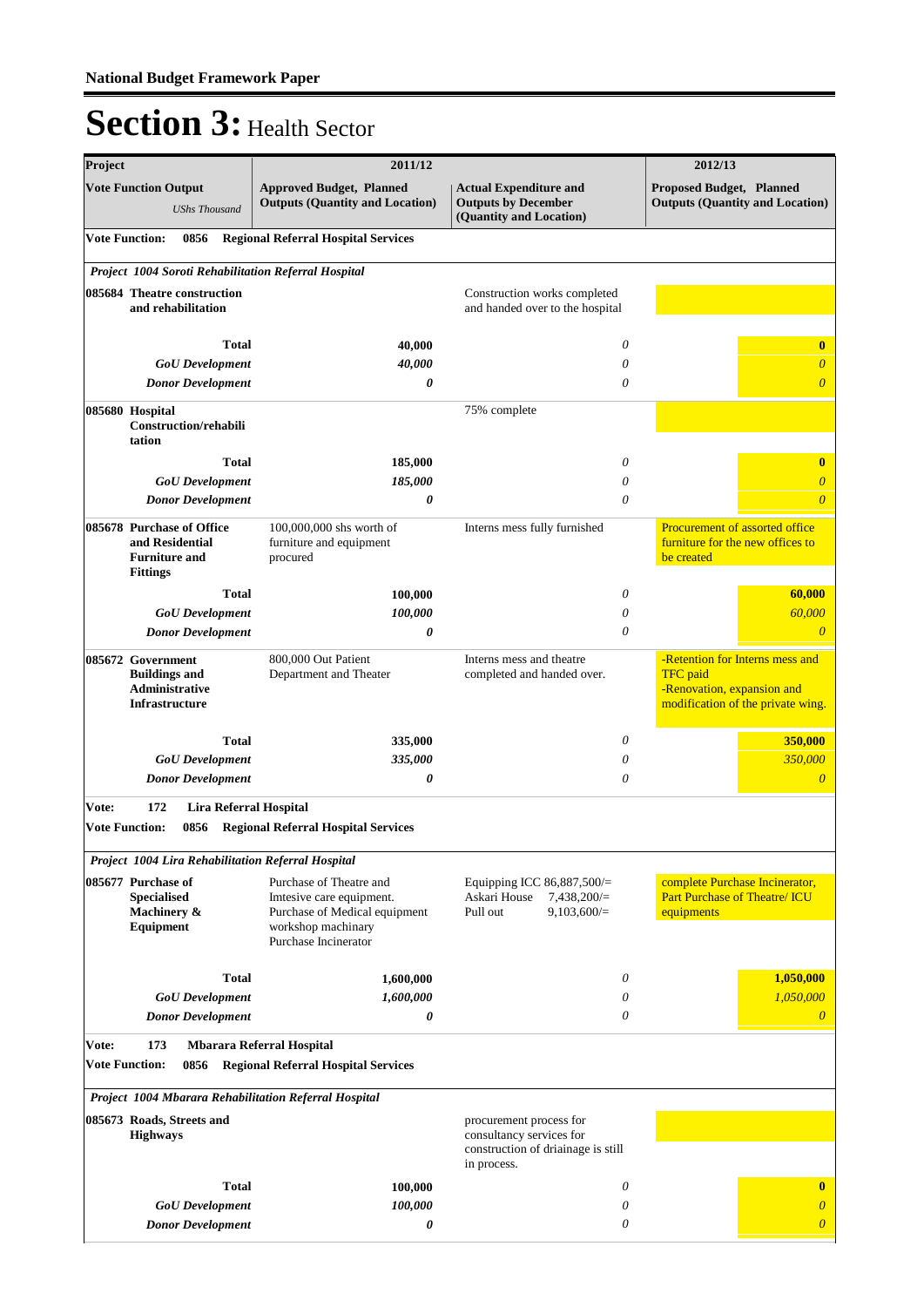| Project                                                                                | 2011/12                                                                   |                                                                                        | 2012/13                                                                   |
|----------------------------------------------------------------------------------------|---------------------------------------------------------------------------|----------------------------------------------------------------------------------------|---------------------------------------------------------------------------|
| <b>Vote Function Output</b><br><b>UShs Thousand</b>                                    | <b>Approved Budget, Planned</b><br><b>Outputs (Quantity and Location)</b> | <b>Actual Expenditure and</b><br><b>Outputs by December</b><br>(Quantity and Location) | <b>Proposed Budget, Planned</b><br><b>Outputs (Quantity and Location)</b> |
| <b>Vote Function:</b><br>0856                                                          | <b>Regional Referral Hospital Services</b>                                |                                                                                        |                                                                           |
| 085675 Purchase of Motor<br><b>Vehicles and Other</b><br><b>Transport</b><br>Equipment |                                                                           | - procurement process for<br>purchase of vehicle is still going<br>on.                 |                                                                           |
| <b>Total</b>                                                                           | 150,000                                                                   | $\theta$                                                                               | $\bf{0}$                                                                  |
| <b>GoU</b> Development                                                                 | 150,000                                                                   | $\theta$                                                                               | $\overline{0}$                                                            |
| <b>Donor Development</b>                                                               | 0                                                                         | $\theta$                                                                               | $\overline{\theta}$                                                       |
| 085681 Staff houses<br>construction and<br>rehabilitation                              |                                                                           | consultancy services report for<br>contract amount and work is<br>still going on       | - 4 storey staff quarters<br>completed.                                   |
| <b>Total</b>                                                                           | 750,000                                                                   | $\theta$                                                                               | 871,000                                                                   |
| <b>GoU</b> Development                                                                 | 750,000                                                                   | 0                                                                                      | 871,000                                                                   |
| <b>Donor Development</b>                                                               | 0                                                                         | $\theta$                                                                               | $\boldsymbol{0}$                                                          |
| 174<br>Vote:                                                                           | <b>Mubende Referral Hospital</b>                                          |                                                                                        |                                                                           |
| <b>Vote Function:</b><br>0856                                                          | <b>Regional Referral Hospital Services</b>                                |                                                                                        |                                                                           |
| Project 1004 Mubende Rehabilitation Referal Hospital                                   |                                                                           |                                                                                        |                                                                           |
| 085680 Hospital<br>Construction/rehabili<br>tation                                     | Drug store constructed<br>Step Up Transformer Installed                   |                                                                                        |                                                                           |
| <b>Total</b>                                                                           | 150,000                                                                   | $\theta$                                                                               | $\bf{0}$                                                                  |
| <b>GoU</b> Development                                                                 | 150,000                                                                   | $\theta$                                                                               | $\overline{0}$                                                            |
| <b>Donor Development</b>                                                               | 0                                                                         | $\theta$                                                                               | $\overline{0}$                                                            |
| Vote:<br>175                                                                           | <b>Moroto Referral Hosptial</b>                                           |                                                                                        |                                                                           |
| <b>Vote Function:</b><br>0856                                                          | <b>Regional Referral Hospital Services</b>                                |                                                                                        |                                                                           |
| Project 1004 Moroto Rehabilitation Referal Hospital                                    |                                                                           |                                                                                        |                                                                           |
| 085680 Hospital<br><b>Construction/rehabili</b><br>tation                              | Engineering Studies undertaken                                            | Construction of hospital fence<br>complete                                             | <b>Construction of hospital fence</b>                                     |
| <b>Total</b>                                                                           | 150,000                                                                   | 0                                                                                      | $\bf{0}$                                                                  |
| <b>GoU</b> Development                                                                 | 150,000                                                                   | $\theta$                                                                               | $\boldsymbol{\theta}$                                                     |
| <b>Donor Development</b>                                                               | 0                                                                         | $\theta$                                                                               | $\overline{\theta}$                                                       |

### *S3 Proposed Budget Allocations for 2012/13 and the Medium Term*

*This section sets out the proposed sector budget allocations for 2012/13 and the medium term, including major areas of expenditures and any notable changes in allocations.* 

### **Table S3.1: Past Expenditure and Medium Term Projections by Vote Function**

|                                              |                    | 2011/12                |                            | <b>Medium Term Projections</b> |         |         |
|----------------------------------------------|--------------------|------------------------|----------------------------|--------------------------------|---------|---------|
|                                              | 2010/11<br>Outturn | Appr.<br><b>Budget</b> | Spent by<br><b>End Dec</b> | 2012/13                        | 2013/14 | 2014/15 |
| <b>Vote: 014 Ministry of Health</b>          |                    |                        |                            |                                |         |         |
| 0801 Sector Monitoring and Quality Assurance | 1.415              | 0.841                  | 0.000                      | 0.805                          | 3.382   | 10.900  |
| 0802 Health systems development              | 10.253             | 120.558                | 0.000                      | 61.272                         | 57.368  | 82.204  |
| 0803 Health Research                         | 2.271              | 2.182                  | 0.000                      | 2.413                          | 1.499   | 4.300   |
| 0804 Clinical and public health              | 18.303             | 23.607                 | 0.000                      | 34.490                         | 29.050  | 27.720  |
| 0805 Pharmaceutical and other Supplies       | 2.982              | 46.522                 | 0.000                      | 10.000                         | 77.547  | 94.500  |
| 0849 Policy, Planning and Support Services   | 8.973              | 14.007                 | 0.000                      | 16.300                         | 17.720  | 17.160  |
| <b>Total for Vote:</b>                       | 44.198             | 207.717                | 0.000                      | 125.280                        | 186.566 | 236.784 |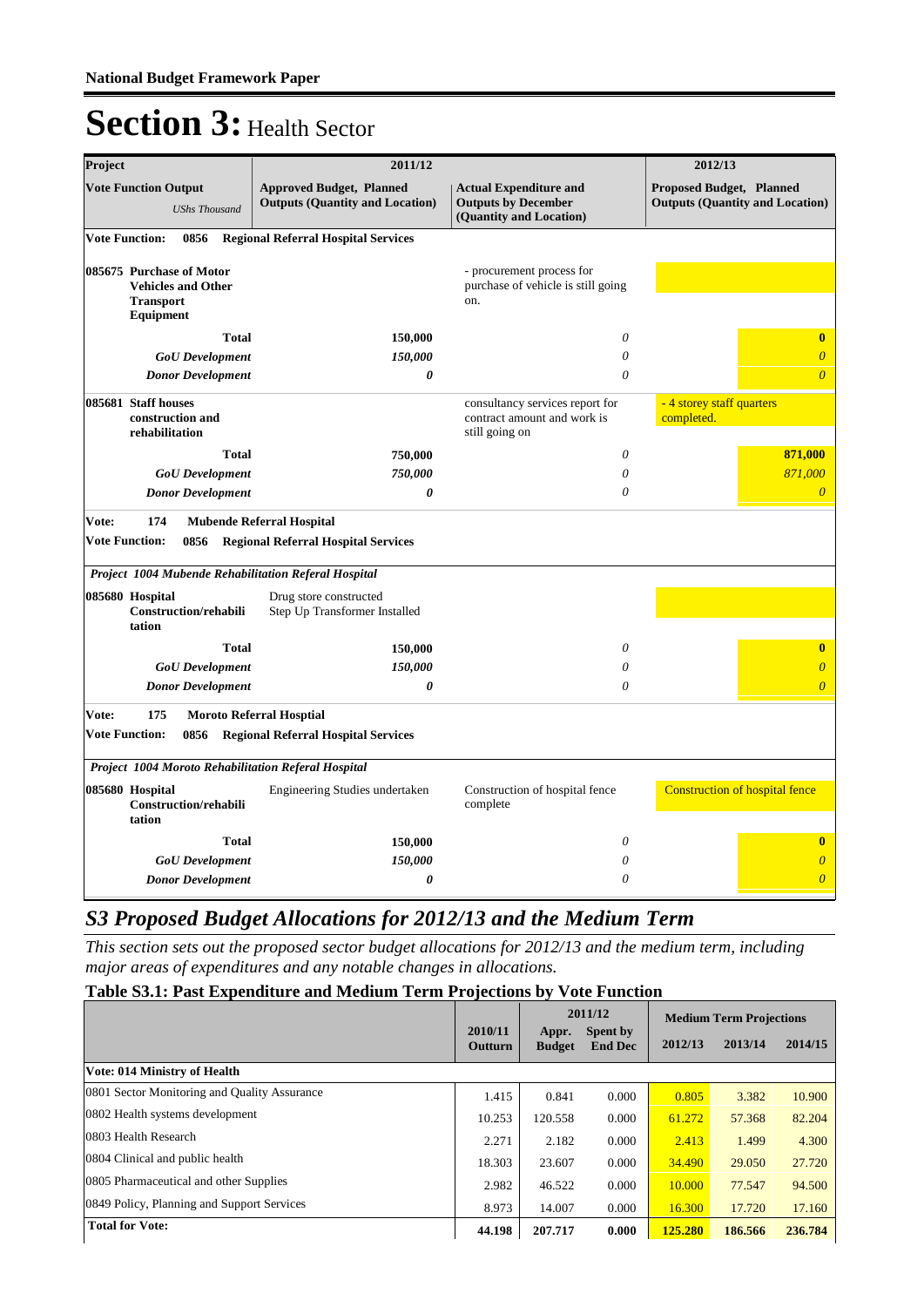|                                                                              |                    | 2011/12                |                                   | <b>Medium Term Projections</b> |         |         |
|------------------------------------------------------------------------------|--------------------|------------------------|-----------------------------------|--------------------------------|---------|---------|
|                                                                              | 2010/11<br>Outturn | Appr.<br><b>Budget</b> | <b>Spent by</b><br><b>End Dec</b> | 2012/13                        | 2013/14 | 2014/15 |
| Vote: 107 Uganda AIDS Commission                                             |                    |                        |                                   |                                |         |         |
| 0851 Coordination of multi-sector response to HIV/AIDS                       | 3.906              | 5.075                  | 0.000                             | 5.075                          | 5.817   | 2.388   |
| <b>Total for Vote:</b>                                                       | 3.906              | 5.075                  | 0.000                             | 5.075                          | 5.817   | 2.388   |
| Vote: 114 Uganda Cancer Institute                                            |                    |                        |                                   |                                |         |         |
| 0857 Cancer Services                                                         | 3.974              | 4.408                  | 0.000                             | 5.161                          | 6.026   | 6.705   |
| <b>Total for Vote:</b>                                                       |                    |                        |                                   |                                |         |         |
| Vote: 115 Uganda Heart Institute                                             | 3.974              | 4.408                  | 0.000                             | 5.161                          | 6.026   | 6.705   |
| 0858 Heart Services                                                          |                    |                        |                                   |                                |         |         |
| <b>Total for Vote:</b>                                                       | 1.107              | 3.609                  | 0.000                             | 3.446                          | 3.824   | 4.469   |
| <b>Vote: 116 National Medical Stores</b>                                     | 1.107              | 3.609                  | 0.000                             | 3.446                          | 3.824   | 4.469   |
| 0859 Pharmaceutical and Medical Supplies                                     |                    |                        |                                   |                                |         |         |
| <b>Total for Vote:</b>                                                       | 181.146            | 206.811                | 0.000                             | 206.811                        | 236.178 | 260.032 |
|                                                                              | 181.146            | 206.811                | 0.000                             | 206.811                        | 236.178 | 260.032 |
| Vote: 122 Kampala Capital City Authority<br>0807 Community Health Management |                    |                        |                                   |                                |         |         |
|                                                                              | 0.000              | 10.198                 | 0.000                             | 3.553                          | 3.554   | 2.233   |
| <b>Total for Vote:</b>                                                       | 0.000              | 10.198                 | 0.000                             | 3.553                          | 3.554   | 2.233   |
| <b>Vote: 134 Health Service Commission</b>                                   |                    |                        |                                   |                                |         |         |
| 0852 Human Resource Management for Health                                    | 2.546              | 2.977                  | 0.000                             | 3.086                          | 3.552   | 3.985   |
| <b>Total for Vote:</b>                                                       | 2.546              | 2.977                  | 0.000                             | 3.086                          | 3.552   | 3.985   |
| Vote: 151 Uganda Blood Transfusion Service (UBTS)                            |                    |                        |                                   |                                |         |         |
| 0853 Safe Blood Provision                                                    | 3.306              | 4.819                  | 0.000                             | 5.055                          | 5.817   | 6.535   |
| <b>Total for Vote:</b>                                                       | 3.306              | 4.819                  | 0.000                             | 5.055                          | 5.817   | 6.535   |
| Vote: 161 Mulago Hospital Complex                                            |                    |                        |                                   |                                |         |         |
| 0854 National Referral Hospital Services                                     | 32.945             | 57.801                 | 0.000                             | 68.365                         | 87.544  | 90.650  |
| <b>Total for Vote:</b>                                                       | 32.945             | 57.801                 | 0.000                             | 68.365                         | 87.544  | 90.650  |
| Vote: 162 Butabika Hospital                                                  |                    |                        |                                   |                                |         |         |
| 0855 Provision of Specialised Mental Health Services                         | 13.148             | 32.570                 | 0.000                             | 18.859                         | 15.636  | 17.479  |
| <b>Total for Vote:</b>                                                       | 13.148             | 32.570                 | 0.000                             | 18.859                         | 15.636  | 17.479  |
| Vote: 163 Arua Referral Hospital                                             |                    |                        |                                   |                                |         |         |
| 0856 Regional Referral Hospital Services                                     | 4.485              | 3.826                  | 0.000                             | 5.714                          | 5.355   | 5.355   |
| <b>Total for Vote:</b>                                                       | 4.485              | 3.826                  | 0.000                             | 5.714                          | 5.355   | 5.355   |
| Vote: 164 Fort Portal Referral Hospital                                      |                    |                        |                                   |                                |         |         |
| 0856 Regional Referral Hospital Services                                     | 4.311              | 5.864                  | 0.000                             | 4.107                          | 3.716   | 3.716   |
| <b>Total for Vote:</b>                                                       | 4.311              | 5.864                  | 0.000                             | 4.107                          | 3.716   | 3.716   |
| Vote: 165 Gulu Referral Hospital                                             |                    |                        |                                   |                                |         |         |
| 0856 Regional Referral Hospital Services                                     | 4.240              | 3.322                  | 0.000                             | 5.228                          | 4.863   | 4.869   |
| <b>Total for Vote:</b>                                                       | 4.240              | 3.322                  | 0.000                             | 5.228                          | 4.863   | 4.869   |
| Vote: 166 Hoima Referral Hospital                                            |                    |                        |                                   |                                |         |         |
| 0856 Regional Referral Hospital Services                                     | 3.361              | 4.514                  | 0.000                             | 3.960                          | 3.659   | 3.659   |
| <b>Total for Vote:</b>                                                       | 3.361              | 4.514                  | 0.000                             | 3.960                          | 3.659   | 3.659   |
| Vote: 167 Jinja Referral Hospital                                            |                    |                        |                                   |                                |         |         |
| 0856 Regional Referral Hospital Services                                     | 5.463              | 5.534                  | 0.000                             | 5.580                          | 5.102   | 4.952   |
| <b>Total for Vote:</b>                                                       |                    |                        |                                   |                                |         |         |
| Vote: 168 Kabale Referral Hospital                                           | 5.463              | 5.534                  | 0.000                             | 5.580                          | 5.102   | 4.952   |
| 0856 Regional Referral Hospital Services                                     | 3.909              |                        | 0.000                             |                                |         |         |
| <b>Total for Vote:</b>                                                       |                    | 3.023                  |                                   | 4.018                          | 3.799   | 3.899   |
| Vote: 169 Masaka Referral Hospital                                           | 3.909              | 3.023                  | 0.000                             | 4.018                          | 3.799   | 3.899   |
|                                                                              |                    |                        |                                   |                                |         |         |
|                                                                              |                    |                        |                                   |                                |         |         |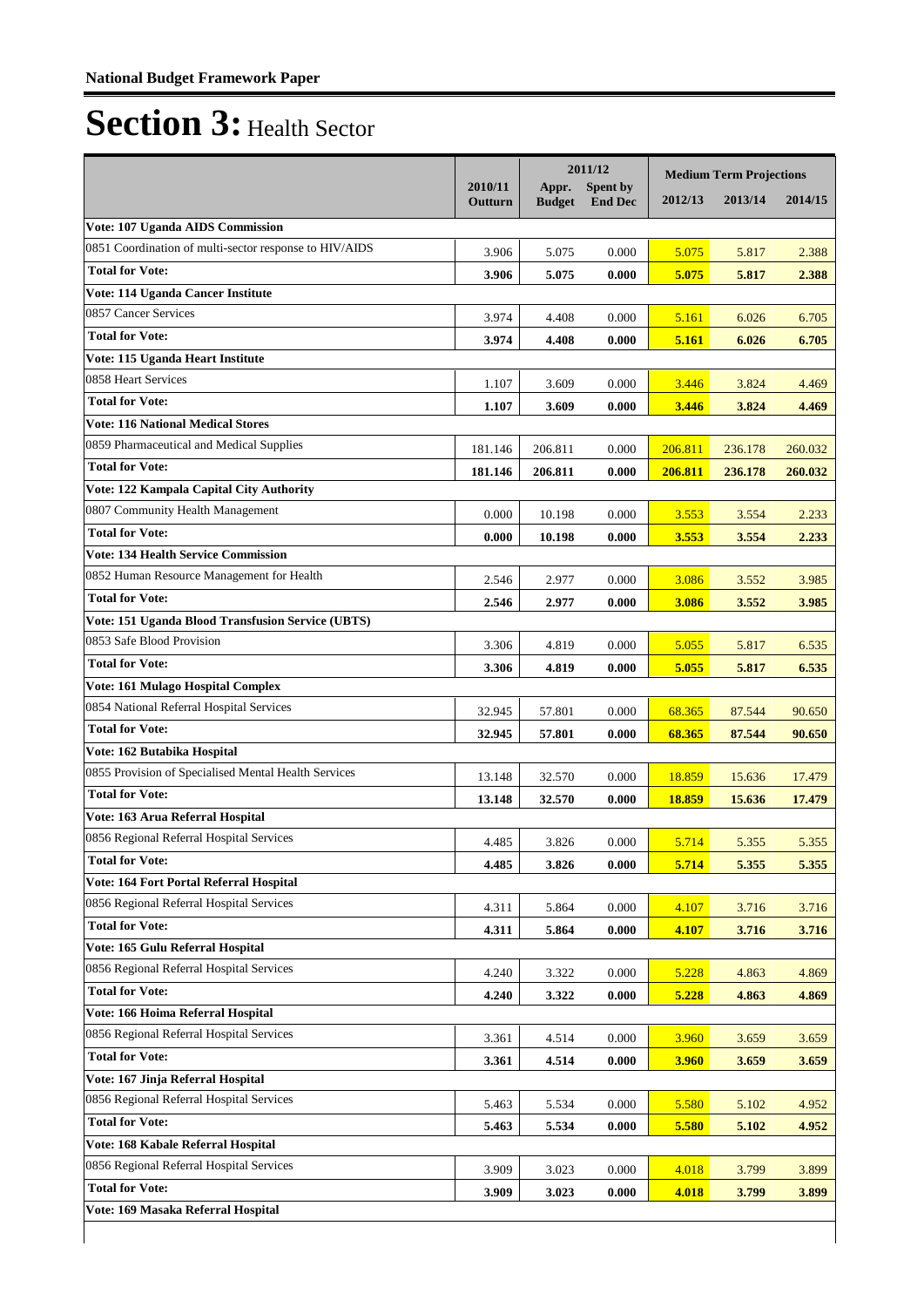|                                          |                    | 2011/12                |                            | <b>Medium Term Projections</b> |         |                   |
|------------------------------------------|--------------------|------------------------|----------------------------|--------------------------------|---------|-------------------|
|                                          | 2010/11<br>Outturn | Appr.<br><b>Budget</b> | Spent by<br><b>End Dec</b> | 2012/13                        | 2013/14 | 2014/15           |
| 0856 Regional Referral Hospital Services | 4.436              | 4.877                  | 0.000                      | 4.649                          | 4.307   | 3.920             |
| <b>Total for Vote:</b>                   | 4.436              | 4.877                  | 0.000                      | 4.649                          | 4.307   | 3.920             |
| Vote: 170 Mbale Referral Hospital        |                    |                        |                            |                                |         |                   |
| 0856 Regional Referral Hospital Services | 5.245              | 5.915                  | 0.000                      | 5.859                          | 5.450   | 5.250             |
| <b>Total for Vote:</b>                   | 5.245              | 5.915                  | 0.000                      | 5.859                          | 5.450   | 5.250             |
| Vote: 171 Soroti Referral Hospital       |                    |                        |                            |                                |         |                   |
| 0856 Regional Referral Hospital Services | 3.845              | 3.271                  | 0.000                      | 5.039                          | 4.679   | 4.679             |
| <b>Total for Vote:</b>                   | 3.845              | 3.271                  | 0.000                      | 5.039                          | 4.679   | 4.679             |
| Vote: 172 Lira Referral Hospital         |                    |                        |                            |                                |         |                   |
| 0856 Regional Referral Hospital Services | 5.121              | 4.175                  | 0.000                      | 4.284                          | 3.956   | 3.946             |
| <b>Total for Vote:</b>                   | 5.121              | 4.175                  | 0.000                      | 4.284                          | 3.956   | 3.946             |
| Vote: 173 Mbarara Referral Hospital      |                    |                        |                            |                                |         |                   |
| 0856 Regional Referral Hospital Services | 4.804              | 4.759                  | 0.000                      | 4.488                          | 4.070   | 4.070             |
| <b>Total for Vote:</b>                   | 4.804              | 4.759                  | 0.000                      | 4.488                          | 4.070   | 4.070             |
| Vote: 174 Mubende Referral Hospital      |                    |                        |                            |                                |         |                   |
| 0856 Regional Referral Hospital Services | 2.041              | 2.146                  | 0.000                      | 2.428                          | 2.216   | 2.216             |
| <b>Total for Vote:</b>                   | 2.041              | 2.146                  | 0.000                      | 2.428                          | 2.216   | 2.216             |
| Vote: 175 Moroto Referral Hosptial       |                    |                        |                            |                                |         |                   |
| 0856 Regional Referral Hospital Services | 1.472              | 2.108                  | 0.000                      | 2.489                          | 2.313   | 2.313             |
| <b>Total for Vote:</b>                   | 1.472              | 2.108                  | 0.000                      | 2.489                          | 2.313   | 2.313             |
| Vote: 500 501-850 Local Governments      |                    |                        |                            |                                |         |                   |
| 0881 Primary Healthcare                  | 221.534            | 225.006                | 0.000                      | 259.122                        | 300.744 | 337.732           |
| <b>Total for Vote:</b>                   | 221.534            | 225.006                | 0.000                      | 259.122                        | 300.744 | 337.732           |
| <b>Total for Sector:</b>                 | 560.541            | 814.324                | 0.000                      | 761.657                        |         | 908.745 1,021.837 |

*\* Excluding Taxes and Arrears and including NTR*

#### **(i) The Total Budget over the Medium Term**

The Medium Term Expenditure Framework of November 2011 indicates the sector budget as Ushs 719.19bn for FY 2012/13 of which Ushs 197.133bn is wage, 305.43bn Non wage recurrent, 89.477GoU development and 127.14bn Donor Project. This signifies a reduction of Ushs 79.93bn from the FY 2011/12 budget. The total Donor project disbursements are projected at 321.595bn. If adopted, this will push the overall sector allocation to Ushs 913.611bn for FY 2012/13.

### **(ii) The major expenditure allocations in the sector**

The health budget expenditure allocations target the core vote functions in the health sector as follows; Primary Health Care at the decentralized level with 229.62 Bn (32%) followed by Pharmaceutical and Medical supplies under NMS, which accounts for UGX 206.811 Bn (29%). Regional referral services UGX 52.498 Bn account for 7.3%. These proportions are computed using the total allocation of Ushs 719.19bn as communicated in the MTEF.

#### **(iii) The major planned changes in resource allocations within the sector**

#### **Table S3.2: Major Changes in Sector Resource Allocation**

*\* Excluding Taxes and Arrears*

### *S4: Unfunded Outputs for 2012/13 and the Medium Term*

*This section sets out the highest priotrity outputs in 2012/13 and the medium term which the sector has been unable to fund in its spending plans.*

The sector faces the following challenges;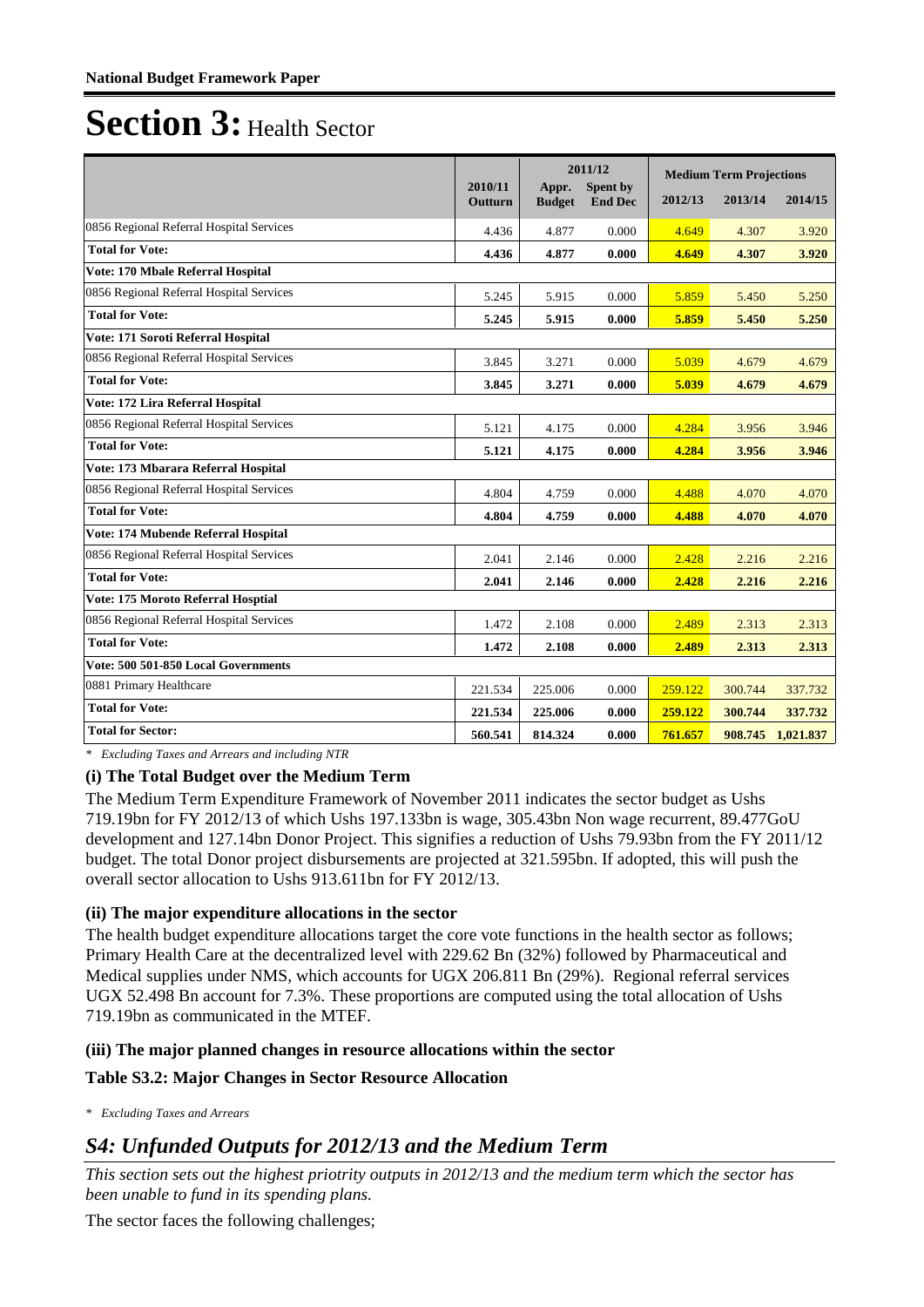1. Huge disease burden owing mainly to HIV/AIDS, Malaria and Tuberculosis. Although cost-effective interventions exist for the majority of diseases affecting the population, the health sector is under-resourced to adopt and implement these interventions to scale. With the exception of possibly EPI, all other programmes are partially funded. Uganda needs significant funding to scale up considerably implementation of these programmes to achieve the MDG targets.

2. Inadequate and ill-motivated human resource. Health service delivery is seriously affected by significant shortage of qualified health staff at task especially in hard to reach and stay districts. The proportion of approved positions filled by qualified health workers is estimated at 56%; this figure however masks the gross maldistribution of health workers in the country, with some districts having less than 30% of positions filled. In addition, there are significant shortages of some specialty cadres like dentistry, anesthesia, psychiatry, pathology etc. Staff shortage is further compounded by absenteeism and inability to retain critical cadres even when health workers have been recruited. The budget for FY 2011/12 has a shortfall of Ushs 20bn for PHC wages for staff in post. The proposed 2012/13 budget should be revised to cater for the shortfall in the PHC wage bill (Ushs 20bn) for the FY 2011/12; allow recruitment of health workers in the districts facing severe staff shortages (Ushs 33bn); and enhance salaries (Ushs 200 billion) especially of frontline of health workers if the sector is to contribute towards attainment of the NDP goals.

3. The health budget is grossly inadequate and is experiencing severe pressures owing to proliferation of Local Governments and expansion of health infrastructure. In the last two years government has upgraded a number of health facilities including Naguru hospital, yet the overall budget for the sector has remained constant. In FY 2012/13, Ushs 39bn has been allocated for non wage recurrent expenditure to cater for 120 districts, 49 general hospitals and 2,696 health facilities. Despite the rising costs of health care delivery a Health Centre (HC) III is on average allocated UGX 450,000 per month to deliver a range of services such as maternal health including Emergency Obstetric Care (EMoC) and outreach to the community. An additional UGX 4 bn is required to support lower level health facilities.

4. Emergencies and Epidemics. The budget does not provide for handling emergencies and epidemics undermining ability of government to promptly respond to emergencies which are a usual phenomenon in the health sector. Emergencies such as Ebola and yellow fever and the current Nodding Syndrome affecting the people in Northern Uganda exert pressure on operational resources thus constraining delivery of other important services. Nodding disease has been discussed in Parliament with a recommendation to find an immediate solution. The Ministry has developed an action plan here attached to address the disease. The plan is costed at Ushs 3.85 billion for this FY and Ushs 3.1billion for next FY.

5. Dilapidated health infrastructure. Hospitals in Uganda were built before 1970. Because of poor maintenance arising from the lack of development budget the majority of the hospitals are dilapidated and need urgent repairs. While funding has been sourced from DPs to rehabilitate some hospitals the remaining hospitals need funding for urgent repairs and maintenance to avoid further deterioration of the existing health infrastructure. UGX 23 Bn is needed for this activity.

The other sector challenges are highlighted below;

6. Following the approval of the support for pneumococcal vaccine and in accordance with the GAVI Cofinancing policy, Government is expected to contribute USD 1.198 million towards the vaccines in 2013

7. Utility bills for regional referral hospitals: As was noted in the inter-ministerial discussions of FY 2009/10 budget, the Regional Referral hospitals are grappling with the payment for utilities. The outstanding requirement now stands at Ushs4.387bn.

8. Specialized care abroad. Treatment of heart and cancer patients is costly. Enhancing these services will reduce costly referrals abroad. About Ushs 3bn is required for medical supplies, sundries, records,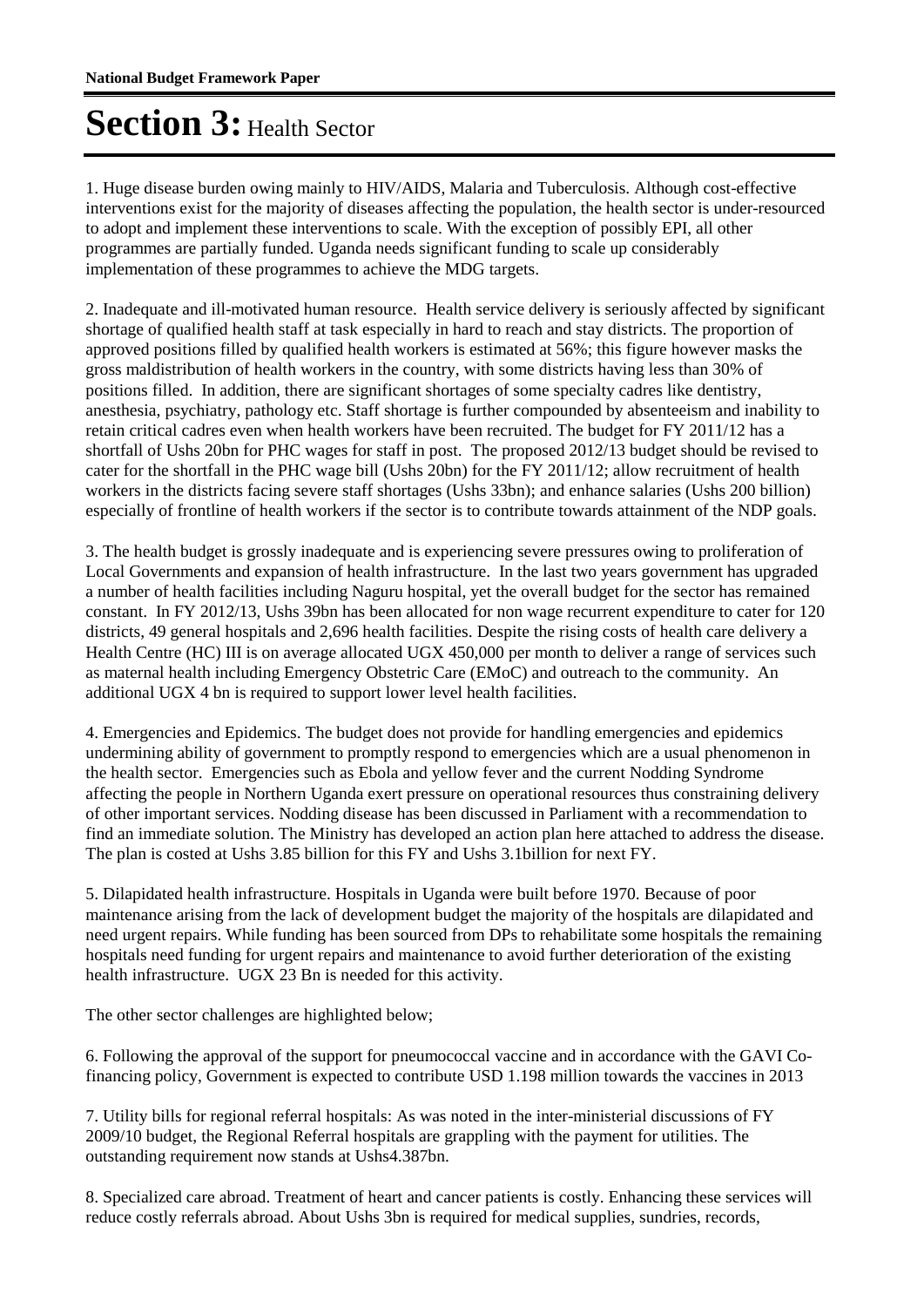disinfectants and meals to cover an average of 72,000 heart patients annually. In addition, Ushs 3bn is required for medical supplies, sundries, records, disinfectants and meals to cover cancer patients annually.

9. Uganda National Health Research Organization UNHRO; the implementation of the UNHRO Act 2009 requires resources to be committed to enable it to become operational. UGX 3 Bn is needed for this activity

10. Regulatory bodies; In the inter-ministerial discussions of FY 2009/10 budget, the Permanent Secretary/Secretary to the Treasury (PS/ST) advised that the Ministry of Health should find funds within its budget to prepare the regulatory bodies for Vote Status. Shs 139,373,000 was allocated to the regulatory bodies for the purpose in FY 2009/10. The budgetary constraints notwithstanding the regulatory bodies need to have a separate MTEF line to enable them independently carry out their regulatory role.

| <b>Table S4.1: Additional Output Funding Requests</b>                                                                                                                                                                                                                                                                                  |                                                                                                                                                                                                                                                                                                                                                                                                                                                                                                                                                                              |  |  |  |
|----------------------------------------------------------------------------------------------------------------------------------------------------------------------------------------------------------------------------------------------------------------------------------------------------------------------------------------|------------------------------------------------------------------------------------------------------------------------------------------------------------------------------------------------------------------------------------------------------------------------------------------------------------------------------------------------------------------------------------------------------------------------------------------------------------------------------------------------------------------------------------------------------------------------------|--|--|--|
| <b>Additional Requirements for Funding and</b><br>Outputs in 2012/13                                                                                                                                                                                                                                                                   | <b>Justification of Requirement for Additional Outputs and Funding</b>                                                                                                                                                                                                                                                                                                                                                                                                                                                                                                       |  |  |  |
| Vote Function:0805 Clinical and public health                                                                                                                                                                                                                                                                                          |                                                                                                                                                                                                                                                                                                                                                                                                                                                                                                                                                                              |  |  |  |
| Output:<br>0804 05 Immunisation services provided                                                                                                                                                                                                                                                                                      |                                                                                                                                                                                                                                                                                                                                                                                                                                                                                                                                                                              |  |  |  |
| <b>Funding Requirement (UShs Bn):</b><br>7.000<br>Increased immunizations against killer diseases<br>(Government of Uganda Counter part funding for<br>GAVI-USD 1.9m)                                                                                                                                                                  | Routine EPI coverage is declining due to nonfunctional outreaches. Many<br>infants are dying from pneumococcal pneumonia which is preventable.<br>Introduction of the new vaccine would impact (reduce) infant mortality<br>Rate by 7%, reduce bacterial infection in children by 33% and<br>pneumonia infection by 35%,                                                                                                                                                                                                                                                     |  |  |  |
| Vote Function:0801 Policy, Planning and Support Services                                                                                                                                                                                                                                                                               |                                                                                                                                                                                                                                                                                                                                                                                                                                                                                                                                                                              |  |  |  |
| 0849 01 Policy, consultation, planning and monitoring services<br>Output:                                                                                                                                                                                                                                                              |                                                                                                                                                                                                                                                                                                                                                                                                                                                                                                                                                                              |  |  |  |
| <b>Funding Requirement (UShs Bn):</b><br>153.800<br>Ushs 23.8bn required for the wage shortfall for staff<br>in-post for FY 2011/12 and FY 2012/13. Increased<br>attraction, motivation and retention of health workers<br>(Ushs 130bn for wage enhancement required for next<br>FY)                                                   | Shortfall for Payment of Staff in Post in FY 2011/12 of shs. 23.8bn (of<br>which shs.18.3bn is for Districts and shs. 5.5bn for Hospitals and Central<br>level institutions). If this supplementary is provided this FY, it has to be<br>carried forward to next FY 2012/13. Implementation of the motivation and<br>retention strategy for health workers and salary enhancement are JAF<br>undertakings. They are also key for attracting and retention of health<br>workers .Adequate numbers of qualified heath workers are key to effective                             |  |  |  |
|                                                                                                                                                                                                                                                                                                                                        | health service delivery. The Ushs 130bn was for 50% salary increase.                                                                                                                                                                                                                                                                                                                                                                                                                                                                                                         |  |  |  |
| Vote Function:0802 Heart Services<br>Output:<br>0858 02 Heart Care Services                                                                                                                                                                                                                                                            |                                                                                                                                                                                                                                                                                                                                                                                                                                                                                                                                                                              |  |  |  |
| <b>Funding Requirement (UShs Bn):</b><br>The number of heart patients treated will increase.<br>(Ushs 1.5bn for cardiac surgery program- UHI has<br>support from Donors to operate a minimum of 100<br>children having heart problems but counterpart is<br>required.                                                                  | 9.200 Treatment of heart patients is costly procedure. Enhancing this service will<br>reduce costly referrals abroad. UHI has support from Donors to operate a<br>minimum of 100 children having heart problems but counterpart is<br>required.                                                                                                                                                                                                                                                                                                                              |  |  |  |
| Vote Function:0801 Human Resource Management for Health                                                                                                                                                                                                                                                                                |                                                                                                                                                                                                                                                                                                                                                                                                                                                                                                                                                                              |  |  |  |
| Output:<br>0852 01 Health Workers Recruitment services                                                                                                                                                                                                                                                                                 |                                                                                                                                                                                                                                                                                                                                                                                                                                                                                                                                                                              |  |  |  |
| <b>Funding Requirement (UShs Bn):</b><br>Recruitment of additional 500 Health Workers,<br><b>Support Supervision to more Districts, Capacity</b><br>Building (HSC & DSCs Members & Staff), E-<br>recruitment System, Competency Profiling, Selection<br>Exam Division operationalisation, Review of<br><b>Guidelines for Recruitmn</b> | 0.959 With the additional funds, staffing levels in the Health Institutions under<br>the Commission mandate will improve. Support Supervision visits will be<br>increased. Fast Institutional Capacity Building and Performance leading<br>to a responsive client focused workforce with professional competence and<br>excellence. Availability of Human Resource for Health Information that<br>will guide Human Resource planning will be ensured. Fast<br>operationalisation of new Health Institutions through on time recruitment<br>of Health staff will be attained. |  |  |  |
| Vote Function:0802 Safe Blood Provision                                                                                                                                                                                                                                                                                                |                                                                                                                                                                                                                                                                                                                                                                                                                                                                                                                                                                              |  |  |  |
| Output:<br>0853 02 Collection of Blood                                                                                                                                                                                                                                                                                                 |                                                                                                                                                                                                                                                                                                                                                                                                                                                                                                                                                                              |  |  |  |
| <b>Funding Requirement (UShs Bn):</b><br>14.510<br>Additional funding would allow collection of more<br>blood units to the targetd 20% increament per annum<br>and construction of regional blood banks in each<br>Regional Referral Hospital.                                                                                         | With the required additional funding, UBTS shall be able to meet the ever<br>increasing national demand for blood in the health care facilities.                                                                                                                                                                                                                                                                                                                                                                                                                             |  |  |  |
| Vote Function:0885 Regional Referral Hospital Services                                                                                                                                                                                                                                                                                 |                                                                                                                                                                                                                                                                                                                                                                                                                                                                                                                                                                              |  |  |  |
| 0856 85 Purchase of Medical Equipment<br>Output:                                                                                                                                                                                                                                                                                       |                                                                                                                                                                                                                                                                                                                                                                                                                                                                                                                                                                              |  |  |  |
| <b>Funding Requirement (UShs Bn):</b><br>24 units of staff houses, redo the collapsed hospital                                                                                                                                                                                                                                         | 4.200 Outreach services in Regional Referral and general hospitals will enhance<br>preventive services. The renovated buildings will improve the working                                                                                                                                                                                                                                                                                                                                                                                                                     |  |  |  |